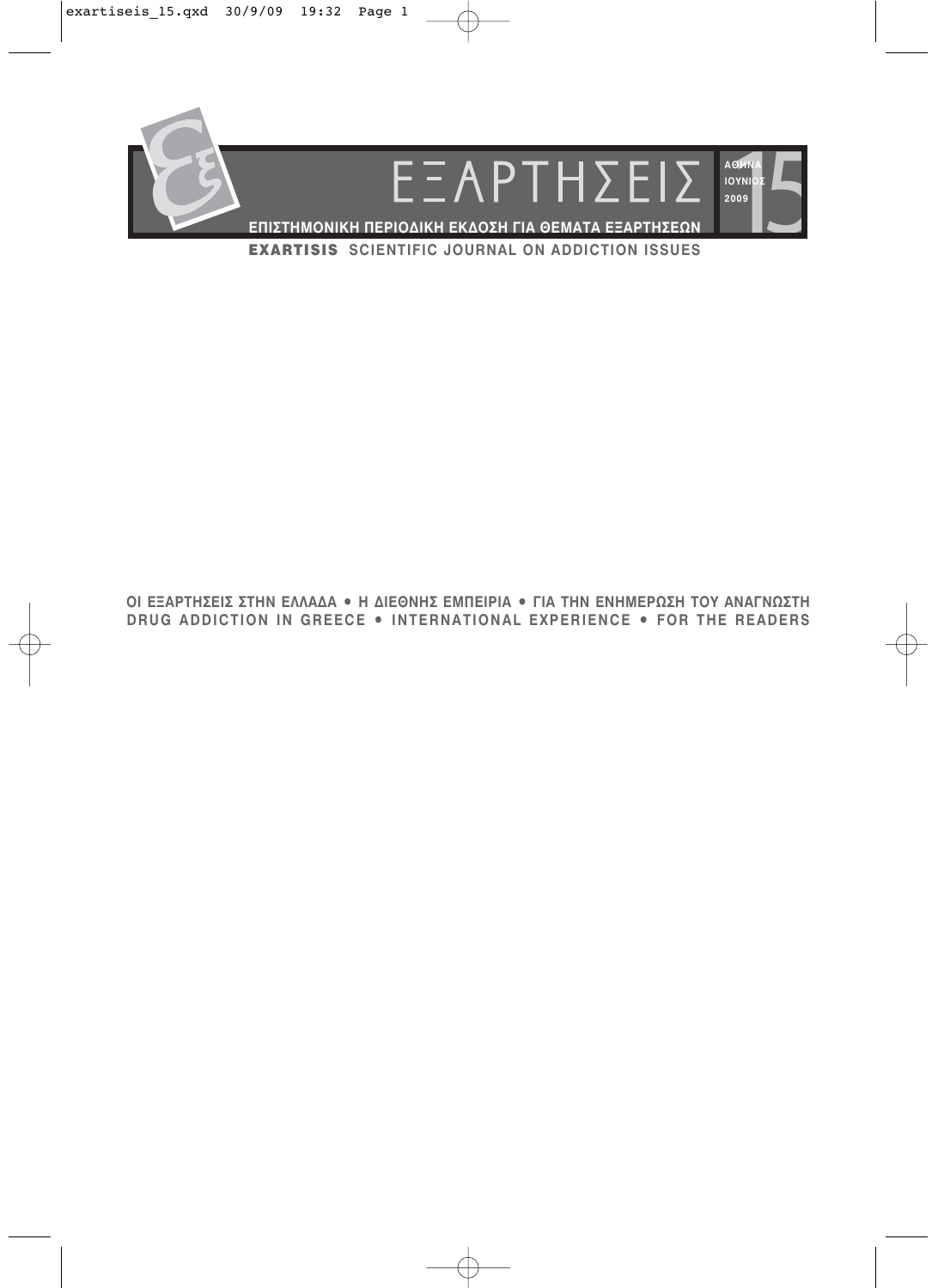

**XARTISIS NTIFIC JOURNAL ON ADDICTION ISSUES** 

#### *Ιδιοκτησία*

Κέντρο Θεραπείας Εξαρτημένων Ατόμων (∫∂£∂∞) Σορβόλου 24, 116 36 ΑΘΗΝΑ τηλ.: 210 9241993-6, φαξ: 210 9241986 ηλεκτρονική διεύθυνση: exartisis@kethea.gr ιστοσελίδα: www.exartiseis.gr

## *<i>Εκδότης-Διευθυντής*

Γεράσιμος ΝΟΤΑΡΑΣ

*Αναπληρώτρια Διευθύντρια Έκδοσης* Άννα ΤΣΙΜΠΟΥΚΛΗ

#### Συντακτική Ομάδα

Ελένη ΑΡΓΥΡΙΑΔΟΥ, Ρέμος ΑΡΜΑΟΣ, Μίρκα ΓΟΝΤΙΚΑ, Κωνσταντίνα ΥΦΑΝΤΗ, Γεωργία ΧΡΙΣΤΟΦΙΛΗ

*Σύμβουλος Έκδοσης* Griffith EDWARDS, Εκδότης του Addiction

### **Διεθνής Συμβουλευτική Επιτροπή**

David DEITCH, καθηγητής Κλινικής Ψυχιατρικής στο Πανεπιστήμιο Καλιφόρνια Σαν Ντιέγκο Δημήτρης ΙΑΤΡΙΔΗΣ, καθηγητής Έρευνας και Κοινωνικής Πολιτικής στο Boston College Edward KAUFMAN, καθηγητής Κλινικής Ψυχιατρικής στο Πανεπιστήμιο Καλιφόρνια, Irvine και εκδότης ÙÔ˘ *∞merican Journal of Drug and Alcohol Abuse*

#### *<i>Ēπιστημονική Επιτροπή Έκδοσης*

Δημοσθένης ΑΓΡΑΦΙΩΤΗΣ, Κωνσταντίνος ΓΑΖΓΑΛΙΔΗΣ, Παναγιώτης ΓΕΩΡΓΑΚΑΣ, Δήμητρα ΓΚΕΦΟΥ-ΜΑΔΙΑΝΟΥ, Ανδρέας ΔΗΜΗΤΡΙΟΥ, Αθανάσιος ΔΟΥΖΕΝΗΣ, Γιώργος ΚΑΛΑΡΡΥΤΗΣ, Χάρις ΚΑΤΑΚΗ, Νέστωρ ΚΟΥΡΑΚΗΣ, Άννα ΚΟΚΚΕΒΗ. Χρήστος ΚΟΚΚΟΡΗΣ, Βασίλης ΚΟΥΤΡΑΣ, Ευάγγελος ΚΡΟΥΣΤΑΛΑΚΗΣ, Αχιλλέας ΚΡΥΣΤΑΛΛΗΣ, Ιωάννα ΚΥΡΙΤΣΗ, Χρήστος ΛΑΣΚΑΡΑΤΟΣ, Ιωάννης ΛΙΑΠΠΑΣ, Βασίλειος ΜΑΡΚΗΣ, Μάριος ΜΑΡΣΕΛΟΣ, Κατερίνα ΜΑΤΣΑ, Βενετσάνος ΜΑΥΡΕΑΣ, Γιώργος ΜΠΑΡΔΑΝΗΣ, Αλίκη ΜΟΣΤΡΙΟΥ, Δημοσθένης ΜΠΟΥΚΗΣ, Κλήμης ΝΑΥΡΙΔΗΣ, Γεράσιμος ΠΑΠΑΝΑΣΤΑΣΑΤΟΣ, Νικόλαος ΠΑΡΑΣΚΕΥΟΠΟΥΛΟΣ, Βασίλης ΠΑΣΣΑΣ, Άννα ΠΕΤΡΙΔΟΥ, Πέτρος ΠΟΛΥΧΡΟΝΗΣ, Χαράλαμπος ΠΟΥΛΟΠΟΥΛΟΣ, Χρήστος ΡΟΓΚΟΤΗΣ, Διονύσιος ΣΑΚΚΑΣ, Καλλιόπη ΣΠΙΝΕΛΛΗ, Ιωάννης ΤΣΙΑΝΤΗΣ, Ανδρέας ΦΑΚΟΣ, Ιάκωβος ΦΑΡΣΕΔΑΚΗΣ, Μάρθα ΦΩΣΤΕΡΗ

#### Συνδρομές

Ελένη ΡΟΥΣΣΟΥ

#### *Publishing Body*

Therapy Centre for Dependent Individuals (KETHEA) 24, Sorvolou str., 116 36 ATHENS tel.: +30 210 9241993-6, fax: +30 210 9241986 e-mail: exartisis@kethea.gr website: www.exartiseis.gr

#### *Editor in Chief*

Gerassimos NOTARAS

*Assistant Editor* Anna TSIBOUKLI

# *Editorial Group*

Eleni ARGYRIADOU, Remos ARMAOS, Mirka GONTIKA, Konstantina YFANTI, Georgia CHRISTOFILI

*Consultant Editor*  Griffith EDWARDS, Editor in Chief of *Addiction* 

# *International Editorial Advisory Group*

David DEITCH, Professor of Clinical Psychiatry, University of California San Diego Demetrius IATRIDIS, Professor, Social Policy Planning, Boston College Graduate School of Social Work Edward KAUFMAN, Professor of Clinical Psychiatry, University of California, Irvine and Editor of the *∞merican Journal of Drug and Alcohol Abuse*

#### *National Editorial Advisory Group*

Dimosthenis AGRAFIOTIS, Konstantinos GAZGALIDIS, Panagiotis GEORGAKAS, Dimitra GEFOU-MADIANOU, Andreas DIMITRIOU, Athanassios DOUZENIS, Giorgos KALARRYTIS, Charis KATAKI, Nestor KOURAKIS, Anna KOKKEVI, Christos KOKKORIS, Vassilis KOUTRAS, Evangelos KROUSTALAKIS, Achilleas KRYSTALLIS, Ioanna KYRITSI, Christos LASKARATOS, Ioannis LIAPPAS, Vassileios MARKIS, Marios MARSELOS, Katerina MATSA, Venetsanos MAVREAS, Giorgos BARDANIS, Aliki MOSTRIOU, Dimosthenis BOUKIS, Klimis NAVRIDIS, Gerassimos PAPANASTASATOS, Nikolaos PARASKEVOPOULOS, Vassilis PASSAS, Anna PETRIDOU, Petros POLYCHRONIS, Charalampos POULOPOULOS, Christos ROGOTIS, Dionissios SAKKAS, Kalliopi SPINELLI, Ioannis TSIADIS, Andreas FAKOS, Iakovos FARSEDAKIS, Martha FOSTERI

# *Subscriptions*

Eleni ROUSSOU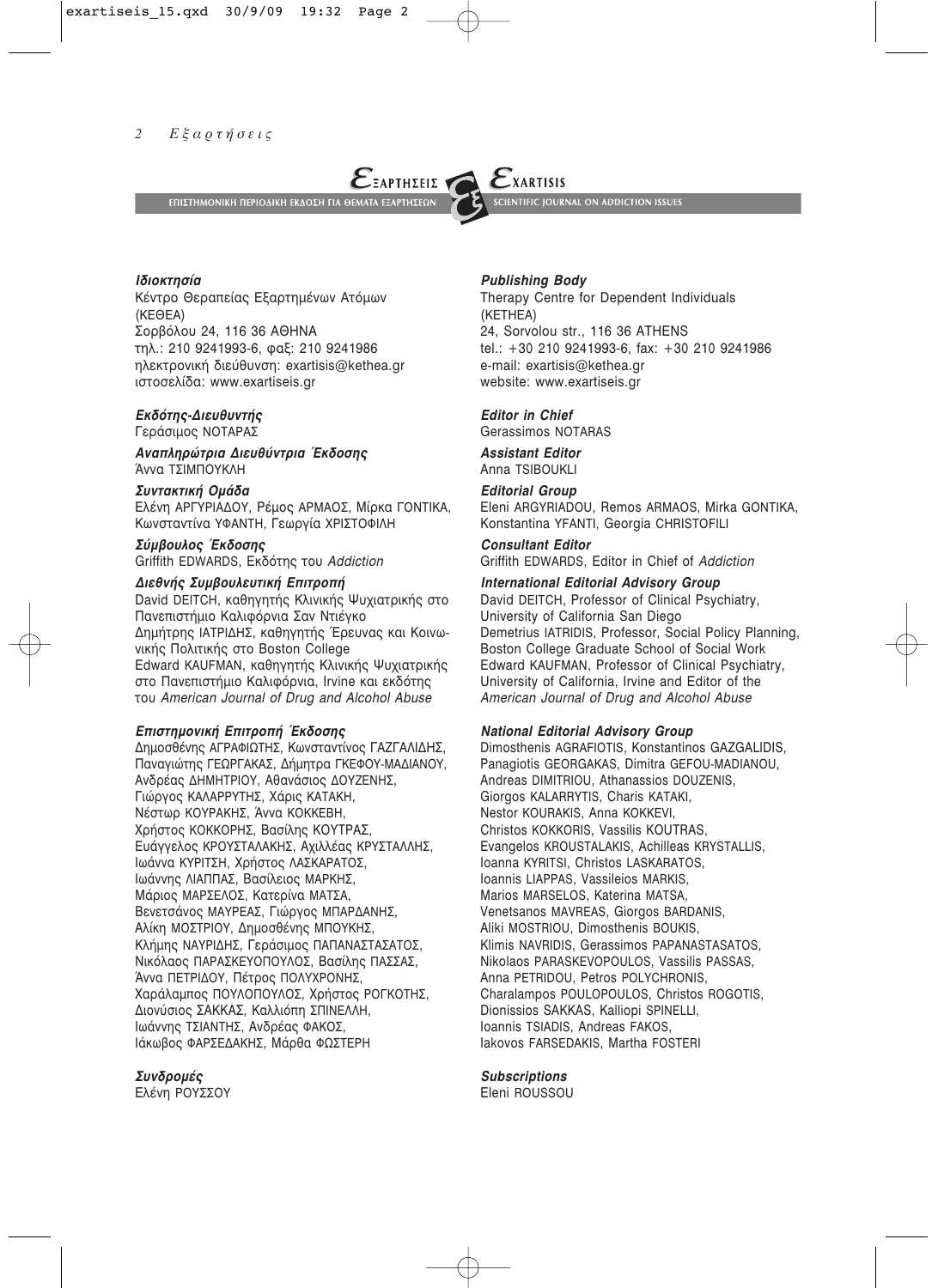# $E \xi a \varrho \tau \eta \sigma \varepsilon \iota \varsigma$  3

# $\vert$ exartiseis\_15.qxd 30/9/09 19:32 Page 3

# **ΠΕΡΙΕΧΟΜΕΝΑ - CONTENTS**

| Εκδοτικό σημείωμα - Editorial                                                                                                                                                                                                                                                                                                                                  | 5  |
|----------------------------------------------------------------------------------------------------------------------------------------------------------------------------------------------------------------------------------------------------------------------------------------------------------------------------------------------------------------|----|
| Συνέντευξη με τη Lisa Najavits<br>Interview with Lisa Najavits                                                                                                                                                                                                                                                                                                 | 11 |
| ΟΙ ΕΞΑΡΤΗΣΕΙΣ ΣΤΗΝ ΕΛΛΑΔΑ - DRUG ADDICTION IN GREECE<br>Διαφορές στο προφίλ των εξαρτημένων με κριτήριο τη διακοπή<br>της θεραπείας και το φύλο<br>Β. Σταυρόπουλος<br>Substance users' differences according to treatment outcome and gender<br>V. Stavropoulos                                                                                                | 17 |
| Εκτίμηση ψυχολογικών παραγόντων προσωπικότητας των εξαρτημένων<br>από παράνομες ψυχοδραστικές ουσίες σε σχέση με παράγοντες κινδύνου<br>που οδηγούν στο θάνατο<br>Δ. Ζλατάνος, Β. Μαυρέας<br>Evaluation of psychological factors of personality of addicted from illegal<br>substances regarding to risk factors that lead to death<br>D. Zlatanos, V. Mavreas | 39 |
| Η ΘΕΡΑΠΕΙΑ ΣΤΟ ΣΤΟΧΑΣΤΡΟ: ΚΛΑΣΙΚΑ ΑΡΘΡΑ -<br>TREATMENT PERSPECTIVES: HISTORIC DOCUMENTS<br>Το νοσοκομείο ως θεραπευτικός οργανισμός<br>The hospital as a therapeutic institution<br>T. Main                                                                                                                                                                    | 63 |
| Τι είναι απεξάρτηση; Επανεξέταση του ορισμού από την Επιτροπή<br>Συναίνεσης του Betty Ford Institute<br>What is recovery? Revisiting the Betty Ford Institute Consensus Panel Definition<br>T. McLellan                                                                                                                                                        | 68 |
| ΕΙΔΙΚΟ ΑΦΙΕΡΩΜΑ – LET'S FOCUS ON<br>Η Γερμανία, το αλκοόλ και η πολιτική για το αλκοόλ: ταλάντευση<br>ανάμεσα στην περίσκεψη, τη δράση και την υποτροπή<br>Germany, Alcohol and Alcohol Policy: Oscillating Between Contemplation,<br>Action and Relanse                                                                                                       | 75 |

G. Bühringer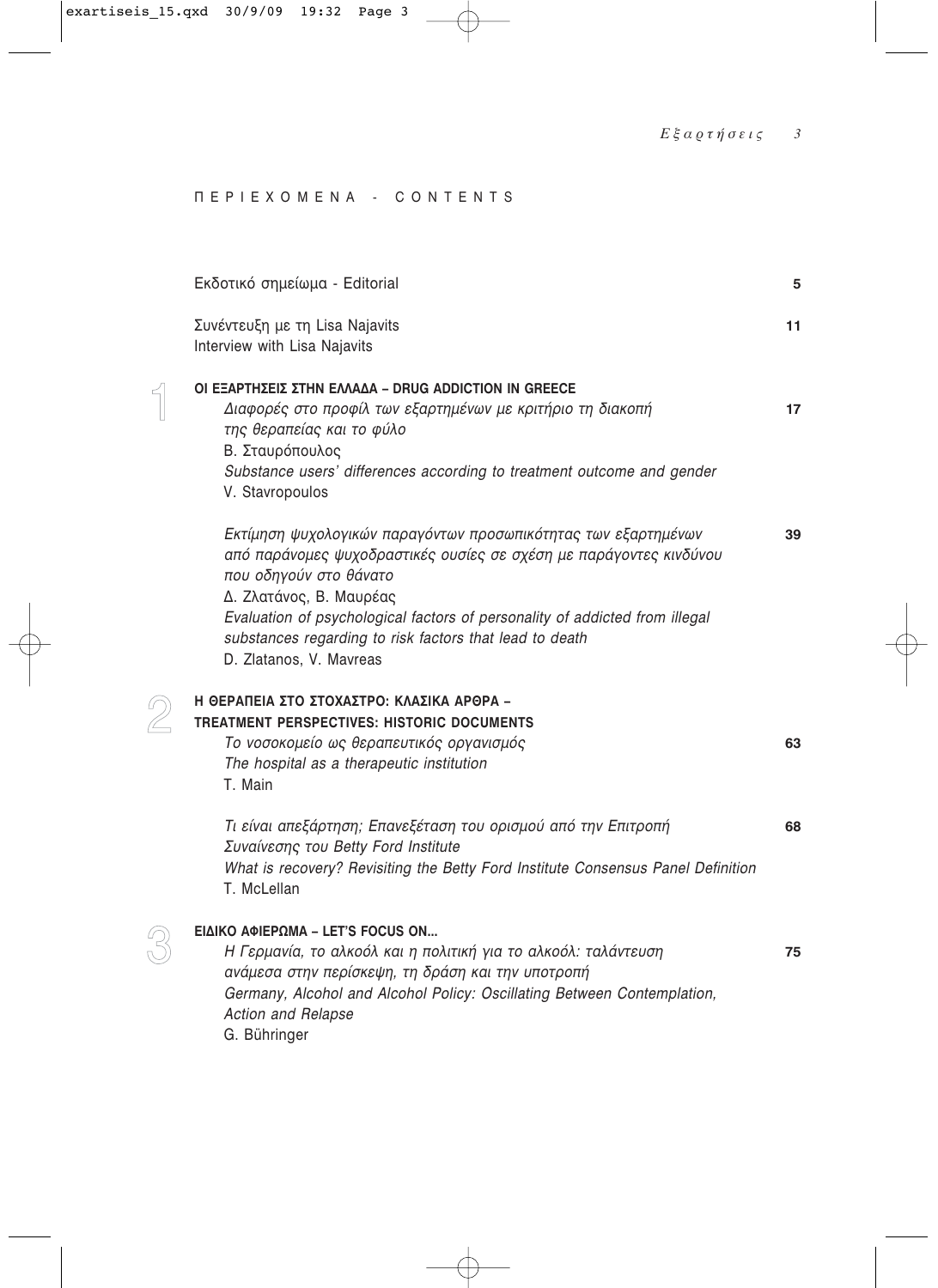#### $\overline{4}$ Εξαρτήσεις

Αλκοόλ στην Ισπανία: διαφέρει; Alcohol in Spain: is it different? A. Gual



#### ΓΙΑ ΤΗΝ ΕΝΗΜΕΡΩΣΗ ΤΟΥ ΑΝΑΓΝΩΣΤΗ - FOR THE READER

| Νέα και γεγονότα – News and notes                      | 93  |
|--------------------------------------------------------|-----|
| Οδηγίες προς τους συγγραφείς – Guidance to the authors | 101 |

82

Για την καλύτερη ενημέρωση των αναγνωστών του περιοδικού τα περιεχόμενα, οι τίτλοι των άρθρων και των περιλήψεων είναι δίγλωσσοι.

Η αναδημοσίευση των πρωτότυπων ελληνικών άρθρων επιτρέπεται μόνο με έγγραφη άδεια από τον εκδότη και θα πρέπει υποχρεωτικά να αναφέρονται η πηγή και οι συγγραφείς. Επίσης, η αναδημοσίευση των μεταφρασμένων άρθρων του περιοδικού επιτρέπεται μόνο με έγγραφη άδεια από τον εκδότη και θα πρέπει υποχρεωτικά να αναφέρονται η πηγή, οι συγγραφείς και το όνομα του μεταφραστή του άρθρου.

For the better information of the readers of this journal the contents, the titles of the articles and of the abstracts are translated into two languages.

Reprint of the original Greek articles is only allowed after the written permission of the editor, and they should always refer the source and the authors. Also reprint of the translated articles is only allowed after the written permission of the editor and they should always refer the source, the authors and the translator.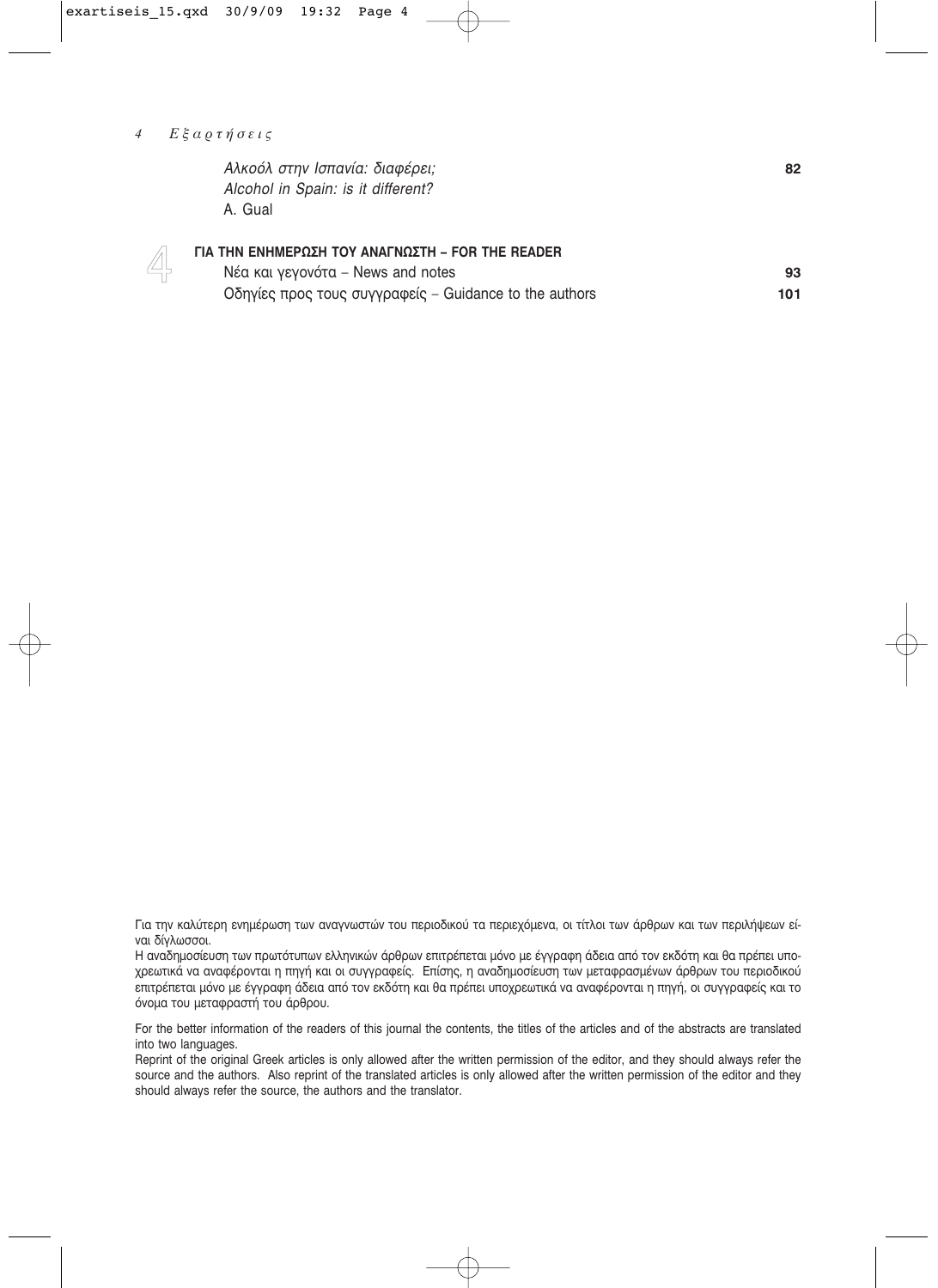# Εκδοτικό Σημείωμα

Η ΣΥΝΕΡΓΕΙΑ ΤΟΥ ΚΕΝΤΡΟΥ ΘΕΡΑΠΕΙΑΣ ΕΞΑΡΤΗΜΕΝΩΝ ΑΤΟΜΩΝ (ΚΕΘΕΑ) και τοπικής αυτοδιοίκησης, όλων των βαθμίδων, τείνει να εξελιχθεί στον κύριο - αν όχι μοναδικό - παράνοντα ανάπτυξης των θεραπευτικών παρεμβάσεων του φορέα.

Από το 2002, που εκπονήθηκε και τέθηκε σε εφαρμογή το πρώτο και μοναδικό μέχρι σήμερα Εθνικό Σχέδιο Δράσης για την αντιμετώπιση των εξαρτήσεων, η πολιτεία έχει υιοθετήσει μια αντιαναπτυξιακή πολιτική, παρά τη διαρκώς διαπιστούμενη αυξημένη ανάγκη θεραπευτικών παρεμβάσεων.

Δύο είναι οι βασικοί παράγοντες που οδηγούν σε αυτό το αποτέλεσμα: η αναντιστοιχία ανάμεσα στους οικονομικούς πόρους και στο μέγεθος της σχεδιαζόμενης και εξαγγελλόμενης ανάπτυξης, και οι αντιαναπτυξιακές γραφειοκρατικές διαδικασίες του δημοσίου.

Έτσι, παρά το γεγονός ότι το ΚΕΘΕΑ το 2002 επωμίστηκε σχεδόν το 80% της σχεδιασθείσης ανάπτυξης, η ετήσια αύξηση του προϋπολογισμού του ήταν σε πλήρη αναντιστοιχία προς το μέγεθος της ανάπτυξης, βάσει του Εθνικού Σχεδίου Δράσης που είχε επωμιστεί.

Οι γραφειοκρατικές αγκυλώσεις: κατ' ελάχιστον τρία (3) χρόνια για να εγκριθούν οι αναγκαίες προσλήψεις ώστε να στελεχωθούν οι νέες μονάδες, και απροσδιόριστο χρονικό όριο για τα τεχνικά έργα που πρέπει κάθε φορά να πραγματοποιούνται, με τις διαδικασίες του δημοσίου, για να καταστούν τα κτήρια κατάλληλα για τη στέγαση θεραπευτικών προγραμμάτων. Δύο βασικοί παράγοντες που καθιστούν αδύνατο κάθε προγραμματισμό για την υλοποίηση της σχεδιαζόμενης ανάπτυξης.

Το πρώτο Εθνικό Σχέδιο Δράσης έληξε το 2006 υπό αυτές τις συνθήκες. Έκτοτε το αρμόδιο υπουργείο έδωσε διαδοχικά για διαβούλευση τρία Σχέδια Δράσης. Το ΚΕΘΕΑ, και στις τρεις περιπτώσεις, συνέβαλε δημιουργικά στη βελτίωση και προώθηση της προσπάθειας αυτής. Κατέθεσε έγκαιρα τις δικές του προτάσεις με αναλυτικό Σχέδιο Δράσης (2007-2010), στο οποίο περιλαμβάνονταν στόχοι, νέες μονάδες, χρονοδιάγραμμα και οικονομικός προϋπολογισμός. Πρότεινε ακόμη τρόπους βελτίωσης των σχεδίων του υπουργείου.

Μέχρι σήμερα δεν έχει οριστικοποιηθεί το συζητούμενο Σχέδιο Δράσης και, κατά συνέπεια, δεν έχει τεθεί σε εφαρμογή η ανάπτυξη θεραπευτικών παρεμβάσεων, παρά την ογκούμενη ζήτησή τους σχεδόν από όλες τις περιοχές της χώρας. Ούτε βέβαια έχουν εξασφαλιστεί πόροι στους προϋπολογισμούς των ετών 2007, 2008 και 2009 που να επιτρέπουν στοιχειώδη ανάπτυξη. Αξίζει ακόμη να σημειωθεί ότι για την ίδια χρονική περίοδο δεν έχει εγκριθεί κανένα αίτημα για την πρόσληψη νέου προσωπικού, ώστε να καλύψει κενά που έχουν δημιουργηθεί στα υφιστάμενα προγράμματα αλλά και να στελεχώσει νέα προγράμματα.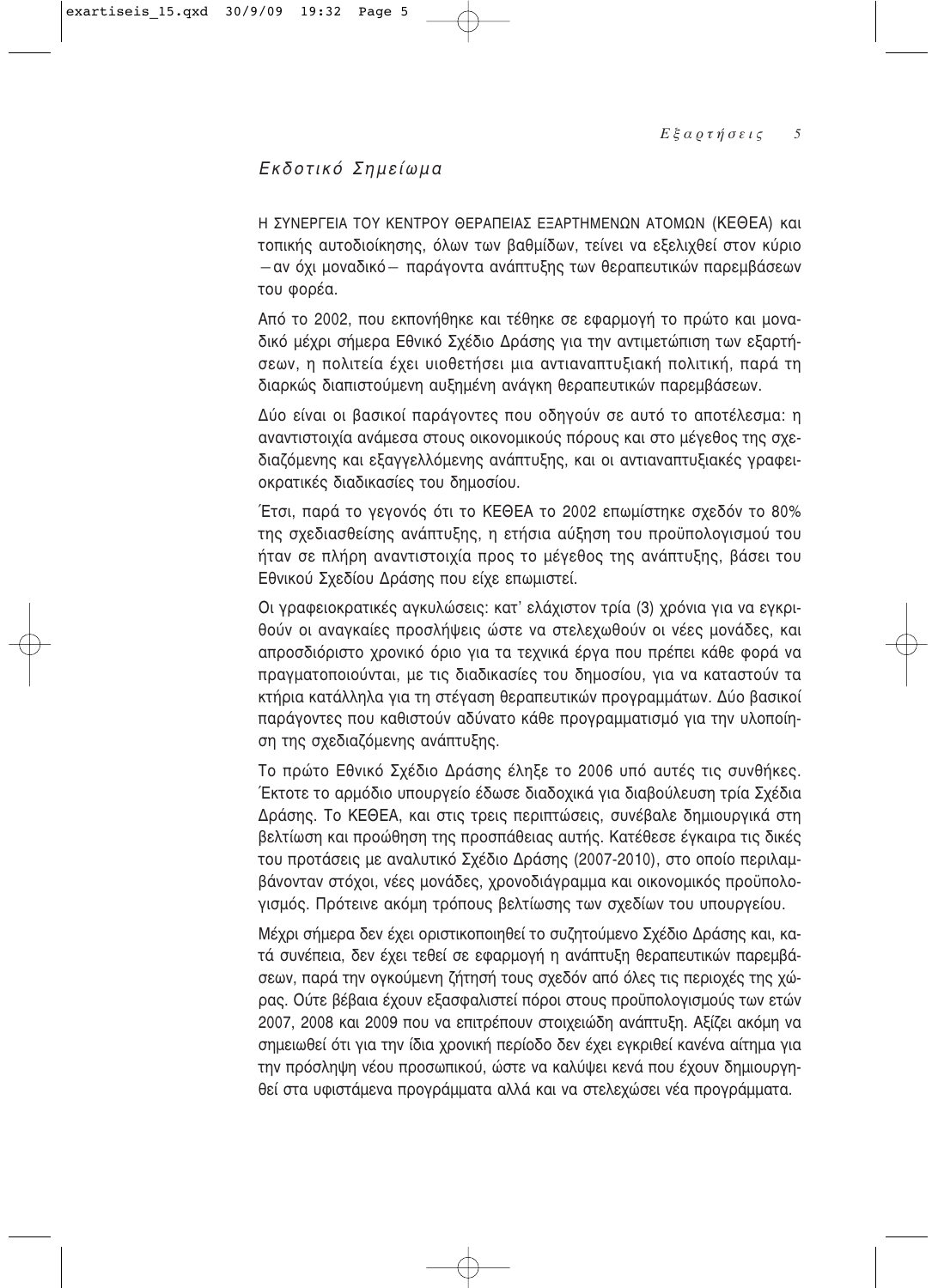Το ΚΕΘΕΑ, προκειμένου να ξεπεράσει την κατάσταση ακινησίας που έχει δημιουργήσει η κρατική πολιτική, η οποία κινδυνεύει να δημιουργήσει συνθήκες οπισθοδρόμησης και μαρασμού, αλλά κυρίως προκειμένου να αντιμετωπίσει τα πιεστικά αιτήματα διάφορων τοπικών κοινωνικών φορέων, των οποίων γίνεται αποδέκτης, για την κάλυψη πραγματικών αναγκών, υιοθέτησε μια δυναμική πολιτική στενής συνεργασίας με την τοπική αυτοδιοίκηση όλων των βαθμίδων.

Η πολιτική αυτή σχεδιάστηκε στη βάση διαδοχικών προσεγγίσεων ώστε να δημιουργηθούν συνθήκες στενής συνεργασίας όλων των τοπικών κοινωνικών δυνάμεων με το KEΘEA, με στόχο τη δημιουργία θεραπευτικών δομών που θα υπηρετήσουν τις ανάγκες της περιοχής. Ο σχεδιασμός αυτός περιλαμβάνει τα ακόλουθα βήματα:

- Διερεύνηση από στελέχη του ΚΕΘΕΑ των πραγματικών αναγκών της περιοχής για τη δημιουργία θεραπευτικών δομών.
- Κινητοποίηση του συνόλου, εάν είναι δυνατόν, των κοινωνικών φορέων της περιοχής και όλων των βαθμίδων της τοπικής αυτοδιοίκησης στην ιδέα της δημιουργίας μονάδων του ΚΕΘΕΑ στην περιοχή τους. Η αποδοχή από την τοπική κοινωνία των σκοπούμενων παρεμβάσεών του αποτελεί βασική προϋπόθεση για το ΚΕΘΕΑ, ώστε να επιχειρήσει την εγκατάσταση νέας μονάδας σε κάποια περιοχή.
- Με βάση τα παραπάνω ακολουθεί ο σχεδιασμός του τύπου της παρέμβασης που ενδείκνυται για την περιοχή.
- Ο σχεδιασμός αυτός συζητείται με τους φορείς της τοπικής αυτοδιοίκησης και τους άλλους κοινωνικούς φορείς, ώστε να προσδιοριστεί το μέρος του βάρους του όλου εγχειρήματος που θα επωμιστεί η κάθε πλευρά.
- Η συμφωνία συνήθως καταλήγει στο να αναλάβουν οι τοπικοί φορείς την παραχώρηση κτηριακών εγκαταστάσεων και υλικοτεχνικής υποδομής ή/και μέρος των δαπανών για τα λειτουργικά έξοδα. Το ΚΕΘΕΑ, από τη μεριά του, αναλαμβάνει τη διοικητική και επιστημονική ευθύνη, τη στελέχωση — θεραπευτική και άλλη —, τις δαπάνες μισθοδοσίας που συνεπάγεται αυτό και, κατά περίπτωση, μέρος των λειτουργικών δαπανών.
- Συνήθως, η παρέμβαση ξεκινά με τη δημιουργία ενός συμβουλευτικού κέ-Vτρου το οποίο στελεχώνει προσωπικό κάποιου προγράμματος που λειτουργεί ήδη σε γειτονική περιοχή. Το συμβουλευτικό αυτό κέντρο αναλαμβάνει την κινητοποίηση και προετοιμασία για θεραπεία των χρηστών. Για τη θεραπεία τα μέλη παραπέμπονται σε κάποιο άλλο πρόγραμμα διαμονής του ΚΕΘΕΑ. Με αυτό τον τρόπο αντιμετωπίζεται, σε ένα πρώτο στάδιο, η στενότητα προσωπικού, λόγω της μέχρι σήμερα μη ικανοποίησης των αιτημάτων πρόσληψης νέου προσωπικού.
- Ανάλογα με την πρόοδο των πραγματικών συνθηκών κάθε περιοχής η νέα παρέμβαση αποκτά σταδιακά και νέες μονάδες μέχρι να καταστεί ολοκληρωμένο πρόγραμμα.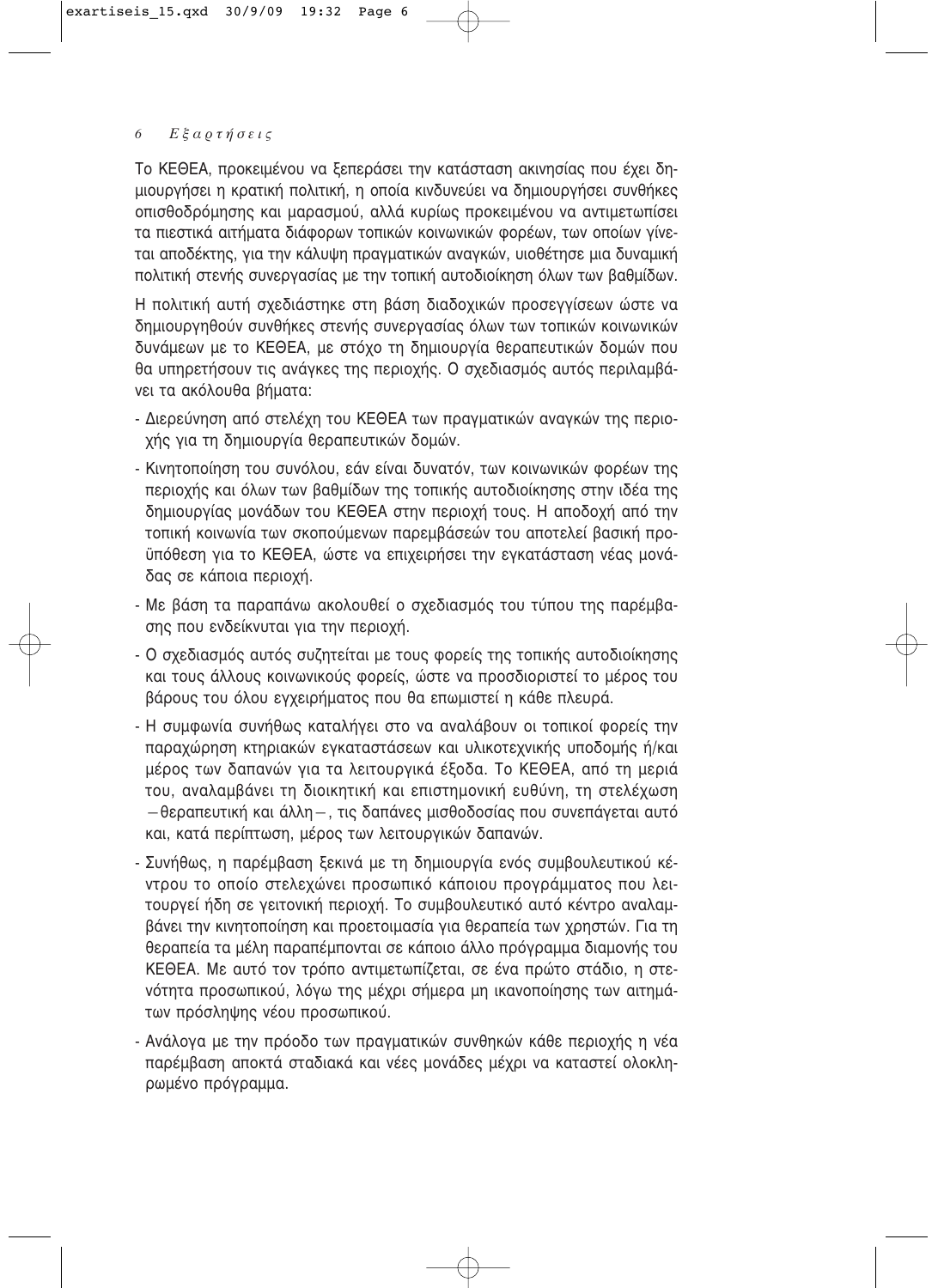exartiseis 15.qxd  $30/9/09$  $19:32$ 

> Με τον τρόπο που περιγράψαμε παραπάνω το ΚΕΘΕΑ κατόρθωσε να ξεπεράσει τη στασιμότητα στην οποία έχει οδηγήσει αντικειμενικά η ασκούμενη κρατική πολιτική στον τομέα των εξαρτήσεων, και όχι μόνο απέναντι στο ΚΕΘΕΑ.

> Έτσι, από το 2002, το ΚΕΘΕΑ σε συνεργασία με την τοπική αυτοδιοίκηση και τους τοπικούς κοινωνικούς φορείς κατόρθωσε να αναπτύξει δώδεκα (12) νέες παρεμβάσεις στις ακόλουθες πόλεις: Βόλο, Πάτρα, Καβάλα, Αλεξανδρούπολη, Κομοτηνή, Τρίκαλα, Ιωάννινα, Κιλκίς, Γιαννιτσά, Μυτιλήνη, Καλαμάτα, Ραφήνα.

> Είναι βέβαια δεδομένο ότι η προσπάθεια της από κοινού με την τοπική κοινωνία αντιμετώπισης των εξαρτήσεων, αν και είναι πολύ σημαντική για την υλική, αλλά κυρίως για την ηθική υποστήριξη που παρέχει, καθώς έτσι επιτρέπεται η ουσιαστική ένταξη της Θεραπευτικής προσπάθειας μέσα στην κοινωνία, έχει τα όριά της. Εάν η πολιτεία δεν συνειδητοποιήσει και δεν κάνει πράξη την αρχή που λέει ότι η οποιαδήποτε ανάπτυξη προϋποθέτει τους αντίστοιχους πόρους, καθώς και εάν δεν ανατραπούν οι υπάρχουσες πρακτικές, που θέτουν προσκόμματα στις διαδικασίες στελέχωσης, εξασφάλισης προμηθειών, ανάθεσης έργων και, εντέλει, στέγασης και λειτουργίας των υπηρεσιών που βρίσκονται στην «πρώτη γραμμή», θα καταστεί αδύνατη και αυτού του τύπου η επέκταση των θεραπευτικών παρεμβάσεων.

> Τη στιγμή που γράφονται οι λέξεις αυτές εκκρεμούν αιτήματα που έχουν ξεκινήσει οι διερευνητικές διαδικασίες από δεκαπέντε (15) άλλες πόλεις: Γρεβενά, Κοζάνη, Καστοριά, Άρτα, Μεσολόγγι, Λειβαδιά, Κόρινθο, Ναύπλιο, Χαλκίδα, Ρόδο, Χανιά, Λαύριο, Παιανία, Ελευσίνα, Ίλιον.

> > Για την Εκδοτική Ομάδα ΓΕΡΑΣΙΜΟΣ ΝΟΤΑΡΑΣ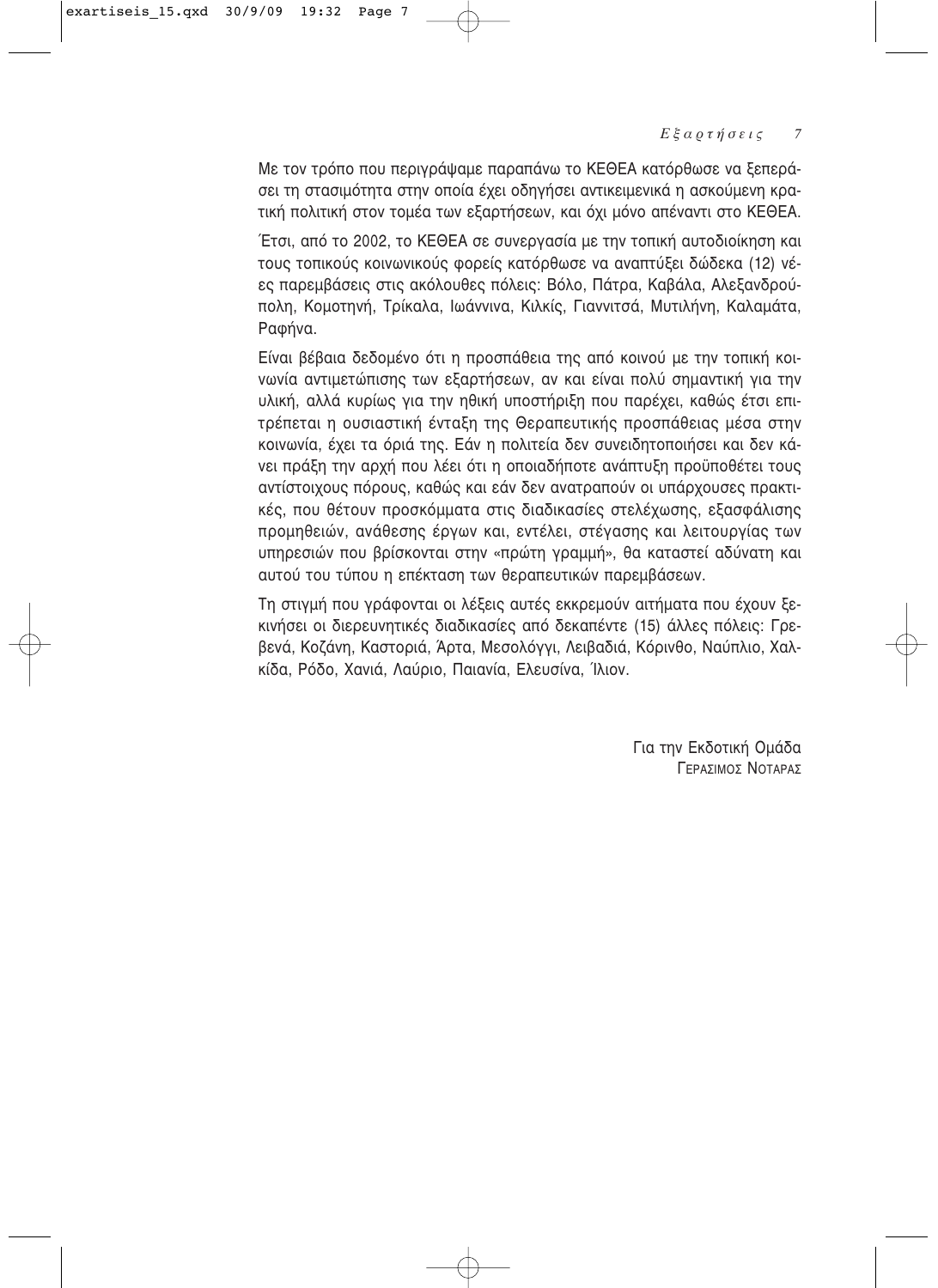*Editorial*

KETHEA's (Therapy Center for Dependent Individuals) liaising with the local government at all levels has nearly become the main, if not sole, factor of development for delivering treatment interventions.

Since 2002, when the first, and only, so far National Action Plan for Drug Addiction, was drawn and set in effect, the state has adopted a dubious developmental policy, despite the constantly increasing demand for treatment interventions.

There are two main reasons leading to this outcome: firstly, the conflict between the state funding available and the extent of the development plan, and secondly the public sector's counter productive, bureaucratic procedures.

So, despite the fact that KETHEA took on almost 80% of the foreseen development in 2002, the annual budget increase was disproportionate to the overall obligations deriving from the National Action Plan.

The bureaucratic inertia: firstly, the time delay (at least three years to approve the necessary intake of new staff in order to support the new services), as well as the indefinite time limit required for the technical works that need to be completed according to the state processes, in order to get the approval for the buildings to accommodate treatment programs. These two main factors make the implementation of the developmental planning impossible.

The first National Action Plan ended in 2006, under these conditions. Since then, the Ministry, proposed three successive Action Plans. In all three cases, KETHEA contributed in an active way to the improvement and promotion of this effort. KETHEA, timely, presented proposals, with a detailed Action Plan (2007-2010), including goals, new units schedule, timetable and a budget. In addition, KETHEA suggested ways to improve the Ministry's Plans.

Until today the Action Plan in discussion has not yet finalized; consequently, the development of treatment interventions has not yet taken effect, despite the elevated demand from nearly every region in Greece. Furthermore, the budgets of 2007, 2008 and 2009 also have not provided for the necessary funding allowing for a basic development. It is worth noting that none of staffing both the existing programs and the new services, have been approved.

KETHEA, in order to overcome the state of inertia caused by the state policy, which threatens with regression and decline, but most importantly, in order to respond to the urgent demands from various local social agencies, to cover real needs, has adopted a strong policy of close cooperation with all the levels of the local government.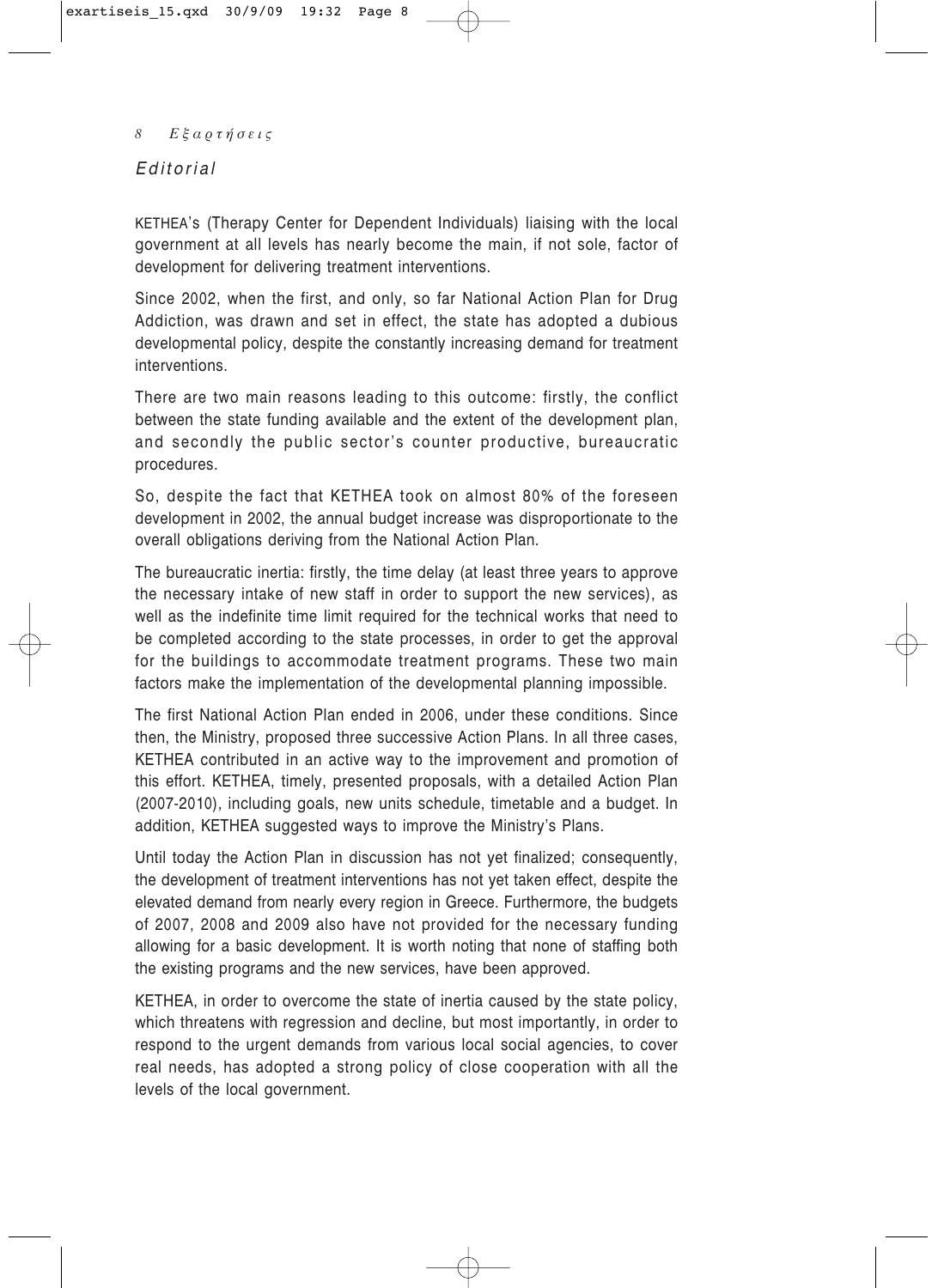This policy was drawn based on successive approaches so that close collaboration of all local social forces with KETHEA is established, aiming at the creation of therapeutic structures that will serve the needs of the region. The planning includes the following steps:

- Needs' assessment of the region conducted by KETHEA, in order to create therapeutic structures.
- Engagement of all, if possible, the social institutions of the region and all the levels of the local government in the idea of creating KETHEA units in the region. The acceptance by the local community is a prerequisite for KETHEA, to launch new services in an area.
- The planning of the intervention relevant to that area is made based on the procedure described above.
- This plan is shared with the institutions of the local government and the other social agencies, so as to determine the responsibilities that each party will undertake.
- The agreement usually results in that the local institutions provide the facilities, and technical infrastructure and/or cover part of the operational expenses. KETHEA, on its part, undertakes the administrative and scientific responsibility, the staffing ?therapeutic and other staff?, the payroll and on occasion, part of operational expenses.

Usually, the intervention starts with the creation of a counselling centre that is staffed by people from a program operating in a nearby region. This counselling centre focuses on motivating and preparing the users for treatment. The clients are then referred for treatment in another KETHEA residential program. This is the way the shortness of staff is dealt with on a first level, due to the non approval of the demands for new staff.

- Depending on the progress in real terms, the new intervention expands progressively and develops new units until it becomes a fully operating program.

In the way described above, KETHEA managed to overcome the inactivity, caused by the government policies in the field of addictions, not necessarily just towards KETHEA.

Thus, since 2002, KETHEA in collaboration with the local government and social institutions managed to develop twelve (12) new interventions in the following towns: Volos, Patras, Kavala, Alexandroupoli, Komotini, Trikala, Ioannina, Kilkis, Giannitsa, Mitilini, Kalamata, Rafina.

There's no doubt that the joint effort of KETHEA with the local community to deal with drug addiction is limited, regardless of the importance of the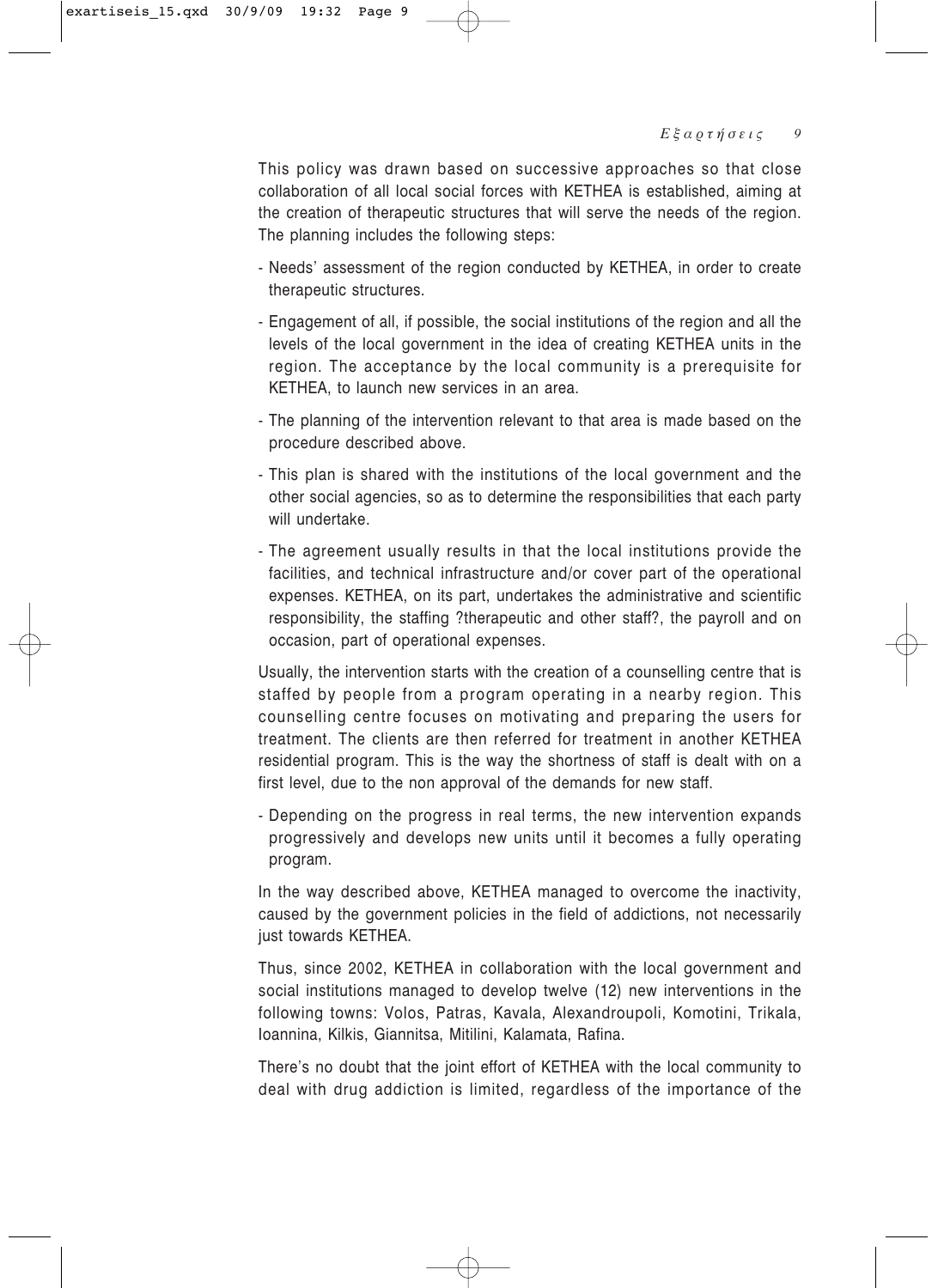.

material, as well as the moral support it provides, by facilitating the integration of treatment efforts in the society. It is highly likely that therapeutic interventions will become impossible, if the state does not realise and put in effect the main principle suggesting that any type of development requires the corresponding resources, and if the current practices that hinder the staffing process, supplies' provision, work assignments and, finally, the premises and the operation of services in the "front line" are not changed.

As we speak, several requests are still pending from the needs assessment conducted in fifteen (15) more towns: Grevena, Kozani, Kastoria, Arta, Messologhi, Leivadia, Korinth, Nafplion, Chalkida, Rhodes, Chania, Lavrio, Paiania, Elefsina, Ilion

> For the Editorial Group GERASSIMOS NOTARAS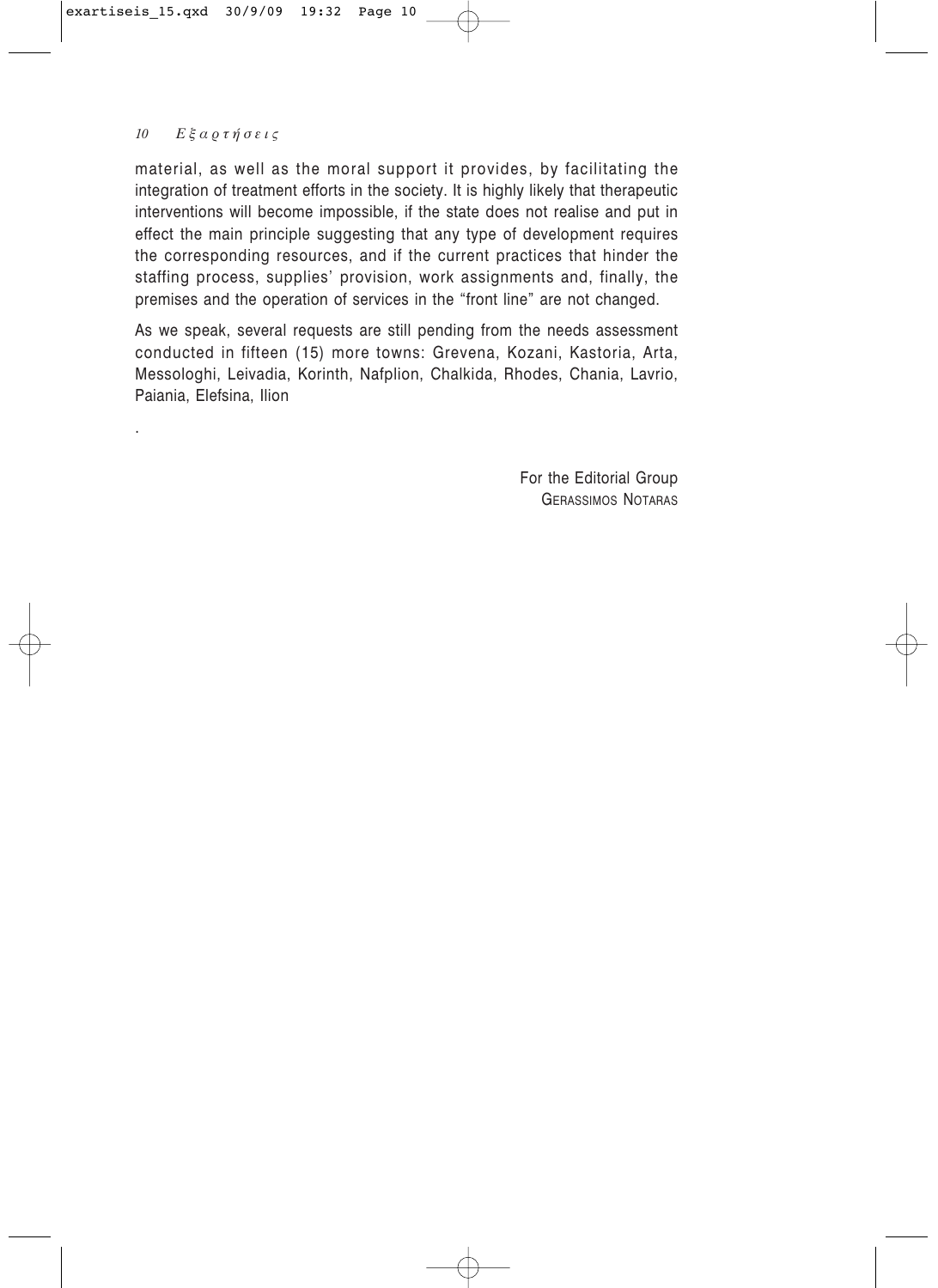*Ε ξ α ρ τ ή σ ε ι ς , τεύχος 15, 2009*

 $\Sigma$ υνέντευξη με τη Lisa Najavits *Interview with Lisa Najavits* 

Στο πλαίσιο του εκπαιδευτικού κύκλου με τίτλο «Συμβουλευτική στον Τομέα της τοξικοεξάρτησης, οι Γνώσεις, οι Δεξιότητες και η στάση στην επαγγελματική πρακτική» που συνδιοργανώνει το KEΘEA σε συνεργασία με το Πανεπιστήμιο του San Diego, συναντήσαμε τη Dr. L. Najavits, καθηγήτρια στο τμήμα ψυχιατρικής της Ιατρικής Σχολής του Πανεπιστημίου Harvard, και Διευθύντρια του Ερευνητικού προγράμματος για το Τραύμα στο Κέντρο για την Κατάχρηση Αλκοόλ ψυχοτρόπων ουσιών στο Νοσοκομείο Mc Lean. Κατά την πολύχρονη εμπειρία της στο χώρο της ψυχικής υγείας έχει ασχοληθεί κλινικά και ερευνητικά με τα εξής θέματα: τραύμα, μετατραυματικό στρες, κατάχρηση ουσιών και ψυχοθεραπεία.

Τη συνέντευξη παρουσιάζει η Κ. Υφαντή.

Απόδοση στα ελληνικά ΓΕΩΡΓΙΑ ΧΡΙΣΤΟΦΙΛΗ *Translation* GEORGIA CHRISTOFILI

# **Εξαρτήσεις (Ε): Έχετε προσφέρει πολύτιμο έργο στο χώρο της έρευνας, της θεραπείας και της συγγραφής, πώς ξεκινήσατε; Θα μπορούσατε να μας περιγράψετε τις σημαντικότερες κατευθύνσεις στη δουλειά σας;**

Lisa Najavits (L.N.): Κατά τη διάρκεια των μεταπτυχιακών μου σπουδών, είχα τη μεγάλη ευκαιρία να εκπαιδευτώ στην έρευνα για την ψυχοθεραπεία τόσο για γνωσιακές-συμπεριφορικές παρεμβάσεις όσο και θεραπείες ψυχοδυναμικής παρέμβασης από δύο εξαιρετικούς μέντορες (τους Dr. Hollon και Dr. Strupp). Αργότερα όταν ξεκίνησα την πρακτική μου ως κλινικός ψυχολόγος, είχα την ευκαιρία να παρέχω θεραπευτικές παρεμβάσεις και με τις δύο κατευθύνσεις. Συνολικά, αυτές οι εμπειρίες αποτέλεσαν εξαιρετική εκπαίδευση δεδομένου ότι με βοήθησαν να κατανοήσω πως υπάρχουν διάφοροι τρόποι να δει κανείς έναν ασθενή, και αυτή η προσέγγιση εμπλουτίζει την εργασία. Η πρώτη επαγγελματική μου απασχόληση στο Νοσοκομείο McLean/της laτρικής Σχολής του Χάρβαρντ στις αρχές της δεκαετίας του 1990 ήταν στον τομέα της κατάχρησης ουσιών, η οποία μου φάνηκε πραγματικά συναρπαστική. Όπως πολλοί άλλοι εκείνη την εποχή, δεν είχα ασχοληθεί ουσιαστικά με θέματα κατάχρησης ουσιών και βρήκα τις προκλήσεις του χώρου ενδιαφέρουσες. Επίσης, στο Νοσοκομείο McLean αντιμετώπισα πολύ σοβαρά περιστατικά ασθενών, με διάφορες διαταραχές του Άξονα Ι και ΙΙ του DSM IV. Εκεί μπόρεσα να δω την ανάγκη για ανάπτυξη νέων μεθόδων ψυχοθεραπείας. Συνολικά, οι κύριες κατευθύνσεις στην εργασία μου ήταν έρευνα στην ψυχοθεραπεία, τα διαφορετικά μοντέλα θεραπείας, την κατάχρηση ουσιών και σε ασθενείς σοβαρά επιβαρυμένους. Όλοι αυτοί οι τομείς αποδείχθηκαν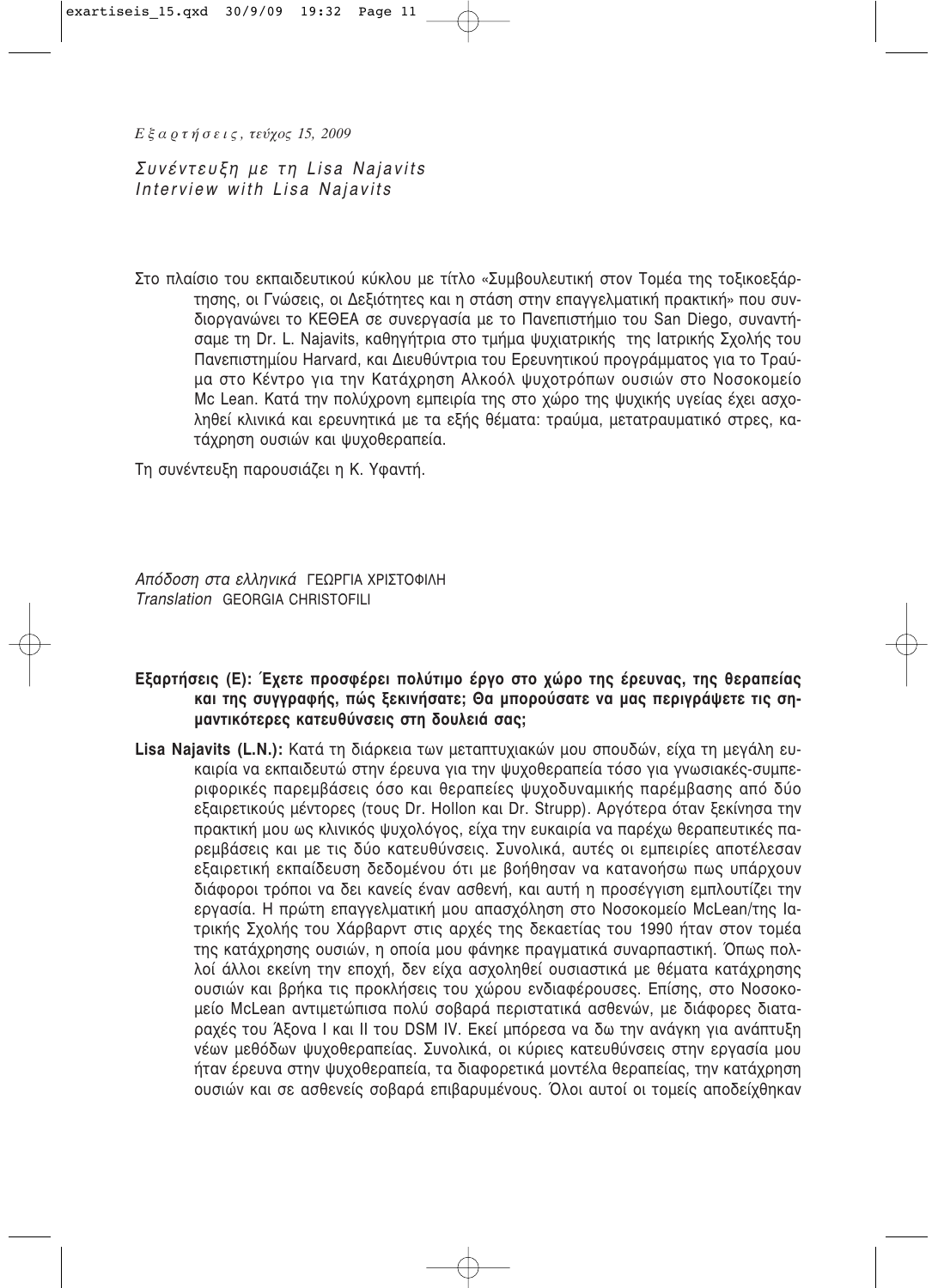πολύ ενδιαφέροντες για μένα. Πραγματικά απολαμβάνω το διανοητικό και συναισθηματικό βάθος αυτών των τομέων, στους οποίους έχει ήδη γίνει πολύ καλή δουλειά, και έπεται να γίνει ακόμη περισσότερη. Πολλοί από αυτούς τους τομείς είναι ακόμη αρκετά καινούργιοι.

# E: Πώς ξεκίνησε η ενασχόλησή σας με το χώρο των εξαρτήσεων και ιδιαίτερα το μετα**τραυματικό άγχος;**

**L.N.:** Ήμουν πολύ τυχερή, επειδή όταν ολοκλήρωσα τις σπουδές μου και αναζήτησα για πρώτη φορά εργασία, υπήρχε μια ανοιχτή θέση για έρευνα σε θέματα ψυχοθεραπείας στον τομέα της κατάχρησης ουσιών. Ήμουν επικεφαλής μιας μελέτης αποτελεσματι-Κότητας σε ένα θεραπευτικό πρόγραμμα για χρήστες κοκαΐνης με δομές σε πολλές περιοχές. Συνδέθηκα κατευθείαν με αυτόν το χώρο, καθώς ένιωσα ότι προσφέρεται βοήθεια σε έναν πολύ ευάλωτο πληθυσμό με μεγάλη ανάγκη για υποστήριξη. Επιπλέον, ο μέντοράς μου εκείνη την περίοδο (Dr. Weiss) ενδιαφερόταν για θέματα συνυπαρχουσών διαταραχών (κατάχρησης ουσιών και ψυχικών παθήσεων) ένα θέμα που μόλις είχε ξεκινήσει να μελετάται εκείνη την περίοδο, στις αρχές της δεκαετίας του 1990. Εκείνος ήταν που με ενθάρρυνε να μελετήσω κάτι σε αυτόν το χώρο, όταν έκανα την πρώτη μου αίτηση για χρηματοδότηση. Επέλεξα λοιπόν το θέμα της διαταραχής μετατραυματικού άγχους (PTSD) και την κατάχρηση ουσιών, καθώς υπήρχε ελάχιστη βιβλιονραφία για αυτό το συνκεκριμένο συνδυασμό. Επίσης, εξετάζοντάς το αναδρομικά καταλαβαίνω ότι με «τράβηξε» περισσότερο αυτό το θέμα, λόγω του προσωπικού και οικογενειακού ιστορικού τραύματος. Η μητέρα μου και η γιαγιά μου ήταν Ουνναρέζες και βίωσαν και επιβίωσαν από το Ολοκαύτωμα, ενώ ενώ υπήρξα θύμα εγκληματικής επίθεσης κατά τη διάρκεια των μεταπτυχιακών μου σπουδών. Είναι σίγουρο ότι δεν είναι απαραίτητο να έχει βιώσει κάποιος τραύμα για να μπορεί να δείξει συμπόνια για κάτι τέτοιο, όμως οι προσωπικές εμπειρίες μου προσέφεραν άμεση κατανόηση της επίδρασης που μπορεί να έχει ένα τραυματικό γεγονός στους ανθρώπους. Προσωπική εμπειρία με κατάχρηση ουσιών δεν είχα, ούτε εγώ ούτε η οι-Κογένειά μου αντιμετώπισε ποτέ τέτοιο ζήτημα. Ωστόσο, μέσα από τη δουλειά μου γρήγορα συνειδητοποίησα ότι η κατάχρηση ουσιών συνδέεται πολύ συχνά με κάποιο τραύμα. Οι ουσίες μπορεί εύκολα να αποτελέσουν τρόπο αντιμετώπισης του συναισθηματικού πόνου.

# E: Στα χρόνια εμπειρίας που ασχολείστε στο συνκεκριμένο χώρο τι ήταν αυτό που πιστεύ*ετε ότι σας «δίδαξε» περισσότερα πράγματα;*

- L.N.: Σίγουρα η δουλειά με τους ασθενείς, έμαθα από την ιστορία τους, έβλεπα τι λειτουργούσε και τι όχι και σίγουρα με συγκινούσε η προσπάθεια που έκαναν για θεραπεία. Πολύ συχνά ξεπερνούσαν το νόμο των πιθανοτήτων απλά και μόνο για να παραμείνουν ζωντανοί. Σίγουρα υπήρχαν και άλλες επιρροές, όπως το διάβασμα, οι συνάδελφοι, η εκπαίδευση κ.ά. Όμως σίγουρα η σημαντικότερη επιρροή για μένα ήταν οι ασθενείς που έβλεπα.
- E: Ποιες είναι κάποιες από τις τρέχουσες δυσκολίες που αντιμετωπίζετε και πώς τις ξε-**Περνάτε;**
- L.Ν.: Ενδιαφέρον είναι ότι –κάποια στιγμή ενώ έγραφα το πρώτο μου βιβλίο το "Seeking Safety", συνειδητοποίησα ότι ουσιαστικά έγραφα για τα πράγματα, που είχα μάθει εγώ αντιμετωπίζοντας τα δικά μου βιώματα, και μέσα από την παρατήρηση των αν-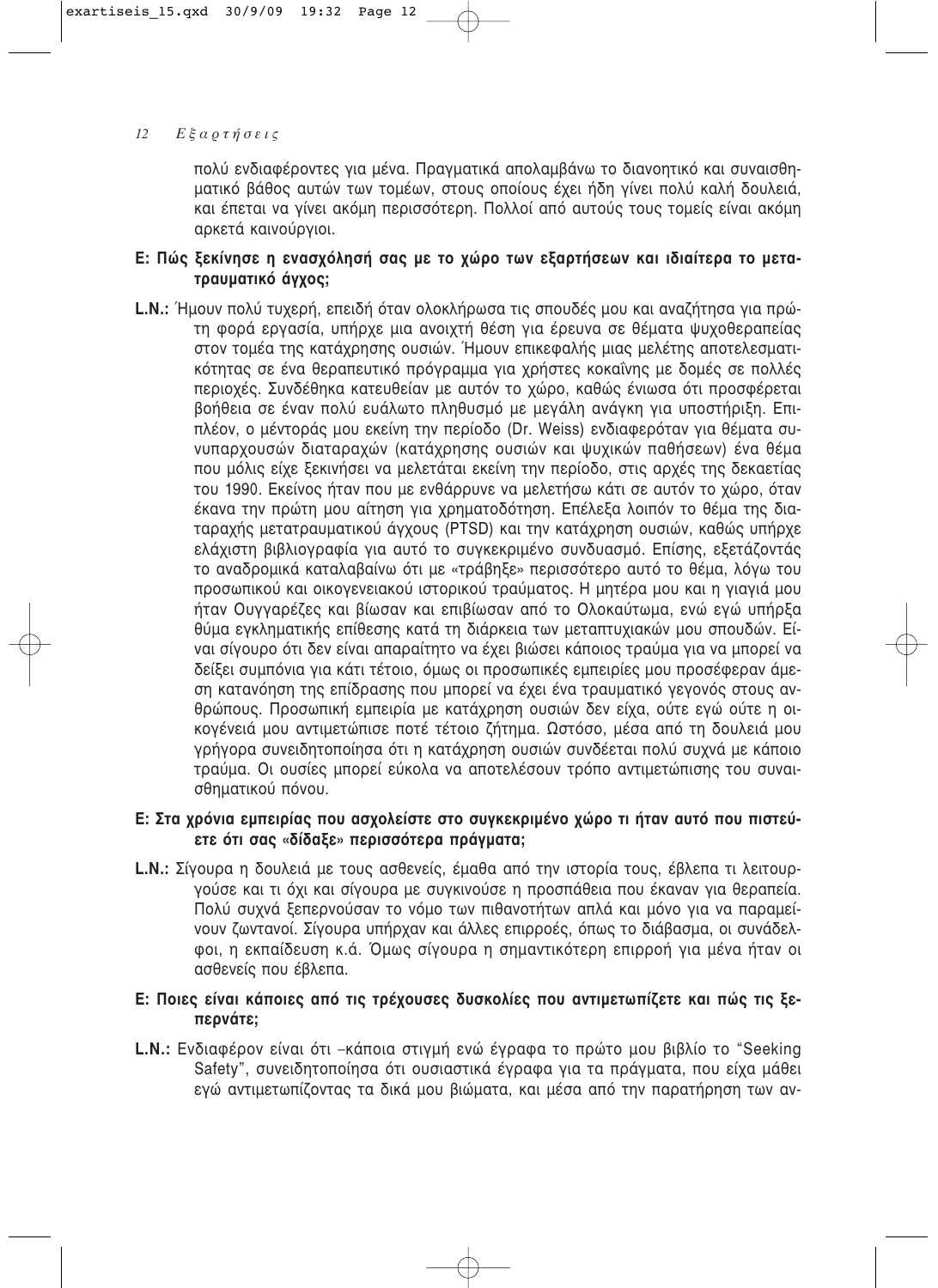exartiseis 15.qxd 30/9/09 Page 13  $19:32$ 

> θρώπων γύρω μου μεγαλώνοντας ως παιδί και ως ενήλικας. Πάντοτε υπάρχουν κάποιες δυσκολίες, όμως επίσης πάντα υπάρχει και ο τρόπος να τις αντιμετωπίσεις. Όταν προκύπτει μια δυσκολία, σε προσωπικό ή επαγγελματικό επίπεδο, σε κάθε περίπτωση πιστεύω ότι υπάρχει κάτι που μπορεί να γίνει για να βελτιωθεί η κατάσταση. Εγώ θεωρώ την αντιμετώπιση των δύσκολων καταστάσεων μια διαδικασία δια βίου μάθησης. Αυτή η φιλοσοφία, ενδεχομένως, αποδείχθηκε ιδιαίτερα σημαντική όταν βίωσα την ξαφνική απώλεια της μητέρας μου σε αρκετά νεαρή ηλικία, και αναζήτησα τρόπους να το αντιμετωπίσω.

# Ε: Ποιες διαφορές εντοπίζετε ανάμεσα στη θεραπευτική δουλειά, τη συγγραφή και την έρευνα;

L.N.: Το κάθε ένα από αυτά προέρχεται από διαφορετικό κομμάτι του εαυτού μου, ταυτόχρονα όμως όλα συνδέονται. Αυτό που μου αρέσει στην καριέρα του ερευνητή σε θέματα ψυχοθεραπείας είναι ότι αυτοί οι δύο τομείς αλληλεπιδρούν. Θεωρώ ότι η συγγραφή είναι το δυσκολότερο των τριών, όταν πρωτοξεκίνησα την καριέρα μου διάβασα πολλά βιβλία πάνω σε αυτό το θέμα, για να βελτιώσω το γράψιμό μου και να κατανοήσω καλύτερα τις ψυχολογικές διεργασίες που σχετίζονται με αυτό.

# Ε: Πόσο σημαντική είναι εκπαίδευση στην κλινική εργασία; Θεωρείτε ότι η προσωπική θεραπεία είναι χρήσιμη για τη δουλειά του θεραπευτή;

L.N.: Η εκπαίδευση είναι απαραίτητη αλλά όχι αρκετή. Υπάρχει σημαντικός όγκος γνώσεων στο χώρο της θεραπείας – διαγνώσεις, θεραπευτικά μοντέλα, διαφορετικές θεωρίες, κ.ά. Εκτός όμως από τον όγκο αυτών των γνώσεων, ο θεραπευτής χρειάζεται επίσης, ικανότητες συμπόνιας, ενσυναίσθησης, καθρεφτίσματος και αρκετά ακόμη χαρακτηριστικά τα οποία πιθανότατα δεν διδάσκονται. Όσο για την προσωπική θεραπεία, αυτό φαίνεται να έχει πραγματικά σημασία, ωστόσο η βιβλιογραφία δεν δείχνει ότι επηρεάζει την αποτελεσματικότητα του θεραπευτή. Πρέπει να κατανοήσουμε περισσότερα για το ποιος ωφελείται και σε ποιο πλαίσιο. Γενικότερα είναι πιο χρήσιμο όταν ο θεραπευτής πραγματικά επιθυμεί να παρακολουθήσει ατομική ψυχοθεραπεία και υπάρχει καλή συμμαχία με το θεραπευτή και τη φιλοσοφία της θεραπείας. Ακόμη όμως και οι αρνητικές θεραπευτικές εμπειρίες μπορούν να διδάξουν σημαντικά μαθήματα.

# Ε: Υπάρχει κάτι με το οποίο ασχολείστε αυτή την περίοδο για το οποίο είστε ενθουσιασμένη;

L.N.: Ναι, υπάρχουν πολλά. Για παράδειγμα με κάποιους συναδέλφους συνεργαζόμαστε για μια πιλοτική εφαρμογή του υλικού Seeking Safety με ομάδα ομοτίμων. Το οποίο πιστεύω ότι θα είναι πολύ χρήσιμο όσον αφορά τη δημόσια υγεία –πώς δηλαδή μπορούν να βοηθηθούν άνθρωποι, οι οποίοι δεν διαθέτουν τους πόρους να συμμετέχουν σε θεραπεία. Επίσης, δουλεύω τώρα σε μια τυχαιοποιημένη, ελεγχόμενη δοκιμή στο δεύτερο βιβλίο μου, ("A Woman's Addiction workbook"), το οποίο εφαρμόζεται υπό την επίβλεψη θεραπευτή. Στόχος μας είναι να συγκριθεί αυτό το μοντέλο που εστιάζει στη διαφορετικότητα των δύο φύλων με ένα άλλο μοντέλο που αφορά και τα δύο φύλα. Κάτι άλλο στο οποίο συμμετέχω είναι η δημιουργία μιας τηλεφωνικής γραμμής που θα πραγματοποιεί αυτόματα αξιολόγηση για τη διαταραχή της εξάρτησης και άλλες διαταραχές.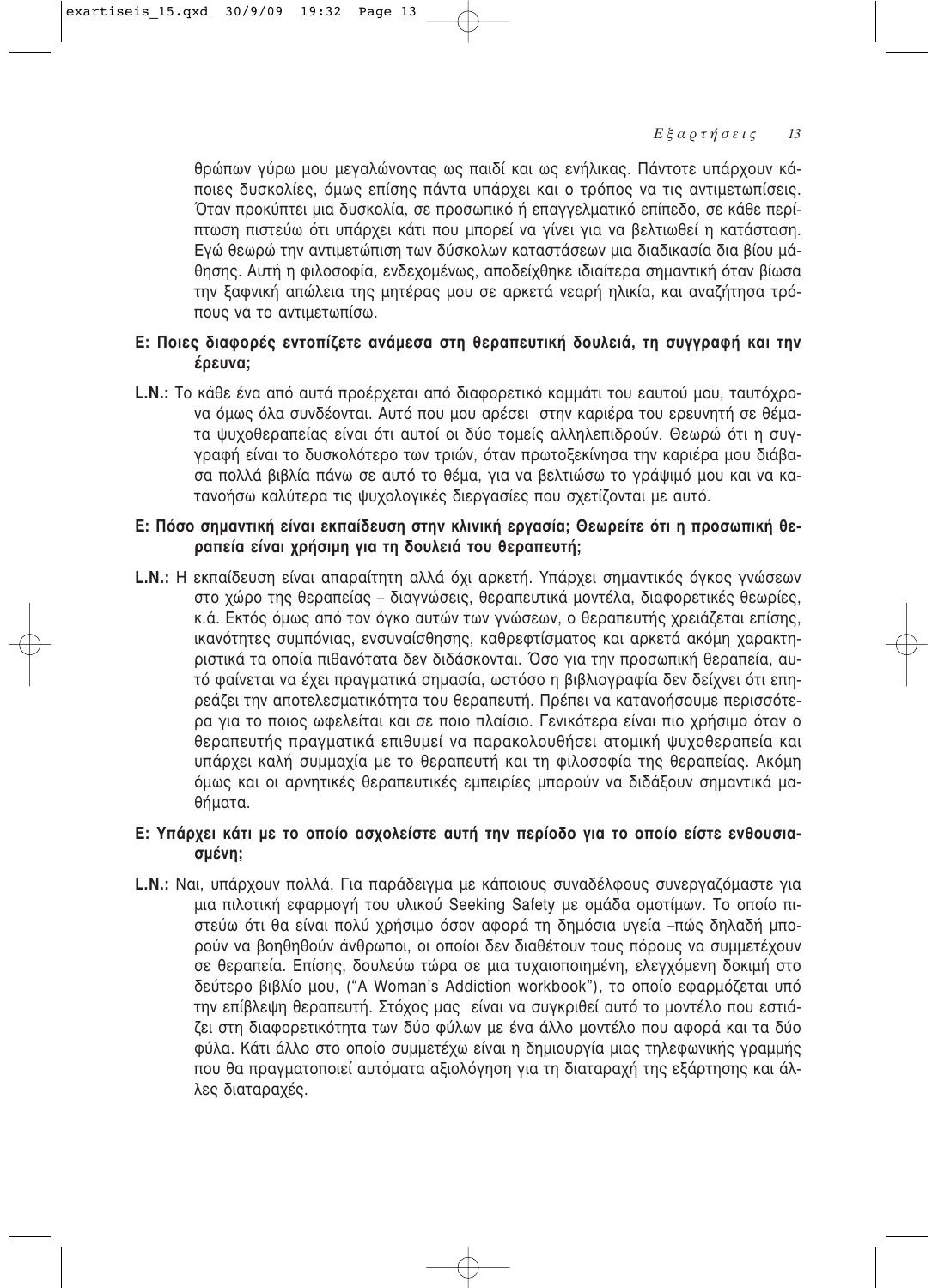# Ε: Υπήρχαν «λανθασμένες» επιλογές που κάνατε στην καριέρα σας, οι οποίες αργότερα αποδείχθηκε ότι ήταν σωστές;

L.N.: Φυσικά, μάλιστα στο δεύτερο βιβλίο μου παρατηρώ ότι κάτι που φαίνεται άσχημο μπορεί να βγει σε καλό και το αντίστροφο. Αυτό ισχύει γενικά στη ζωή. Ένα παράδειγμα που έχω από την προσωπική μου εμπειρία ήταν η επιλογή μου να γραφτώ στο ερευνητικό μεταπτυχιακό πρόγραμμα. Αρχικά αισθανόμουν εντελώς εκτός τόπου, καθώς ο αρχικός μου στόχος ήταν να γίνω θεραπεύτρια. Έπρεπα να διδαχθώ νέες δεξιότητες, για να μπορέσω να «επιβιώσω» σε αυτό το πρόγραμμα κάτι που όμως αργότερα αποδείχθηκε ιδιαίτερα ωφέλιμο ανοίγοντάς μου νέους επαγγελματικούς δρόμους.

# Ε: Ποιες είναι οι χρησιμότερες αρετές για ένα θεραπευτή;

L.N.: Ευφυΐα, συμπόνια, διερευνητικό πνεύμα, ανοιχτό μυαλό και ευσυνειδησία σε ίσες δόσεις. Η αίσθηση χιούμορ επίσης είναι πολύ καλό δώρο για αυτό το χώρο εργασίας.

# Ε: Τέλος, τι θα συμβουλεύατε ένα νεαρό θεραπευτή ή ερευνητή;

L.N.: Καταρχήν να επενδύσει στην ποιότητα. Όλα φαίνονται δύσκολα όταν ξεκινάς επειδή είναι καινούργια. Μπορεί να είναι δύσκολο να γράψεις, να πάρεις επιχορήγηση, να σχεδιάσεις μια μελέτη κ.λπ. Δεν υπάρχει σύντομος δρόμος. Πρέπει να επενδύσεις όσο χρειάζεται, για να μπορέσεις να φτάσεις να παράγεις άριστης ποιότητας δουλειά. Πολλές φορές συναντώ ανθρώπους, οι οποίοι θέλουν να έχουν νρήνορα αποτελέσματα, αυτό όμως συμβαίνει πολύ σπάνια. Δεύτερο που έχω να πω είναι να διατηρήσουν την εστίασή τους. Είναι πολύ εύκολο να παρεκκλίνει κανείς λόγω επιλογών πολιτικής, λόγω του προγράμματος άλλων ανθρώπων, λόγω χρημάτων, ή λόγω άλλων παραγόντων που δεν σχετίζονται με τη δουλειά. Να έχουν σαφές όραμα του τελικού τους στόχου - είτε πρόκειται για τη βελτίωση της φροντίδας του ασθενή, είτε για το σχεδιασμό επιστημονικών μελετών. Επίσης, να διατηρήσουν ξεκάθαρο αυτόν το στόχο, και να μην παρεκκλίνουν από άλλα συναφή θέματα. Τρίτον να βρουν τι τους αρέσει στη δουλειά αυτή. Αυτή η δουλειά έχει πολλές προκλήσεις και θα πρέπει να υπάρχει κάτι σημαντικό σε συναισθηματικό επίπεδο, κάτι που σας αγγίζει βαθιά μέσα σας. Εάν όχι, τότε ενδεχομένως να ήταν καλύτερο να βρείτε μια άλλη πιο εύκολη καριέρα. Έχει πολλές χαρές και έντονα κομμάτια, αυτό είναι το θετικό και αυτό που μπορεί να κρατήσει κάποιον μακροπρόθεσμα.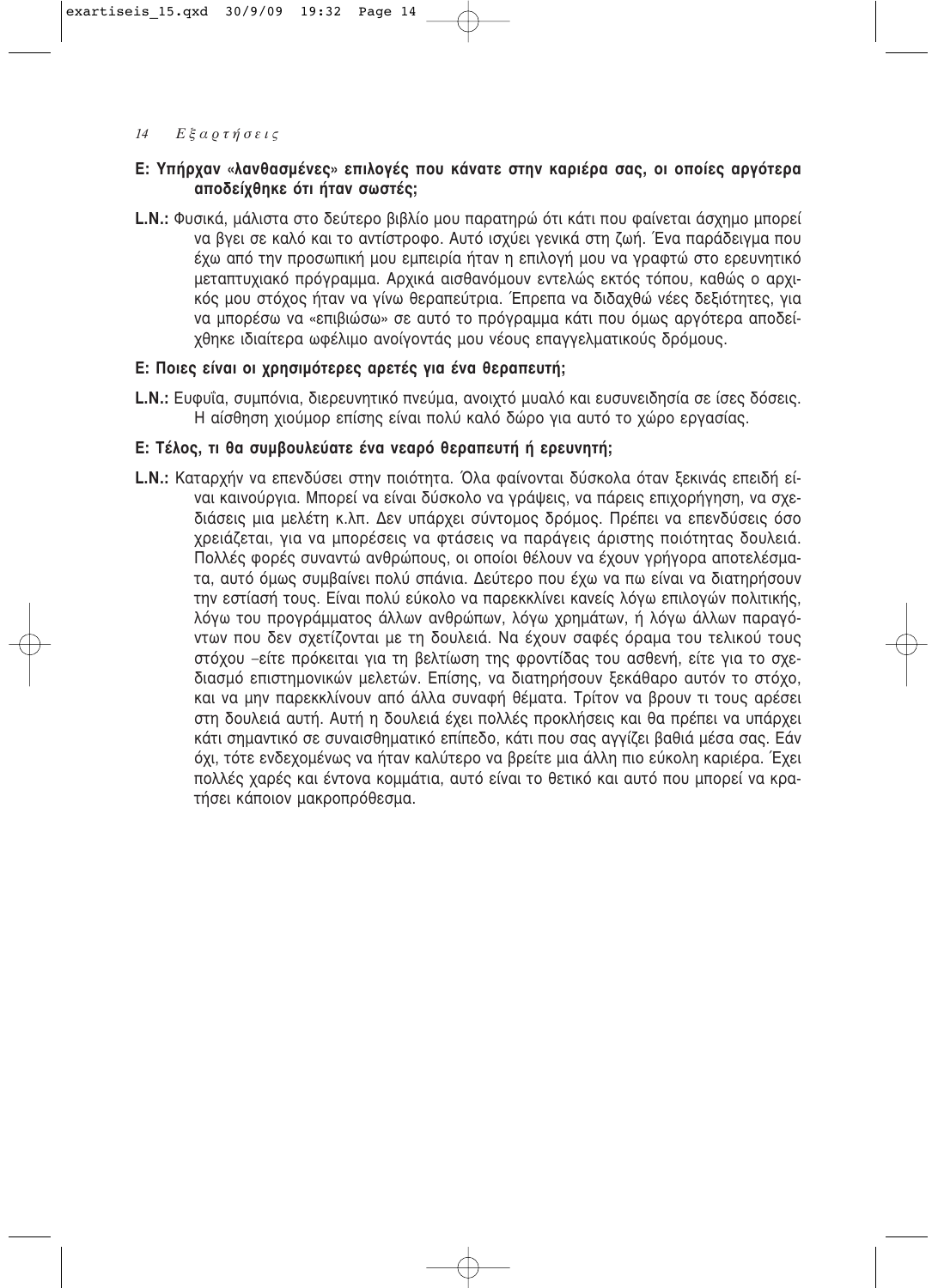$E \xi \alpha \varrho \tau \eta \sigma \varepsilon \iota \varsigma$  15

# <u>ΟΙ ΕΞΑΡΤΗΣΕΙΣ ΣΤΗΝ ΕΛΛΑΔΑ</u><br>Drug addiction in greece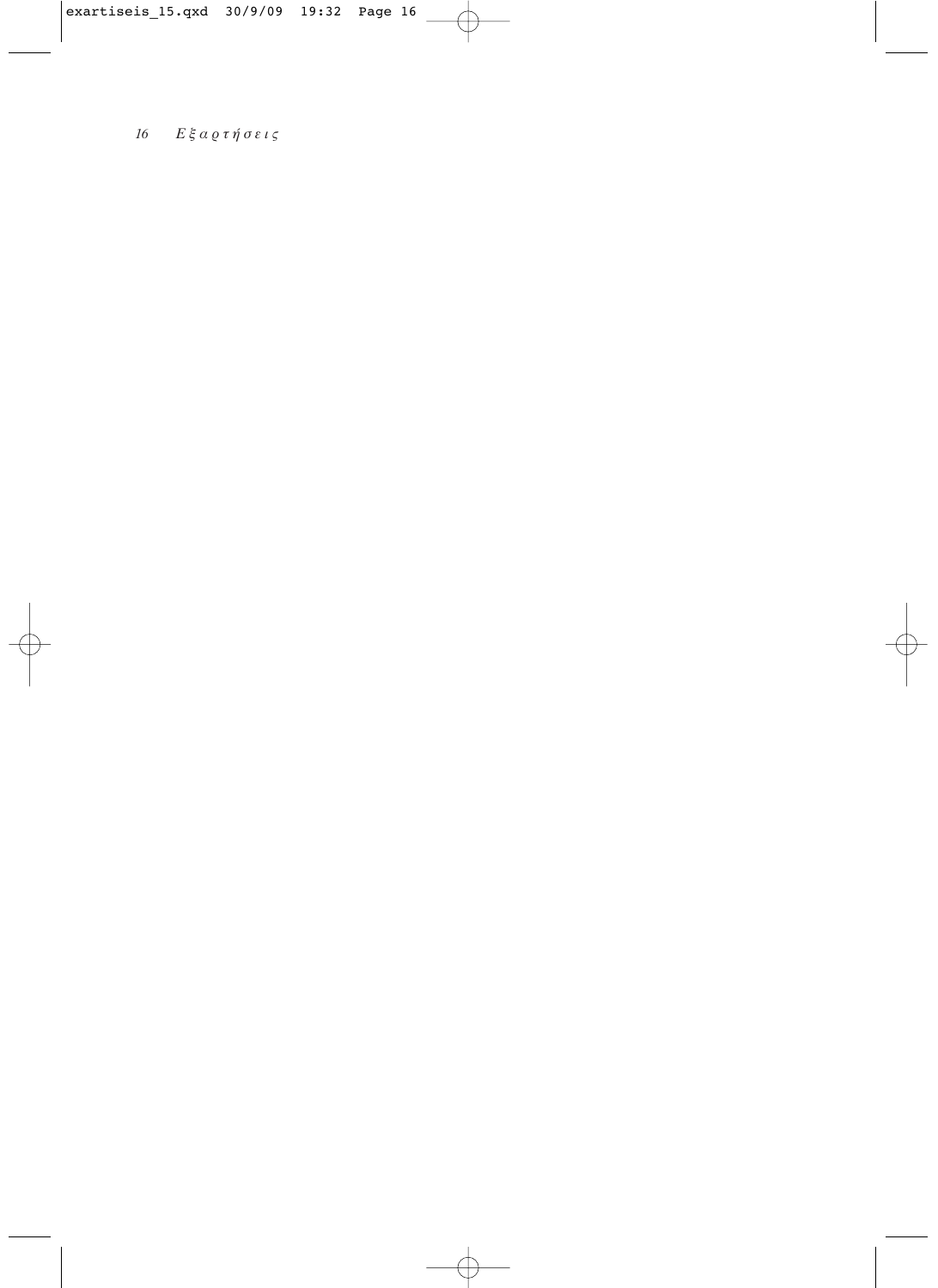*Ε ξ α ρ τ ή σ ε ι ς , τεύχος 15, 2009*

# SUBSTANCE USERS' DIFFERENCES ACCORDING TO TREATMENT OUTCOME AND GENDER

VASILIS STAVROPOULOS<sup>\*</sup> PHD STUDENT OF CLINICAL PSYCHOLOGY, UNIVERSITY OF ATHENS

Abstract

The main objective of this study was to investigate differences between substance abusers based upon their treatment outcome and gender. These differences were assessed using self-report questionnaires, asking for demographic characteristics, characteristics of use, cognitive characteristics, psychopathology, life events, and daily hassles. The participants of the present study were fifty-six dependent users, both women and men, during their induction in the second phase of psychological treatment for dependence. The results showed statistical significant differences between treatment outcome and comorbidity. More specifically, it was revealed that those who do not complete treatment are more likely to report more intense psychosomatic symptoms and depression at the start of treatment than those who complete treatment. Concerning the sex of the participants, it was shown that women compared to men tend to end their education later, engage in more avoidant behaviours, meet less social difficulties, and manifest more intense psychosomatic symptoms, obsessive-compulsive symptoms, depression, anxiety, and paranoid ideation while they also suffer more from psychopathological disturbances. Men, on the other hand, tend to use more substances at the same time than women do and they express more anger and hostility.

Keywords: Dependence, End of Treatment, Sex, Psychopathology, Cognitive Characteristics.

<sup>\*</sup> Contact details: e-mail: vstavrop@psych.uoa.gr tel: 210 7277525 panepistimiopolis Athens Greece.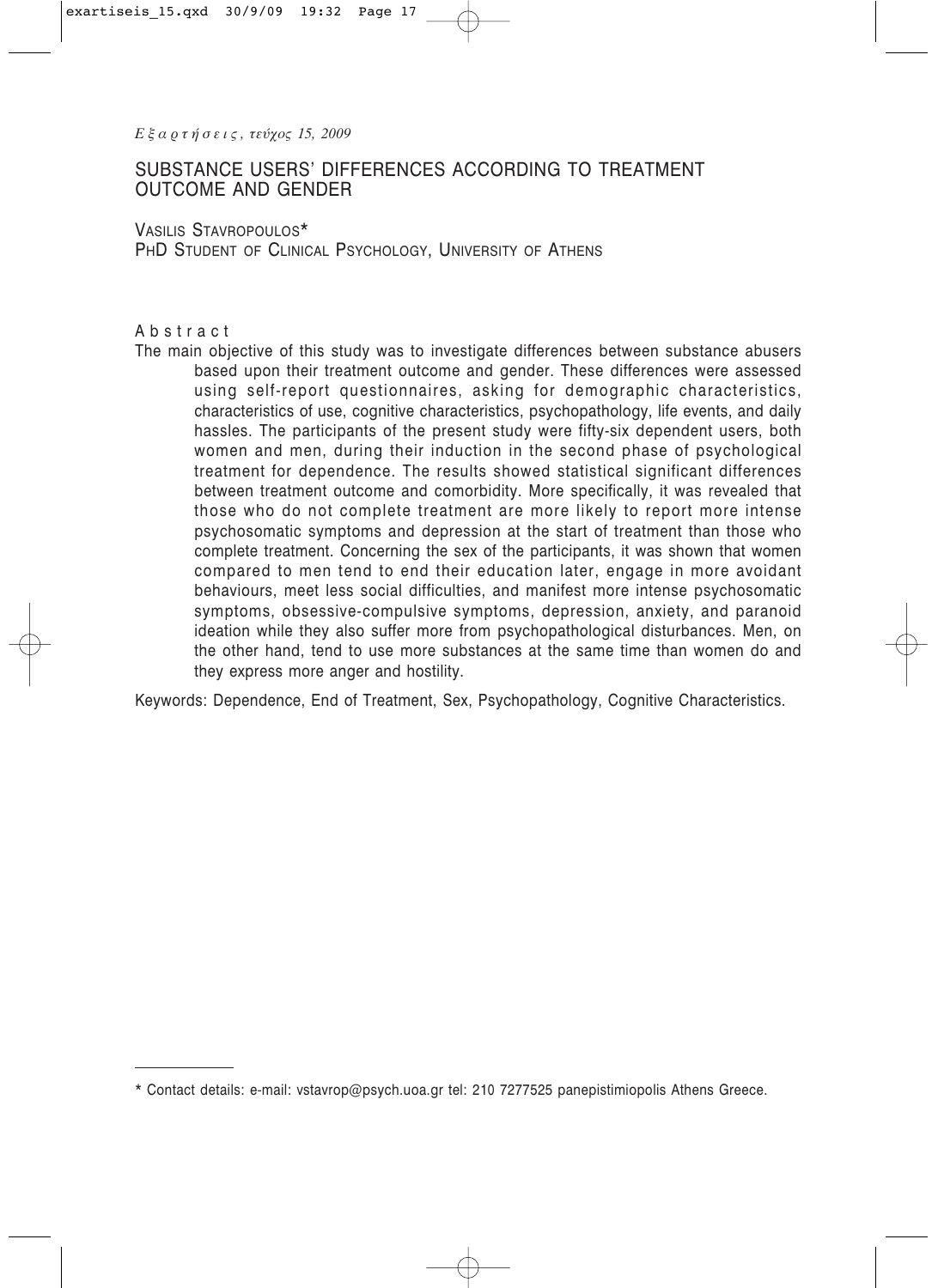Εξαρτήσεις, τεύχος 15, 2009

ΔΙΑΦΟΡΕΣ ΣΤΟ ΠΡΟΦΙΛ ΤΩΝ ΕΞΑΡΤΗΜΕΝΩΝ ΜΕ ΚΡΙΤΗΡΙΟ ΤΗ ΔΙΑΚΟΠΗ ΤΗΣ ΘΕΡΑΠΕΙΑΣ ΚΑΙ ΤΟ ΦΥΛΟ

ΒΑΣΙΛΗΣ ΣΤΑΥΡΟΠΟΥΛΟΣ\*

ΥΠΟΨΗΦΙΟΣ ΔΙΔΑΚΤΟΡΑΣ ΚΛΙΝΙΚΗΣ ΨΥΧΟΛΟΓΙΑΣ ΤΟΥ ΠΑΝ/ΜΙΟΥ ΑΘΗΝΩΝ

# Περίληψη

- Κύριος σκοπός της έρευνας αυτής ήταν η διερεύνηση διαφορών στο προφίλ των εξαρτημένων, με άξονες την έκβαση της δεύτερης φάσης θεραπείας (διακοπή ή ολοκλήρωση) και το φύλο. Το προφίλ αυτό επιχειρήθηκε να περιγραφεί μέσα από ερωτηματολόγια αυτοαναφοράς, δημογραφικών χαρακτηριστικών, χαρακτηριστικών χρήσης, γνωσιακών χαρακτηριστικών, ψυχοπαθολογίας, γεγονότων ζωής και καθημερινών προστριβών. Στην έρευνα αυτή συμμετείχαν 56 εξαρτημένοι, άνδρες και γυναίκες, κατά την εισαγωγή τους στη δεύτερη φάση θεραπείας ψυχολογικής απεξάρτησης. Ως προς την έκβαση της θεραπείας της Β' φάσης, τα αποτελέσματα ανέδειξαν διαφορές σε σχέση με τις συνυπάρχουσες μορφές ψυχοπαθολογίας. Ειδικότερα φάνηκε, ότι αυτοί που διακόπτουν, έχουν κατά την εισαγωγή τους εντονότερα συμπτώματα σωματοποίησης και κατάθλιψης, σε σχέση με εκείνους που ολοκληρώνουν. Ως προς το φύλο των συμμετεχόντων, έδειξαν ότι οι γυναίκες διακόπτουν αργότερα την εκπαίδευση από τους άνδρες, λειτουργούν περισσότερο αποφευκτικά, συναντούν λιγότερες κοινωνικές δυσκολίες και εκδηλώνουν εντονότερα συμπτώματα σωματοποίησης, ψυχαναγκαστικότητας- καταναγκαστικότητας, κατάθλιψης, άγχους, και παρανοειδούς ιδεασμού, ενώ υποφέρουν γενικότερα, περισσότερο, από ενοχλήσεις ψυχοπαθολογίας. Οι άνδρες τείνουν να κάνουν σε μεγαλύτερο βαθμό παράλληλη χρήση πολλών ουσιών, ενώ εκδηλώνουν πιο πολύ θυμό και επιθετικότητα.
- Λέξεις Κλειδιά: Εξάρτηση, Διακοπή Θεραπείας, Φύλο, Ψυχοπαθολογία, Γνωσιακά Χαρακτηριστικά.

<sup>\*</sup> Διεύθυνση Επικοινωνίας: e-mail: vstavrop@psych.uoa.gr Τηλ: 210 7277525 Πανεπιστημιούπολη Αθηνών Ελλάδα.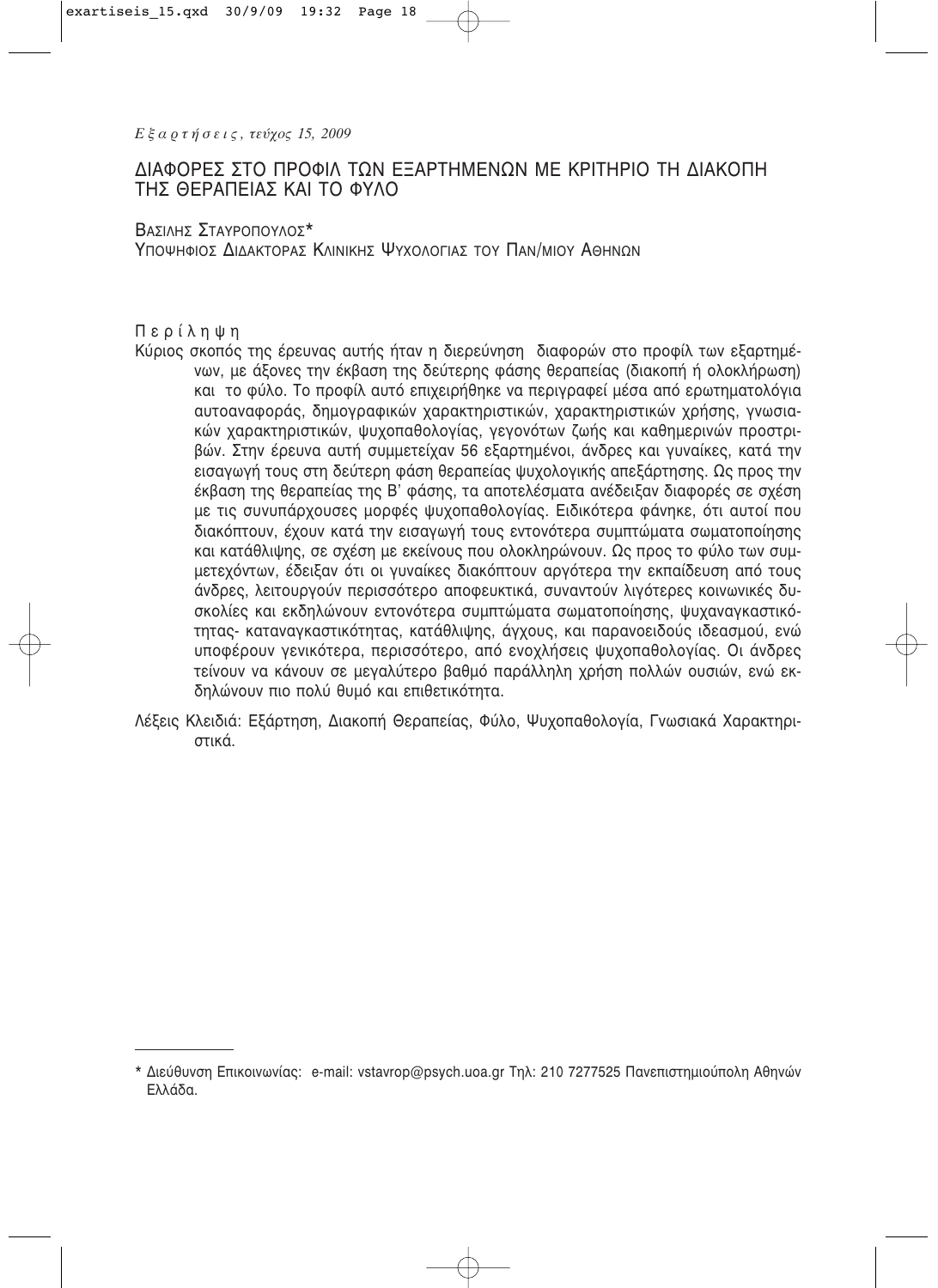#### ΘΕΩΡΗΤΙΚΟ ΠΛΑΙΣΙΟ

- Στόχος της έρευνας αυτής είναι να εντοπιστούν χαρακτηριστικά, που σχετίζονται με διαφορές στο προφίλ εξαρτημένων. Οι διαφορές αυτές επιχειρήθηκε να περιγραφούν μέσα από την έκβαση της δεύτερης φάσης θεραπείας\* (διακοπή ή ολοκλήρωση) και το φύλο. Ειδικότερα η διακοπή και το φύλο ήταν τα σημεία αναφοράς, σε σχέση με χαρακτηριστικά χρήσης, γνωσιακά χαρακτηριστικά, στοιχεία επιβάρυνσης του ιστορικού και της καθημερινότητας των ατόμων, καθώς και άλλα παράλληλα συμπτώματα.
- Η πρόωρη εγκατάλειψη της θεραπείας είναι συχνή σε όλες τις φάσεις των προγραμμάτων απεξάρτησης (Poulopoulos & Tsiboukli, 1999). Οι συνέπειες από τη διακοπή της θεραπείας είναι ιδιαίτερα σοβαρές τόσο για το άτομο, το κοινωνικό και οικογενειακό του περιβάλλον όσο και νια το θεραπευτικό πλαίσιο (De Leon, 1986). Το αν τελικά μία θεραπευτική προσπάθεια θα διακοπεί, εξαρτάται τόσο από ενδοατομικούς όσο και από περιβαλλοντικούς παράγοντες (Marlatt, 1980, Hiller, Knight, Leukefeld, & Simpson, 2002. Pelissier, 2004). Τα δεδομένα αυτά γεννούν ερωτηματικά σε σχέση με την ύπαρξη ενός προφίλ θεραπευομένου, που ανταποκρίνεται με επιτυχία στη θεραπεία.
- Ένας άλλος παράγοντας που ενδεχομένως διαφοροποιεί το προφίλ των εξαρτημένων είναι το φύλο τους. Τις τελευταίες δεκαετίες, έχει αυξηθεί η σημασία που αποδίδεται στο ρόλο του φύλου στην πρόγνωση της θεραπείας απεξάρτησης οινοπνεύματος και άλλων ουσιών, ενώ έχει και ερευνητικά επισημανθεί η ανάγκη, για διαφοροποίηση των θεραπευτικών παρεμβάσεων που απευθύνονται σε γυναίκες (Grella, Polinsky, Hser, & Perry, 1999. Conners, Bradley, Whiteside-Mansell, & Crone, 2001). Σημειώνεται, ότι αν και υπάρχουν έρευνες, που έχουν περιγράψει ως προφίλ επικινδυνότητας για ουσιοεξάρτηση, εκείνο του ανύπανδρου άνδρα, χαμηλού κοινωμικοοικονομικου επιπέδου, κατοίκου αστικών περιοχών (Furr-Holden & Anthony, 2003), οι γυναίκες φαίνονται περισσότερο επιβαρυμένες σε συγκεκριμένες πτυχές του ιστορικού τους. Ειδικότερα, μία ανασκόπηση της βιβλιογραφίας, δείχνει ότι οι γυναίκες είναι συχνότερα θύματα σεξουαλικής κακοποίησης ή παρενόχλησης και γονεϊκής παραμέλησης συγκριτικά με τους εξαρτημένους άνδρες (Pelissier & Jones, 2005). Παράλληλα, υπάρχουν ευρήματα που αναφέρουν μεγαλύτερη ταχύτητα εισόδου των γυναικών στη φάση της εξάρτησης (Bloom, Owen, Covington, & Raeder, 2003).

Συγκεκριμένα, οι σκοποί της παρούσας έρευνας ήταν οι εξής:

α) Να διερευνηθεί αν υπάρχουν διαφορές στο προφίλ μεταξύ αυτών που διακόπτουν

<sup>\*</sup> Η διαδικασία αλλαγής μίας εξάρτησης, προϋποθέτει τρία τουλάχιστον ξεχωριστά στάδια: α) δέσμευση & κινητοποίηση αλλαγής, β) ενεργοποίηση συγκεκριμένων αλλαγών συμπεριφοράς, γ) μακροπρόθεσμη διατήρηση των αλλαγών αυτών (Marlatt, 1980). Σημειώνεται, ότι ο επιμερισμός της διαδικασίας αλλαγής – θεραπείας στις τρείς ανωτέρω φάσεις (Marlatt, 1980), αποτελεί θεωρητικό μοντέλο θεμελίωσης προγραμμάτων απεξάρτησης τόσο οικουμενικά, όσο και στην Ελλάδα. Ειδικότερα, στο πρόγραμμα απεξάρτησης 18 άνω, από το οποίο προέρχεται το κλινικό δείγμα για την παρούσα έρευνα, το στάδιο δέσμευσης & κινητοποίησης για αλλαγή, αντιπροσωπεύεται από την 1η φάση της θεραπείας, η οποία λαμβάνει χώρα στο συμβουλευτικό σταθμό, η ενεργοποίηση συγκεκριμένων αλλαγών στη συμπεριφορά είναι ο κύριος στόχος της 2ης φάσης σε κοινοτική κλειστή δομή, ενώ η μακροπρόθεσμη διατήρηση των αλλαγών είναι ο άξονας της 3ης φάσης, της κοινωνικής επανένταξης, η οποία διαρκεί 11 μήνες, δηλαδή όσο περίπου οι δύο προηγούμενες φάσεις μαζί.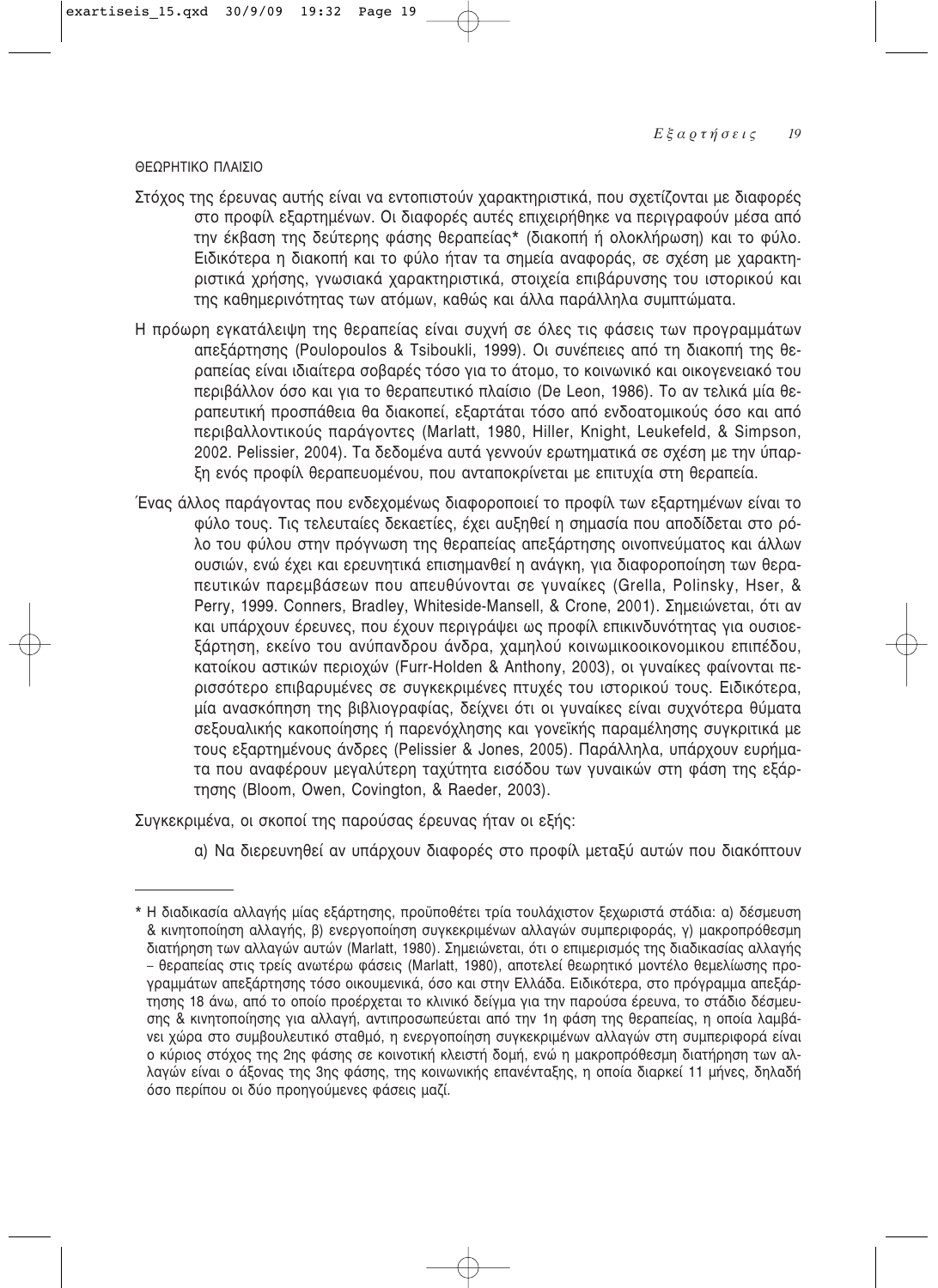και αυτών που ολοκληρώνουν τη δεύτερη φάση της θεραπείας απεξάρτησης, ως προς τα γνωσιακά χαρακτηριστικά, και τη συνυπάρχουσα ψυχοπαθολογία. Ειδικότερα ως προς τα γνωσιακά χαρακτηριστικά, να ελεγχθούν οι διαφοροποιήσεις μεταξύ αυτών που ολοκλήρωσαν και διέκοψαν, ως προς τον τόπο ελέγχου, τις στρατηγικές αντιμετώπισης του στρες και τις προσδοκίες αυτοαποτελεσματικότητας.

β) Να διερευνηθεί αν το φύλο διαφοροποιεί και ως προς τί το προφίλ του εξαρτημένου. Ειδικότερα, αν υπάρχουν και προς ποιά κατεύθυνση διαφορές μεταξύ των δύο φύλων, ως προς τα χαρακτηριστικά χρήσης, τα γνωσιακά χαρακτηριστικά, το βαθμό επιβάρυνσης στην καθημερινότητα και το ιστορικό των συμμετεχόντων, καθώς και την ενδεχόμενη συνύπαρξη συμπτωμάτων ψυχοπαθολογίας. Ως προς τα χαρακτηριστικά χρήσης των δύο φύλων, κύριοι στόχοι είναι να διερευνηθεί πιθανή διαφοροποίηση σε σχέση με τις ηλικίες προοδευτικής εμπλοκής με τη χρήση, δηλαδή στην ηλικία έναρξης χρήσης της ουσίας έναρξης, την ηλικία έναρξης χρήσης της κύριας ουσίας εξάρτησης, την ηλικία έναρξης ενέσιμης χρήσης, και την ηλικία διακοπής της εκπαίδευσης, καθώς και ως προς την πολυτοξικομανία. Ως προς τα γνωσιακά χαρακτηριστικά των θεραπευομένων, κύριοι στόχοι ήταν να ελεγχθεί η σχέση του φύλου με τον τόπο ελέγχου, τις στρατηγικές αντιμετώπισης του στρες και τις προσδοκίες αυτοαποτελεσματικότητας.

#### ΜΕΘΟΔΟΣ

 $\Delta$ είνμα

- Το δείγμα της έρευνας αποτέλεσαν 56 θεραπευόμενοι, της δεύτερης, κλειστής φάσης θεραπείας, της μονάδας απεξάρτησης «18 Άνω», με κύριο στόχο την «ψυχολογική» απεξάρτηση των εξαρτημένων. Οι θεραπευόμενοι αυτοί, προέρχονταν από δομές ανδρών 15 θέσεων, και μία δομή εσωτερικής διαμονής γυναικών, επίσης 15 θέσεων. Οι εισαγωγές των ομάδων ψυχοθεραπείας που ανήκαν οι συμμετέχοντες στην έρευνα τοποθετούνται από το Φεβρουάριο του 2006, έως και το Σεπτέμβριο του 2007. Στην εν λόγω έρευνα δεν συμμετείχαν συνολικά 9 θεραπευόμενοι, από τους οποίους οι 7 επειδή δεν ήθελαν ή κουράστηκαν και 2 επειδή εισήχθησαν στη δεύτερη φάση εμβόλιμοι, αργότερα από την ομάδα ψυχοθεραπείας τους. Η ηλικία, και τα χαρακτηριστικά της θεραπείας και της χρήσης των μη συμμετεχόντων είναι ωστόσο γνωστά και κατ' επέκταση συγκρίσιμα με εκείνα των συμμετεχόντων, χωρίς, ωστόσο, να φανερώνουν αξιολογήσιμες διαφοροποιήσεις.
- Συνολικά, συμμετείχαν 45 άνδρες (80,4% του δείγματος) και 11 γυναίκες (9,6% του δείγματος). Ο μέσος όρος ηλικίας των ατόμων του δείγματος είναι 29,63 έτη, με τυπική απόκλιση 5,57. Η ελάχιστη και μέγιστη τιμή είναι 22 και 44 αντίστοιχα.
- Αναλυτικότερα, 6 συμμετέχοντες (10,7% του δείγματος) είχαν διακόψει την εκπαίδευσή τους κατά τη διάρκεια ή κατά την ολοκλήρωση του δημοτικού, 37 συμμετέχοντες (66,1% του δείγματος) είχαν διακόψει την εκπαίδευσή τους κατά τη διάρκεια ή κατά την ολοκλήρωση της δευτεροβάθμιας εκπαίδευσης, 9 συμμετέχοντες (το 16,1% του δείγματος) είχαν διακόψει την εκπαίδευσή τους κατά τη διάρκεια ή κατά την ολοκλήρωση της μεταλυκειακής, ανώτερης εκπαίδευσης, 4 συμμετέχοντες (7,1% του δείγματος) είχαν διακόψει την εκπαίδευσή τους κατά τη διάρκεια ή κατά την ολοκλήρωση της πανεπιστημιακής εκπαίδευσης.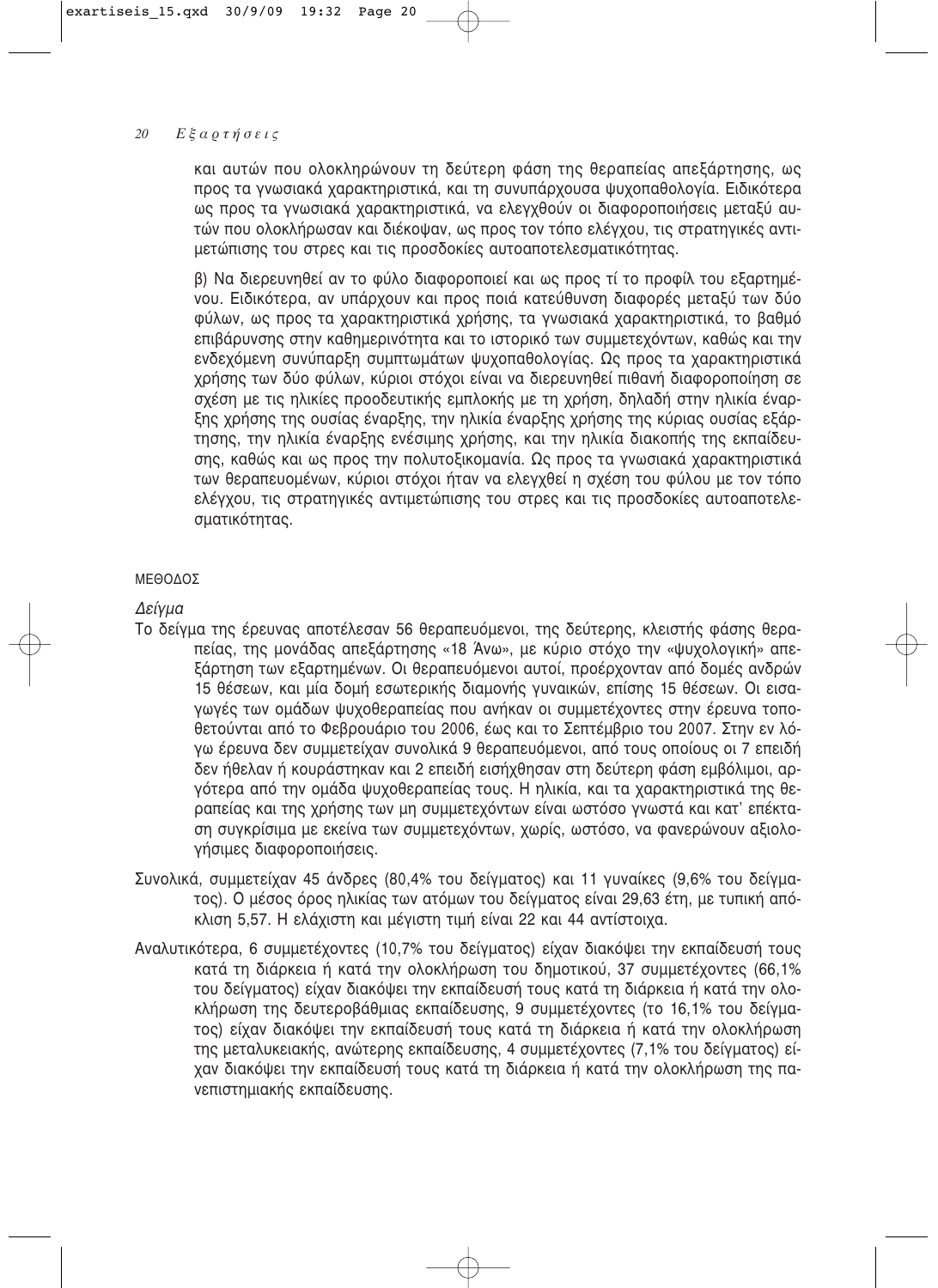|                          |                                     |              | ΜΟΡΦΩΤΙΚΟ ΕΠΙΠΕΔΟ ΣΥΜΜΕΤΕΧΟΝΤΑ |                  |                   | ΣΥΝΟΛΙΚΑ |
|--------------------------|-------------------------------------|--------------|--------------------------------|------------------|-------------------|----------|
|                          |                                     | ΔΗΜΟΤΙΚΟ     | ΓΥΜΝΑΣΙΟ-<br><b>AYKEIO</b>     | ANOTEPH<br>ΣΧΟΛΗ | ПАЛЕПІ-<br>ΣΤΗΜΙΟ |          |
| ΦΥΛΟ: ΑΝΤΡΑΣ             | N                                   | 6            | 31                             | $\overline{5}$   | 3                 | 45       |
|                          | ΩΣ ΠΡΟΣ ΤΟ<br>ΦΥΛ0%                 | 13,3%        | 68,9%                          | 11,1%            | 6,7%              | 100,0%   |
|                          | ΩΣ ΠΡΟΣ ΤΟ<br>ΜΟΡΦΩΤΙΚΟ<br>ΕΠΙΠΕΔΟ% | 100.0%       | 83,8%                          | 55,6%            | 75,0%             | 80,4%    |
|                          | ΕΠΙ ΣΥΝΟΛΟΥ<br>ΔΕΙΓΜΑΤΟΣ%           | 10,7%        | 55,4%                          | 8,9%             | 5,4%              | 80,4%    |
| ΦΥΛΟ: ΓΥΝΑΙΚΑ            | N                                   | $\mathbf{0}$ | 6                              | $\overline{4}$   | $\mathbf{1}$      | 11       |
|                          | ΩΣ ΠΡΟΣ ΤΟ<br><b>ΦΥΛΟ%</b>          | ,0%          | 54,5%                          | 36,4%            | 9,1%              | 100,0%   |
|                          | ΩΣ ΠΡΟΣ ΤΟ<br>ΜΟΡΦΩΤΙΚΟ<br>ΕΠΙΠΕΔΟ% | .0%          | 16,2%                          | 44,4%            | 25,0%             | 19,6%    |
|                          | ΕΠΙ ΣΥΝΟΛΟΥ<br>ΔΕΙΓΜΑΤΟΣ%           | ,0%          | 10,7%                          | 7,1%             | 1,8%              | 19,6%    |
| ΑΝΑ ΕΚΠΑΙΔΕΥΤΙΚΗ ΒΑΘΜΙΔΑ | N                                   | 6            | 37                             | 9                | 4                 | 56       |
|                          | ΩΣ ΠΡΟΣ ΤΟ<br><b>ΦΥΛΟ%</b>          | 10,7%        | 66,1%                          | 16,1%            | 7,1%              | 100,0%   |
|                          | ΩΣ ΠΡΟΣ ΤΟ<br>ΜΟΡΦΩΤΙΚΟ<br>ΕΠΙΠΕΔΟ% | 100.0%       | 100,0%                         | 100,0%           | 100,0%            | 100,0%   |
|                          | ΕΠΙ ΣΥΝΟΛΟΥ<br>ΔΕΙΓΜΑΤΟΣ%           | 10,7%        | 66,1%                          | 16,1%            | 7,1%              | 100,0%   |

Στον πίνακα 1. Παρουσιάζεται η κατανομή του δείγματος ως προς το φύλο και το μορφωτικό επίπεδο.

| ΠΙΝΑΚΑΣ 1: ΦΥΛΟ & ΜΟΡΦΩΤΙΚΟ ΕΠΙΠΕΔΟ ΣΥΜΜΕΤΕΧΟΝΤΑ |
|--------------------------------------------------|
|                                                  |

Ως προς την οικογενειακή κατάσταση: 47 συμμετέχοντες (83,9% του δείγματος) ήταν άγαμοι, 3 συμμετέχοντες (5,4%) του δείγματος ήταν έγγαμοι, 1 συμμετέχων (1,8% του δείγματος) ήταν διαζευγμένος, 1 συμμετέχων (1,8% του δείγματος) ήταν χήρος και 4 συμμετέχοντες (7,1% του δείγματος συζούσαν με κάποιον. Ως προς το αν ήταν ή όχι γοvείς: 5 συμμετέχοντες (8,9% του δείγματος) ήταν γονείς και 51 συμμετέχοντες (91,1%) του δείγματος δεν ήταν γονείς.

Όσον αφορά τα χαρακτηριστικά της θεραπείας και ειδικότερα τον τύπο επαφής με τη μονάδα απεξάρτησης: 39 συμμετέχοντες (69,6% του δείγματος) δεν είχαν καμία επαφή με το «18 άνω» στο παρελθόν και 17 (30,4% του δείγματος) είχαν προηγούμενη επαφή.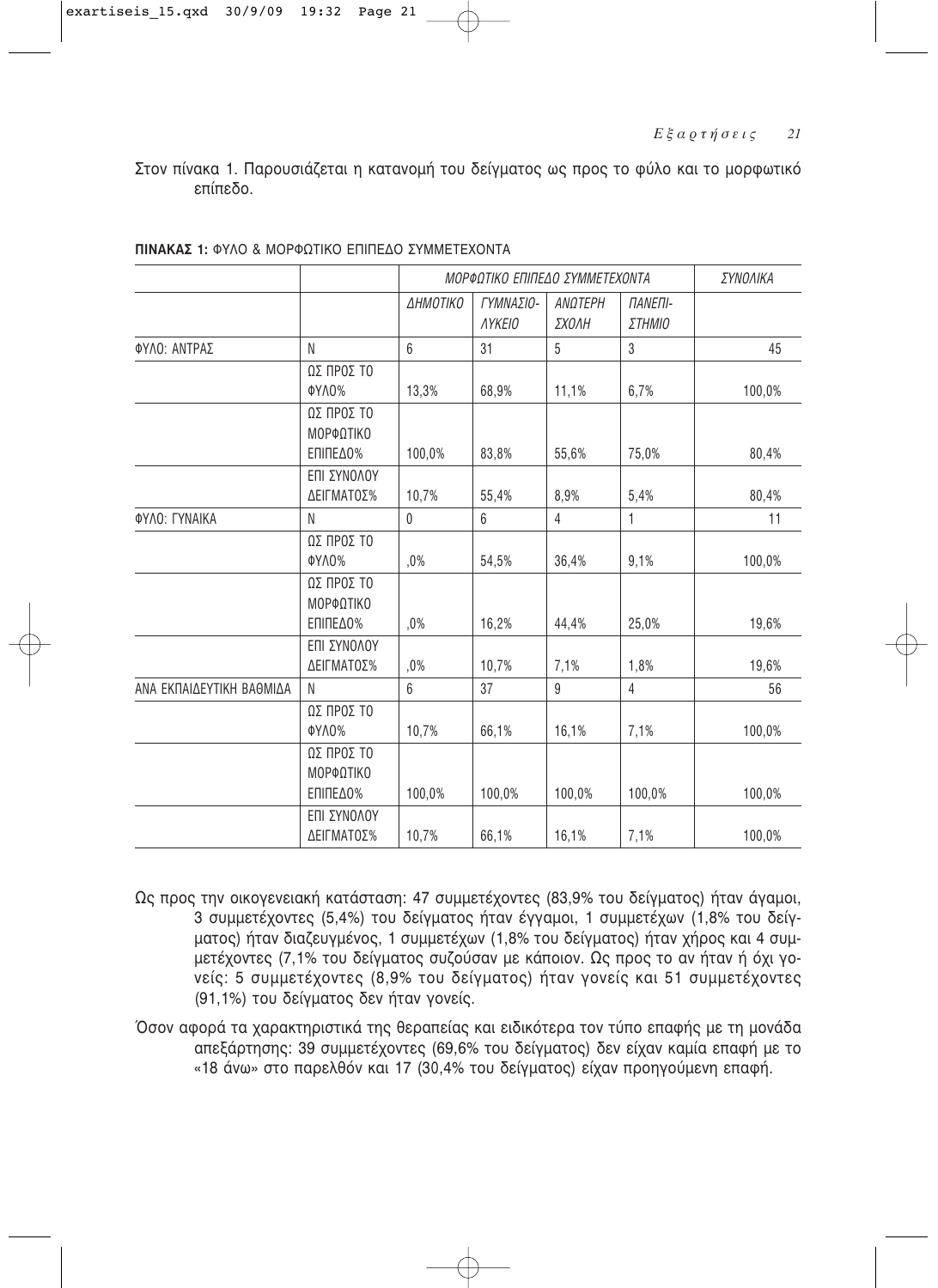- Ως προς την πολυτοξικομανία, το δείγμα διακρίθηκε σε δύο κατηγορίες, ανάλογα με τον αριθμό των ψυχοτρόπων ουσιών χρήσης. Ειδικότερα, ως πολυτοξικομανείς ορίστηκαν εκείνοι από τους συμμετέχοντες, που έκαναν παράλληλη χρήση περισσοτέρων των δύο ψυχοτρόπων ουσιών. Επακόλουθα, 14 συμμετέχοντες (25% του δείγματος) έκαναν παράλληλη χρήση έως και δύο διαφορετικών ψυχοτρόπων ουσιών (μη πολυτοξι-Κομανείς), ενώ 42 συμμετέχοντες (75% του δείγματος) έκαναν παράλληλη χρήση περισσοτέρων των δύο διαφορετικών ψυχοτρόπων ουσιών (πολυτοξικομανείς).
- Ως προς την κύρια ουσία κατάχρησης: 1 συμμετέχων (1,8% του δείγματος) είχε ως κύρια ουσία χρήσης τη διομορφίνη, 1 συμμετέχων (1,8% του δείγματος) είχε ως κύρια ουσία χρήσης τις αμφεταμίνες, 1 συμμετέχων (1,8% του δείγματος) είχε ως κύρια ουσία χρήσης το αλκοόλ, 1 συμμετέχων (1,8% του δείγματος) είχε ως κύρια ουσία χρήσης το sppedball, 44 συμμετέχοντες (78,6% του δείγματος) είχαν ως κύρια ουσία χρήσης την ηρωίνη, 2 συμμετέχοντες (3,6% του δείγματος) είχαν ως κύρια ουσία χρήσης τα χάπια-βαρβιτουρικά, 3 συμμετέχοντες (5,4% του δείγματος) είχαν ως κύρια ουσία χρήσης την κοκαΐνη και 3 συμμετέχοντες (5,4% του δείγματος) είχαν ως κύρια ουσία χρήσης τη μαριχουάνα.
- Ως προς την ουσία έναρξης χρήσης: 1 συμμετέχων (1,8% του δείγματος, 1,9% όσων απάντησαν) είχε ως ουσία έναρξης χρήσης την ηρωίνη, 1 συμμετέχων (1,8% του δείγματος, 1,9% όσων απάντησαν) είχε ως ουσία έναρξης χρήσης την κοκαΐνη, 1 συμμετέχων (1,8% του δείγματος, 1,9% όσων απάντησαν) είχε ως ουσία έναρξης χρήσης τις αμφεταμίνες, 1 συμμετέχων (1,8% του δείγματος, 1,9% όσων απάντησαν) είχε ως ουσία έναρξης χρήσης εισπνεόμενα παράγωγα πετρελαιοειδών, 2 συμμετέχοντες (3,6% του δείγματος, 3,7 όσων απάντησαν) είχαν ως ουσία έναρξης χρήσης τα: έκσταση και MDMA, 8 συμμετέχοντες (14,3% του δείγματος και 14,8% όσων απάντησαν) είχαν ως ουσία έναρξης χρήσης τα βαρβιτουρικά-χάπια, 5 συμμετέχοντες (8,9% του δείγματος και 9,3 % των έγκυρων απαντήσεων) είχαν ως ουσία έναρξης χρήσης το αλκοόλ. Καταληκτικά 35 συμμετέχοντες (62,5% του δείγματος και 64,8 των έγκυρων απαντήσεων) είχαν ως ουσία έναρξης χρήσης τη μαριχουάνα, ενώ 2 συμμετέχοντες (3,6% του δείγματος) επέλεξαν να μην απαντήσουν.
- Τέλος, ο μέσος όρος ηλικίας έναρξης χρήσης της κύριας ουσίας των ατόμων του δείγματος είναι 18,85 ετών, με τυπική απόκλιση 5,26. Η ελάχιστη και μέγιστη τιμή είναι 13 και 40 αντίστοιχα. Επιπρόσθετα, ο μέσος όρος ηλικίας έναρξης χρήσης της ουσίας έναρξης των ατόμων του δείγματος είναι 15,7 ετών, με τυπική απόκλιση 3,83. Η ελάχιστη και μέγιστη τιμή είναι 10 και 38 αντίστοιχα. Επισημαίνεται ότι 2 θεραπευόμενοι δεν απάντησαν σε καμία από τις δύο αυτές ερωτήσεις.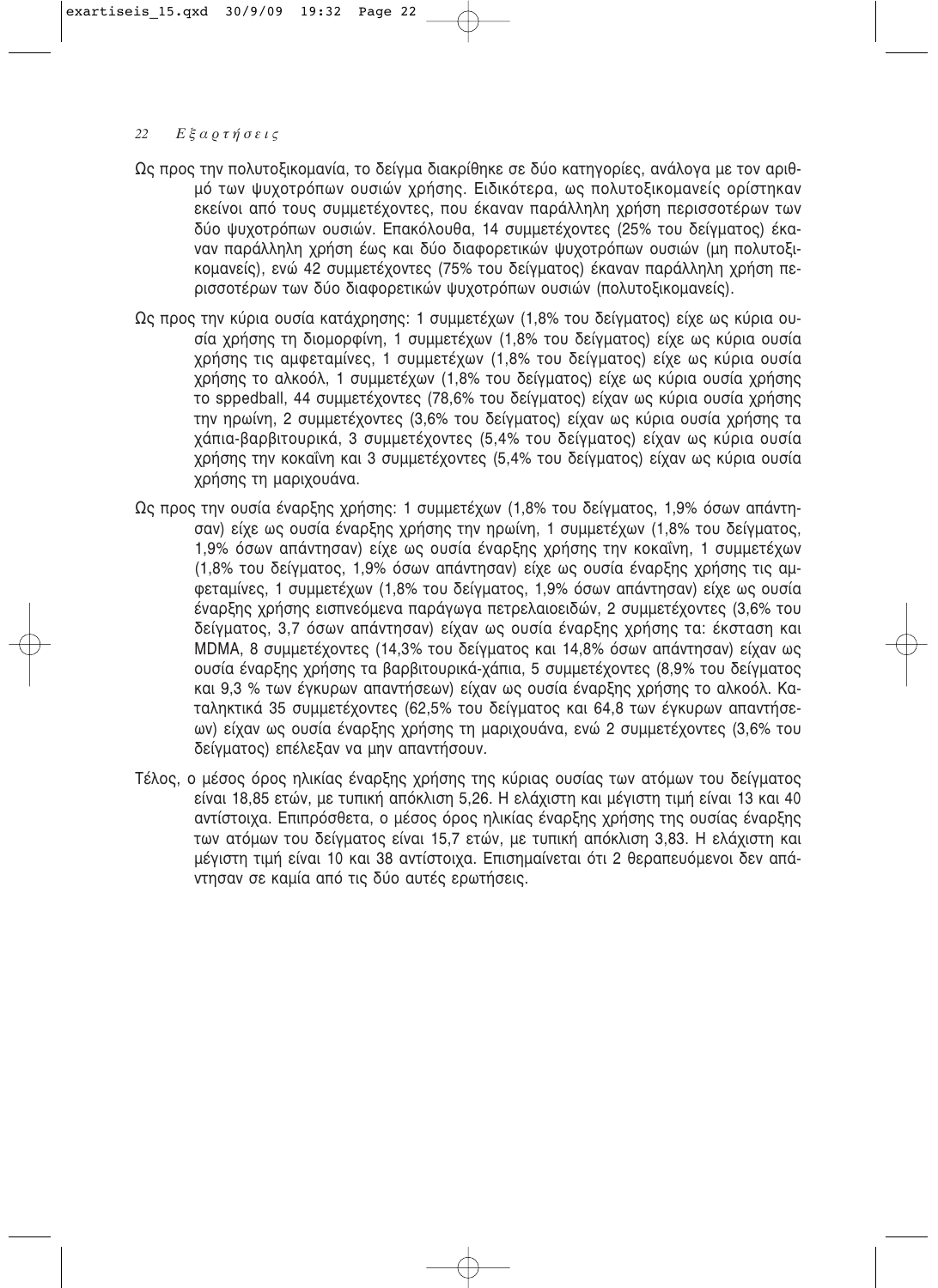|                |                                           | ΟΥΣΙΑ ΕΝΑΡΞΗΣ ΠΑΡΑΝΟΜΗΣ ΧΡΗΣΗΣ |         |                         |                 |                                    |                                       |                                                    |                | ΣΥΝΟΛΙΚΑ |
|----------------|-------------------------------------------|--------------------------------|---------|-------------------------|-----------------|------------------------------------|---------------------------------------|----------------------------------------------------|----------------|----------|
|                |                                           | <b>HPQINH</b>                  | KOKAÏNH | АМФЕТА-<br>$MINE\Sigma$ | ΕΚΣΤΑΣΗ<br>MDMA | ХАПІА-<br><b>BAPBI-</b><br>ТОҮРІКА | <b>ΠΕΤΡΕ-</b><br>ΛΑΙΟΕΙΔΗ<br>ПАРАГОГА | <b>BOTANA</b><br>(MAPIXOYANA/<br>XOPTO/<br>@OYNTA) | AAKOOA         |          |
| ΦΥΛΟ: ΑΝΤΡΑΣ   | N                                         | 1                              | 0       | 1                       | 1               | 6                                  | 1                                     | 30                                                 | 3              | 43       |
|                | % <b>OYAO</b>                             | 2,3%                           | ,0%     | 2,3%                    | 2,3%            | 14,0%                              | 2,3%                                  | 69,8%                                              | 7,0%           | 100,0%   |
|                | % OY∑IA<br>ΕΝΑΡΞΗΣ<br>ΠΑΡΑΝΟΜΗΣ<br>ΧΡΗΣΗΣ | 100.0%                         | ,0%     | 100.0%                  | 50.0%           | 75,0%                              | 100,0%                                | 85.7%                                              | 60.0%          | 79.6%    |
|                | % ENI TOY<br>ΣΥΝΟΛΟΥ                      | 1,9%                           | .0%     | 1,9%                    | 1,9%            | 11,1%                              | 1.9%                                  | 55,6%                                              | 5,6%           | 79,6%    |
| ΦΥΛΟ: ΓΥΝΑΙΚΑ  | N                                         | 0                              | 1       | 0                       | 1               | $\overline{2}$                     | 0                                     | 5                                                  | $\overline{2}$ | 11       |
|                | % <b>OYAO</b>                             | .0%                            | 9,1%    | 0%                      | 9,1%            | 18,2%                              | .0%                                   | 45,5%                                              | 18,2%          | 100,0%   |
|                | % OYEIA<br>ΕΝΑΡΞΗΣ<br>ΠΑΡΑΝΟΜΗΣ<br>ΧΡΗΣΗΣ | .0%                            | 100.0%  | .0%                     | 50.0%           | 25.0%                              | .0%                                   | 14.3%                                              | 40.0%          | 20.4%    |
|                | % ENI TOY<br>ΣΥΝΟΛΟΥ                      | .0%                            | 1.9%    | .0%                     | 1.9%            | 3,7%                               | .0%                                   | 9,3%                                               | 3,7%           | 20,4%    |
| ΑΝΑ ΟΥΣΙΑ      | N                                         | 1                              | 1       | 1                       | $\overline{2}$  | 8                                  | 1                                     | 35                                                 | 5              | 54       |
| ΕΝΑΡΞΗΣ ΧΡΗΣΗΣ | % <b>OYAO</b>                             | 1.9%                           | 1.9%    | 1.9%                    | 3.7%            | 14.8%                              | 1.9%                                  | 64.8%                                              | 9.3%           | 100.0%   |
|                | % OYEIA<br>ΕΝΑΡΞΗΣ<br>ΠΑΡΑΝΟΜΗΣ<br>ΧΡΗΣΗΣ | 100.0%                         | 100.0%  | 100.0%                  | 100,0%          | 100.0%                             | 100.0%                                | 100.0%                                             | 100.0%         | 100.0%   |
|                | % ENI TOY<br>ΣΥΝΟΛΟΥ                      | 1.9%                           | 1.9%    | 1.9%                    | 3.7%            | 14.8%                              | 1.9%                                  | 64.8%                                              | 9,3%           | 100,0%   |

# Στον πίνακα 2. Παρουσιάζεται η κατανομή του δείγματος ως προς το φύλο και την ουσία έναρξης χρήσης.

#### **ΠΙΝΑΚΑΣ 2:** ΦΥΛΟ & ΟΥΣΙΑ ΕΝΑΡΞΗΣ ΠΑΡΑΝΟΜΗΣ ΧΡΗΣΗΣ

#### ΨΥΧΟΜΕΤΡΙΚΑ ΜΕΣΑ

- Για την καταγραφή των χαρακτηριστικών χρήσης χορηγήθηκε το ερωτηματολόγιο του δείκτη αίτησης θεραπείας (TDI). Πρόκειται για ένα μονοσέλιδο, περιγραφικό ερωτηματολόγιο, το οποίο χρησιμοποιείται επίσημα από το εθνικό κέντρο τεκμηρίωσης για τα ναρκωτικά.
- Για την αξιολόγηση του βαθμού εξωπροσωπικού ενδοπροσωπικού ελέγχου χρησιμοποιήθηκε το ερωτηματολόγιο των Jr.S.Nowiki & R.B. Strickland (1973), «Κλίμακα Ενδοπροσωπι-Κού- Εξωπροσωπικού ελέγχου». Το ερωτηματολόγιο αυτό, αποτελείται από σαράντα κλειστά ερωτήματα, μεταφράστηκε και προσαρμόστηκε στα ελληνικά δεδομένα στα πλαίσια της διδακτορικής διατριβής του Ν. Γιαννίτσα, το 1988.
- Για την αξιολόγηση των Στρατηγικών Αντιμετώπισης Αγχογόνων Καταστάσεων (ΣΑΑΚ) χρησιμοποιήθηκε το ερωτηματολόγιο των Lazarus και Folkman (1980, 1984α), στη μορφή που αυτό είχε διαμορφωθεί στα πλαίσια της διαδακτορικής διατριβής του Ε.Χ. Καραδήμα το 1999. Το ερωτηματολόγιο αυτό αποτελείται από 67 ερωτήσεις, που καταλή-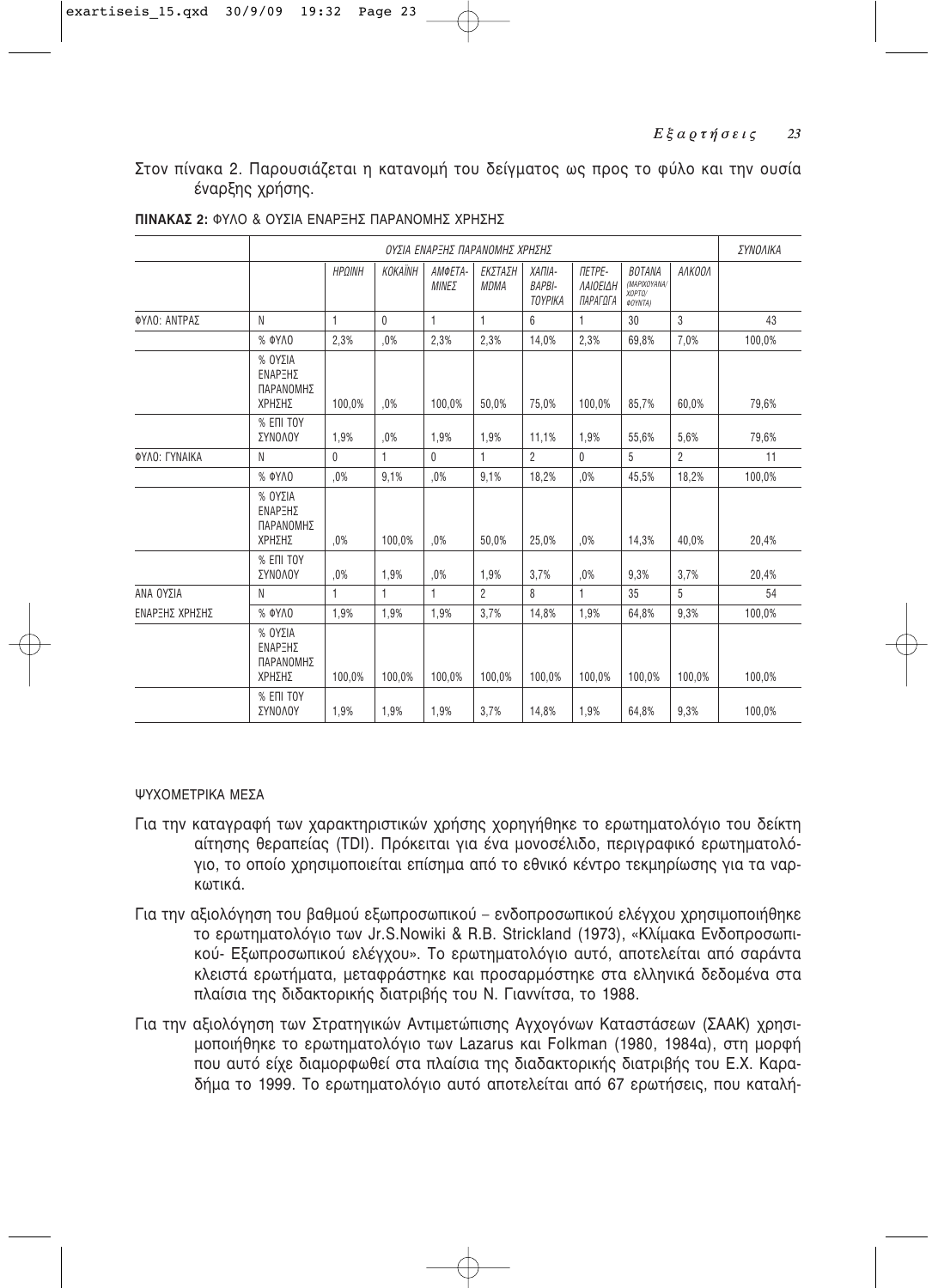γουν στην εξαγωγή ποσοστών για πέντε παράγοντες, θετική προσέγγιση, αναζήτηση κοινωνικής υποστήριξης, ευχολογία-ονειροπόληση, αποφυγή-διαφυγή και διεκδικητική επίλυση προβλήματος.

- Για την αξιολόγηση της ψυχοπαθολογίας χρησιμοποιήθηκε το ερωτηματολόγιο του Derogatis «Symptom cheque list 90», στην ακριβή μορφή, μετάφραση, προσαρμογή και στάθμιση για τον ελληνικό πληθυσμό των Σ. Ντώνια, Α. Καραστεργίου και Ν. Μάνου, το 1991 στην Αθήνα.
- Για την αξιολόγηση των προσδοκιών αυτοαποτελεσματικότητας ΠΑΑ στην αντιμετώπιση ανχογόνων καταστάσεων χρησιμοποιήθηκε ένα ψυχομετρικό εργαλείο από τη διδακτορική διατριβή του Καραδήμα, που είχε βασιστεί στο αντίστοιχο ερωτηματολόγιο «Multidimensional Scales of Perceived Self- Efficacy» του Bandura (1989 μη δημοσιευμένο). Η κλίμακα αυτή αποτελείται από 19 ερωτήματα και αξιολογεί τις προσδοκίες αυτοαποτελεσματικότητας ατόμων για διάφορες καταστάσεις. Για την ανάλυση της Κλίμακας Προσδοκιών Αυτοαποτελεσματικότητας, στα πλαίσια της διδακτορικής διατριβής του κ.Καραδήμα, έγινε χρήση της μεθόδου ανάλυσης παραγόντων, η οποία αποκάλυψε ως τρεις παράγοντες τις γενικευμένες προσδοκίες αυτοαποτελεσματικότητας, τις προσδοκίες αυτοαποτελεσματικότητας για την εφαρμογή συγκεκριμένων στρατηγικών και τις προσδοκίες αυτοαποτελεσματικότητας για την εξεύρεση κοινωνικής υποστήριξης.
- Σύμφωνα με τους Chamberlain & Zika (1990), προκειμένου να μελετηθεί ικανοποιητικά το επίπεδο του στρες που βιώνει το άτομο, είναι αναγκαίο να αξιολογούνται τόσο τα σημαντικά γεγονότα ζωής, όσο και οι πιο συνήθεις καθημερινές προστριβές. Τα γεγονότα ζωής δεν αποτελούν διαφορετικό τρόπο αντίληψης των καθημερινών προστριβών, ή το αντίστροφο (Flannery, 1986 Gortmaker κ. ά., 1982). Για το λόγο αυτό χορηγήθηκαν δύο διαφορετικά ερωτηματολόγια, ένα για τη μέτρηση των γεγονότων ζωής και ένα για τη μέτρηση των καθημερινών προστριβών.
- Για τη μέτρηση των καθημερινών προστριβών χρησιμοποιήθηκε η «Κλίμακα Καθημερινών Προστριβών» (Daily Hassles Scale, Delongis et al. 1988), όπως αυτή προσαρμόστηκε στα ελληνικά από τον Καθηγητή Καραδήμα. Η κλίμακα αυτή αποτελεί βελτίωση της πρώτης σχετικής κλίμακας δημιουργήθηκε από τους Kanner et al. (1981). Ο Κατάλογος Καθημερινών Προστριβών αποτελείται από 54 θέματα, που αναφέρονται σε καθημερινά γεγονότα ή καταστάσεις, τα οποία είναι πιθανό να αποτελέσουν πηγή άγχους και αναστάτωσης.
- Για τη μέτρηση των γεγονότων ζωής χρησιμοποιήθηκε ένας κατάλογος ερωτημάτων που βασίστηκε στο «Life Experience Survey» που κατασκεύασαν οι Sarason κ.ά. (1978), όπως αυτό προσαρμόστηκε από τον Καραδήμα το 1999. Αποτελείται από μια σειρά 47 σημαντικών γεγονότων, όπως, θάνατος συγγενικών και φιλικών προσώπων, ατυχήματα, διαζύγιο, δάνεια, παραβάσεις του νόμου κ.λπ.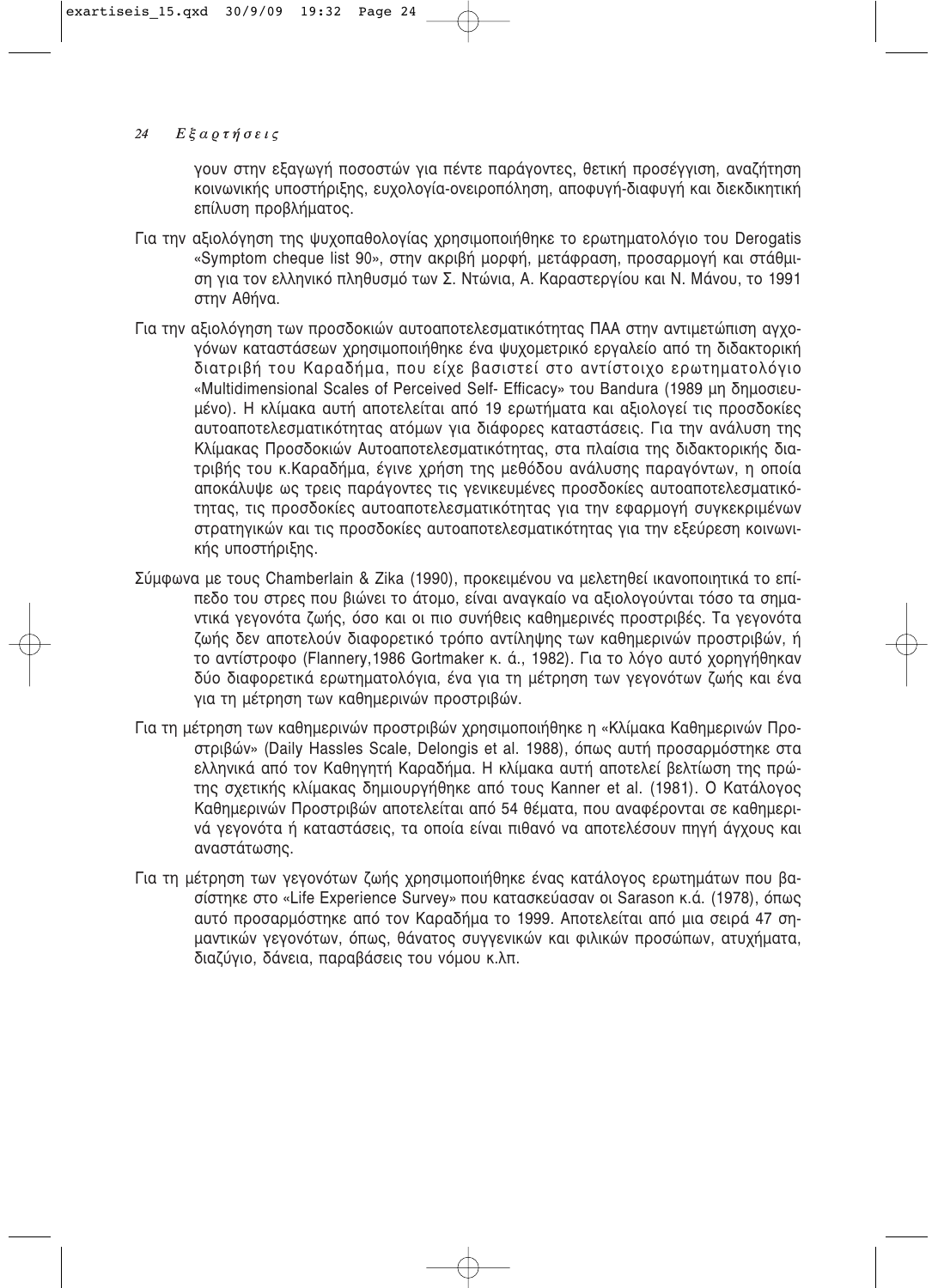#### ΔΙΑΔΙΚΑΣΙΑ ΣΥΛΛΟΓΗΣ ΔΕΔΟΜΕΝΩΝ

- Κατόπιν αμοιβαίας έγκρισης, τόσο της επιστημονικά υπεύθυνης της μονάδας απεξάρτησης «18 Άνω», όσο και της θεραπευτικής ομάδας για τη διεξαγωγή της έρευνας, ενημερώθηκαν οι επιστημονικά υπεύθυνοι των εν λόνω τμημάτων. Ως βοηθοί της έρευνας και χορηγητές των ερωτηματολογίων χρησιμοποιήθηκαν, μετά από τη συναίνεση των επιστημονικά υπευθύνων των δομών, οι 16 συντονιστές Ψυχολόγοι- Ψυχοθεραπευτές των εισαγομένων στη Β' φάση, ομάδων ψυχοθεραπείας. Το κριτήριο της επιλογής αυτής, αποτέλεσε η ύπαρξη θεραπευτικής συμμαχίας με τους συμμετέχοντες στο δείγμα, λόγω της ψυχοθεραπευτικής διαδικασίας.
- Οι χορηγητές, ψυχολόγοι-ψυχοθεραπευτές, των ερωτηματολογίων εκπαιδεύτηκαν σε συναντήσεις δύο ωρών στον ακριβή τρόπο διεξαγωγής της ερευνητικής διαδικασίας, καθώς και στην αντιμετώπιση πιθανών προβλημάτων. Επιπλέον, έλαβαν έντυπες οδηγίες σχετικά με τη διεξαγωγή της ερευνητικής διαδικασίας.
- Για να διαφυλαχθεί η αντικειμενική συμμετοχή των θεραπευομένων, δεν ανακοινώθηκε το ακριβές θέμα της έρευνας στους συμμετέχοντες. Συγκεκριμένα, ως σκοπός της έρευνας αναφέρονταν «ο εντοπισμός κάποιων στοιχείων, τα οποία θα διευκολύνουν την αποτελεσματικότητα της θεραπείας απεξάρτησης».
- Η κύρια ερευνητική διαδικασία λάμβανε χώρα κατά την πρώτη εβδομάδα της εισαγωγής στο κλειστό τμήμα. Κριτήριο για την επιλογή του χρόνου ήταν η μη ύπαρξη καθοριστικών θεραπευτικών επιδράσεων από την έκθεση στο περιβάλλον της κλειστής δομής. Η συμπλήρωση των ερωτηματολογίων γίνονταν στα χρονικά πλαίσια μίας εβδομάδας για την αποφυνή της κόπωσης, η οποία ενδεχομένως θα νόθευε τα αποτελέσματα εξαιτίας του όγκου των ερωτημάτων.

#### **EYPHMATA**

Διαφορές στο προφίλ μεταξύ αυτών που διακόπτουν και ολοκληρώνουν Γνωσιακά χαρακτηριστικά & Διακοπή

Για τη διερεύνηση της σχέσης μεταξύ γνωσιακών χαρακτηριστικών και της διακοπής της θεραπείας της Β φάσης, έγιναν συγκρίσεις μέσων όρων, T test, ως προς όλες τις τιμές του τόπου ελέγχου, των στρατηγικών αντιμετώπισης στρες και των προσδοκιών αυτοαποτελεσματικότητας. Οι συγκρίσεις αυτές δεν ανέδειξαν σε κανένα επίπεδο στατιστικά σημαντικά ευρήματα.

### ΔΙΑΚΟΠΗ ΤΗΣ ΘΕΡΑΠΕΙΑΣ & ΨΥΧΟΠΑΘΟΛΟΓΙΑ.

Στη συνέχεια έγινε σύγκριση των μέσων όρων των ατόμων που διέκοψαν τη θεραπεία κατά τη διάρκεια της Β' φάσης και εκείνων που ολοκλήρωσαν, ως προς τις διάφορες μορφές ψυχοπαθολογίας. Βρέθηκαν, στατιστικά, σημαντικές διαφορές ανάμεσα σε εκείνους που διέκοψαν και σε εκείνους που ολοκλήρωσαν, ως προς τη «Σωματοποίηση» (T=-2,786, DF=48, P<0,01) και την «Κατάθλιψη» (T=-2,487, DF=22, P<0,05), με υψηλότερους μέσους όρους εκδήλωσης των εν λόγω συμπτωμάτων για εκείνους που διέκοψαν. Στον πίνακα 3 παρουσιάζονται οι μέσοι όροι και οι τυπικές αποκλίσεις των συμμετεχόντων του δείγματος στις διάφορες τιμές Ψυχοπαθολογίας.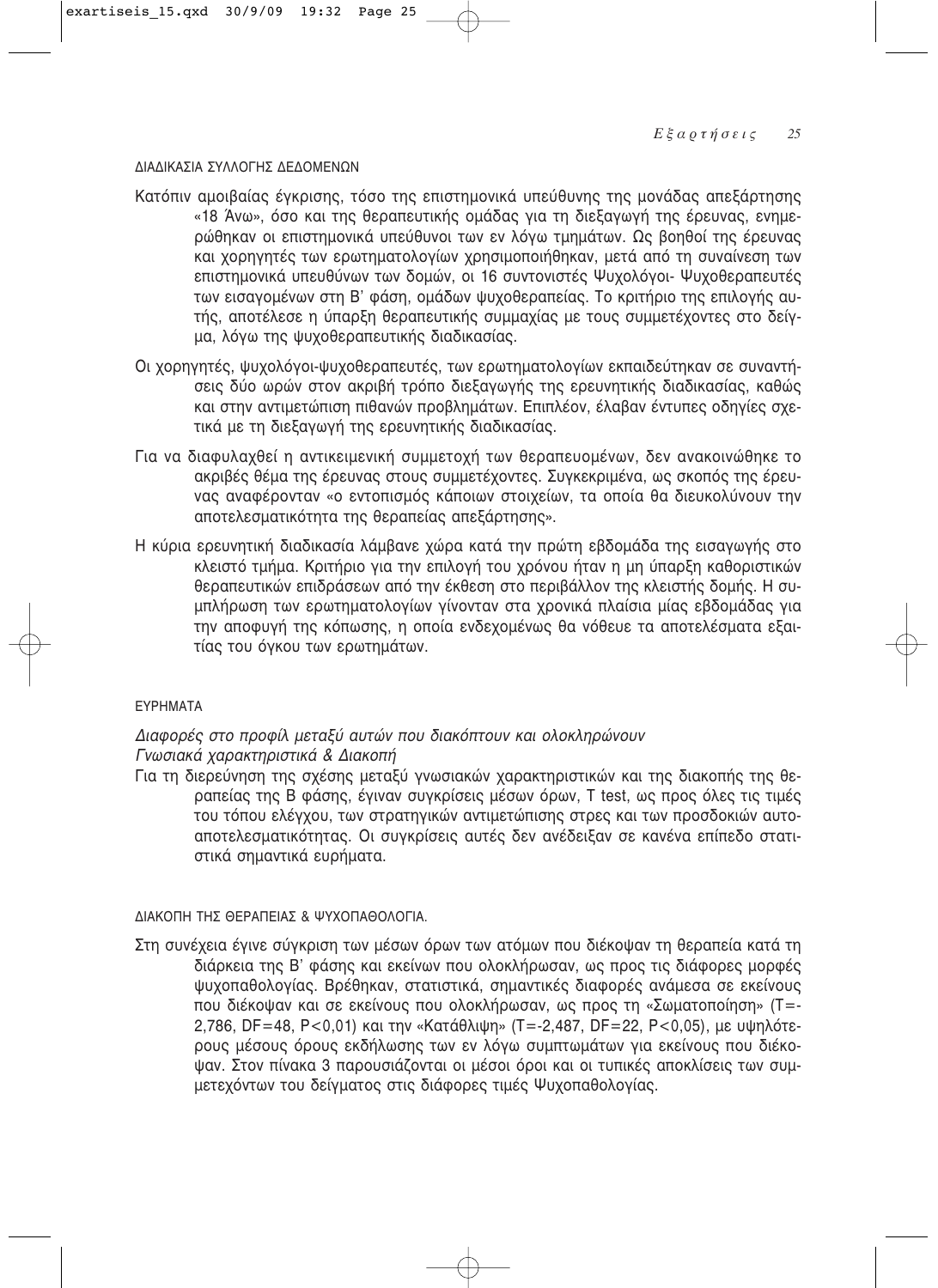#### **ΠΙΝΑΚΑΣ 3: ΔΙΑΚΟΠΗ ΤΗΣ ΘΕΡΑΠΕΙΑΣ & ΨΥΧΟΠΑΘΟΛΟΓΙΑ**

|                     | Διακοπή ή             | Μέσος   | Τυπική   | $\tau$   | DF | $\overline{P}$ |
|---------------------|-----------------------|---------|----------|----------|----|----------------|
|                     | Ολοκλήρωση (Drop Out) | Όρος    | Απόκλιση |          |    |                |
| ΣΩΜΑΤΟΠΟΙΗΣΗ        | Ολοκλήρωσε            | 1,1200  | .66494   | $-2,581$ | 22 | 0,017          |
|                     | Διέκοψε με υποτροπή   | 1,8963  | .75388   |          |    |                |
| ΨΥΧΑΝΑΓΚΑΣΤΙΚΟΤΗΤΑ- | Ολοκλήρωσε            | 2.0625  | .65000   | $-1,803$ | 22 | 0,085          |
| ΚΑΤΑΝΑΓΚΑΣΤΙΚΟΤΗΤΑ  | Διέκοψε με υποτροπή   | 2,5125  | ,37201   |          |    |                |
| ΔΙΑΠΡΟΣΩΠΙΚΗ        | Ολοκλήρωσε            | 2,2494  | .84603   | $-.372$  | 22 | 0,713          |
| ΕΥΑΙΣΘΗΣΙΑ          | Διέκοψε με υποτροπή   | 2,3737  | ,57928   |          |    |                |
| ΚΑΤΑΘΛΙΨΗ           | Ολοκλήρωσε            | 2.2931  | .64016   | $-2,487$ | 22 | 0,021          |
|                     | Διέκοψε με υποτροπή   | 2,9513  | ,54410   |          |    |                |
| ΑΓΧΟΣ               | Ολοκλήρωσε            | 2.1750  | .76463   | $-1,143$ | 22 | 0,265          |
|                     | Διέκοψε με υποτροπή   | 2,5875  | ,96427   |          |    |                |
| ΘΥΜΟΣ-              | Ολοκλήρωσε            | 2,1662  | .91858   | $-1,132$ | 22 | 0,270          |
| ΕΠΙΘΕΤΙΚΟΤΗΤΑ       | Διέκοψε με υποτροπή   | 2,6262  | ,97974   |          |    |                |
| ΦΟΒΙΚΟ ΑΓΧΟΣ        | Ολοκλήρωσε            | 1,2150  | ,71206   | $-.468$  | 22 | 0,645          |
|                     | Διέκοψε με υποτροπή   | 1,3750  | ,93515   |          |    |                |
| ΠΑΡΑΝΟΕΙΔΗΣ         | Ολοκλήρωσε            | 2.2194  | .62034   | $-1.205$ | 22 | 0,241          |
| ΙΔΕΑΣΜΟΣ            | Διέκοψε με υποτροπή   | 2,5200  | ,46788   |          |    |                |
| ΨΥΧΩΤΙΣΜΟΣ          | Ολοκλήρωσε            | 1.7875  | .63127   | ,000     | 22 | 1,000          |
|                     | Διέκοψε με υποτροπή   | 1,7875  | ,50832   |          |    |                |
| GSI                 | Ολοκλήρωσε            | 1,9056  | .53284   | $-1,789$ | 22 | 0,087          |
|                     | Διέκοψε με υποτροπή   | 2,3150  | .51920   |          |    |                |
| <b>PST</b>          | Ολοκλήρωσε            | 67.6250 | 11.75798 | $-1,367$ | 22 | 0,185          |
|                     | Διέκοψε με υποτροπή   | 74,3750 | 10,60913 |          |    |                |
| <b>PSDI</b>         | Ολοκλήρωσε            | 2,4600  | .51368   | $-1,607$ | 22 | 0,122          |
|                     | Διέκοψε με υποτροπή   | 2,7762  | .28913   |          |    |                |

## ΔΙΑΦΟΡΕΣ ΣΤΟ ΠΡΟΦΙΛ ΜΕΤΑΞΥ ΤΩΝ ΔΥΟ ΦΥΛΩΝ.

Φύλο & Ηλικίες Προοδευτικής Εμπλοκής με τη Χρήση, Ηλικία Διακοπής της Εκπαίδευσης. Όσον αφορά τα χαρακτηριστικά χρήσης έγινε σύγκριση των μέσων όρων των δύο φύλων ως προς την «ηλικία έναρξης χρήσης ουσίας έναρξης», την «ηλικία έναρξης χρήσης της κύριας ουσίας χρήσης», την «ηλικία έναρξης ενέσιμης χρήσης» και την «ηλικία διακοπής της εκπαίδευσης». Υπήρξαν, στατιστικά, σημαντικές διαφορές ανάμεσα στα δύο φύλα, μόνο ως προς την: «ηλικία διακοπής της εκπαίδευσης» (Τ= -4,637 DF=44, P<0,001), με τους άντρες να σημειώνουν χαμηλότερους ηλικιακούς μέσους όρους.

Στον πίνακα 4 παρουσιάζονται οι μέσοι όροι και οι τυπικές αποκλίσεις των συμμετεχόντων του δείγματος στις προαναφερθείσες «ηλικίες».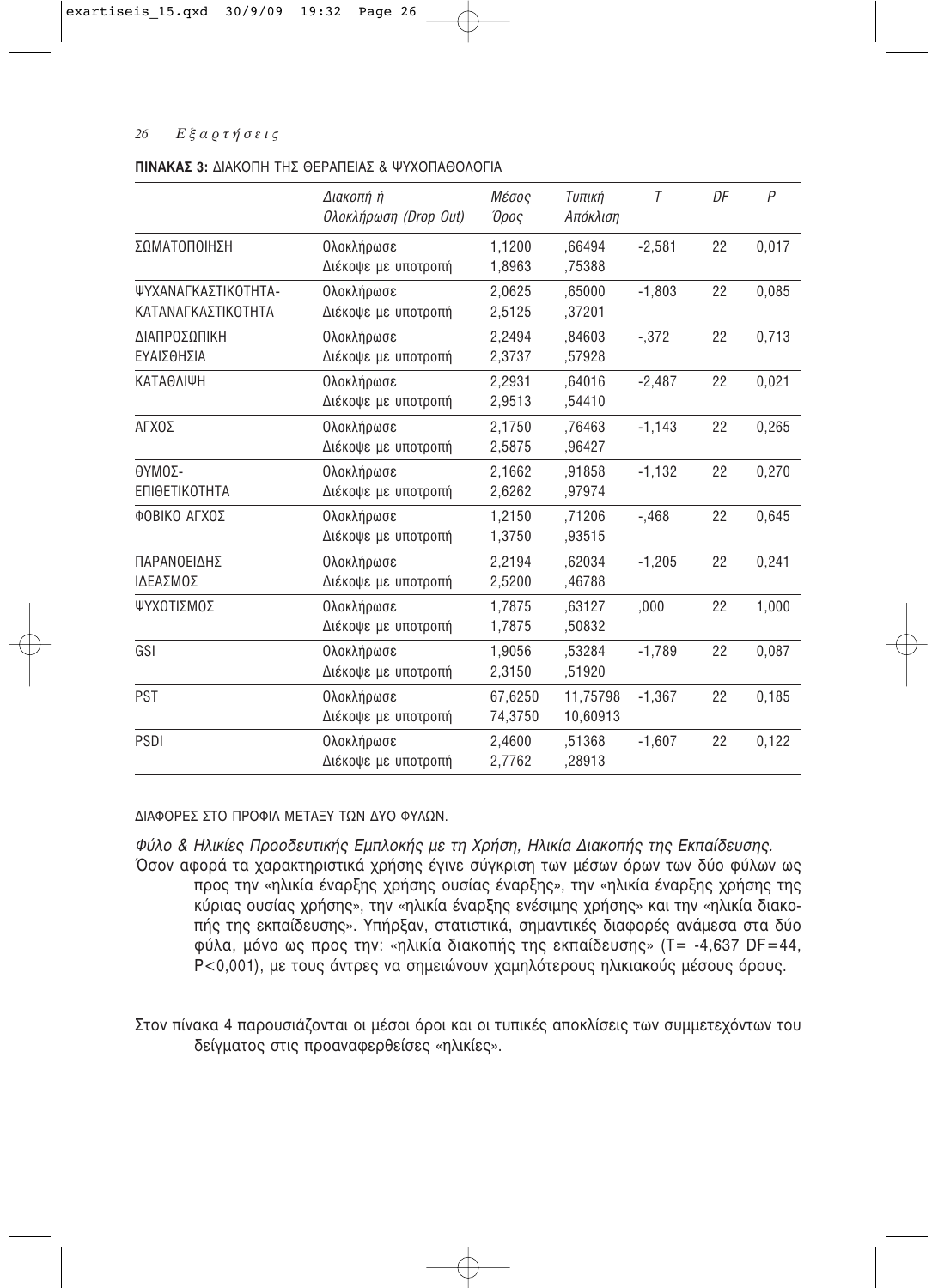|                       | ΦΥΛΟ                  | Μέσος<br>Όρος | Τυπική<br>Απόκλιση |          | DF | P      |
|-----------------------|-----------------------|---------------|--------------------|----------|----|--------|
| ΗΛΙΚΙΑ ΔΙΑΚΟΠΗΣ       | ΑΝΤΡΑΣ                | 24,05         | 21,700             | $-4.637$ | 44 | 0,0001 |
| ΕΚΠΑΙΔΕΥΣΗΣ (ΣΕ ΕΤΗ)  | <b><i>TYNAIKA</i></b> | 30,03         | 23,305             |          |    |        |
| ΗΛΙΚΙΑ ΕΝΑΡΞΗΣ ΧΡΗΣΗΣ | ΑΝΤΡΑΣ                | 19.42         | 5.547              | 1.586    | 52 | 0,119  |
|                       | <b><i>TYNAIKA</i></b> | 16,64         | 3,295              |          |    |        |
| НЛІКІА ЕЛАРЕНУ ХРНУНУ | ΑΝΤΡΑΣ                | 15.93         | 4.085              | .856     | 52 | 0.396  |
| ΠΑΡΑΝΟΜΗΣ ΟΥΣΙΑΣ      | <b><i>TYNAIKA</i></b> | 14,82         | 2,601              |          |    |        |
| ΗΛΙΚΙΑ ΕΝΑΡΞΗΣ        | ΑΝΤΡΑΣ                | 29.71         | 22,435             | $-138$   | 50 | 0,891  |
| ΕΝΕΣΙΜΗΣ ΧΡΗΣΗΣ       | <b><i>TYNAIKA</i></b> | 30,82         | 28,379             |          |    |        |
|                       |                       |               |                    |          |    |        |

# **ΠΙΝΑΚΑΣ 4:** ΦΥΛΟ & ΗΛΙΚΙΕΣ ΠΡΟΟΔΕΥΤΙΚΗΣ ΕΜΠΛΟΚΗΣ ΜΕ ΤΗ ΧΡΗΣΗ, ΗΛΙΚΙΑ ΔΙΑΚΟΠΗΣ ΤΗΣ ΕΚΠΑΙΔΕΥΣΗΣ.

## **ΦΥΛΟ & ΠΟΛΥΤΟΞΙΚΟΜΑΝΙΑ**

- Για τη διερεύνηση της σχέσης μεταξύ του φύλου και της πολυτοξικομανίας, έγιναν συγκρίσεις ποσοστών, και εξαγωγή του δείκτη χ<sup>2</sup>.
- Aναλυτικότερα για x<sup>2</sup>=10,898, με DF=1, η σχέση του φύλου με την πολυτοξικομανία είναι στατιστικά σημαντική σε επίπεδο ένα τοις χιλίοις. Στον πίνακα 5, που ακολουθεί, παρατίθενται αναλυτικά οι διαφορές των ποσοστών των δύο φύλων στις δύο κατηγορίες της πολυτοξικομανίας και τα ποσοστά της πολυτοξικομανίας ή μη στα δύο φύλα.

#### **ΠΙΝΑΚΑΣ** 5: ΦΥΛΟ & ΠΟΛΥΤΟΞΙΚΟΜΑΝΙΑ.

| ΠΟΛΥΤΟΞΙΚΟΜΑΝΙΑ                   | ΦΥΛΟ   |                       |        |    |       |
|-----------------------------------|--------|-----------------------|--------|----|-------|
|                                   | ANTPAΣ | <i><b>TYNAIKA</b></i> | $x^2$  | DΕ |       |
| Χρήση έως δύο ουσίες              | 15.6%  | 63.6%                 | 10.898 |    | 0.001 |
| Χρήση περισσοτέρων από δύο ουσιών | 84.4%  | 36.4%                 |        |    |       |
| <b>NOAYTOEIKOMANIA%</b>           | 90.5%  | 9.5%                  |        |    |       |

## ΦΥΛΟ & ΓΝΩΣΙΑΚΑ ΧΑΡΑΚΤΗΡΙΣΤΙΚΑ

Έγινε σύγκριση των μέσων όρων των δύο φύλων, ως προς τον «Τόπο Ελέγχου» και τις «Στρατηγικές Αντιμετώπισης Στρες». Ως προς τον «Τόπο Ελέγχου» δεν βρέθηκαν στατιστικά σημαντικές διαφορές μεταξύ των δύο φύλων. Στις «Στρατηγικές Αντιμετώπισης Στρες» βρέθηκαν, στατιστικά, σημαντικές διαφορές ανάμεσα στα δύο φύλα, ως προς την «Αποφυγή Άρνηση» (T=-2,719, DF=51, P<0,01) και την «Αποφυγή Μικτή» (T=-2,848, DF=51, P<0,01). Στον πίνακα 6. παρουσιάζονται οι μέσοι όροι και οι τυπικές αποκλίσεις των δύο φύλων, των συμμετεχόντων του δείγματος, στις τιμές του «Τόπου Ελέγχου» και των «Στρατηγικών Αντιμετώπισης Στρες».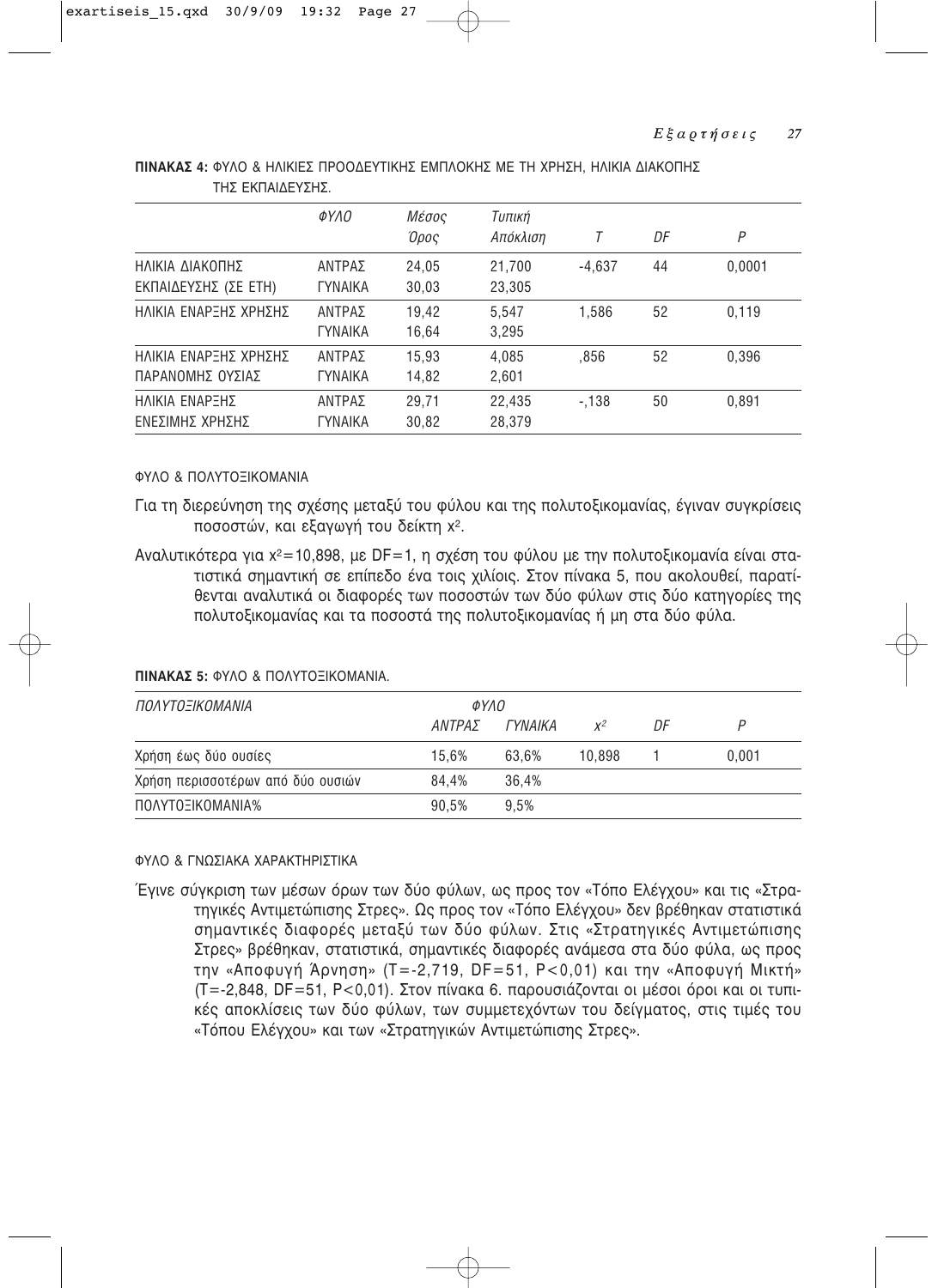#### **ΠΙΝΑΚΑΣ 6:** ΦΥΛΟ & ΤΟΠΟΣ ΕΛΕΓΧΟΥ, ΣΤΡΑΤΗΓΙΚΕΣ ΑΝΤΙΜΕΤΩΠΙΣΗΣ ΣΤΡΕΣ (Σ.Α.Σ.)

|                                               | ΦΥΛΟ                            | Μέσος<br>Όρος  | Τυπική<br>Απόκλιση | Τ        | DF | $\boldsymbol{P}$ |
|-----------------------------------------------|---------------------------------|----------------|--------------------|----------|----|------------------|
| ΕΞΩΠΡΟΣΩΠΙΚΟΣ<br>ΕΛΕΓΧΟΣ                      | ΑΝΤΡΑΣ<br><b><i>TYNAIKA</i></b> | 11,16<br>12,80 | 6,705<br>6,893     | $-.698$  | 53 | 0,488            |
| ΕΝΔΟΠΡΟΣΩΠΙΚΟΣ<br>ΕΛΕΓΧΟΣ                     | ΑΝΤΡΑΣ<br><b><i>TYNAIKA</i></b> | 28,78<br>27,20 | 6,738<br>6,893     | .667     | 53 | 0,508            |
| <b>OETIKH</b><br>ΕΠΑΝΑΞΙΟΛΟΓΗΣΗ               | ΑΝΤΡΑΣ<br><b><i>TYNAIKA</i></b> | 8,14<br>8,90   | 2,633<br>1,969     | $-.857$  | 51 | 0.396            |
| <b>OETIKH</b><br>ΕΠΙΛΥΣΗ ΣΑΣ                  | ΑΝΤΡΑΣ<br><b><i>TYNAIKA</i></b> | 28,16<br>28,00 | 10,212<br>7,528    | ,047     | 51 | 0,962            |
| ΑΝΑΖΗΤΗΣΗ<br>ΘΕΤΙΚΗΣ ΒΟΗΘΕΙΑΣ                 | ΑΝΤΡΑΣ<br><b><i>TYNAIKA</i></b> | 1.35<br>1,10   | 1.193<br>1,197     | .594     | 51 | 0,555            |
| ΑΠΟΦΥΓΗ<br>ΠΑΡΑΙΤΗΣΗ Σ.Α.Σ.                   | ΑΝΤΡΑΣ<br><b><i>TYNAIKA</i></b> | 14,21<br>17,30 | 4.688<br>3,335     | $-1,965$ | 51 | 0,055            |
| ΑΠΟΦΥΓΗ<br>ΑΡΝΗΣΗ Σ.Α.Σ.                      | ΑΝΤΡΑΣ<br><b><i>TYNAIKA</i></b> | 17,05<br>21,20 | 4,562<br>3,190     | $-2,719$ | 51 | 0,009            |
| ΔΙΕΚΔΙΚΗΤΙΚΗ<br>ΕΠΙΛΥΣΗ Σ.Α.Σ.                | ΑΝΤΡΑΣ<br><b><i>TYNAIKA</i></b> | 6,74<br>7,80   | 2,854<br>2,486     | $-1,077$ | 51 | 0,287            |
| ΑΝΑΖΗΤΗΣΗ<br>ΚΟΙΝΩΝΙΚΗΣ<br>ΥΠΟΣΤΗΡΙΞΗΣ Σ.Α.Σ. | ΑΝΤΡΑΣ<br><b><i>TYNAIKA</i></b> | 11,77<br>11,50 | 5,446<br>3,171     | ,149     | 51 | 0,882            |
| <b>OETIKH</b><br>ΜΙΚΤΗ Σ.Α.Σ.                 | ΑΝΤΡΑΣ<br><b><i>TYNAIKA</i></b> | 36,30<br>36,90 | 11,959<br>7,852    | $-.150$  | 51 | 0,881            |
| ΑΠΟΦΥΓΗ<br>ΜΙΚΤΗ Σ.Α.Σ.                       | ΑΝΤΡΑΣ<br><b><i>TYNAIKA</i></b> | 31,00<br>38,50 | 7,847<br>5,603     | $-2,848$ | 51 | 0,006            |
|                                               |                                 |                |                    |          |    |                  |

Επιπρόσθετα, έγινε σύγκριση των μέσων όρων των δύο φύλων ως προς τους διάφορους τύπους των προσδοκιών αυτοαποτελεσματικότητας, χωρίς ωστόσο να βρεθούν στατιστικά σημαντικές διαφορές.

# ΦΥΛΟ & ΕΠΙΒΑΡΥΝΣΗ ΚΑΘΗΜΕΡΙΝΩΝ ΠΡΟΣΤΡΙΒΩΝ.

Έγινε σύγκριση των μέσων όρων των δύο φύλων ως προς τις διάφορες τιμές των «Καθημερινών Προστριβών». Βρέθηκαν, στατιστικά, σημαντικές διαφορές ανάμεσα στα δύο φύλα, μόνο ως προς τις «Κοινωνικές Προστριβές» (T= 2,330 DF=44, P<0,05), με τους άντρες να σημειώνουν υψηλότερους μέσους όρους. Στον πίνακα 7 παρουσιάζονται οι μέσοι όροι και οι τυπικές αποκλίσεις των συμμετεχόντων του δείγματος στις διάφορες τιμές των «Καθημερινών Προστριβών».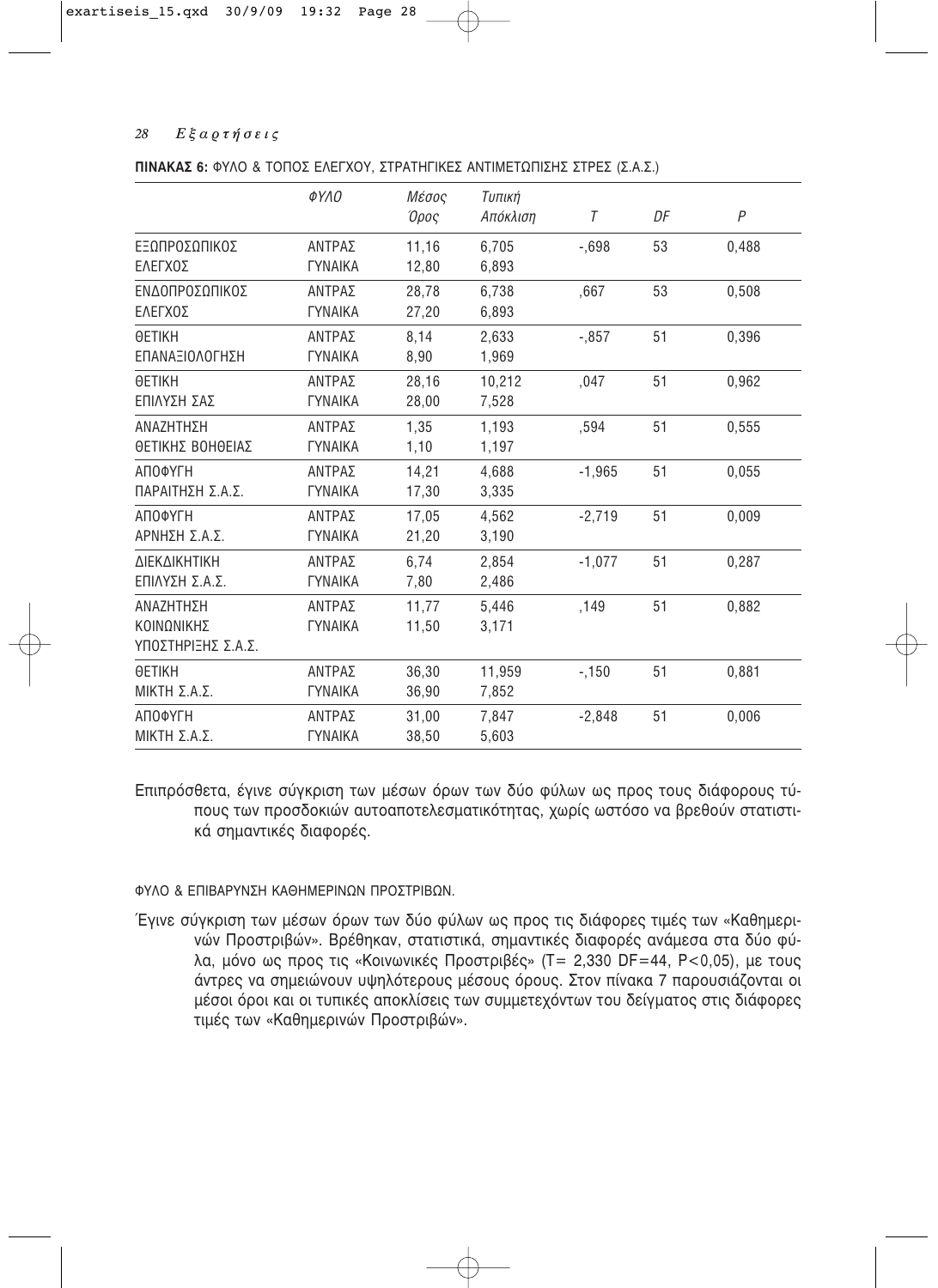|                                          | ΦΥΛΟ                            | Μέσος<br>Όρος  | Τυπική<br>Απόκλιση | Τ        | DF | $\overline{P}$ |
|------------------------------------------|---------------------------------|----------------|--------------------|----------|----|----------------|
| ΣΥΝΟΛΟ ΚΑΘΗΜΕΡΙΝΩΝ<br>ΠΡΟΣΤΡΙΒΩΝ         | ΑΝΤΡΑΣ<br><b><i>TYNAIKA</i></b> | 60,05<br>48,89 | 26,442<br>31,351   | 1,096    | 44 | 0,279          |
| ΟΙΚΟΓΕΝΕΙΑΚΕΣ<br>ΠΡΟΣΤΡΙΒΕΣ              | ΑΝΤΡΑΣ<br><b><i>TYNAIKA</i></b> | 11,43<br>11,00 | 6,362<br>5,477     | .187     | 44 | 0,852          |
| ΟΙΚΟΝΟΜΙΚΕΣ<br>ΠΡΟΣΤΡΙΒΕΣ                | ΑΝΤΡΑΣ<br><b><i>TYNAIKA</i></b> | 9,08<br>5,89   | 4,603<br>4,729     | 1,857    | 44 | 0,070          |
| ΕΡΓΑΣΙΑΚΕΣ<br>ΠΡΟΣΤΡΙΒΕΣ                 | ΑΝΤΡΑΣ<br><b><i>TYNAIKA</i></b> | 7,68<br>4,00   | 5,721<br>3,464     | 1,838    | 44 | 0.073          |
| ΚΟΙΝΩΝΙΚΕΣ<br>ΠΡΟΣΤΡΙΒΕΣ                 | ΑΝΤΡΑΣ<br><b><i>TYNAIKA</i></b> | 11,51<br>6,11  | 6,414<br>5,372     | 2,330    | 44 | 0.024          |
| ΠΡΟΣΤΡΙΒΕΣ ΔΙΑΒΙΩΣΗΣ<br>& ΠΟΙΟΤΗΤΑΣ ΖΩΗΣ | ΑΝΤΡΑΣ<br><b><i>TYNAIKA</i></b> | 12,89<br>14,22 | 6,315<br>11,584    | $-.474$  | 44 | 0.638          |
| ΕΚΠΑΙΔΕΥΤΙΚΕΣ<br>ΠΡΟΣΤΡΙΒΕΣ              | ΑΝΤΡΑΣ<br><b><i>LYNAIKA</i></b> | .76<br>3,00    | 2,994<br>6,557     | $-1,550$ | 44 | 0,128          |
| ΠΡΟΣΤΡΙΒΕΣ ΥΓΕΙΑΣ<br>& EYEΞIΑΣ           | ΑΝΤΡΑΣ<br><b><i>FYNAIKA</i></b> | 4,86<br>3,67   | 2,335<br>2,828     | 1,325    | 44 | 0.192          |

#### **ΠΙΝΑΚΑΣ 7:** ΦΥΛΟ & ΕΠΙΒΑΡΥΝΣΗ ΚΑΘΗΜΕΡΙΝΟΤΗΤΑΣ

#### ΦΥΛΟ & ΕΠΙΒΑΡΥΝΣΗ ΓΕΓΟΝΟΤΩΝ ΖΩΗΣ

Επιπρόσθετα, έγινε σύγκριση των μέσων όρων των δύο φύλων ως προς τις διάφορες τιμές των «Γεγονότων Ζωής». Δεν βρέθηκαν, στατιστικά, σημαντικές διαφορές ανάμεσα στα δύο φύλα.

#### **ΦΥΛΟ & ΨΥΧΟΠΑΘΟΛΟΓΙΑ.**

- Στη συνέχεια, έγινε σύγκριση των μέσων όρων των δύο φύλων ως προς τις διάφορες μορφές ψυχοπαθολογίας. Βρέθηκαν, στατιστικά, σημαντικές διαφορές ανάμεσα στα δύο φύλα, ως προς τη «Σωματοποίηση» (T=-2,786, DF=48, P<0,01), την «Ψυχαναγκαστικότητα-Καταναγκαστικότητα» (T=-2,100, DF=48, P<0,05), την «Κατάθλιψη» (T=-2,647, DF=48, P<0,05), το «Άγχος» (T=-3,075, DF=48, P<0,01), τον «Παρανοειδή Ιδεασμό» (T=-2,105, DF=48, P<0,05), καθώς και τους δείκτες GSI (T=-2,374 DF=48,  $P$ <0,05) και PSDI. (T=-2,219, DF=48, P<0,05), με υψηλότερους μέσους όρους για τις γυναίκες. Αντίθετα, στατιστικά, σημαντική διαφορά, με μεγαλύτερους μέσους όρους για τους άντρες, βρέθηκε στο «Θυμό- Επιθετικότητα» (T=-3,412 DF=48, P<0,001).
- Καταληκτικά, στατιστικά σημαντικές διαφορές μεταξύ των δύο φύλων επιβεβαιώθηκαν σε δύο από τους τρείς δείκτες γενικής ψυχοπαθολογίας. Ειδικότερα, ως προς το δείκτη GSI (General Sympton Indicator), ο οποίος συνδυάζει πληροφορίες για τον αριθμό των συμπτωμάτων και την ένταση της ενόχλησης από αυτά, οι γυναίκες καταγράφουν υψη- $\lambda$ ότερους μέσους όρους (T=-3,374, DF=48, P<0,05). Παρόμοια, στατιστικά, σημαντικές διαφορές, εις βάρος των γυναικών, σημειώνονται και ως προς το δείκτη PSDI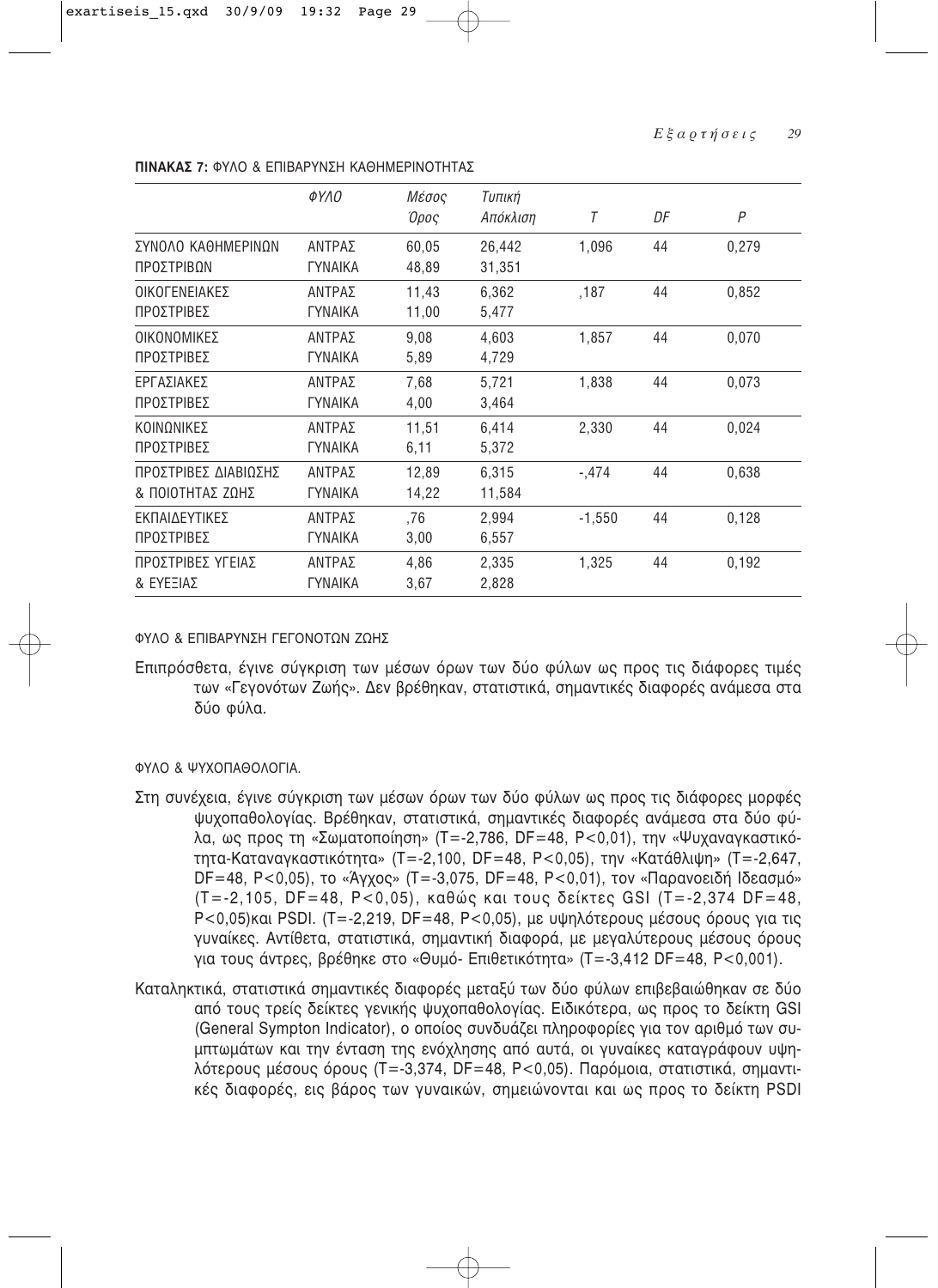(Positive Symptom Demoralization Index), που αναφέρεται στο βαθμό ενόχλησης των θετικών συμπτωμάτων (Τ=-2,219, DF=48, P<0,05).

Στον πίνακα 8. παρουσιάζονται οι μέσοι όροι και οι τυπικές αποκλίσεις των συμμετεχόντων του δείγματος στις διάφορες τιμές Ψυχοπαθολογίας.

|                     | ΦΥΛΟ                  | Μέσος   | Τυπική   |          |    |                |
|---------------------|-----------------------|---------|----------|----------|----|----------------|
|                     |                       | Όρος    | Απόκλιση | T        | DF | $\overline{P}$ |
| ΣΩΜΑΤΟΠΟΙΗΣΗ        | ΑΝΤΡΑΣ                | 1,0940  | .85723   | $-2,786$ | 48 | 0,008          |
|                     | <b><i>TYNAIKA</i></b> | 1,9180  | ,73946   |          |    |                |
| ΨΥΧΑΝΑΓΚΑΣΤΙΚΟΤΗΤΑ- | ΑΝΤΡΑΣ                | 1,9075  | .91101   | $-2,100$ | 48 | 0,041          |
| ΚΑΤΑΝΑΓΚΑΣΤΙΚΟΤΗΤΑ  | <b><i>TYNAIKA</i></b> | 2,5500  | .63114   |          |    |                |
| ΔΙΑΠΡΟΣΩΠΙΚΗ        | ΑΝΤΡΑΣ                | 2.1138  | 1,00219  | $-.021$  | 48 | 0.983          |
| ΕΥΑΙΣΘΗΣΙΑ          | <b><i>TYNAIKA</i></b> | 2,1210  | ,79125   |          |    |                |
| ΚΑΤΑΘΛΙΨΗ           | ΑΝΤΡΑΣ                | 2,0393  | .88802   | $-2,647$ | 48 | 0,011          |
|                     | <b><i>TYNAIKA</i></b> | 2,8530  | ,78395   |          |    |                |
| ΑΓΧΟΣ               | ΑΝΤΡΑΣ                | 1,7450  | .95513   | $-3,075$ | 48 | 0,003          |
|                     | <b><i>TYNAIKA</i></b> | 2,7700  | ,88700   |          |    |                |
| ΘΥΜΟΣ-              | ΑΝΤΡΑΣ                | 1,6917  | 1,03341  | $-3,412$ | 48 | 0,001          |
| ΕΠΙΘΕΤΙΚΟΤΗΤΑ       | <b><i>TYNAIKA</i></b> | 2,9180  | .94035   |          |    |                |
| <b>¢OBIKO</b>       | ΑΝΤΡΑΣ                | 1,1043  | ,90117   | $-0.653$ | 48 | 0,517          |
| ΑΓΧΟΣ               | <b><i>TYNAIKA</i></b> | 1,3140  | .94282   |          |    |                |
| ΠΑΡΑΝΟΕΙΔΗΣ         | ΑΝΤΡΑΣ                | 1.9378  | .90972   | $-2,105$ | 48 | 0,041          |
| ΙΔΕΑΣΜΟΣ            | <b><i>TYNAIKA</i></b> | 2,5840  | .65918   |          |    |                |
| ΨΥΧΩΤΙΣΜΟΣ          | ΑΝΤΡΑΣ                | 1,5205  | .94651   | $-0.949$ | 47 | 0,347          |
|                     | <b><i>TYNAIKA</i></b> | 1,8200  | ,59404   |          |    |                |
| GSI                 | ΑΝΤΡΑΣ                | 1,6860  | .79519   | $-2,374$ | 48 | 0,022          |
|                     | <b><i>TYNAIKA</i></b> | 2,3290  | .62387   |          |    |                |
| <b>PST</b>          | ΑΝΤΡΑΣ                | 62,2750 | 17,62718 | $-1,718$ | 48 | 0,092          |
|                     | <b><i>TYNAIKA</i></b> | 72,6000 | 13,97776 |          |    |                |
| <b>PSDI</b>         | ΑΝΤΡΑΣ                | 2,3445  | .68385   | $-2,219$ | 48 | 0.031          |

**ΠΙΝΑΚΑΣ 8: ΦΥΛΟ & ΨΥΧΟΠΑΘΟΛΟΓΙΑ.** 

#### ΣΥΜΠΕΡΑΣΜΑΤΑ

# $\Delta$ ιακοπή & Ψυχοπαθολογία

Έγινε σύγκριση των μέσων όρων των ατόμων που διέκοψαν τη θεραπεία κατά τη διάρκεια της Β' φάσης και εκείνων που ολοκλήρωσαν, ως προς τις διάφορες μορφές ψυχοπαθολογίας. Βρέθηκαν, στατιστικά, σημαντικές διαφορές ως προς τη σωματοποίηση και την κατάθλιψη, με υψηλότερους μέσους όρους εκδήλωσης των εν λόγω συμπτωμάτων για εκείνους που διέκοψαν.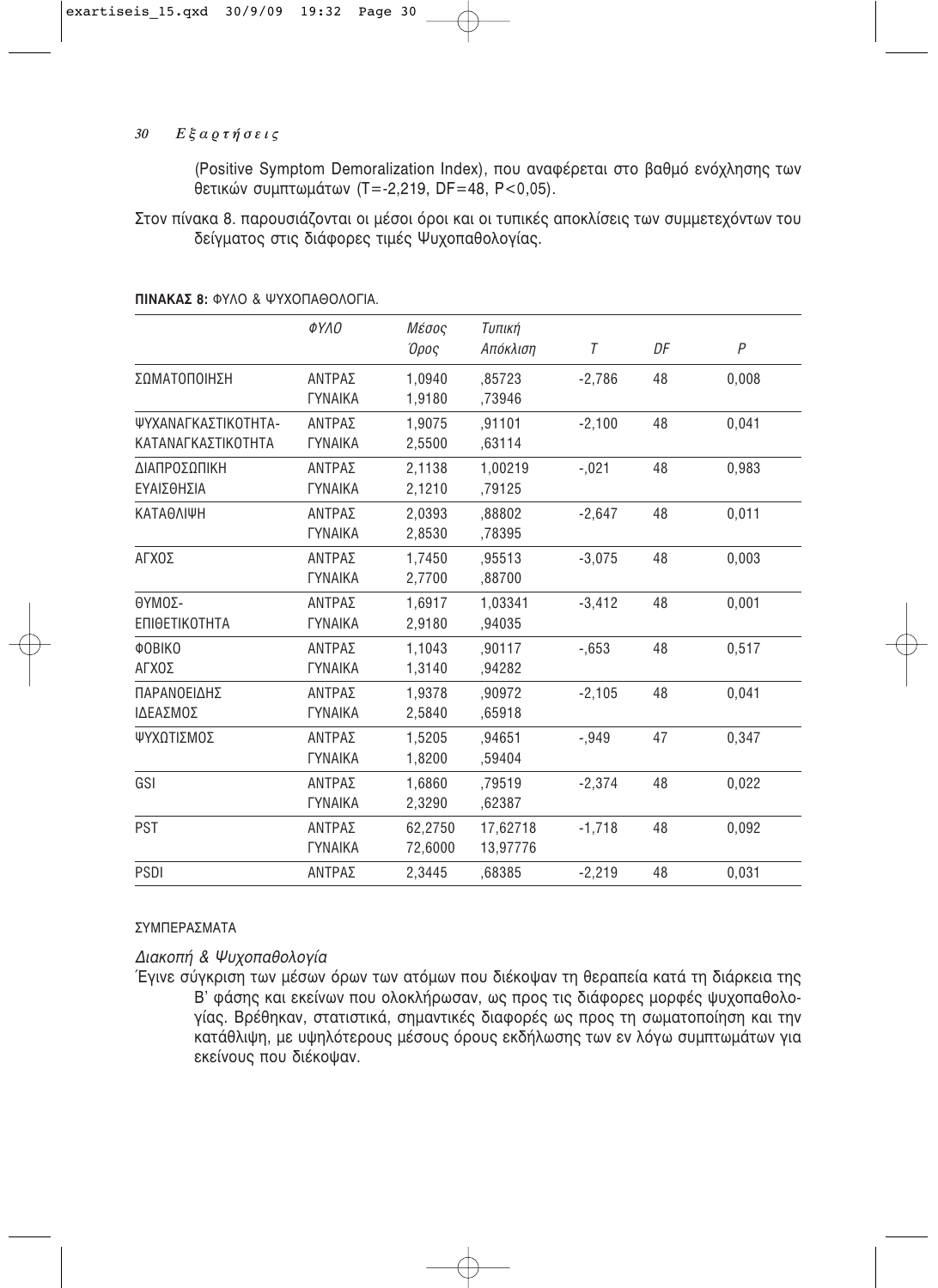- Τα συγκεκριμένα ευρήματα, τουλάχιστον πιο ξεκάθαρα ως προς τη συμπτωματολογία της κατάθλιψης, συμπίπτουν με αυτά παλαιότερων μελετών στον ελληνικό χώρο (Ζλατάνος, 2004). Στην ίδια αυτή έρευνα, είχε σχετιστεί η διακοπή με τη διάσταση της υστερίας. Η υστερία περιλαμβάνει συμπτώματα μετατροπής, τα οποία εκφράζονται και με την τυπολογία της σωματοποίησης, ανάμεσα στην οποία και τη διακοπή της θεραπείας, διαπιστώθηκε επίσης στατιστική σημαντικότητα στην έρευνά μας. Ωστόσο, απορία και ταυτόχρονα την ανάγκη για νέα έρευνα γεννά το γεγονός, ότι στην έρευνα μας δεν διαπιστώθηκαν σχέσεις και με άλλες μορφές ψυχοπαθολογίας, όπως αυτές διαπιστώθηκαν στην έρευνα του Ζλατάνου το 2004. Πιθανότατα, αυτό να αποτελεί προϊόν της ειδικότητας του πλαισίου προέλευσης του δείγματος, που δέχεται διπλές διαγνώσεις, δηλαδή εξαρτημένους με παράλληλη ψυχοπαθολογία, ώστε να δυσχεραίνεται η διάκριση της επίδρασης άλλων τυπολογιών στα ποσοστά των διακοπών, μέσα σε ένα σύνολο, που έχει εκ των πραγμάτων μεγάλη κλινική επιβάρυνση. Μάλιστα, στην ίδια κατεύθυνση είχε και παλιότερα διαπιστωθεί, ότι η συνύπαρξη με την εξάρτηση σοβαρών καταθλιπτικών και αγχωδών συμπτωμάτων, συνοδεύεται από σημαντική μείωση της γενικής λειτουργικότητας και ήπια έως μέτρια κοινωνιοφοβικά συμπτώματα (Liappas, Paparigopoulos, Tzavellas & Christodoulou, 2002).
- Η σχέση της διακοπής της θεραπείας με εντονότερα συμπτώματα κατάθλιψης και σωματοποίησης είναι ίσως πολλαπλά εξηγήσιμη. Η δημοφιλέστερη ίσως υπόθεση για να εξηγηθεί ο συσχετισμός μεταξύ εντονότερων συμπτωμάτων κατάθλιψης, σωματοποίησης και διακοπής θεραπείας, είναι η ανάγκη για αμεσότερη ανακούφιση, εξαιτίας της έντασης των συμπτωμάτων, που δεν αφήνει περιθώρια επιλογής, οδηγώντας μέσα από τη διακοπή της θεραπείας στην επιστροφή στη χρήση. Η υπόθεση αυτή υπάγεται στη λογική της αυτοθεραπείας (Mueser et al, 1998). Μπορεί, ωστόσο, η ύπαρξη των εν λόγω ψυχοπαθολογικών συμπτωμάτων να οδηγεί έμμεσα στη διακοπή της θεραπείας. Δηλαδή, η γενικότερη πτώση της λειτουργικότητας των ατόμων που φέρουν τα εν λόγω συμπτώματα, είναι πιθανό να ερμηνεύεται από την ομάδα συνθεραπευομένων ως «απροθυμία» για θεραπεία. Η «απροθυμία» για θεραπεία αποτελεί ίσως αφορμή να τοποθετηθούν τα μέλη αυτά σε ένα ρόλο αποδέκτη της επιθετικότητας του συνόλου των συνθεραπευομένων, που πιθανά στοχοποιούν θεραπευόμενους χαμηλής λειτουργικότητας. Τέλος, είναι πιθανό η επιθετικότητα του συνόλου των άλλων θεραπευομένων, να πυροδοτείται περισσότερο από τη μειωμένη επικοινωνία συναισθημάτων και κατ' επέκταση μειωμένη δυνατότητα σύναψης σχέσεων, που συνδέεται με αυτές τις τυπολογίες συμπτωμάτων. Είναι γενικά αποδεκτό, ότι το επίπεδο συναίσθημα χαρακτηρίζει την κατάθλιψη, όσο και η «αλεξιθυμία» τη σωματοποίηση.

#### ΔΙΑΦΟΡΕΣ ΣΤΟ ΠΡΟΦΙΛ ΤΩΝ ΕΞΑΡΤΗΜΕΝΩΝ ΩΣ ΠΡΟΣ ΤΟ ΦΥΛΟ

exartiseis 15.qxd

 $30/9/09$ 

Page 31

## Η σχέση μεταξύ του φύλου και της ηλικίας διακοπής της εκπαίδευσης

Το γεγονός ότι οι γυναίκες διακόπτουν σε μεγαλύτερη ηλικία την εκπαίδευση είναι, ενδεχομένως, πολλαπλά εξηγήσιμο. Αρχικά, η διαφοροποίηση αυτή μπορεί να αποτελεί προϊόν της παραδοσιακά μεγαλύτερης κοινωνικής ανοχής στους ανεκπαίδευτους άντρες, που προορίζονται για άσκηση χειρονακτικών επαγγελμάτων, από την οποία μοιάζει να μην εξαιρείται ο πληθυσμός των εξαρτημένων. Σημειώνεται, ότι το εύρημα αυτό αποκλίνει από ευρήματα άλλων ερευνών, που παρουσιάζουν τις εξαρτημένες γυναίκες συγκριτικά λιγότερο μορφωμένες (Gil-Rivas, Fiorentine, Anglin, & Taylor, 1997).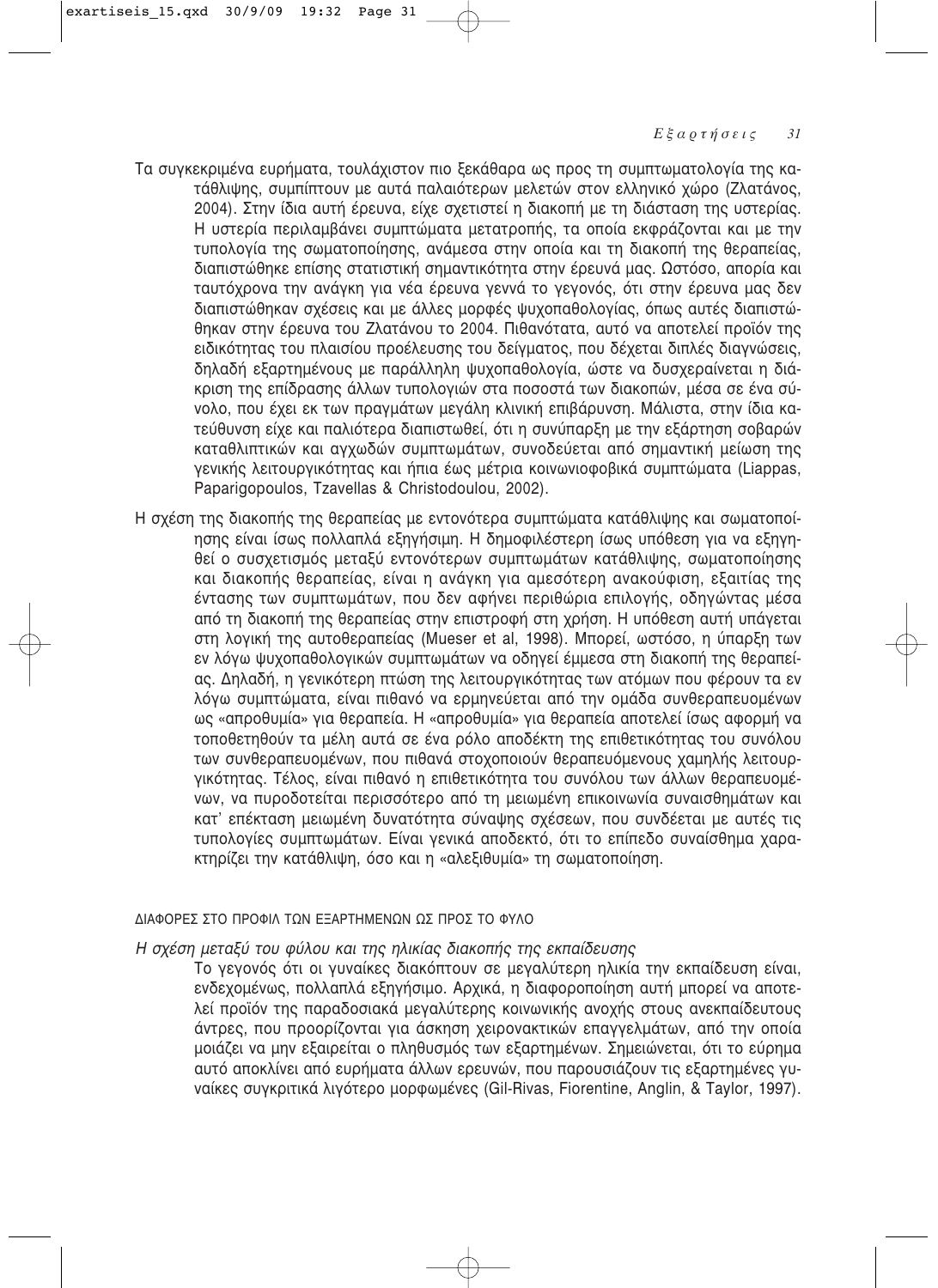Η απόκλιση αυτή, ωστόσο, μπορεί να απηχεί περισσότερο διαπολιτιστικές διαφοροποιήσεις, μιας και η έρευνα των Gil-Rivas et al, το 1997, βασίστηκε κυρίως σε αφροαμερικανούς και ισπανόφωνους συμμετέχοντες.

Σε κάθε περίπτωση τονίζεται η σημασία του ευρήματος αυτού, αφού το ανώτερο εκπαιδευτι-Κό επίπεδο, που διαπιστώθηκε για τις γυναίκες του δείγματός μας, λειτουργεί ως παράγοντας θετικής πρόγνωσης, τόσο για την επικινδυνότητα της χρήσης, όσο και για τη θεραπευτική έκβαση (Voelkl, & Frone, 2000). Το συμπέρασμα αυτό ενισχύεται και από ελληνικές έρευνες, όπου η ηλικία έναρξης χρήσης και διακοπής της εκπαίδευσης συνδέονται με διαφορετικής βαρύτητας προβληματική συμπεριφορά (Παπανδρέου, Τουλούμη & Πουλόπουλος, 2003).

### Η ΣΧΕΣΗ ΜΕΤΑΞΥ ΤΟΥ ΦΥΛΟΥ ΚΑΙ ΠΟΛΥΤΟΞΙΚΟΜΑΝΙΑΣ.

- Ανάλογα, το εύρημα που δείχνει ότι οι άνδρες κάνουν συχνότερα παράλληλη χρήση περισσότερων των δύο ουσιών, είναι, ενδεχομένως, ποικίλα κατανοητό. Η σχέση αυτή είναι ίσως αποτέλεσμα της πλειοψηφίας των ανδρών στον πληθυσμό των εξαρτημένων, που τους επιτρέπει ευκολότερη πρόσβαση σε ένα μεγαλύτερο εύρος ουσιών (Moss, Lynch, & Hardie, 2003), αντίθετα με τις γυναίκες, των οποίων η πρόσβαση στις ουσίες εξαρτάται συνηθέστερα από τρίτους και είναι περισσότερο συνέπεια κακοποίησης (Σφηκάκη, 2001). Παράλληλα, δεν αποκλείεται το ενδεχόμενο της διαφορετικής επίδρασης της χρήσης της ίδιας ουσίας στα δύο φύλα (Latkin et al., 1998. Lukas et al., 1996), να στρέφει τις γυναίκες περισσότερο σε μία σταθερή ουσία. Σημειώνεται ως δεδομένο, ότι η μεγαλύτερη αποδιοργάνωση σε επίπεδο προσωπικότητας σχετίζεται ανατροφοδοτικά με την παράλληλη χρήση περισσοτέρων των δύο ουσιών, είτε εξαιτίας της μεγαλύτερης βιολογικής καταπόνησης, είτε αντίστροφα, εξαιτίας της κάμψης των περιθωρίων επιλογής, λόγω της πιεστικότερης ανάγκης για ικανοποίηση και ανακούφιση (Μάτσα, 2001). Τα παραπάνω, σε συνάρτηση με το εύρημα μικρότερης ροπής στην πολυτοξικομανία των γυναικών, συγκλίνουν σε καλύτερη πρόγνωση για τις γυναίκες.
- Συμπληρωματικά, τα γενικότερα υψηλά ποσοστά πολυχρήσης που παρουσιάζονται στα ευρήματά μας, συμφωνούν με άλλα, πρόσφατα, ελληνικά, ερευνητικά, δεδομένα (Λιάππας π. 2003).

#### Η ΣΧΕΣΗ ΜΕΤΑΞΥ ΦΥΛΟΥ ΚΑΙ ΓΝΩΣΙΑΚΩΝ ΧΑΡΑΚΤΗΡΙΣΤΙΚΩΝ

(ΤΟΠΟΣ ΕΛΕΓΧΟΥ, ΣΤΡΑΤΗΓΙΚΕΣ ΑΝΤΙΜΕΤΩΠΙΣΗΣ ΣΤΡΕΣ, ΠΡΟΣΔΟΚΙΕΣ ΑΥΤΟΑΠΟΤΕΛΕΜΑΤΙΚΟΤΗΤΑΣ)

- Όσον αφορά την επίδραση του ρόλου του φύλου στα γνωσιακά χαρακτηριστικά των θεραπευομένων, δηλαδή τον τόπο ελέγχου, τις στρατηγικές αντιμετώπισης στρες και τις διαστάσεις των προσδοκιών αυτοαποτελεσματικότητας, δεν παρατηρήθηκαν έντονες διαφοροποιήσεις. Βρέθηκε μόνο, ότι οι γυναίκες φαίνεται να λειτουργούν περισσότερο προσπαθώντας να το αποφύγουν, όταν χρειάζεται να αντιμετωπίσουν ένα στρεσογόνο γεγονός.
- Το εύρημα αυτό της γενικότερης γνωσιακής ομοιογένειας των θεραπευομένων, ανεξάρτητα από το φύλο τους, είναι σε ακολουθία με ευρήματα της διεθνούς βιβλιογραφίας, που δεν δείχνουν προθεραπευτική διαφοροποίηση των δύο φύλων στην ποιότητα της εμπλοκής με τη χρήση (Hall, Havassy, & Wasserman, 1991). Σημειώνεται, ότι η απου-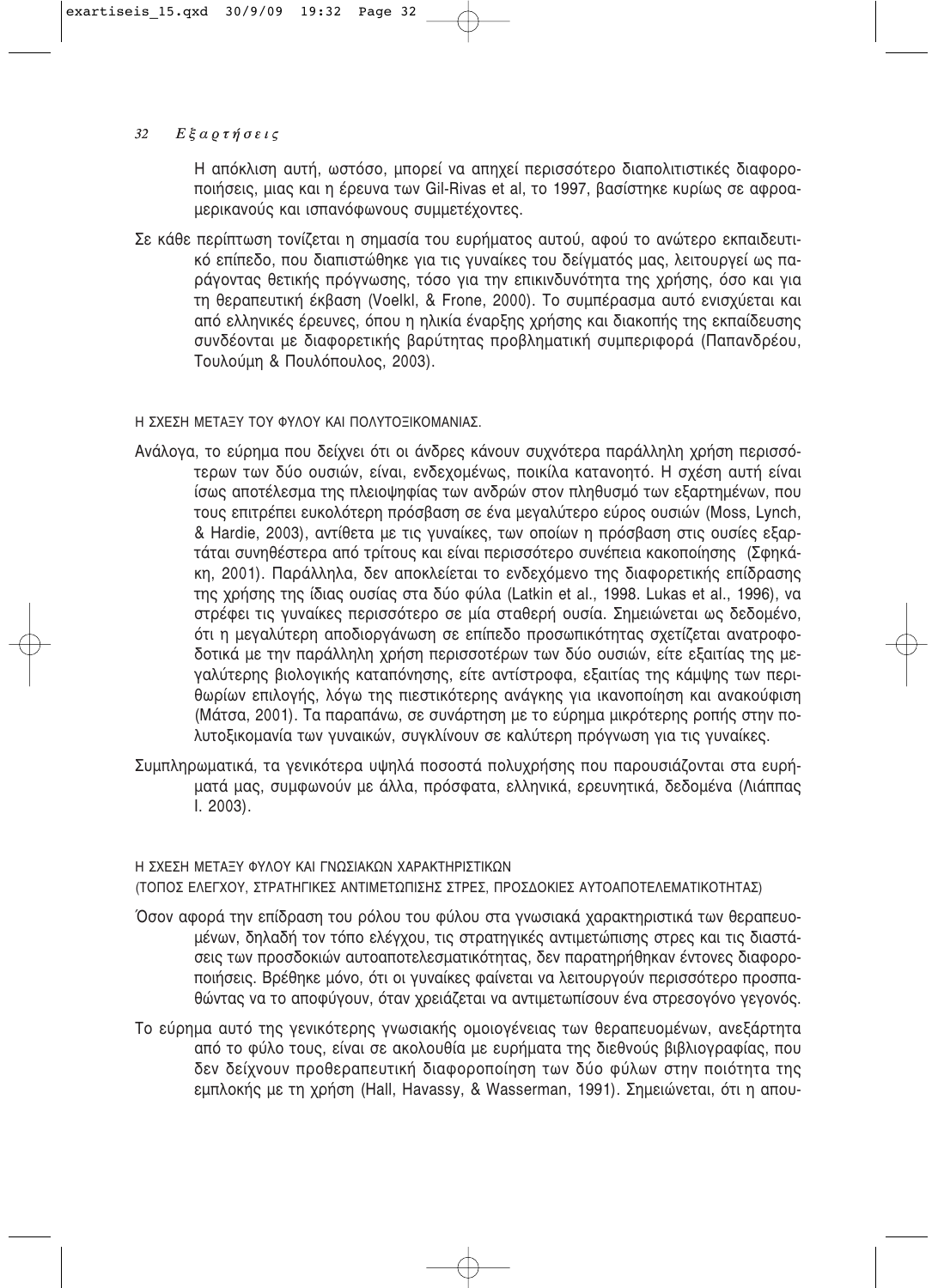exartiseis\_15.qxd 30/9/09 19:32 Page 33

σία διαφοροποίησης ως προς το γνωσιακό επίπεδο απεμπλοκής από τη χρήση, ενισχύεται και από ελληνικά ερευνητικά δεδομένα (Σφηκάκη, 2001). Το εύρημα αυτό οφείλεται ίσως στην αναλογία των εξαρτητικών λειτουργιών και συμπτωμάτων, που δεσπόζουν, ανεξάρτητα από το φύλο και τα άλλα ειδικότερα χαρακτηριστικά των θεοαπευομένων (Μάτσα, 2001).

Ωστόσο, η υιοθέτηση σε μεγαλύτερο βαθμό στρατηγικών αποφυγής από τις γυναίκες, δημιουργεί περιθώρια προβληματισμού. Ειδικότερα, η υιοθέτηση από τις γυναίκες πιο παθητικών- στρατηγικών αποφυγής αντιμετώπισης στρες, μπορεί να αντανακλά τη μεγαλύτερη επιβάρυνση του ιστορικού τους (Σφηκάκη, 2001). Παράλληλα, δεν μπορεί να αποκλεισθεί η συμβολή της μεγαλύτερης τάσης για χειριστική προσέγγιση των άλλων, που εμφανίζεται στις εξαρτημένες γυναίκες, σύμφωνα με την ελληνική κλινική εμπειρία (Μάτσα, 2001). Οι γυναίκες εξαρτημένες μοιάζει να έχουν υποστεί συχνότερα συμπεριφορές κακοποίησης, συγκριτικά με τους άνδρες συνομήλικούς τους, η επιβίωση από τις οποίες συχνά προϋποθέτει την καταφυγή σε πιο παθητικούς και εσωτερικευμένους τρόπους διαχείρισης του άγχους (Pelissier & Jones, 2005). Η διαφοροποίηση αυτή, σε σχέση με τις διαφυλικά εφαρμοζόμενες στρατηγικές αντιμετώπισης στρες, είναι σε συνέπεια και με άλλες ερευνητικές αναφορές (Kohn, Mertens & Weisner, 2002), που ωστόσο τοποθετούν τη διαφορά υπέρ των γυναικών στην αναζήτηση κοινωνικής υποστήριξης.

#### Η ΣΧΕΣΗ ΜΕΤΑΞΥ ΦΥΛΟΥ ΚΑΙ ΓΕΓΟΝΟΤΟΝ ΖΟΗΣ-ΚΑΘΗΜΕΡΙΝΟΝ ΠΡΟΣΤΡΙΒΟΝ

- Στην πιθανή διαφοροποίηση των γεγονότων ζωής και των καθημερινών προστριβών με βάση το φύλο των θεραπευομένων, δεν διαπιστώθηκαν γενικότερα σημαντικές διαφορές. Εξαίρεση ήταν το εύρημα, ότι οι άνδρες εξαρτημένοι συναντούν περισσότερες δυσκολίες σε σχέση με τον ευρύτερο κοινωνικό περίγυρο.
- Η μη ύπαρξη διαφοροποιήσεων, πέρα από τη διάσταση των κοινωνικών προστριβών, έρχεται σε αντίθεση τόσο με τη διεθνή (Pelissier & Jones, 2005), όσο και με την εγχώρια βιβλιογραφία (Σφηκάκη, 2001), που θέλει τις γυναίκες περισσότερο επιβαρυμένες σε επίπεδο ιστορικού. Η διάσταση αυτή, πιθανότατα εξηγείται πολλαπλά. Είναι ίσως προϊόν αμυντικότητας των γυναικών του δείγματός μας, σε σχέση με βαριά περιστατικά κακοποίησης, οι οποίες ευρισκόμενες στην εκκίνηση της θεραπείας τους και διαθέτοντας μία ανώριμη ίσως θεραπευτική σχέση με το πλαίσιο, διστάζουν να αποκαλύψουν. Παράλληλα, δεν αποκλείεται η πιθανότητα, ο ειδικός χαρακτήρας του πλαισίου να υποδέχεται διπλές διαγνώσεις, να εξουδετερώνει πιθανές διαφυλικές διαφορές. Τέλος, μπορεί η μη διαφοροποίηση αυτή, να αποτελεί προϊόν της ίδιας της διαδρομής μέσα στη χρήση (Hall, Havassy, & Wasserman, 1991) και όχι της διαφυλικά διαφορετικής πορείας που οδήγησε σε αυτήν. Δηλαδή, είναι ενδεχόμενο οι γυναίκες του δείγματος να διέφεραν σε βαθμό και ποιότητα επιβάρυνσης πριν από τη χρήση, αλλά εξαιτίας αυτής και της συνακόλουθης κοινωνικής απαξίωσης, να αυξήθηκε το ποσοστό επιβάρυνσης και για τους άνδρες.
- Η εντονότερη ωστόσο επιβάρυνση των ανδρών στη διάσταση των κοινωνικών προστριβών, συνδέεται ίσως με την περισσότερο εξωτερικευμένη και πιο αντικοινωνική συνυπάργουσα παθολονία τους (Mueser et al., 1998. Johns,1997). Η τυπολονία αυτή, συνεπάγεται επακόλουθα μεγαλύτερο κοινωνικό κόστος και αποκλεισμό.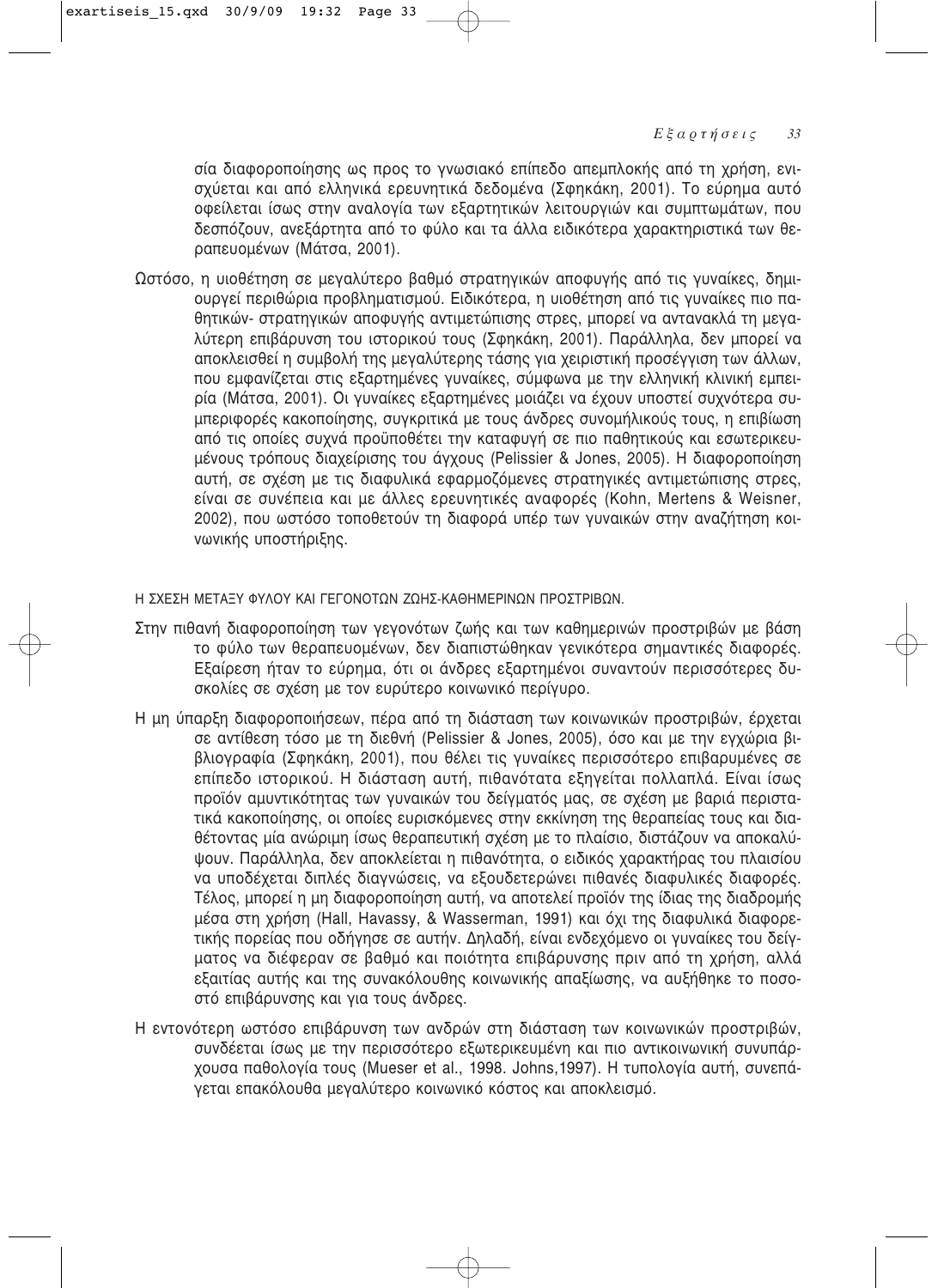Η ΣΧΕΣΗ ΜΕΤΑΞΥ ΦΥΛΟΥ ΚΑΙ ΨΥΧΟΠΑΘΟΛΟΓΙΑΣ.

- Επιπρόσθετα, τα ευρήματα της έρευνας μας δείχνουν σημαντικά μεγαλύτερη τάση των γυναι-Κών για εκδήλωση συμπτωμάτων «Σωματοποίησης», «Ψυχαναγκαστικότητας-Καταναγκαστικότητας», «Κατάθλιψης», «Άγχους», «Παρανοειδούς Ιδεασμού», καθώς και στους γενικούς δείκτες ψυχοπαθολογίας και θετικών συμπτωμάτων. Αντίθετα, στατιστικά σημαντική διαφορά με μεγαλύτερους μέσους όρους για τους άνδρες, διαπιστώθηκε σε συμπτώματα «Θυμού- Επιθετικότητας».
- Η μεγαλύτερη επιβάρυνση των γυναικών όσον αφορά, τόσο τη γενικότερη ψυχοπαθολογία, όσο και την εμφάνιση θετικών συμπτωμάτων ειδικότερα, συμφωνεί με τα ευρήματα σχετικά πρόσφατων ελληνικών και αγγλόφωνων ερευνών, που παρουσιάζουν τις γυναίκες τοξικομανείς με σαφώς περισσότερο παρεκτρεπόμενη συμπεριφορά και αποκλίνουσα προσωπικότητα (Δουζένης, Τσακλακίδου, Στεφανής & Κοκκέβη, 2000. Pelissier, Camp, Gaes, Saylor & Rhodes, 2003). Η ροπή για την εντονότερη αυτή επιβάρυνση των γυναικών, αποτελεί ίσως ένδειξη της πιο τραυματικής, και κατ'επέκταση ψυχοπαθολογικής διαδρομής της ζωής τους (Pelissier & Jones, 2005). Η περισσότερο τραυματική αυτή πορεία μέσα στη χρήση, είναι ίσως και η αιτία διέγερσης περισσότερης καχυποψίας και ανασφάλειας, που στα ευρήματά μας αποτυπώνεται με υψηλότερες σημαντικά τιμές στον παρανοειδή ιδεασμό.
- Αντίστοιχα, η υπεροχή των εξαρτημένων γυναικών στην εκδήλωση καταθλιπτικών συμπτωμάτων είναι συνεπής με τη διεθνή βιβλιογραφία (Pelissier, Camp, Gaes, Saylor & Rhodes, 2003). Το εύρημα αυτό, πιθανότατα, είναι αποτέλεσμα των νενικότερων κοινωνικών προσδοκιών και αντιλήψεων ως προς τη θηλυκότητα, η οποία είναι σε διάσταση με πιο ενεργητικές μορφές εκτόνωσης πίεσης και πολύ πιο κοντά σε μία πιο εύθραυστη και παθητική στάση ενδοβολής της. Η υπόθεση αυτή ενισχύεται από τη διαφορετική διαφυλική επικράτηση της διαταραχής, που συναντάται στο γενικό πληθυσμό και όχι μόνο στους εξαρτημένους (Στεφανής, Σολδάτος & Μαυρέας, 1992). Aνάλονη είναι ίσως η εξήνηση του προβαδίσματος των γυναικών σε συμπτώματα σωματοποίησης και άγχους. Παραδοσιακά και ανεξάρτητα από την εξάρτηση, λόγω κοινωνικών στερεοτύπων, οι γυναίκες ήταν πιο ευάλωτες σε μετατρεπτικά συμπτώματα (Στεφανής, Σολδάτος & Μαυρέας, 1992).
- Τέλος, η ψυχαναγκαστική καταναγκαστική ροπή των εξαρτημένων γυναικών του δείγματος μας, είναι ίσως αποτύπωμα μιας υπεραντισταθμιστικής διάθεσης ελέγχου. Η διάθεση αυτή γίνεται κατανοητή στο πλαίσιο πιθανόν της υπεραναπλήρωσης του υποτακτικού ρόλου, που συνήθως έχουν την περίοδο της χρήσης (Μάτσα, 2001).
- Όσον αφορά την υπεροχή των ανδρών σε χαρακτηριστικά «Θυμού και επιθετικότητας», το εύρημα αυτό συμβαδίζει με τη βιβλιογραφία. Ο θυμός και η επιθετικότητα αποτελούν κύρια χαρακτηριστικά της αντικοινωνικής διαταραχής προσωπικότητας, στην οποία οι εξαρτημένοι και μη άνδρες διακρίνονται συγκριτικά με τις γυναίκες (Mueser et al., 1998. Στεφανής, Σολδάτος & Μαυρέας, 1992). Το εύρημα αυτό πιθανότατα εξηγείται από την επίδραση κοινωνικών στερεοτύπων, που είναι περισσότερο ανεκτικά στην ανδρική επιθετικότητα.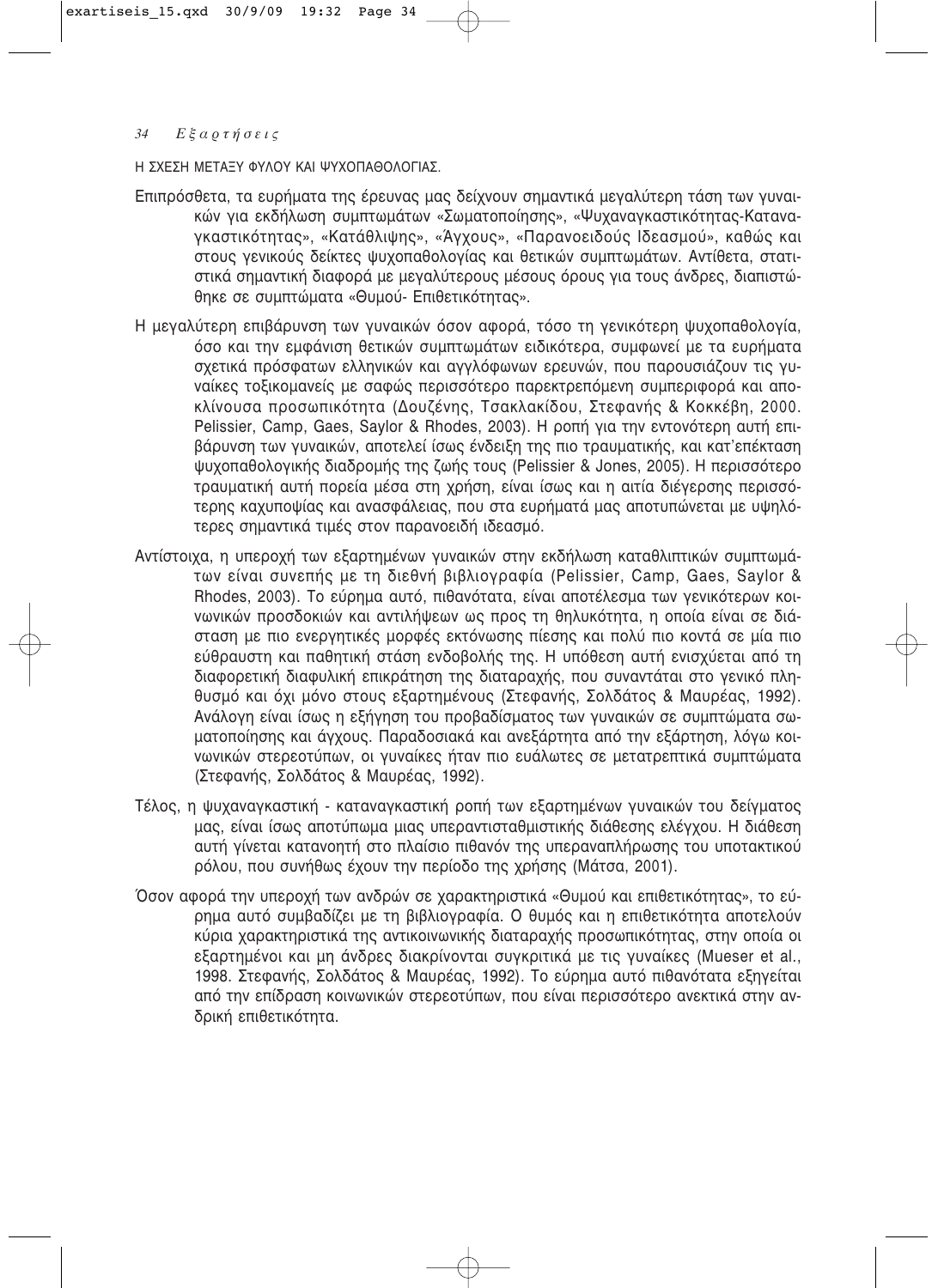#### exartiseis\_15.qxd 30/9/09 19:32 Page 35

ΠΕΡΙΟΡΙΣΜΟΙ ΤΗΣ ΠΑΡΟΥΣΑΣ ΕΡΕΥΝΑΣ ΚΑΙ ΠΡΟΤΑΣΕΙΣ ΓΙΑ ΜΕΛΛΟΝΤΙΚΕΣ ΕΡΕΥΝΗΤΙΚΕΣ ΠΡΟΣΠΑΘΕΙΕΣ.

Η έρευνα αυτή έχει κάποιους περιορισμούς, οι κυριότεροι από τους οποίους είναι:

- 1. Το δείγμα της έρευνας προέρχεται από μία αποκλειστικά μονάδα απεξάρτησης, η οποία έχει ειδικά χαρακτηριστικά, απευθυνόμενη σε διπλές διαγνώσεις.
- 2. Αφορά θεραπευόμενους, που έχουν περάσει τη φάση ευαισθητοποίησης, και πιθανότατα έχουν καλύτερα επίπεδα λειτουργικότητας και κινήτρου.
- 3. Τα δεδομένα της έρευνας συγκεντρώθηκαν στη βάση αναφορών- δηλώσεων των ίδιων των υποκειμένων, οι οποίες είναι πιθανό να μην ήταν πάντα ακριβείς.
- 4. Ο αριθμός των συμμετεχόντων στο δείγμα μας είναι αρκετά μικρός.
- 5. Τέλος, όσον αφορά τη μεταβλητή της διακοπής της θεραπείας δεν εξετάστηκαν παράγοντες διακοπής, που μπορεί να αφορούν στο πλαίσιο και όχι τον πληθυσμό θεραπευομένων.
- Η αντιμετώπιση των περιορισμών αυτών σε μελλοντικές έρευνες θα οδηγήσει σε στερεότερα ευρήματα και συμπεράσματα. Αν και αναγνωρίζουμε τους περιορισμούς αυτούς, δεν θεωρούμε ότι είναι τέτοιοι, που να εμποδίζουν μία προσεκτική γενίκευση των συμπερασμάτων μας.
- Βεβαίως, ο χώρος μελέτης των παραγόντων επικινδυνότητας στη χρήση και στη θεραπεία είναι ανεξάντλητος και γνωρίζουμε μέχρι σήμερα σχετικά λίγα. Σημαντικό είναι να διερευνηθεί, όχι απλά μία φάση της θεραπείας, αλλά ολόκληρη η θεραπευτική διαδρομή και η τελική έκβαση, συμπεριλαμβανομένης της περιόδου παρακολούθησης μετά την ολοκλήρωση της θεραπείας, για να προσδιοριστούν ακριβέστερα τόσο οι παράγο-VΤες, όσο και η βαρύτητα με την οποία αυτοί παρεμβαίνουν στον καθορισμό της θεραπευτικής έκβασης.
- Παράλληλα επισημαίνεται ότι η έμφαση, τουλάχιστον όσον αφορά στη θεραπευτική έκβαση, πρέπει να δοθεί όχι μόνο σε σταθερά χαρακτηριστικά του ατόμου, αλλά και στην αλληλεπίδραση ατόμου θεραπευτή-θεραπευτικής ομάδας. Η πρόταση αυτή βασίζεται στην παραδοχή, ότι η θεραπευτική έκβαση προσδιορίζεται τόσο από τις εσωτερικές παραμέτρους του θεραπευόμενου και του θεραπευτή – θεραπευτικής ομάδας, όσο και από παραμέτρους της μεταξύ τους σχέσης.

#### ΚΛΙΝΙΚΗ ΧΡΗΣΙΜΟΤΗΤΑ ΤΩΝ ΕΥΡΗΜΑΤΩΝ

Τα ευρήματα της έρευνάς μας, αναφορικά με τις διαφορές, που φαίνεται να υπάρχουν στις διαφορές του προφίλ που διερευνήθηκε, είναι ίσως αξιοποιήσιμα στην κλινική πράξη. Ειδικότερα, η επισήμανση χαρακτηριστικών που συνδέονται με τη διακοπή της θεραπείας, όπως η εκδήλωση συμπτωμάτων κατάθλιψης και σωματοποίησης, μπορεί να λειτουργήσει στο πλαίσιο πρόληψης των διακοπών από τη θεραπεία. Αυτό γίνεται, αν ο κλινικός προσαρμόσει έγκαιρα και ανάλογα το θεραπευτικό σχεδιασμό, στοχεύοντας στις συγκεκριμένες συμπεριφορές.

Αντίστοιχα, η επισήμανση διαφορών ως προς τα γνωσιακά χαρακτηριστικά<sup>·</sup> των δύο φύλων,

<sup>1</sup> Αναφερόμαστε στην αυτό-αποτελεσματικότητα, τον τόπο ελέγχου και στις στρατηγικές αντιμετώπισης στρες.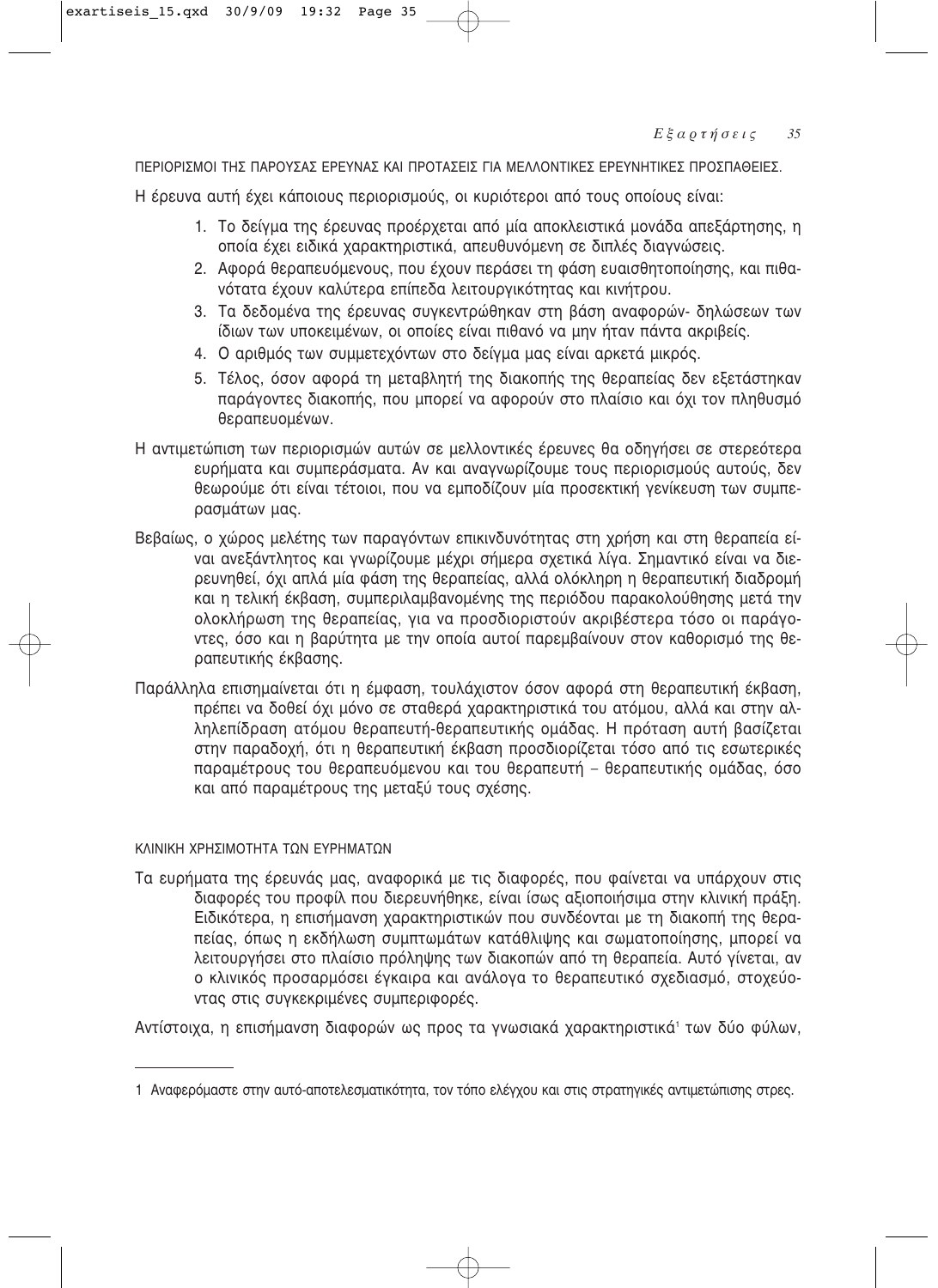μπορεί να αξιοποιηθεί θεραπευτικά. Αναλυτικότερα, η θεραπευτική ομάδα μπορεί να περιλάβει στοχευμένες παρεμβάσεις στο ειδικό πρόγραμμα απεξάρτησης γυναικών, που να αποβλέπουν στον περιορισμό στρατηγικών αποφυγής και διαχείρισης του στρες και στην εκμάθηση νέων. Συμπληρωματικά, όσον αφορά στους άνδρες, είναι μάλλον ζητούμενο να δοθεί μεγαλύτερη βαρύτητα σε παρεμβάσεις, τόσο συλλογικές, όσο και ατομικές, απέναντι στη βία και την επιθετικότητα.

Καταληκτικά, τονίζεται ότι το σύνολο των ευρημάτων που ενημερώνουν σαφέστερα για τις σχέσεις που συνδέουν τα διάφορα χαρακτηριστικά των εξαρτημένων, οδηγεί σε ασφαλέστερες υποθέσεις και αποτελεσματικότερες παρεμβάσεις.

### *Eλληνική Βιβλιογραφία*

- 1. Γιαννίτσας Ν. (1988). *Βαθμός Βεβαιότητας-Αβεβαιότητας, Αιτιολονικοί παράνοντες και επιπτώσεις στην προσαρμογή του παιδιού.* Έρευνα σε παιδιά δημοτικού σχολείου. Αθήνα: Διδακτορική διατριβή Πανεπιστήμιο Αθηνών.
- 2. Δουζένης Α., Τσακλακίδου Δ., Στεφανής Κ.,& Κοκκέβη Α., (2000). Χαρακτηριστικά προσωπικότητας ενδοφλεβίων χρηστών ηρωίνης που συμμετέχουν σε προγράμματα υποκατάστασης. Ε.Ψ.Ε. 16ο Πανελλήνιο Συνέδριο Ψυχιατρικής, Περιλήψεις, 5-9 Μαΐου 2000. Πάφος.
- 3. EKTEΠΝ. (2002). *Ετήσια Έκθεση για την κατάσταση στην Ελλάδα το έτος 2001*, Επιτυχής Θεραπεία: η αποτελεσματικότητα των παρεμβάσεων., Αθήνα: ΕΠΙΨΥ, 10, 141-149.
- 4. Ζλατάνος (2004). *Εκτίμηση ψυχολογικών παραγόντων στη χρήση παρανόμων εξαρτησιογόνων ουσιών.* Ιωάννινα: Διδακτορική διατριβή Πανεπιστήμιο Ιωαννίνων.
- 5. Καραδήμας Ε.Χ. (1999). *Ο ρόλος των προσδοκιών αυτοαποτελεσματικότητας ως ρυθμιστικού παρά*γοντα στη σχέση μεταξύ στρες και ψυχοσωματικής υγείας». Αθήνα: Διδακτορική διατριβή Πανεπιστήμιο Αθηνών.
- 6. Λιάππας Ι. (1991). *Ναρκωτικά*, Αθήνα.
- 7. Διάππας Ι. (2003). *Χρήση ουσιών σε εφήβους και νεαρούς ενήλικες. Η ελληνική εμπειρία.* Εις. Τσιά-Vτης. Ι. Καστανιώτης, Αθήνα. *Εφηβεία*, 2, σελ. 179-195.
- 8. Μάτσα Κ. (2001). Ψάξαμε ανθρώπους και βρήκαμε σκιές... Το αίνιγμα της τοξικομανίας. Αθήνα: εκδ. АГРА.
- 9. Ντώνιας Σ., Καραστεργίου Α.& Μάνος Ν. (1991). *Στάθμιση της κλίμακας ψυχοπαθολογίας Symptom Checklist-90-R σε ελληνικό πληθυσμό. Ψυχιατρική, 2, 42-48.*
- 10. Παπανδρέου Π., Τουλούμη Γ., Πουλόπουλος Χ., (2003). *Εγκατάλειψη του σχολείου, χρήση ουσιών και παραβατικότητα. Εξαρτήσεις, 4, σελ. 25-44.*
- 11. Στεφανής, Κ., Σολδάτος, Κ., Μαυρέας, Β. (1992). *Ταξινόμηση ICD-10 Ψυχικών διαταραχών και Δια*ταραχών Συμπεριφοράς. Παγκόσμιος Οργανισμός Υγείας, Γενεύη.
- 12. Σφηκάκη Μ, (2001). *Σεξουαλική κακοποίηση η σχέση της με την τοξικομανία. Τετράδια Ψυχιατρικής* 76, σελ. 8-12.
- 13. Σφηκάκη Μ, (2001). *Σύγκριση μεθόδων εκτίμησης των σταδίων αλλαγής μεταξύ εξαρτημένων από* την ηρωίνη ατόμων που βρίσκονται σε θεραπεία: Αξιολόγηση δείγματος στην Ελλάδα. MPHIL THESIS. London UCL.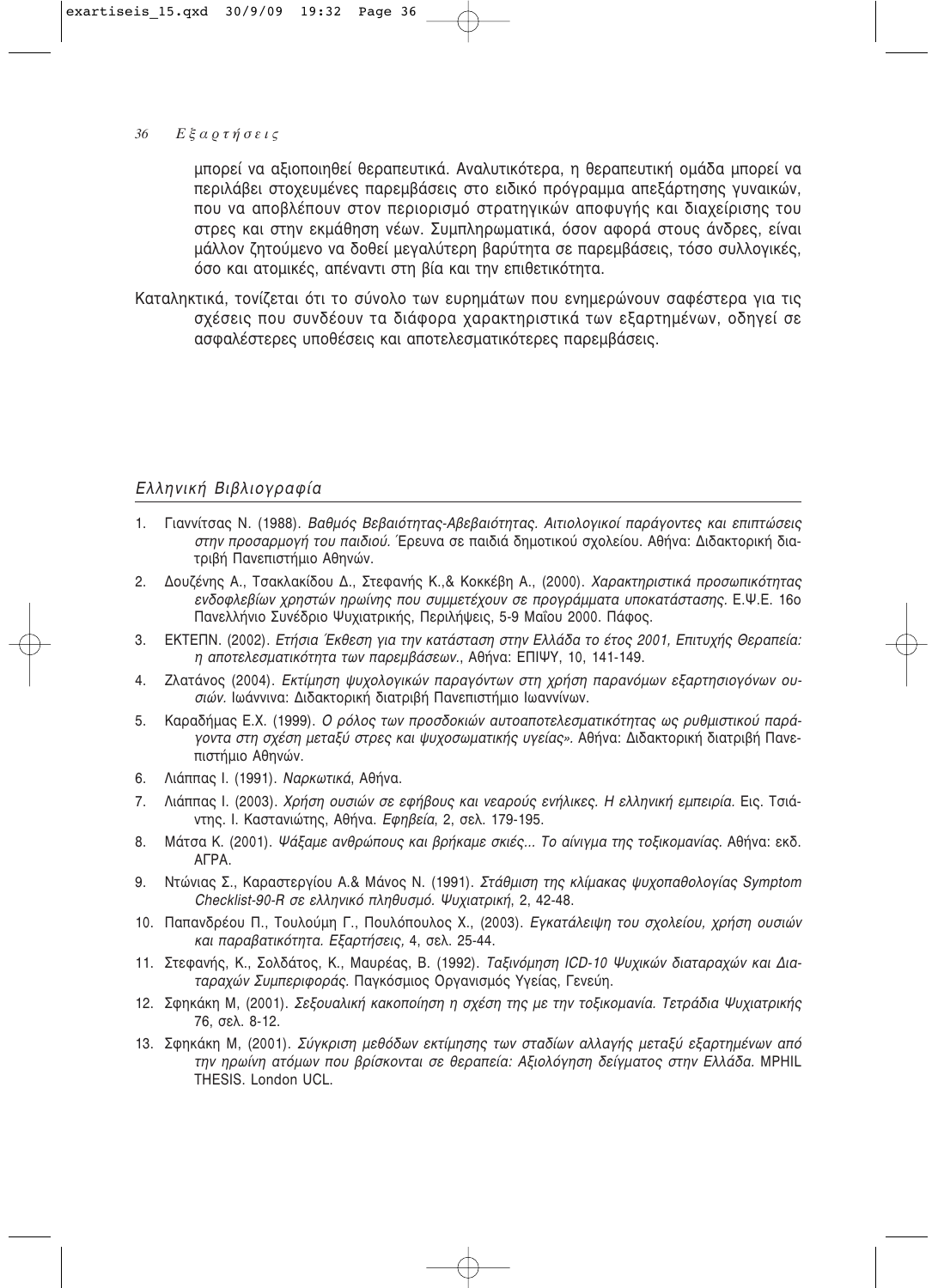#### exartiseis 15.qxd  $30/9/09$  $19:32$ Page 37

#### Ξενόγλωσση Βιβλιογραφία

- Bandura, A. (1989). Multidimensional scales of perceived self-efficacy. Αδημοσίευτο κείμενο. Stanford, 1. Calif: Stanford University.
- Bloom, B., Owen, B., Covington, S., & Raeder, M. (2003). Genderresponsive strategies: Research,  $2.$ practice, and quiding principles Bolles, R. C. (1972). Reinforcement, expectancy, and learning. Psychological Review, 79, 394-409 for women offenders. Washington, DC7 National Institute of Corrections.
- $\mathcal{R}$ Chamberlain, K., & Zika, J. (1990). The minor event approach to stress: Support for the use of daily Hassles. Brittish Journal of Psychology, 811, 469-481.
- $4.$ Conners, N., Bradley, R. H., Whiteside-Mansell, L., & Crone, C. (2001). A comprehensive substance abuse treatment program for women and their children: An initial evaluation. Journal of Substance Abuse Treatment, 21, 67-75.
- De Leon, G. (1986). The therapeutic community for substance abuse: Perspective and approach, In F. 5. De Leon and J. Ziegenfuss (eds.) Therapeutic communities for addictions: Readings in theory, research and practice. Springfield, IL: Charles C. Thomas. 5-19.
- Delongis, A., Folkman, S., & Lazarus, R. S. (1988). The impact of daily stress on health and mood: 6. Psychological and Social resources as mediators. Journal of personality and Social Psychology, 54,486-496.
- Derogatis, L.R. (1977). The SCL-90 Manual I. Scoring, Administration, and procedures for the SL-90. 7. Baltimore: MD John Hopkins University School of Medicine, Clinical Psychometrics Unit.
- 8. Flannery, R. B., Jr. (1986). Major life events and daily hassles in predicting health status:Methodological inquiry. Journal of Clinical Psychology, 4, 455-457.
- Folkman, S., & Lazarus, R. S. (1980). An analysis of coping in a middle-aged community sample. 9 Journal of Health and Social Behaviour, 21,219-239.
- 10. Folkman, S., & Lazarus, R. (1985). If it changes it must be a process: Study of emotion and coping during three stages of a college examination. Journal of Personality and Social Psychology, 48, 150-170.
- 11. Folkman, S., & Lazarus, R. Et al (1986). Dynamics of a stressfull encounter : Cognitive appraisal, Coping and encounter outcomes. Journal of Personality and Social Psychology, 50,992-1003.
- 12. Furr-Holden, C. D. M., & Anthony, J. C. (2003). Epidemiologic differences in drug dependence: A US-UK cross-national comparison. Social Psychiatry and Psychiatric Epidemiology, 38(4), 165-172.
- 13. Grella, C. E., Polinsky, M. L., Hser, Y. -I., & Perry, S. M. (1999). Characteristics of women-only and mixed-gender drug abuse treatment programs. Journal of Substance Abuse Treatment, 17, 37-44.
- 14. Hall, S. M., Havassy, B. E., & Wasserman, D. A. (1991). Effects of commitment to abstinence, positive moods, stress, and coping on relapse to cocaine use. Journal of Consulting and Clinical Psychology, 59, 526-532.
- 15. Hiller, M. L., Knight, K., Leukefeld, C. G., & Simpson, D. D. (2002). Motivation as a predictor of therapeutic engagement in mandated residential substance abuse treatment. Criminal Justice and Behavior, 29, 56-75.
- 16. Johns, A. (1997). Substance misuse: primary risk and a major problem of comorbidity. International Review of Psychiatry, 9, 233-241.
- 17. Kanner, A. D., Coyne, J. C., Schaefer, C., & Lazarus, R. S. (1981). Comparison of two models of stress measurement: Daily hasles and uplifts versus major life events. Journal of Behavioural Medicine, 4, 1-39.
- 18. Kohn, C. S., Mertens, J. R., & Weisner, C. M. (2002). Coping among individuals seeking private chemical dependence treatment: Gender differences and impact on length of stay in treatment. Alcoholism: Clinical and Experimental Research, 26, 1228-1233.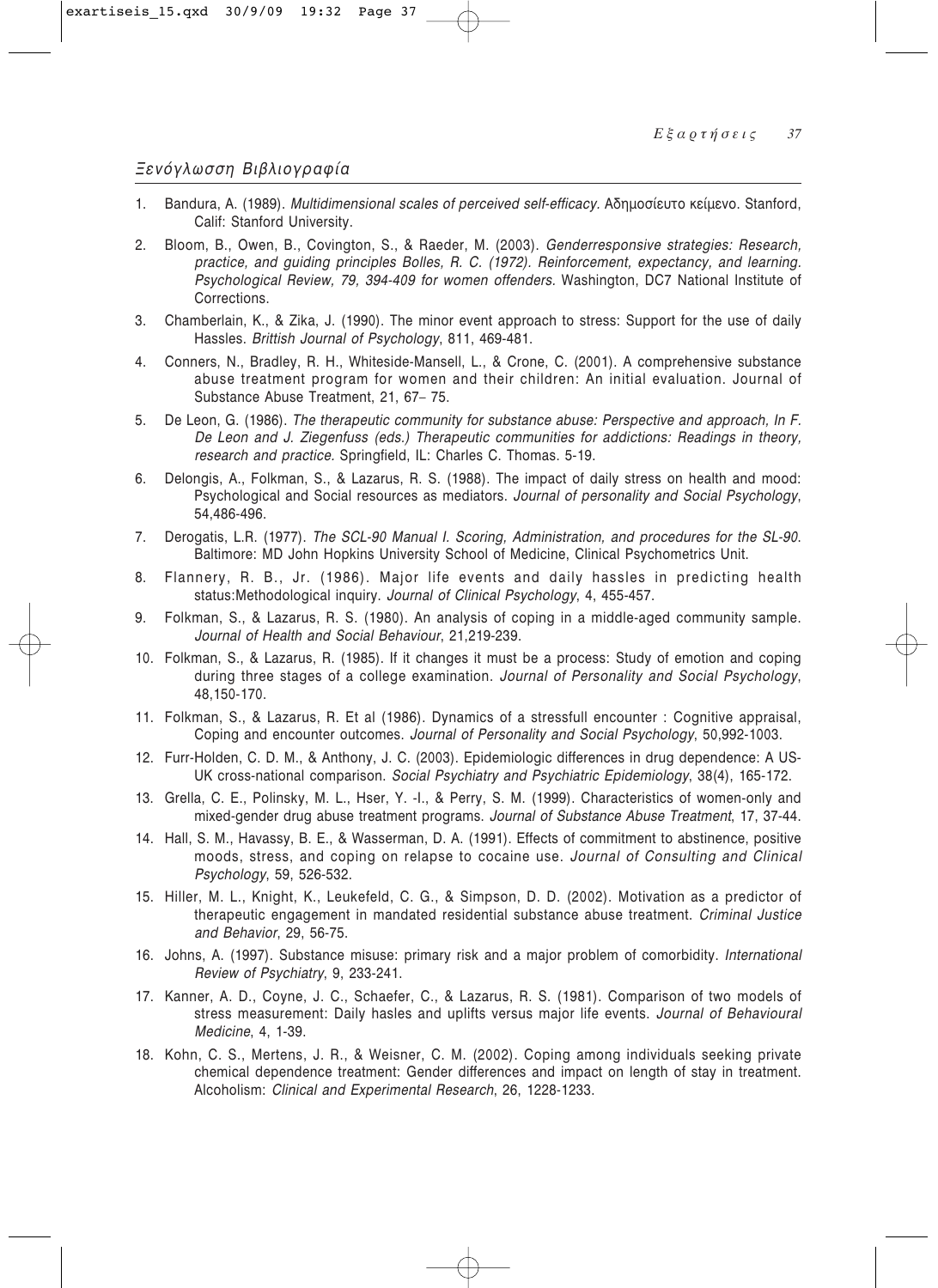- *38 Εξαρτήσεις*
- 19. Latkin, C. A., Mandell, W., Knowlton, A. R., Doherty, M. C., Vlahov, D., Suh, T., et al. (1998). Gender differences in injection-related behaviors among injection drug users in Baltimore, Maryland. *AIDS Education and Prevention*, 10, 257–263.
- 20. Lazarus, R. S., & Folkman, S. (1984). *Stress, appraisal, and coping*. New York: Springer.
- 21. Liappas, J., Paparrigopoulos, T., Tzavellas, E., Christodoulou, G. (2002). Impact of alcohol detoxification on anxiety and depressive symptoms. *Drug Alcohol and Dependence*, 68, 215-220.
- 22. Lukas, S. E., Sholar, M., Lundahl, L. H., Lamas, X., Kouri, E., Wines, J. D., et al. (1996). Sex differences in plasma cocaine levels and subjective effects after acute cocaine administration in human volunteers. *Psychopharmacology*, 125, 346– 354.
- 23. Marlatt. G. A., & Rohsenow. D. J. (1980). Cognitive processeses in alcohol use: Expectancy and the balanced placebo deisign. In N. K. Mello (Ed.). *Advances in substance abuse* (Vol. 1) Greenwich. Conn.: JAI Press..
- 24. Marlatt, G. A., & Gordon. J. R. (1980). Determinants of relapse. Implications for the maintenance of behavior change. In P.O. Davidson & S.M. Davidson Eds.). Behavioral medicine: *Changing health lifestyles*. New York: Brunner/Mazel.
- 25. Moss, H. B., Lynch, K. G., & Hardie, T. L. (2003). Affiliation with deviant peers among children of substance dependent fathers from pre-adolescence into adolescence: Associations with problem behaviors. *Drug and Alcohol Dependence*, 71(2), 117–125.
- 26. Mulser, K., Drake, R.E., and Wallach, M.A. (1998). Dual diagnosis: a review of etiological theories. *Addictive Behaviors*, 23, 717-734.
- 27. Nowicki, Jr. S. & Strickland, R.B. (1973) A locus of control scale for children. *Journal of Consulting & Clinical Psychology*, vol. 40, pages 148-154.
- 28. Pelissier, B. M. M., Camp, S. D., Gaes, G. G., Saylor, W. G., & Rhodes, W. (2003). Gender differences in outcomes from prison-based residential treatment. *Journal of Substance Abuse Treatment*, 24, 149–160.
- 29. Pelissier, B. M. M. (2004). Gender differences in substance use treatment entry and retention among prisoners with substance use histories. *American Journal of Public Health*, 94, 1418–1424.
- 30. Pelissier, B., & Jones, N. (2005). Treatment needs of substance-abusing women. *Crime and Delinquency*, 51, 343– 372.
- 31. Poulopoulos, Ch. (1998). *Dropout from therapeutic communities for substance abusers in Greece: A quantitative and qualitative analysis of why clients drop out from rehabilitative programmes for drug users in Greece.* Ph. D. Dissertation. University of Bradford, Department of Applied Social Studies.
- 32. Poulopoulos Ch. & Tsiboukli A. (1999). Sociodemographic Differences, Patterns of Use and Drop-out from Greek Drug-free Treatment Programmes. *Drug Issues*, Athens, 6, 99-110.
- 33. Voelkl, K. E., & Frone, M. R. (2000). Predictors of substance use at school among high school students. *Journal of Educational Psychology*, 92(3), 583–592.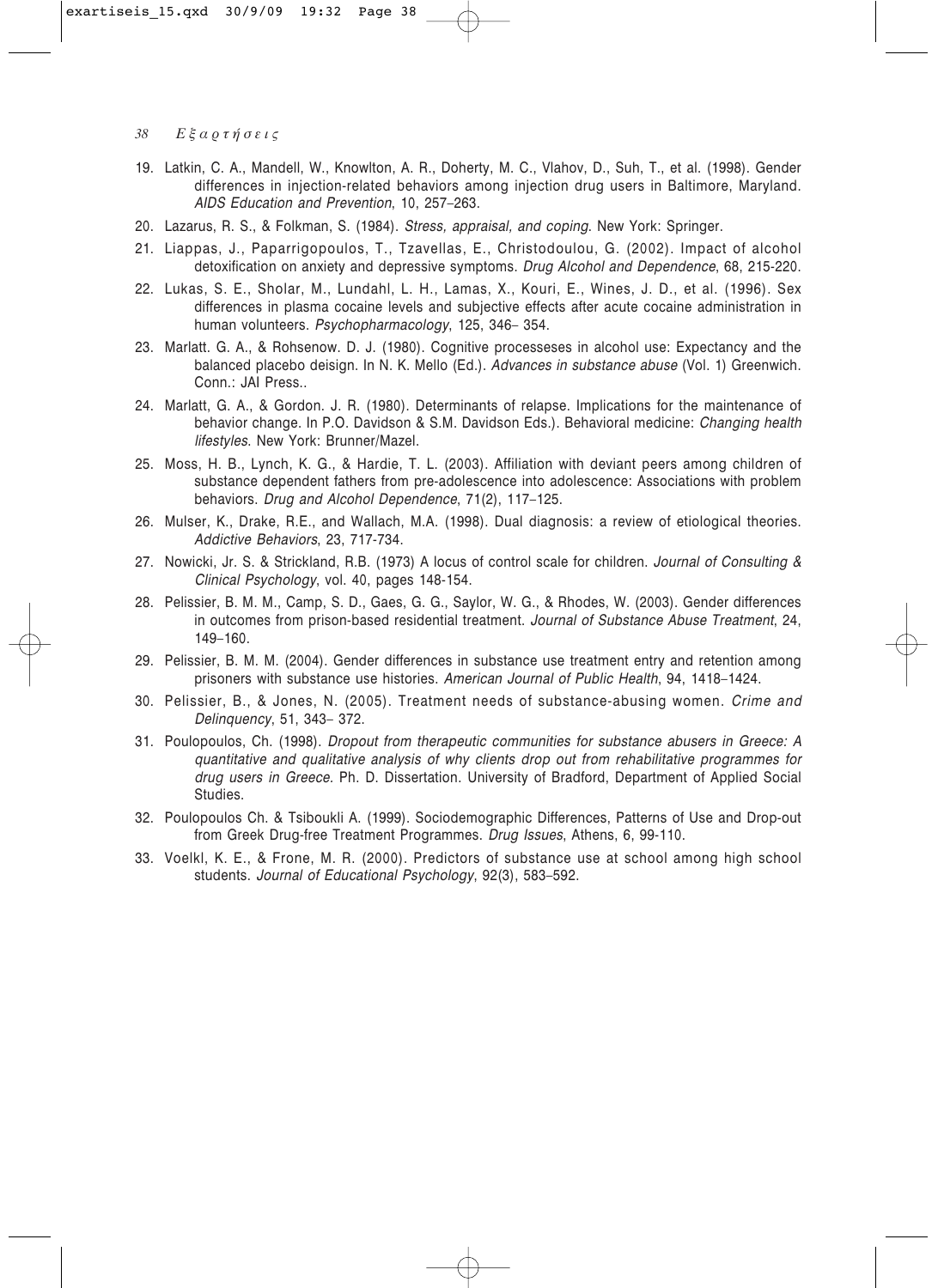*Ε ξ α ρ τ ή σ ε ι ς , τεύχος 15, 2009*

# EVALUATION OF PSYCHOLOGICAL FACTORS OF PERSONALITY OF ADDICTED FROM ILLEGAL SUBSTANCES REGARDING TO RISK FACTORS THAT LEAD TO DEATH

 $Z$ latanos D.', Mavreas V. $^{2}$ 

Abstract

- Aim: In this preliminary comparative study we attempt to trace and evaluate the differences of the personality characteristics that appear in dependent users of illegal substances, in their first contact with the Therapeutic Program of the Rehabilitation Department of Dependent Persons of the Psychiatric Hospital of Thessaloniki, Greece.
- The purpose of the study is to identify and evaluate personality traits of the dependent users, as risk factors related to the self-destructive behavior (death), of persons that have passed away.
- Setting: The Therapeutic Program of the Rehabilitation Department of Dependent Persons of the Psychiatric Hospital of Thessaloniki, Greece.
- Participants: The sample of the comparative study was  $N = 235$  persons allocated in three groups of investigation.
- Conclusion: The comparative study led us to the conclusion that the group of persons that have passed away is appearing to have increased rates according to the MMPI psychotic scales, in relation to the two groups of living persons and to the total of living people.
- Key Words: Minnesota Multiphasic Personality Inventory (MMPI), Self destructive behavior, Overdose, Death.

<sup>1 &</sup>quot;IANOS" Rehabilitation Department of Dependent Persons of the Psychiatric Hospital of Thessaloniki. Contact address: Dr Zlatanos e-mail: sofontosafes@gmail.com

<sup>2</sup> Professor of Psychiatry, University of Ioannina, Medical School, Psychiatric Clinic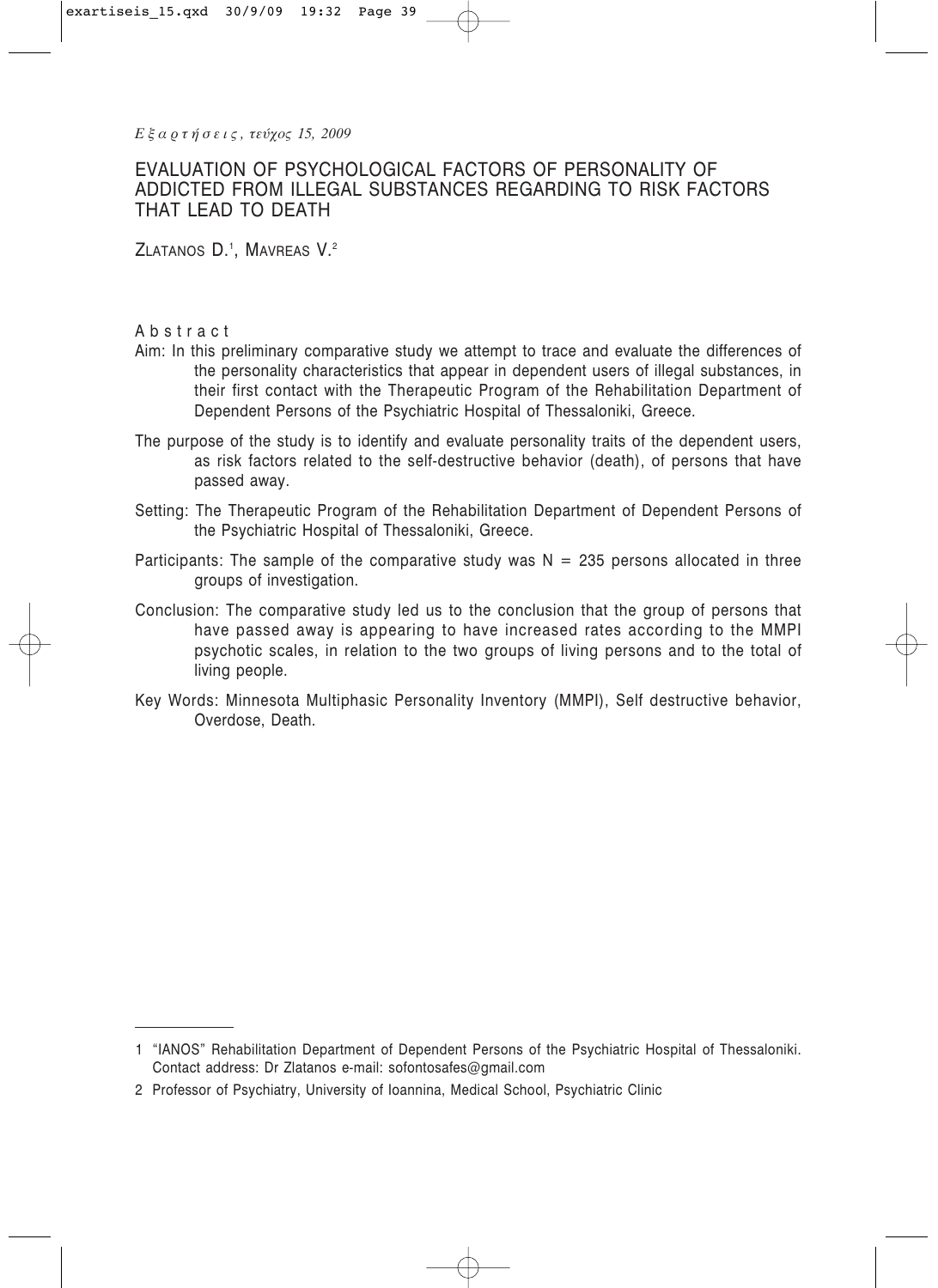*Ε ξ α ρ τ ή σ ε ι ς , τεύχος 15, 2009*

# ΕΚΤΙΜΗΣΗ ΨΥΧΟΛΟΓΙΚΩΝ ΠΑΡΑΓΟΝΤΩΝ ΠΡΟΣΩΠΙΚΟΤΗΤΑΣ ΤΩΝ ΕΞΑΡΤΗΜΕΝΩΝ ΑΠΟ ΠΑΡΑΝΟΜΕΣ ΨΥΧΟΔΡΑΣΤΙΚΕΣ ΟΥΣΙΕΣ ΣΕ ΣΧΕΣΗ ΜΕ ΠΑΡΑΓΟΝΤΕΣ ΚΙΝΔΥΝΟΥ ΠΟΥ ΟΔΗΓΟΥΝ ΣΤΟ ΘΑΝΑΤΟ

 $\Delta$ . Zaatano $\Sigma^{\scriptscriptstyle{1}}$ , B. Maypea $\Sigma^{\scriptscriptstyle{2}}$ 

Περίληψη

- Στόχος: Στην παρούσα προκαταρκτική συγκριτική μελέτη, γίνεται προσπάθεια ανίχνευσης και αξιολόγησης των διαφορών που προέκυψαν, στα χαρακτηριστικά της προσωπικότητας των εξαρτημένων χρηστών παράνομων εξαρτησιογόνων ουσιών, κατά την πρώτη επαφή της ένταξής τους στο Θεραπευτικό Πρόγραμμα του Τμήματος Αποκατάστασης Εξαρτημένων του Ψυχιατρικού Νοσοκομείου Θεσσαλονίκης.
- Σκοπό της μελέτης αποτελεί η ανίχνευση και αξιολόγηση των στοιχείων της προσωπικότητας του εξαρτημένου χρήστη, ως παράγοντες που συμβάλλουν στη δυνητικά αυτοκαταστροφική συμπεριφορά (θάνατο), των ατόμων που έχουν αποβιώσει.
- Χώρος: Θεραπευτικό Πρόγραμμα του Τμήματος Αποκατάστασης Εξαρτημένων του Ψυχιατρικού Νοσοκομείου Θεσσαλονίκης.
- Συμμετέχοντες: Το δείγμα της συγκριτικής μελέτης αποτελείται από N=235 άτομα που κατανέμονται σε τρεις ομάδες μελέτης.
- Συμπεράσματα: Ως αποτέλεσμα της συγκριτικής μελέτης, προέκυψε η διαπίστωση, ότι η ομάδα των αποθανόντων εμφανίζει αυξημένες τιμές στις ψυχωτικές κλίμακες του test MMPI, σε σχέση με τις δύο ομάδες των ζώντων και με το σύνολο των ζώντων.
- Λέξεις Κλειδιά: Ψυχομετρική Δοκιμασία Προσωπικότητας ΜΜΡΙ, Αυτοκαταστροφική Συμπεριφορά, Υπερβολική Δόση, Θάνατος.

## ΕΙΣΑΓΩΓΗ

Η παρούσα μελέτη στοχεύει στη καταγραφή και διερεύνηση της επικινδυνότητας της χρήσης και εξάρτησης από παράνομες ψυχοδραστικές ουσίες, μέσω της μελέτης ορισμένων χαρακτηριστικών προσωπικότητας των εξαρτημένων από τις εν λόγω ουσίες ατόμων. Για το σκοπό αυτό, εκτός από τη χρήση γενικών παραμέτρων, που είναι κυρίως κοιvωνικο-δημογραφικές, χρησιμοποιήθηκε η δοκιμασία Minnesota Multiphasic Personality Inventory (ΜΜΡΙ) για την ανίχνευση ψυχολογικών συντελεστών.

<sup>1</sup> Τμήμα Αποκατάστασης Εξαρτημένων «ΙΑΝΟΣ» του Ψυχιατρικού Νοσοκομείου Θεσσαλονίκης, Διεύθυνση επικοινωνίας: Δρ Δημήτρης Ζλατάνος, Κοινωνικός Λειτουργός – Ψυχολόγος, Τμήμα Aποκατάστασης Εξαρτημένων Ψ.Ν.Θ., Αναγεννήσεως 13, Τ.Κ. 54627, Θεσσαλονίκη, Τηλ: 2310550919, FAX: 2310550555, e-mail: sofontosafes@gmail.com

<sup>2</sup> Καθηγητής ψυχιατρικής, Πανεπιστήμιο Ιωαννίνων, Ιατρική Σχολή, Ψυχιατρική Κλινική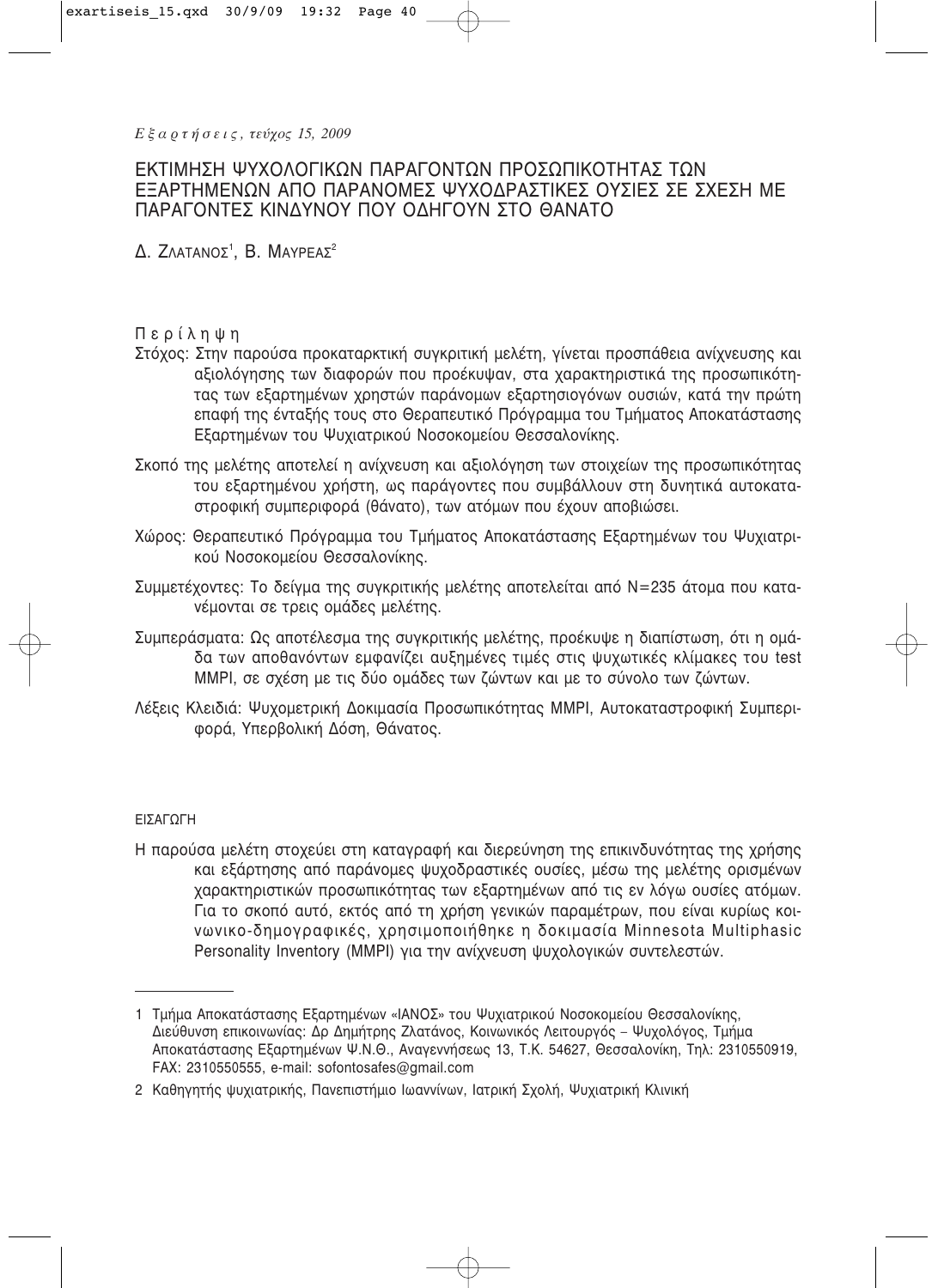- Η μελέτη διενεργήθηκε σε άτομα που απευθύνθηκαν στο Τμήμα Αποκατάστασης Εξαρτημένων του Ψυχιατρικού Νοσοκομείου Θεσσαλονίκης και παρουσίασαν ως κυρίαρχο πρόβλημα την εξάρτηση, λόγω χρήσης παράνομων ψυχοδραστικών ουσιών. Η μελέτη των στοιχείων της προσωπικότητας των εξαρτημένων και της πιθανής επιρροής στη δυνητικά αυτοκαταστροφική τους συμπεριφορά. Θα μπορούσε να βοηθήσει στην καλύτερη κατανόηση του προβλήματος της εξάρτησης. Αυτό, σε σχέση με το ότι δεν έχει ακόμη διερευνηθεί, ιδιαίτερα στην Ελλάδα, σε σημαντικό βαθμό η εξάρτηση από παράνομες ψυχοδραστικές ουσίες με τη χρήση ψυχομετρικών δοκιμασιών προσωπικότητας, τέτοιου είδους μελέτες θα ήταν ιδιαίτερα χρήσιμες.
- Το ΜΜΡΙ, σύμφωνα με τις υπάρχουσες βιβλιογραφικές πηγές, ειδικά στον τομέα των εξαρτήσεων, αποτελεί ένα από τα βασικά εργαλεία προσδιορισμού της δομής της προσωπικότητας των χρηστών ψυχοδραστικών ουσιών. Συγκεκριμένα έχει χρησιμοποιηθεί για τον προσδιορισμό:
	- Tης σχέσης της δομής της προσωπικότητας με την επιλογή της ουσίας κατάχρησης (Craig και Olson 1992, Schweizer και συν. 1998, S. Huesca και συν. 2002).
	- Tης σύγκρισης της δομής της προσωπικότητας διαφορετικών ομάδων μελέτης (Wong kat Besett 1999, Smith kat Hilsenroth 2001, Tran kat ouv. 2001).
	- Tης εκτίμησης της ψυχιατρικής Συννοσηρότητας σε σχέση με την εξάρτηση από ψυχοδραστικές ουσίες (Kokkevi και Stefanis 1995, Bradizza και Stastewitz 1997, Williams kat ouv. 1996).
	- Του Θεραπευτικού σχεδιασμού και της επιλογής της κατάλληλης θεραπευτικής μεθόδου σύμφωνα με τη δομή της προσωπικότητας (Donovan και συν. 1998, Miles Kal ouv. 2001, Kozlov kal Buzina 1999).
	- Tης διερεύνησης της κινητοποίησης και παραμονής στη θεραπεία (Belding και συν. 1998, Szczepanska 2001, Laqueille και συν. 2001).
	- Του προγνωστικού εργαλείου ολοκλήρωσης ή εγκατάλειψης (drop-out) της θεραπείας (Craig 1984, Marshall και Roiger 1996, Gilmore και συν. 2001, Ζλατάνος 2004, Ζλατάνος και συν. 2008).
	- Της εκτίμησης και επανεκτίμησης (follow-up) της θεραπευτικής τακτικής (Iwashige Kαι συν. 1997, Hser και συν. 2001, Ζλατάνος 2001).

# ΣΚΟΠΟΣ ΤΗΣ ΜΕΛΕΤΗΣ

Η χρήση της ψυχομετρικής δοκιμασίας προσωπικότητας MMPI στη διερεύνηση και αξιολόγηση των διαφορών που προκύπτουν από τη μελέτη, στατιστική σύγκριση και αξιολόγηση, των χαρακτηριστικών στοιχείων της προσωπικότητας των εξαρτημένων ατόμων, που μπορεί να συμβάλλουν στη δυνητικά αυτοκαταστροφική συμπεριφορά (θάνατο), των ατόμων που έχουν αποβιώσει, σε σχέση με τα μέλη δύο ομάδων ζώντων ατόμων και με το σύνολο των ζώντων μελών των ομάδων της μελέτης.

# ΥΛΙΚΟ - ΜΕΘΩΛΟΣ

# **Υλικό**

<u>Υλικό της μελέτης απετέλεσαν, χρόνιοι χρήστες παράνομων ψυχοδραστικών ουσιών που απευ-</u> θύνθηκαν στο Συμβουλευτικό Σταθμό (Σ.Σ.) του Τμήματος Αποκατάστασης Εξαρτημέ-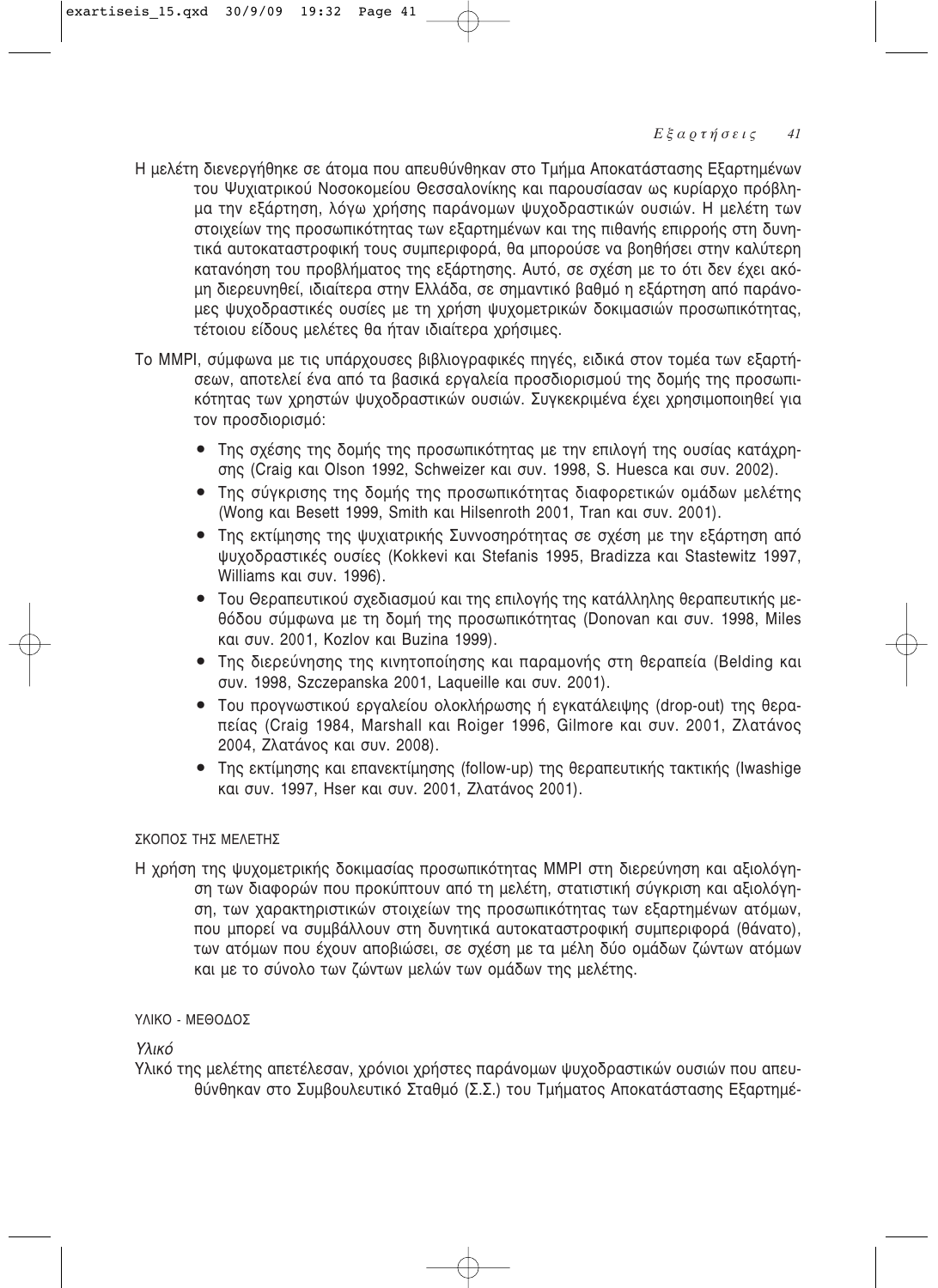νων του Ψυχιατρικού Νοσοκομείου Θεσσαλονίκης, με αίτημα τη θεραπευτική βοήθεια για σωματική και ψυχολογική απεξάρτηση, στη χρονική διάρκεια 1991-2001.

- Aπό το σύνολο των ατόμων που απευθύνθηκαν στο Σ.Σ. του Τμήματος (N=1934), επελέγησαν εκείνοι που εισήχθησαν στη Θεραπευτική Κοινότητα (Θ.Κ.) με σκοπό την ψυχολογική τους απεξάρτηση από τις παράνομες ψυχοδραστικές ουσίες, στο προαναφερόμενο χρονικό διάστημα και τα άτομα που έχουν αποβιώσει, ανεξάρτητα από την πορεία τους στις θεραπευτικές διαδικασίες του Τμήματος.
- Τα άτομα που αποτελούν το δείνμα της συγκριτικής μελέτης είναι 235, οι 78 εκ των οποίων ολοκλήρωσαν την απαιτούμενη χρονική διάρκεια παραμονής των δώδεκα (12) μηνών στη Θ.Κ. και εξήλθαν έχοντας ολοκληρώσει το κλειστό θεραπευτικό πρόγραμμα του τμήματος. Οι 107 δεν ολοκλήρωσαν την απαιτούμενη χρονική διάρκεια παραμονής στη Θ.Κ. και εγκατέλειψαν την προσπάθεια για ψυχολογική απεξάρτηση σε κάποιο χρονικό σημείο, πριν από τη συμπλήρωση της καθιερωμένης χρονικής διάρκειας των δώδεκα μηνών. Τα άλλα 50 άτομα του δείνματος της συνκριτικής μελέτης έχουν αποβιώσει.
- Τα δημογραφικά χαρακτηριστικά των ατόμων που αποτελούν το σύνολο του δείγματος της μελέτης, καθώς και τα στοιχεία που αφορούν τη χρήση ουσιών, αναφέρονται στο φύλλο πρώτης επαφής (intake) των ατόμων αυτών.
- Τα κλινικά χαρακτηριστικά, καθώς και τα στοιχεία που αφορούν την προσωπικότητα των μελών του δείγματος που ανιχνεύονται μέσω της ψυχομετρικής δοκιμασίας (test) του Minnesota Multiphasic Personality Inventory (ΜΜΡΙ), αφορούν τα άτομα που στην πρώτη επαφή υποβλήθηκαν στην εν λόγω δοκιμασία.

# *Μεθοδολονία*

- Η παρούσα μελέτη είναι αναδρομική και αποτελεί μια προσπάθεια καταγραφής και σύγκρισης των αποτελεσμάτων των ψυχομετρικών δοκιμασιών ΜΜΡΙ, που χορηγήθηκαν σε εξαρτημένους χρήστες, που απευθύνθηκαν στο Συμβουλευτικό Σταθμό του Τμήματος Αποκατάστασης Εξαρτημένων του Ψυχιατρικού Νοσοκομείου Θεσσαλονίκης, στο χρονικό διάστημα μεταξύ των ετών 1991-2001.
- Η συλλογή των στοιχείων άρχισε τους δύο τελευταίους μήνες του 2001 και ολοκληρώθηκε τον Ιανουάριο του 2002, έχοντας ως καταληκτική ημερομηνία των επιλεγόμενων φακέλων την 31η Δεκεμβρίου του 2001.
- Μέθοδος συλλογής των στοιχείων των εξαρτημένων στην πρώτη επαφή με την υπηρεσία μας απετέλεσε η ημιδομημένη κλινική συνέντευξη, καθώς και η ψυχομετρική δοκιμασία προσωπικότητας Minnesota Multiphasic Personality Inventory (ΜΜΡΙ). Στην ημιδομημέ-Vη κλινική συνέντευξη συμπληρώνεται το φύλλο πρώτης επαφής (Intake), που περιλαμβάνει τα δημογραφικά και κλινικά χαρακτηριστικά του ατόμου που απευθύνεται στο Σ.Σ. με αίτημα τη θεραπευτική βοήθεια για απεξάρτηση.
- Στη συγκριτική μελέτη των κλινικών και των στοιχείων της προσωπικότητας του δείγματος της έρευνας, καθοριστικό ρόλο έπαιξε η ψυχομετρική δοκιμασία προσωπικότητας ΜΜΡΙ, επειδή η συγκεκριμένη δοκιμασία, αποτελεί ένα αξιόπιστο και έγκυρο όργανο ανάλυσης της προσωπικότητας και προσφέρεται ως ερευνητικό μέσο σύγκρισης των στοιχείων προσωπικότητας ατόμων, που ανήκουν σε ανεξάρτητα δείγματα.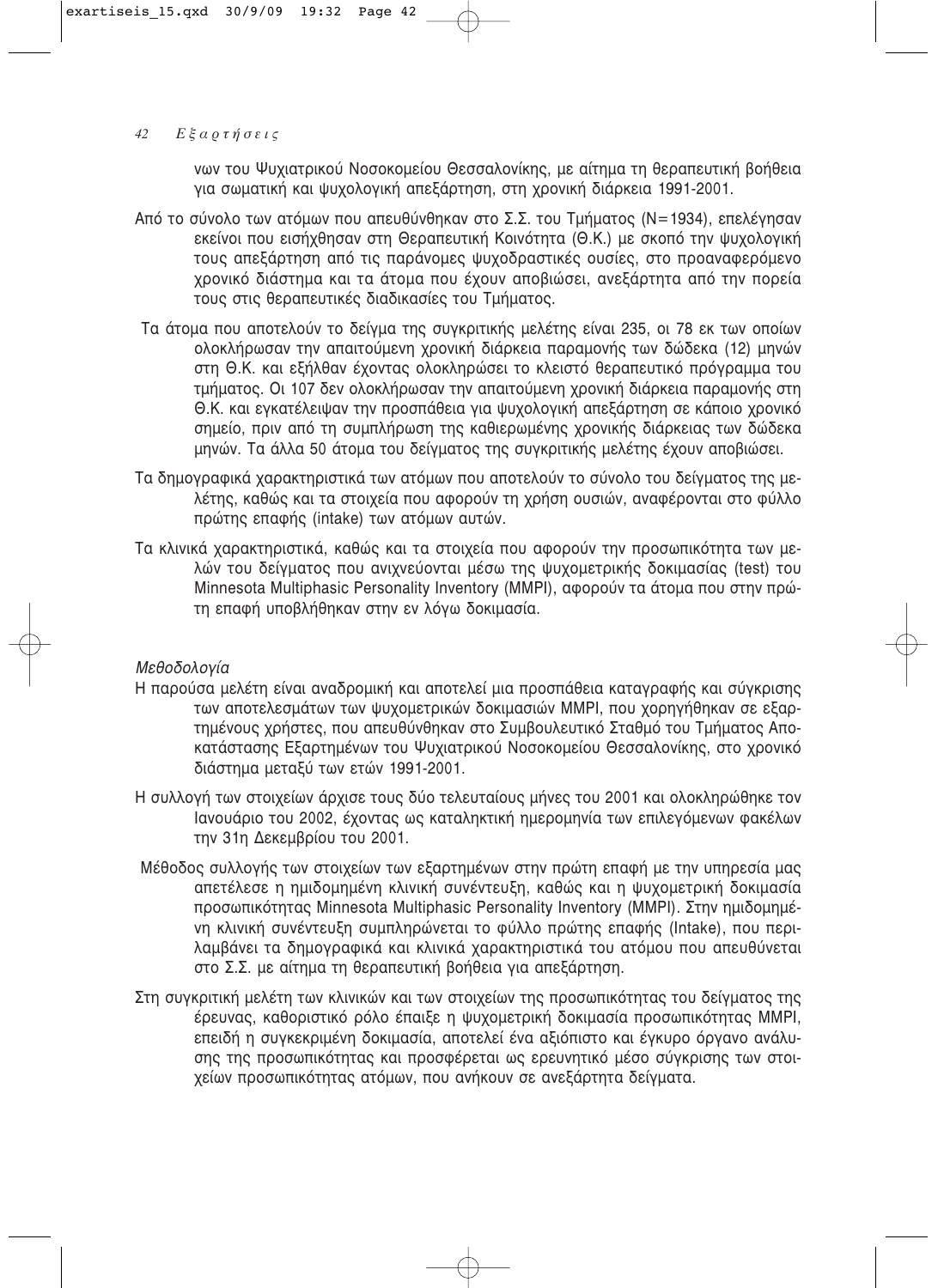- Μελετήθηκε η ανύψωση των κλιμάκων, κλινικών και αξιοπιστίας, καθώς και οι τιμές Τ των ερευνητικών κλιμάκων του ΜΜΡΙ, που χρησιμοποιήθηκαν.
- Για τη στατιστική ανάλυση των διαφόρων παραμέτρων χρησιμοποιήθηκε το t-test two tails κριτήριο (t - test διπλής κατεύθυνσης) για ποσοτικές μεταβλητές και το  $x^2$  - κριτήριο για τις ποιοτικές μεταβλητές. Έγινε επίσης Ανάλυση Λογιστικής Παλινδρόμησης (logistic regression analysis) των δεδομένων, για τη συσχέτιση των ποσοτικών και ποιοτικών μεταβλητών των ερευνητικών δεινμάτων της μελέτης.
- Στη συγκριτική μελέτη των ομάδων του δείγματος, εκτός από τη σύγκριση των δημογραφικών και κλινικών στοιχείων, καθώς και των στοιχείων της προσωπικότητας των ατόμων του δείγματος, χρησιμοποιήθηκαν και κάποιες ερευνητικές κλίμακες του ΜΜΡΙ, οι οποίες αναφέρονται στη συνέχεια, μαζί με τις κλινικές κλίμακες και τις κλίμακες αξιοπιστίας της ψυχομετρικής δοκιμασίας.

# ΑΠΟΤΕΛΕΣΜΑΤΑ

Α. Δημογραφικά Χαρακτηριστικά και Χαρακτηριστικά Χρήσης Ουσιών.

Τα δημογραφικά χαρακτηριστικά που αφορούν το φύλο, την ηλικία και το εύρος των ηλικιών του δείγματος της συγκριτικής μελέτης, εμφανίζονται στον Πίνακα 1.

| $N = 235$ |        | Ολοκλήρωσαν Θ.Κ.<br>$N = 78$ |        | Δεν Ολοκλήρωσαν Θ.Κ.<br>$N = 107$ |        | Απεβίωσαν<br>$N = 50$   |
|-----------|--------|------------------------------|--------|-----------------------------------|--------|-------------------------|
| Φύλο      | Άνδρες | Γυναίκες                     | Άνδρες | Γυναίκες                          | Άνδρες | Γυναίκες                |
| N         | 68     | 10                           | 86     | 21                                | 48     | 2                       |
| %         | 87.2%  | 12.8%                        | 80.3%  | 19.6%                             | 96%    | 4%                      |
| Μέση Ηλ.  |        | $29.5 \pm 5.1$               |        | $28.9 \pm 5.1$                    |        | $28.8 \pm 6.5$          |
| Εύρος Ηλ  |        | $19 \Leftrightarrow 40$      |        | $19 \Leftrightarrow 45$           |        | $18 \Leftrightarrow 51$ |

ΠΙΝΑΚΑΣ 1: ΔΗΜΟΓΡΑΦΙΚΑ ΣΤΟΙΧΕΙΑ ΤΟΥ ΔΕΙΓΜΑΤΟΣ ΠΟΥ ΣΥΜΜΕΤΕΙΧΕ ΣΤΗΝ ΨΥΧΟΜΕΤΡΙΚΗ ΔΟΚΙΜΑΣΙΑ ΜΜΡΙ, ΩΣ ΠΡΟΣ ΤΟ ΦΥΛΟ, ΗΛΙΚΙΑ & ΕΥΡΟΣ ΗΛΙΚΙΩΝ

- Στατιστικά πολύ σημαντική διαφορά ως προς το φύλο, εμφανίζεται μεταξύ των ομάδων N=107 και N=50 (x<sup>2</sup>=6,654, B.E=1, p < 0,01), ενώ δεν εμφανίζεται στατιστικά σημαντική διαφοροποίηση στις άλλες συγκρίσεις μεταξύ των ομάδων της μελέτης. Επίσης, δεν εμφανίζεται στατιστικά σημαντική διαφοροποίηση (p=NS) στις συγκρίσεις που αφορούν την Οικογενειακή κατάσταση και το Μορφωτικό επίπεδο των ομάδων της μελέτης.
- Τα στοιχεία που αφορούν την ηλικία έναρξης της χρήσης ουσιών, την ουσία έναρξης της χρήσης, καθώς και το εύρος της διάρκειας της χρήσης, εμφανίζονται στον Πίνακα 2. Η στατιστική σύγκριση ως προς την ηλικία έναρξης της χρήσης ουσιών και της διάρκειας της χρήσης ουσιών, δεν εμφανίζει στατιστικά σημαντική διαφοροποίηση (p=NS) στις συγκρίσεις μεταξύ των ομάδων της μελέτης.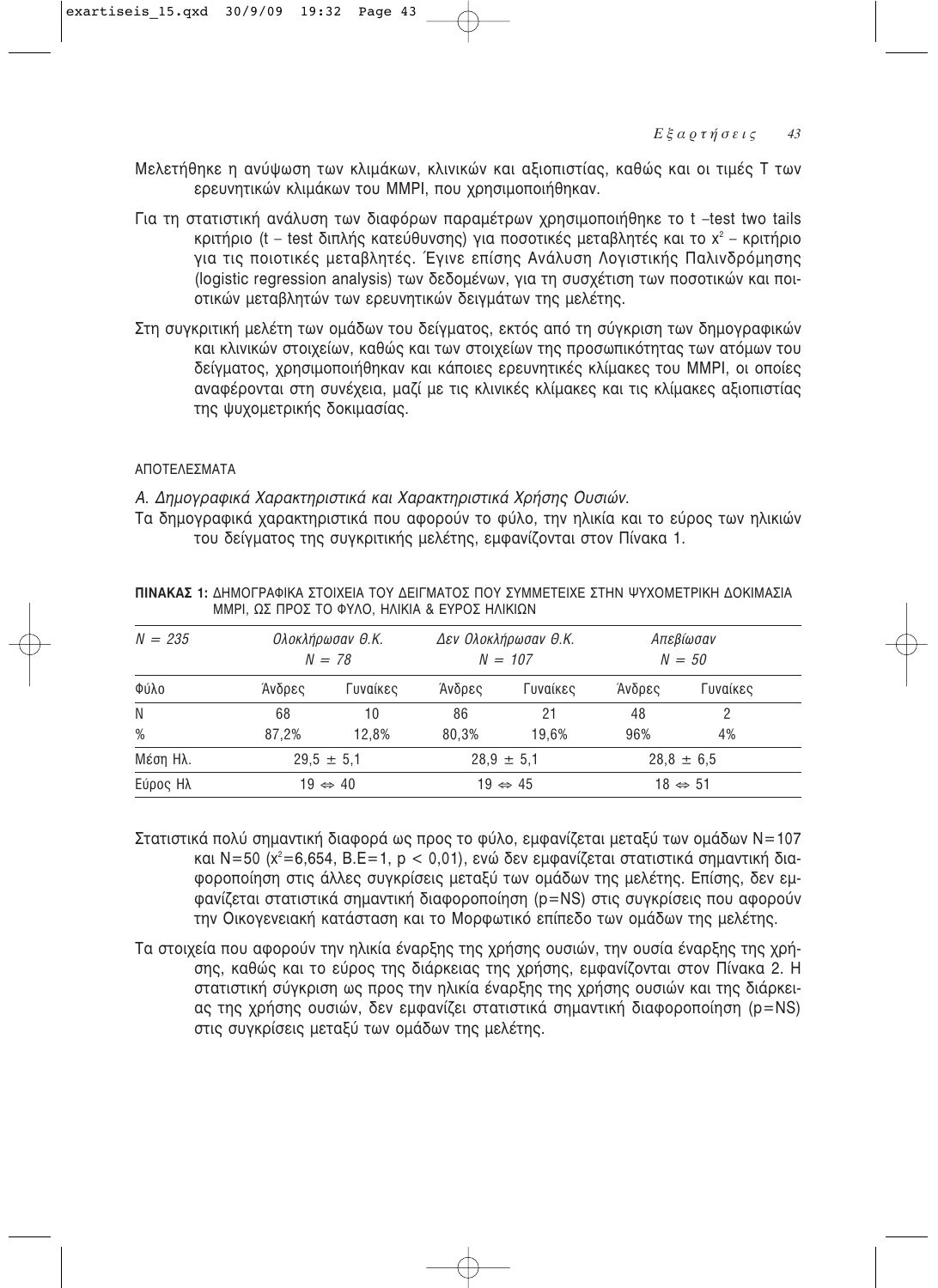ΠΙΝΑΚΑΣ 2: ΣΤΟΙΧΕΙΑ ΠΟΥ ΑΦΟΡΟΥΝ ΤΗ ΧΡΗΣΗ ΟΥΣΙΩΝ, ΩΣ ΠΡΟΣ ΤΗΝ ΗΛΙΚΙΑ ΚΑΙ ΟΥΣΙΑ ΕΝΑΡΞΗΣ ΚΑΙ ΤΟ ΕΥΡΟΣ ΔΙΑΡΚΕΙΑΣ ΤΗΣ ΧΡΗΣΗΣ ΤΟΥ ΔΕΙΓΜΑΤΟΣ ΠΟΥ ΣΥΜΜΕΤΕΙΧΕ ΣΤΗΝ ΨΥΧΟΜΕΤΡΙΚΗ ΔΟΚΙΜΑΣΙΑ ΜΜΡΙ

| Σύνολο            | Ολοκλήρωσαν Θ.Κ.        | Διέκοψαν Πρόγραμμα Θ.Κ. | Απεβίωσαν               |
|-------------------|-------------------------|-------------------------|-------------------------|
| $N = 235$         | $N = 78$                | $N = 107$               | $N = 50$                |
| Ηλικία Έναρξης    | $16.6 \pm 3.3$          | $16.1 \pm 2.2$          | $15.8 \pm 3.1$          |
| & Διάρκεια Χρήσης | $12 \Leftrightarrow 32$ | $12 \Leftrightarrow 30$ | $10 \Leftrightarrow 30$ |
| Ουσία Έναρξης     |                         |                         |                         |
| Χασίς             | 51 65,4%                | 69 64,4%                | 23 46%                  |
| Χάπια             | 18 23.0%                | 25 23.3%                | 16 32%                  |
| Σιρόπια           | 2 2.5%                  | 7 6,5%                  | 36%                     |
| Ηρωίνη            | 5 6,4%                  | 54.6%                   | 6 12%                   |
| Κοκαΐνη           | 1 1,3%                  | 0.0%                    | 0.0%                    |
| <b>LSD</b>        | 1 1,3%                  | 1 0.9%                  | 0.0%                    |
| Βενζίνη           | 0.0%                    | 0.0%                    | 2 4%                    |
| Σύνολο            | 78 99,9%                | 107 99.7%               | 50 100%                 |

Για τη στατιστική σύγκριση των τριών ομάδων της μελέτης ως προς την ουσία έναρξης της χρήσης, έγινε ομαδοποίηση κάποιων ουσιών μεταξύ τους.

Η ομαδοποίηση αφορά, κυρίως, τις φαρμακευτικές ουσίες, χάπια και σιρόπια, που ταξινομήθηκαν μαζί ως ουσία έναρξης χρήσης, την ηρωίνη με την κοκαΐνη, ως ουσίες που χαρακτηρίζονται ως «σκληρά ναρκωτικά» και LSD με τη βενζίνη ως ουσίες με παραισθησιογόνο δράση κατά τη χρήση, ενώ η κάνναβη συγκρίνεται μόνη της. Έχουμε λοιπόν τέσσερις κατηγορίες ουσιών κατά τη στατιστική σύγκριση.

Η στατιστική σύνκριση μεταξύ του συνόλου των ζώντων ατόμων N=78+107=185, με τα άτομα της ομάδας που έχουν αποβιώσει N=50, εμφανίζει στατιστικά σημαντική διαφοροποίηση ως προς την ουσία έναρξης της χρήσης (x²=7,823, B.E.= 3, p < 0,05), καθώς και μεταξύ των ομάδων που δεν ολοκλήρωσαν το πρόνραμμα της Θ.Κ. Ν=107 και των ατόμων που έχουν αποβιώσει N=50 (x²=9,639, B.E=3, p < 0,05). Αυτό φαίνεται να οφείλεται στη μεγάλη ποσοστιαία διαφορά της χρήσης ηρωίνης ως ουσίας έναρξης στους αποθανόντες, καθώς και στη χρήση της κάνναβης ως ουσίας έναρξης, που εμφανίζεται σε σημαντικά μικρότερη ποσοστιαία αναλογία από ό,τι στο σύνολο των ζώντων.

# **Β. Ψυχομετρική Δοκιμασία ΜΜΡΙ.**

- Στην επεξεργασία των διαγραμμάτων προσωπικότητας του ΜΜΡΙ έχουν εξαιρεθεί εξαρχής, τα στατιστικά αναξιόπιστα διαγράμματα προσωπικότητας, δηλαδή όσα έχουν F>70 και L, K<40 σε συνδυασμό με περισσότερες από έξι (6) κλινικές κλίμακες υψηλότερες από T=70 (Ψευδές Θετικό), όπως και το αντίστροφο F<40 και Κ,L>70 και έξι (6) τουλάχιστον κλινικές κλίμακες χαμηλότερα από T=45 (Ψευδές Αρνητικό).
- Στον πίνακα 3 που ακολουθεί, εμφανίζονται οι τιμές της ψυχομετρικής δοκιμασίας MMPI στις κλίμακες αξιοπιστίας και τις κλινικές κλίμακες, μετά τη μετατροπή των ακατέργαστων τιμών των κλιμάκων, σε T τιμές και έτσι μπορούν να συγκριθούν και να αξιολογηθούν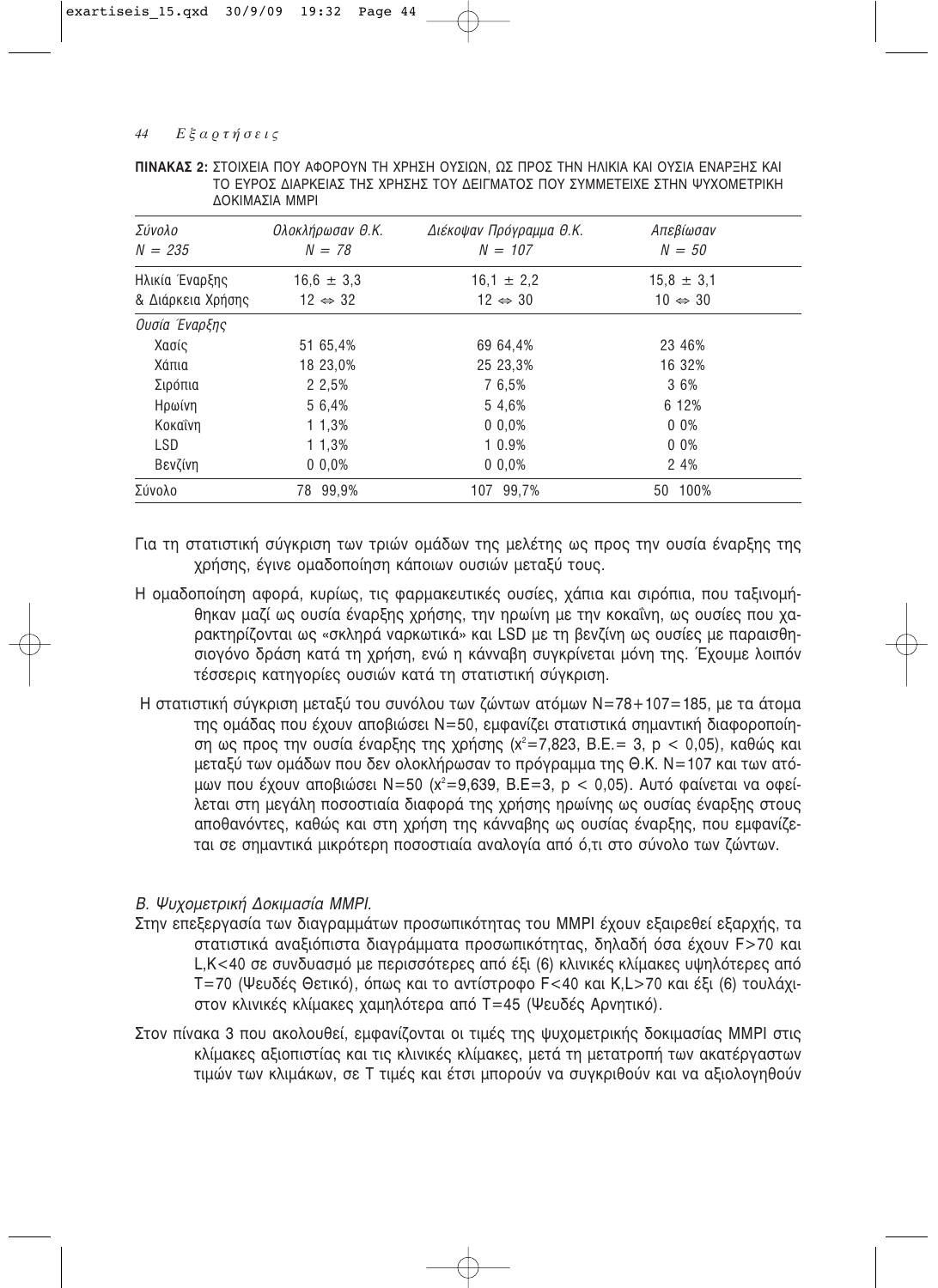στο σύνολο των ατόμων των ομάδων ανεξάρτητα από το φύλο. Στην περίπτωση μη μετατροπής των τιμών και χρήσης των ακατέργαστων τιμών, θα πρέπει να συγκριθούν και αξιολογηθούν, χωριστά, οι άνδρες και οι γυναίκες και δεν μπορούμε να έχουμε αποτελέσματα στο σύνολο των ατόμων των ομάδων.

Με τον ίδιο τρόπο έγινε μετατροπή των τιμών, σε όλες τις συγκρίσεις των ομάδων της ερευ-**VITIKÚC συγκριτικής μελέτης.** 

exartiseis\_15.qxd 30/9/09 19:32 Page 45

| Κλίμακες MMPI     | Ολοκλήρωσαν Θ.Κ  | Διέκοψαν Πρόγρ. Θ.Κ. | Απεβίωσαν        |
|-------------------|------------------|----------------------|------------------|
|                   | $N = 78$         | $N = 107$            | $N = 50$         |
| Κλίμ. Αξιοπιστίας | Μέση τιμή & SD   | Μέση τιμή & SD       | Μέση τιμή & SD   |
| L                 | $48.6 \pm 9.8$   | $47.9 \pm 11.6$      | $45.5 \pm 7.5$   |
| F                 | $60,1 \pm 12,6$  | $63.7 \pm 14.3$      | $70.5 \pm 16.9$  |
| K                 | $46.5 \pm 8.1$   | $45.3 \pm 9.4$       | $42.3 \pm 8.4$   |
| Κλινικές Κλίμακες |                  |                      |                  |
| Hs                | $65.2 \pm 12.7$  | $69.5 \pm 12.9$      | $71.5 \pm 13.6$  |
| D                 | $64.4 \pm 11.2$  | $61.8 \pm 11.8$      | $63.4 \pm 13.3$  |
| Hy                | $64.3 \pm 10.9$  | $65.1 \pm 12.4$      | $65.5 \pm 13.0$  |
| Pd                | $66.5 \pm 8.0$   | $65.2 \pm 9.9$       | $65,8 \pm 8,2$   |
| Mf                | $52.3 \pm 10.5$  | $48.5 \pm 9.6$       | $48.1 \pm 10.2$  |
| Pa                | $63.7 \pm 11.5$  | $63.2 \pm 11.5$      | $66.7 \pm 11.9$  |
| Pt                | $62.9 \pm 10.0$  | $62.6 \pm 10.4$      | $64.1 \pm 9.6$   |
| Sc                | $62.2 \pm 12.4$  | $64.0 \pm 12.3$      | $69.3 \pm 13.1$  |
| Ma                | $58.0 \pm 10.2$  | $60.3 \pm 9.1$       | $63.1 \pm 12.2$  |
| Si                | $52.0 \pm 10.2$  | $52.2 \pm 9.0$       | $56.1 \pm 11.0$  |
| Sum Κλ. Κλιμάκων  | $612.2 \pm 70.8$ | $612.9 \pm 69.8$     | 633.7 $\pm$ 71.7 |

| <b>ΠΙΝΑΚΑΣ 3:</b> ΤΙΜΕΣ Τ ΤΗΣ ΨΥΧΟΜΕΤΡΙΚΗΣ ΔΟΚΙΜΑΣΙΑΣ ΜΜΡΙ ΤΩΝ ΑΤΟΜΩΝ ΠΟΥ ΟΛΟΚΛΗΡΩΣΑΝ. ΑΥΤΩΝ |                                                                              |  |  |  |  |
|----------------------------------------------------------------------------------------------|------------------------------------------------------------------------------|--|--|--|--|
|                                                                                              | ΠΟΥ ΔΙΕΚΟΨΑΝ ΤΟ ΠΡΟΓΡΑΜΜΑ ΤΗΣ Θ.Κ. ΚΑΙ ΑΥΤΩΝ ΠΟΥ ΑΠΕΒΙΩΣΑΝ ΣΕ ΚΑΠΟΙΑ ΧΡΟΝΙΚΗ |  |  |  |  |
|                                                                                              | ΣΤΙΓΜΗ ΜΕΤΑ ΤΗΝ ΕΝΤΑΞΗ ΤΟΥΣ ΣΤΟ ΠΡΟΓΡΑΜΜΑ ΑΠΕΞΑΡΤΗΣΗΣ                        |  |  |  |  |

Στο σύνολο των τιμών των μέσων όρων των τριών ομάδων, έχουμε τη δυνατότητα να παρατηρήσουμε την ανύψωση κατά 2 – 7 μονάδες στην τρίτη ομάδα από τις δύο προηγούμενες, όπως και την αρκετά υψηλότερη μέση τιμή του συνόλου Sum των κλινικών κλιμάκων, ενώ η μέση τιμή Sum είναι σχεδόν ίδια στις δύο πρώτες ομάδες.

Όπως και προηγούμενα, στον πίνακα 4 εμφανίζονται συνολικά οι μέσοι όροι και οι τυπικές αποκλίσεις των τιμών T των ερευνητικών κλιμάκων του MMPI που χρησιμοποιήθηκαν, των τριών ομάδων της συγκριτικής ερευνητικής μελέτης.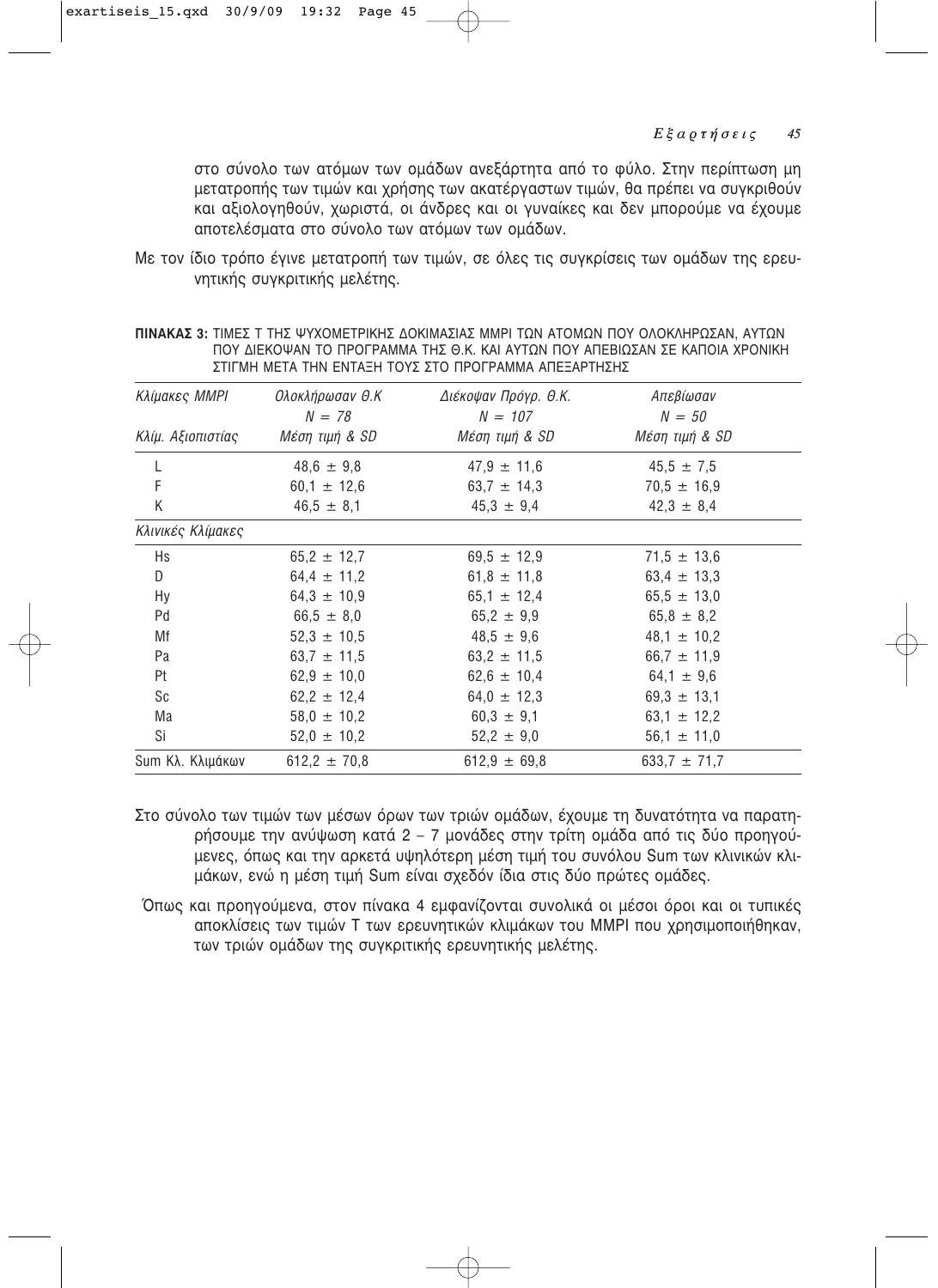| Ερευνητικές<br>Κλίμακες ΜΜΡΙ | Ολοκλήρωσαν Θ.Κ.<br>$N = 78$<br>Μέση τιμή & SD | Διέκοψαν Πρόγρ. Θ.Κ.<br>$N = 107$<br>Μέση τιμή & SD | Απεβίωσαν<br>$N = 50$<br>Mέση τιμή & SD |  |
|------------------------------|------------------------------------------------|-----------------------------------------------------|-----------------------------------------|--|
| Es                           | $34.4 \pm 12.2$                                | $34.4 \pm 10.5$                                     | $31.4 \pm 10.9$                         |  |
| D <sub>1</sub>               | $64.5 \pm 11.0$                                | $63.5 \pm 11.3$                                     | $67.9 \pm 11.2$                         |  |
| MacA                         | $69.8 \pm 10.5$                                | $71.0 \pm 10.0$                                     | $73.1 \pm 8.9$                          |  |
| Dy                           | $58.2 \pm 9.5$                                 | $59.9 \pm 8.7$                                      | $62.1 \pm 8.1$                          |  |
| He                           | $75.2 \pm 10.9$                                | $75.1 \pm 10.9$                                     | $76,8 \pm 9,7$                          |  |
| DaS                          | $93.4 \pm 14.1$                                | $93.0 \pm 14.3$                                     | $91.9 \pm 12.4$                         |  |
| <b>DEP</b>                   | $61.1 \pm 9.6$                                 | $60.9 \pm 9.5$                                      | $64.1 \pm 9.5$                          |  |
| <b>MAS</b>                   | $60.2 \pm 9.2$                                 | $61.3 \pm 9.1$                                      | $63.3 \pm 9.4$                          |  |
| <b>MOR</b>                   | $57.4 \pm 9.4$                                 | $58,2 \pm 8,8$                                      | $60.3 \pm 9.9$                          |  |
| <b>SOC</b>                   | $50.9 \pm 9.9$                                 | $52.4 \pm 8.8$                                      | $54.5 \pm 10.3$                         |  |
| <b>HOS</b>                   | $53.1 \pm 9.1$                                 | $54.9 \pm 9.9$                                      | $59.4 \pm 11.2$                         |  |
|                              |                                                |                                                     |                                         |  |

ΠΙΝΑΚΑΣ 4: ΤΙΜΕΣ Τ ΤΩΝ ΕΡΕΥΝΗΤΙΚΩΝ ΚΛΙΜΑΚΩΝ ΜΜΡΙ ΤΩΝ ΑΤΟΜΩΝ ΠΟΥ ΟΛΟΚΛΗΡΩΣΑΝ. ΑΥΤΩΝ ΠΟΥ ΔΙΕΚΟΨΑΝ ΤΟ ΠΡΟΓΡΑΜΜΑ ΤΗΣ Θ.Κ. ΚΑΙ ΑΥΤΩΝ ΠΟΥ ΑΠΕΒΙΩΣΑΝ ΣΕ ΚΑΠΟΙΑ ΧΡΟΝΙΚΗ ΣΤΙΓΜΗ ΜΕΤΑ ΤΗΝ ΕΝΤΑΞΗ ΤΟΥΣ ΣΤΟ ΠΡΟΓΡΑΜΜΑ ΑΠΕΞΑΡΤΗΣΗΣ

- Η συνολική παρουσίαση των μέσων τιμών των ερευνητικών κλιμάκων, δίνει τη δυνατότητα να παρατηρήσουμε, την ανύψωση των τιμών στις περισσότερες ερευνητικές κλίμακες στην τρίτη ομάδα, σε σχέση με τις άλλες δύο, εκτός από την ερευνητική κλίμακα της Δύναμης του Εγώ (Es) όπου η μειωμένη ανύψωση σε σχέση με τις άλλες δύο ομάδες, είναι ένδειξη μειωμένης δύναμης του Εγώ. Ενδιαφέρον προκαλεί, που θα συζητηθεί στη συνέχεια, η μειωμένη ανύψωση της κλίμακας της Κατάχρησης Ουσιών (DaS), όπου η τρίτη ομάδα εμφανίζει χαμηλότερη μέση τιμή από τις άλλες δύο.
- Στο Σχήμα 1 που ακολουθεί εμφανίζεται η διαγραμματική απεικόνιση των τιμών των ομάδων της συγκριτικής μελέτης στις κλίμακες αξιοπιστίας, τις κλινικές και ερευνητικές κλίμακες της ψυχομετρικής δοκιμασίας ΜΜΡΙ.



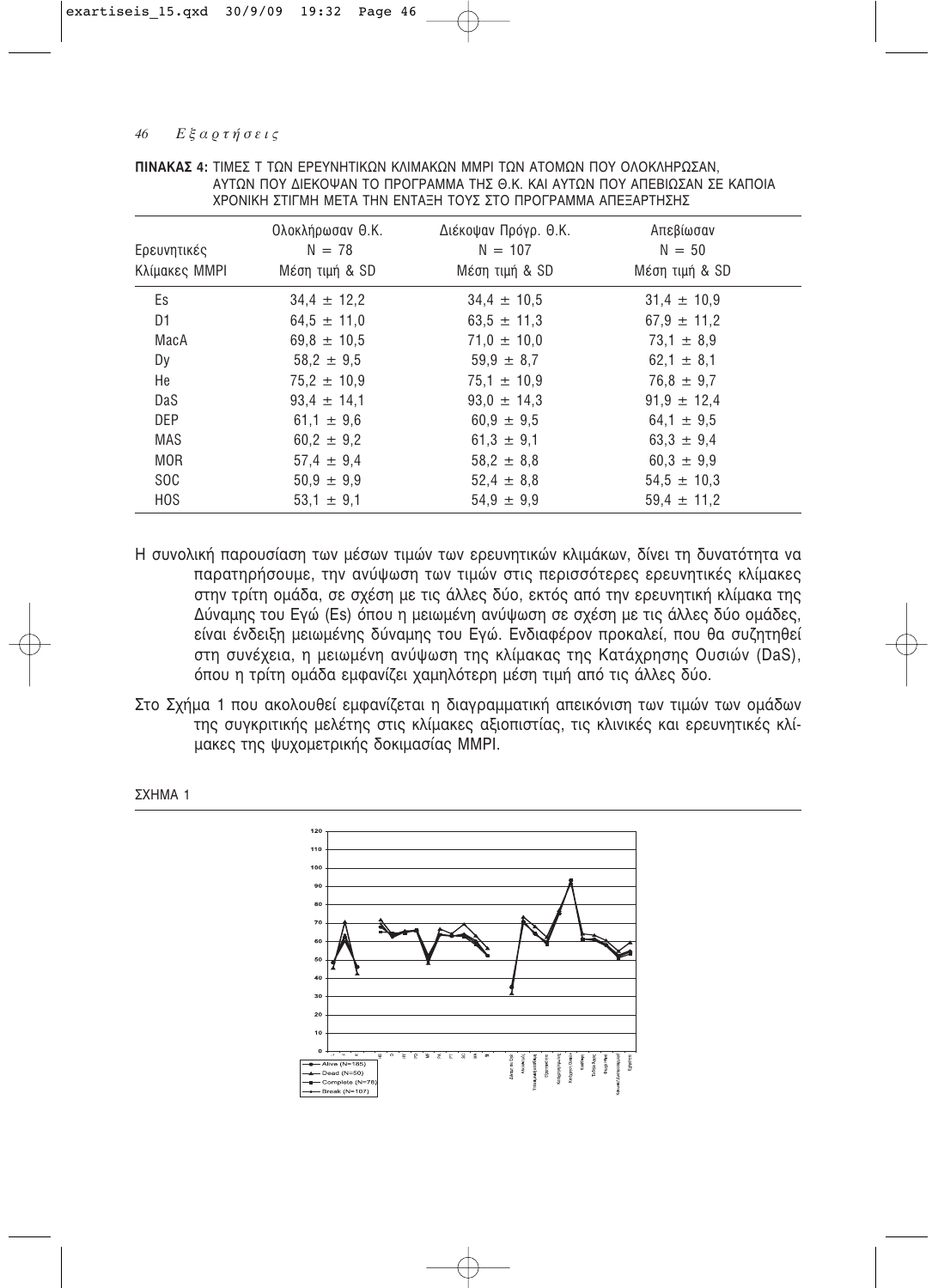# Στον πίνακα 5 εμφανίζονται συνολικά οι μέσες τιμές Τ και οι τυπικές αποκλίσεις των κλιμάκων του ΜΜΡΙ, που αφορούν τις ομάδες N=78 και N=50, καθώς και η στατιστική σύγκριση των μέσων τιμών των δύο ομάδων μεταξύ τους.

| Κλίμακες MMPI     | Ολοκλήρωσαν Θ.Κ.<br>$N = 78$ | Απεβίωσαν<br>$N = 50$ | P         |  |  |
|-------------------|------------------------------|-----------------------|-----------|--|--|
| Κλ. Αξιοπιστίας   | Μέση τιμή & SD               | Μέση τιμή & SD        |           |  |  |
|                   | $48.6 \pm 9.8$               | $45.5 \pm 7.5$        | P < 0.05  |  |  |
| F                 | $60.1 \pm 12.6$              | $70.5 \pm 16.9$       | P < 0.001 |  |  |
| K                 | $46.5 \pm 8.1$               | $42.3 \pm 8.4$        | P < 0.01  |  |  |
| Κλινικές Κλίμακες |                              |                       |           |  |  |
| <b>Hs</b>         | $65.2 \pm 12.7$              | $71.5 \pm 13.6$       | p < 0.01  |  |  |
| D                 | $64.4 \pm 11.2$              | $63.4 \pm 13.3$       | <b>NS</b> |  |  |
| Hy                | $64.3 \pm 10.9$              | $65.5 \pm 13.0$       | <b>NS</b> |  |  |
| Pd                | $66.5 \pm 8.0$               | $65.8 \pm 8.2$        | <b>NS</b> |  |  |
| Mf                | $52.3 \pm 10.5$              | $48.1 \pm 10.2$       | p < 0.027 |  |  |

Pa 63,7 ± 11,5 66,7 ± 11,9 NS Pt 62.9  $\pm$  10.0 64.1  $\pm$  9.6 NS Sc 62,2  $\pm$  12,4 69,3  $\pm$  13,1 p < 0,004 Ma  $58.0 \pm 10.2$   $63.1 \pm 12.2$   $p < 0.016$ Si  $52.0 \pm 10.2$   $56.1 \pm 11.0$   $p < 0.038$ *Sum Κλ. Κλιμάκων* 612,2 ± 70,8 633,7 ± 71,7 P < 0,10

**ΠΙΝΑΚΑΣ 5:** ΣΥΓΚΡΙΣΗ ΤΙΜΩΝ Τ ΤΗΣ ΨΥΧΟΜΕΤΡΙΚΗΣ ΔΟΚΙΜΑΣΙΑΣ ΜΜΡΙ ΜΕΤΑΞΥ ΤΩΝ ΑΤΟΜΩΝ ΠΟΥ ΟΛΟΚΛΗΡΩΣΑΝ ΤΟ ΠΡΟΓΡΑΜΜΑ ΤΗΣ ΘΕΡΑΠΕΥΤΙΚΗΣ ΚΟΙΝΟΤΗΤΑΣ ΚΑΙ ΤΩΝ ΑΠΟΘΑΝΟΝΤΩΝ

- Η στατιστική σύγκριση των κλιμάκων (κλινικών και αξιοπιστίας) μεταξύ των ομάδων N=78 και N=50, έδειξε διαφορές στατιστικά σημαντικές και στις τρεις κλίμακες αξιοπιστίας. Στην κλίμακα L του Ψεύδους (t=2,002, B.E.=126, p<0,05), στην κλίμακα F της Αξιοπιστίας (t=3,744,  $B.E. = 126$ , p<0,001), και στην κλίμακα Κ της Διόρθωσης (t=2,782, B.E.=126, p<0,01).
- Στατιστικά σημαντική διαφοροποίηση εμφανίζεται σε πέντε (5) από τις δέκα κλινικές κλίμακες του ΜΜΡΙ, μεταξύ των προαναφερόμενων δύο ομάδων.
- Εμφανίζεται στατιστικά σημαντική διαφορά στην κλίμακα Hs της Υποχονδρίασης (t=2,631,  $B.E. = 126$ , p<0,01), στην κλίμακα Sc της Σχιζοφρένειας (t=2,98, B.E.=126, p<0,004), στην κλίμακα Ma της Υπομανίας (t=2,448, B.E.=126, p<0,016), στην κλίμακα Si της Κοινωνικής Ενδοστρέφειας (t=2,100, B.E.=126, p<0,038), και στην κλίμακα Μf της Aνδροπρέπειας – Θηλυπρέπειας (t=2,238, B.E.=126, p<0,027).
- Ο συνδυασμός των ανυψώσεων των κλινικών κλιμάκων μεταξύ τους, η ερμηνευτική τους σχέση και η μεγάλης στατιστικής σημαντικότητας διαφοροποίηση των μέσων τιμών των κλιμάκων, μεταξύ των ομάδων N=78 που ολοκλήρωσαν το πρόγραμμα της θεραπευτικής κοινότητας και N=50 αυτών που απεβίωσαν, κάνει εμφανή τη διαφορά μεταξύ των δύο ομάδων.
- Η σύγκριση των δύο αυτών ομάδων επεκτείνεται και με την εκτίμηση, στατιστική σύγκριση και αξιολόγηση των ερευνητικών κλιμάκων του ΜΜΡΙ που χρησιμοποιήθηκαν, και παρουσιάζονται στον πίνακα 6 που ακολουθεί.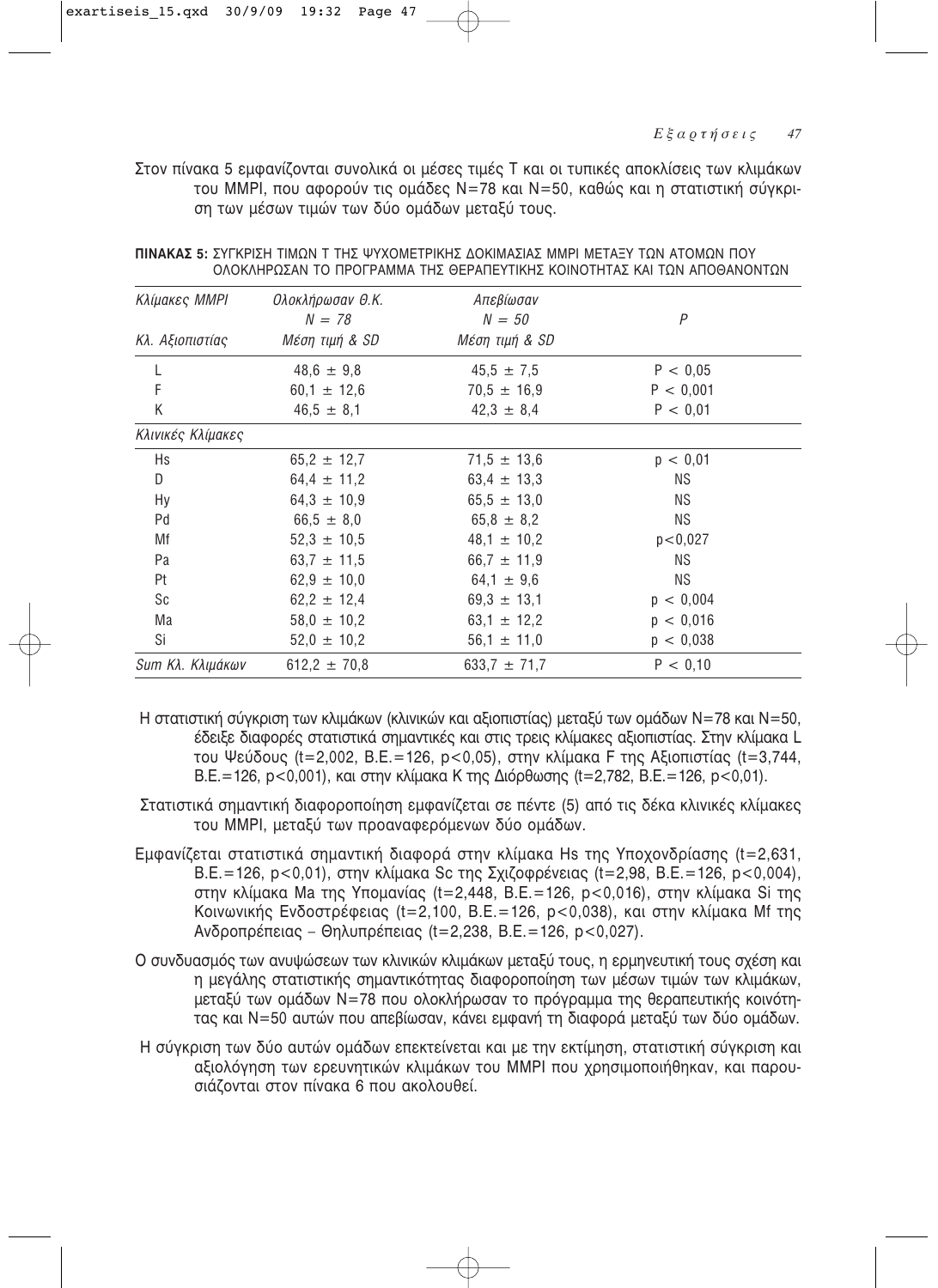| Ερευνητικές<br>Κλίμακες MMPI | Ολοκλήρωσαν Θ.Κ.<br>$N = 78$<br>Μέση τιμή & SD | Απεβίωσαν<br>$N = 50$<br>Μέση τιμή & SD | P         |
|------------------------------|------------------------------------------------|-----------------------------------------|-----------|
| $\triangle$ Es               | $34.4 \pm 12.2$                                | $31.4 \pm 10.9$                         | P < 0.05  |
| D <sub>1</sub>               | $64.5 \pm 11.0$                                | $67.9 \pm 11.2$                         | NS.       |
| MacA                         | $69.8 \pm 10.5$                                | $73.1 \pm 8.9$                          | P < 0.10  |
| Dy                           | $58.2 \pm 9.5$                                 | $62.1 \pm 8.1$                          | P < 0.014 |
| He                           | $75.2 \pm 10.9$                                | $76.8 \pm 9.7$                          | <b>NS</b> |
| DaS                          | $93.4 \pm 14.1$                                | $91.9 \pm 12.4$                         | <b>NS</b> |
| <b>DEP</b>                   | $61.1 \pm 9.6$                                 | $64.1 \pm 9.5$                          | ΝS        |
| <b>MAS</b>                   | $60.2 \pm 9.2$                                 | $63.3 \pm 9.4$                          | <b>NS</b> |
| <b>MOR</b>                   | $57.4 \pm 9.4$                                 | $60,3 \pm 9,9$                          | <b>NS</b> |
| <b>SOC</b>                   | $50.9 \pm 9.9$                                 | $54.5 \pm 10.3$                         | P < 0.05  |
| H <sub>O</sub> S             | $53.1 \pm 9.1$                                 | $59.4 \pm 11.2$                         | P < 0.002 |

ΠΙΝΑΚΑΣ 6: ΣΥΓΚΡΙΣΗ ΤΙΜΩΝ Τ ΤΩΝ ΕΡΕΥΝΗΤΙΚΩΝ ΚΛΙΜΑΚΩΝ ΤΟΥ ΜΜΡΙ ΜΕΤΑΞΥ ΤΩΝ ΑΤΟΜΩΝ ΠΟΥ ΟΛΟΚΛΗΡΩΣΑΝ ΤΟ ΠΡΟΓΡΑΜΜΑ ΤΗΣ ΘΕΡΑΠΕΥΤΙΚΗΣ ΚΟΙΝΟΤΗΤΑΣ ΚΑΙ ΤΩΝ ΑΠΟΘΑΝΟΝΤΩΝ

- Σε όλες τις ερευνητικές κλίμακες που χρησιμοποιήθηκαν, η ομάδα N=50 εμφανίζει υψηλότερες μέσες τιμές από την ομάδα N=78, εκτός από την κλίμακα Es, όπου εμφανίζει χαμηλότερες (όμως, όπως είναι φυσικό, η κλίμακα αυτή εκτιμάται αντίθετα από τις άλλες ερευνητικές κλίμακες). Στατιστικά σημαντική διαφοροποίηση εμφανίζεται στις κλίμακες Es (t=1,934, B.E=112, p<0,05), Dy της Εξάρτησης (t=2,501, B.E=126, p<0,014), SOC της Κοινωνικής Δυσπροσαρμογής (t=1,964, B.E=126, p<0,05), και της κλίμακας HOS της Εχθρότητας (t=3,288, B.E=126, p<0,002).
- Στο Σχήμα 2 που ακολουθεί εμφανίζεται η διαγραμματική απεικόνιση των τιμών των ομάδων N=78 & N=50 της συγκριτικής μελέτης στις κλίμακες αξιοπιστίας, τις κλινικές και ερευνητικές κλίμακες της ψυχομετρικής δοκιμασίας ΜΜΡΙ.



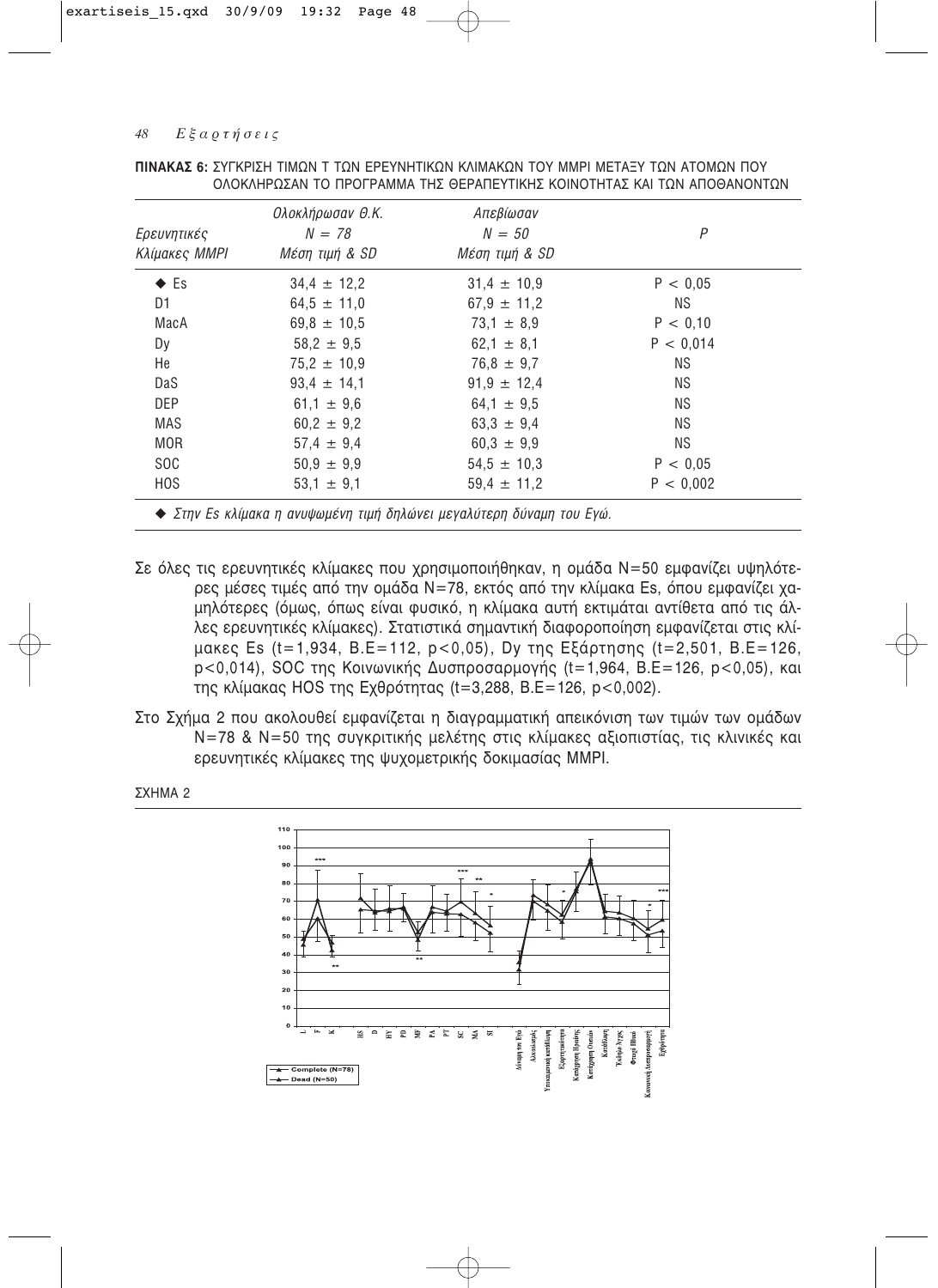exartiseis 15.qxd 30/9/09 19:32 Page 49

> **ΠΙΝΑΚΑΣ 7: ΠΟΛΥΠΑΡΑΓΟΝΤΙΚΗ ΑΝΑΛΥΣΗ (LOGISTIC REGRESSION ANALYSIS)** ΜΕΛΕΤΗ ΣΥΓΚΡΙΣΗΣ ΟΣΩΝ ΟΛΟΚΛΗΡΩΣΑΝ ΣΕ ΣΧΕΣΗ ΜΕ ΟΣΟΥΣ ΑΠΕΒΙΩΣΑΝ

Εξαρτημένη Μεταβλητή: Έκβαση (Απεβίωσαν=0, Ολοκλήρωσαν=1)

Ανεξάρτητες Μεταβλητές: Όλες οι κλίμακες του ΜΜΡΙ, συμπεριλαμβανομένων των ερευνητικών - Ανάλυση σταθμισμένη (adjusted) ως προς το Φύλο, το Εκπαιδευτικό Επίπεδο και την Οικογενειακή Κατάσταση.

|                         | <b>Odds Ratio</b> |       | 95,0% C.I. | P    |
|-------------------------|-------------------|-------|------------|------|
|                         |                   | Lower | Upper      |      |
| L                       | ,940              | ,865  | 1,021      |      |
| F                       | 1,054             | ,986  | 1,127      |      |
| K                       | .943              | ,827  | 1,075      |      |
| <b>HS</b>               | 1,051             | ,972  | 1,137      |      |
| D                       | .950              | ,869  | 1,038      |      |
| <b>HY</b>               | 1,004             | ,921  | 1,094      |      |
| <b>PD</b>               | ,995              | ,922  | 1,075      |      |
| <b>MF</b>               | ,958              | ,902  | 1,017      |      |
| PA                      | ,952              | ,891  | 1,018      |      |
| PT                      | ,947              | ,819  | 1,095      |      |
| SC                      | 1,027             | ,923  | 1,142      |      |
| MA                      | 1,022             | ,951  | 1,099      |      |
| SI                      | 1,060             | ,942  | 1,193      |      |
| Δύναμη του Εγώ          | 1,094             | 1,006 | 1,190      | ,037 |
| Αλκοολισμός             | 1,030             | ,956  | 1,110      |      |
| Υποκειμενική κατάθλιψη  | 1,066             | ,971  | 1,170      |      |
| Εξαρτητικότητα          | 1,059             | ,938  | 1,195      |      |
| Κατάχρηση Ηρωίνης       | ,979              | ,911  | 1,052      |      |
| Κατάχρηση Ουσιών        | 1,025             | ,967  | 1,087      |      |
| Κατάθλιψη               | ,934              | ,831  | 1,049      |      |
| Έκδηλο Άγχος            | 1,010             | ,873  | 1,168      |      |
| Φτωχό Ηθικό             | .944              | ,817  | 1,090      |      |
| Κοινωνική Δυσπροσαρμογή | 1,028             | ,923  | 1,145      |      |
| Εχθρότητα               | 1,001             | ,909  | 1,102      |      |

**ΤΕΛΙΚΗ ΕΞΙΣΩΣΗ** 

Η ανάλυση λογιστικής παλινδρόμησης που ακολούθησε (Πίνακας 7), έδειξε πως σημαντικότερη μεταβλητή από όλες, που διαφοροποιεί τις δύο ομάδες ανεξάρτητα από την αλληλεπίδραση των μεταβλητών και ανεξάρτητα από την επίδραση του Φύλου, του Εκπαιδευτικού Επιπέδου και της Οικογενειακής κατάστασης των χρηστών, είναι η Δύναμη του Εγώ. Οι χρήστες που ολοκλήρωσαν το πρόγραμμα, είχαν σημαντικά περισσότερες πιθανότητες να έχουν υψηλότερες τιμές στην κλίμακα της δύναμης του Εγώ από ό,τι όσοι χρήστες απεβίωσαν. Η μεταβλητή αυτή, διαχωρίζει, ουσιαστικά, τις δύο ομάδες.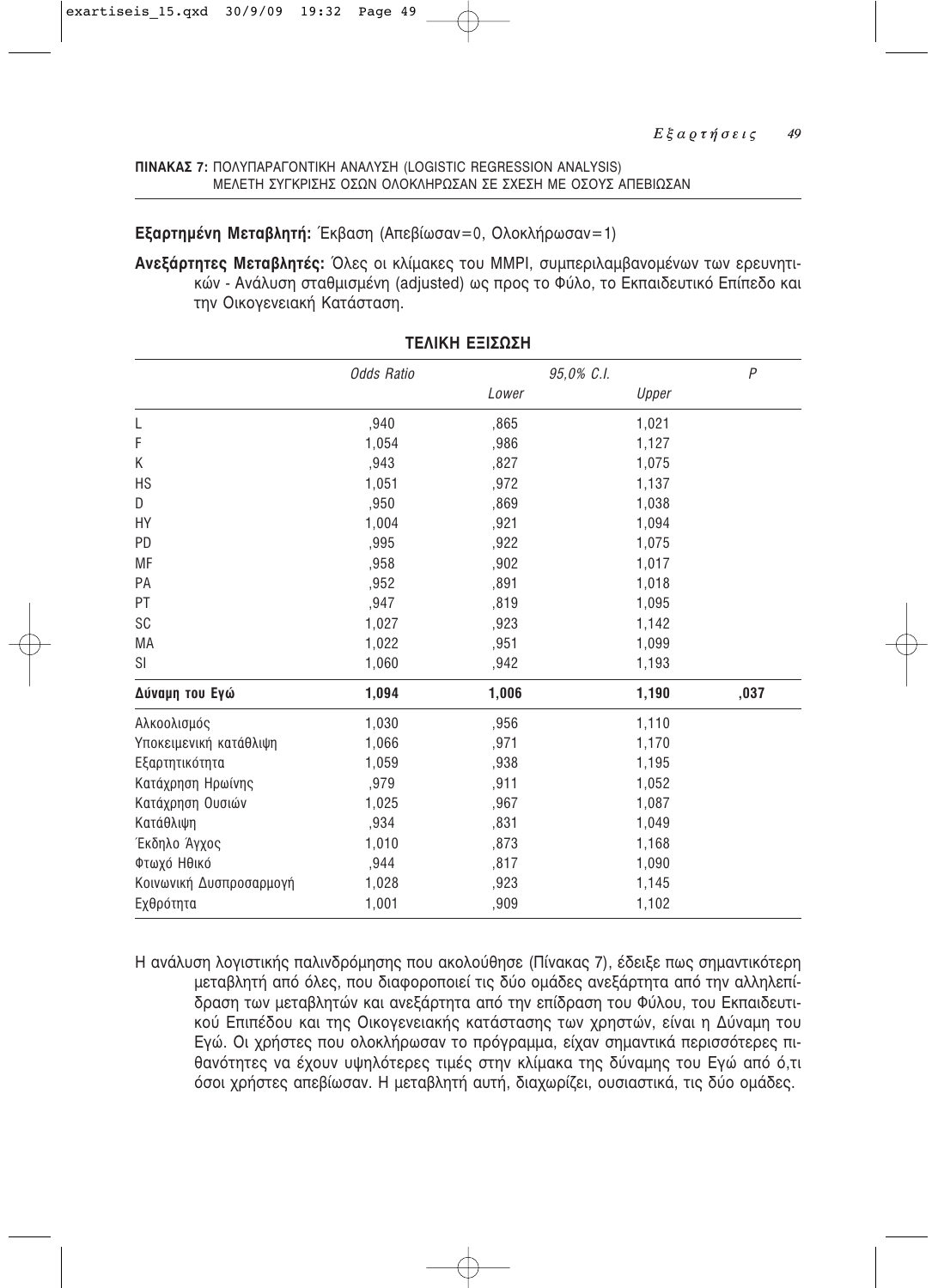Στον πίνακα 8 εμφανίζονται συνολικά οι μέσες τιμές Τ και οι τυπικές αποκλίσεις των κλιμάκων του ΜΜΡΙ, που αφορούν τις ομάδες N=107 και N=50, καθώς και η στατιστική σύγκριση των μέσων τιμών των ομάδων μεταξύ τους.

| Κλίμακες MMPI     | Διέκοψαν Πρόγρ. Θ.Κ. | Απεβίωσαν        |                |  |
|-------------------|----------------------|------------------|----------------|--|
|                   | $N = 107$            | $N = 50$         | $\overline{P}$ |  |
| Κλ. Αξιοπιστίας   | Μέση τιμή & SD       | Μέση τιμή & SD   |                |  |
| L                 | $47.9 \pm 11.6$      | $45.5 \pm 7.5$   | <b>NS</b>      |  |
| F                 | $63.7 \pm 14.3$      | $70.5 \pm 16.9$  | P < 0.01       |  |
| K                 | $45.3 \pm 9.4$       | $42.3 \pm 8.4$   | P < 0.05       |  |
| Κλινικές Κλίμακες |                      |                  |                |  |
| Hs                | $69.5 \pm 12.9$      | $71.5 \pm 13.6$  | <b>NS</b>      |  |
| D                 | $61.8 \pm 11.8$      | $63.4 \pm 13.3$  | <b>NS</b>      |  |
| Hy                | $65.1 \pm 12.4$      | $65.5 \pm 13.0$  | ΝS             |  |
| Pd                | $65.2 \pm 9.9$       | $65.8 \pm 8.2$   | <b>NS</b>      |  |
| Mf                | $48.5 \pm 9.6$       | $48.1 \pm 10.2$  | <b>NS</b>      |  |
| Pa                | $63.2 \pm 11.5$      | $66.7 \pm 11.9$  | <b>NS</b>      |  |
| Pt                | $62.6 \pm 10.4$      | $64.1 \pm 9.6$   | <b>NS</b>      |  |
| Sc                | $64.0 \pm 12.3$      | $69.3 \pm 13.1$  | P < 0.02       |  |
| Ma                | $60.3 \pm 9.1$       | $63.1 \pm 12.2$  | <b>NS</b>      |  |
| Si                | $52.2 \pm 9.0$       | $56.1 \pm 11.0$  | P < 0.03       |  |
| Sum Kλ. Κλιμάκων  | $612.9 \pm 69.8$     | $633.7 \pm 71.7$ | P < 0.10       |  |

| ΠΙΝΑΚΑΣ 8: ΣΥΓΚΡΙΣΗ ΤΙΜΩΝ Τ ΤΗΣ ΨΥΧΟΜΕΤΡΙΚΗΣ ΔΟΚΙΜΑΣΙΑΣ ΜΜΡΙ ΜΕΤΑΞΥ ΤΩΝ ΑΤΟΜΩΝ |                                                                          |
|--------------------------------------------------------------------------------|--------------------------------------------------------------------------|
|                                                                                | ΠΟΥ ΔΙΕΚΟΨΑΝ ΤΟ ΠΡΟΓΡΑΜΜΑ ΤΗΣ ΘΕΡΑΠΕΥΤΙΚΗΣ ΚΟΙΝΟΤΗΤΑΣ ΚΑΙ ΟΣΩΝ ΑΠΕΒΙΩΣΑΝ |

- Η στατιστική σύγκριση των κλιμάκων (κλινικών και αξιοπιστίας) μεταξύ των ομάδων N=107 και Ν=50, έδειξε διαφορές στατιστικά σημαντικές στις δύο από τις τρεις κλίμακες αξιοπιστίας και σε δύο από τις κλινικές κλίμακες του ΜΜΡΙ.
- Οι στατιστικά σημαντικές διαφοροποιήσεις εμφανίζονται, στην κλίμακα F της Αξιοπιστίας  $(t=2.455, B.E. = 155, p < 0.01)$ , και στην κλίμακα K της Διόρθωσης  $(t=1.993, B.E. = 155,$ p<0,05) από τις κλίμακες αξιοπιστίας, καθώς και στην κλίμακα Sc της Σχιζοφρένειας (t=2,394, B.E.=155, p<0,02), και την κλίμακα Si της Κοινωνικής Ενδοστρέφειας (t=2,159, Β.Ε. = 155, p<0,03), από τις κλινικές κλίμακες.
- Η σύγκριση των δύο αυτών ομάδων επεκτείνεται και με την εκτίμηση, στατιστική σύγκριση και αξιολόγηση των ερευνητικών κλιμάκων του ΜΜΡΙ που χρησιμοποιήθηκαν και παρουσιάζονται στον πίνακα 9 που ακολουθεί.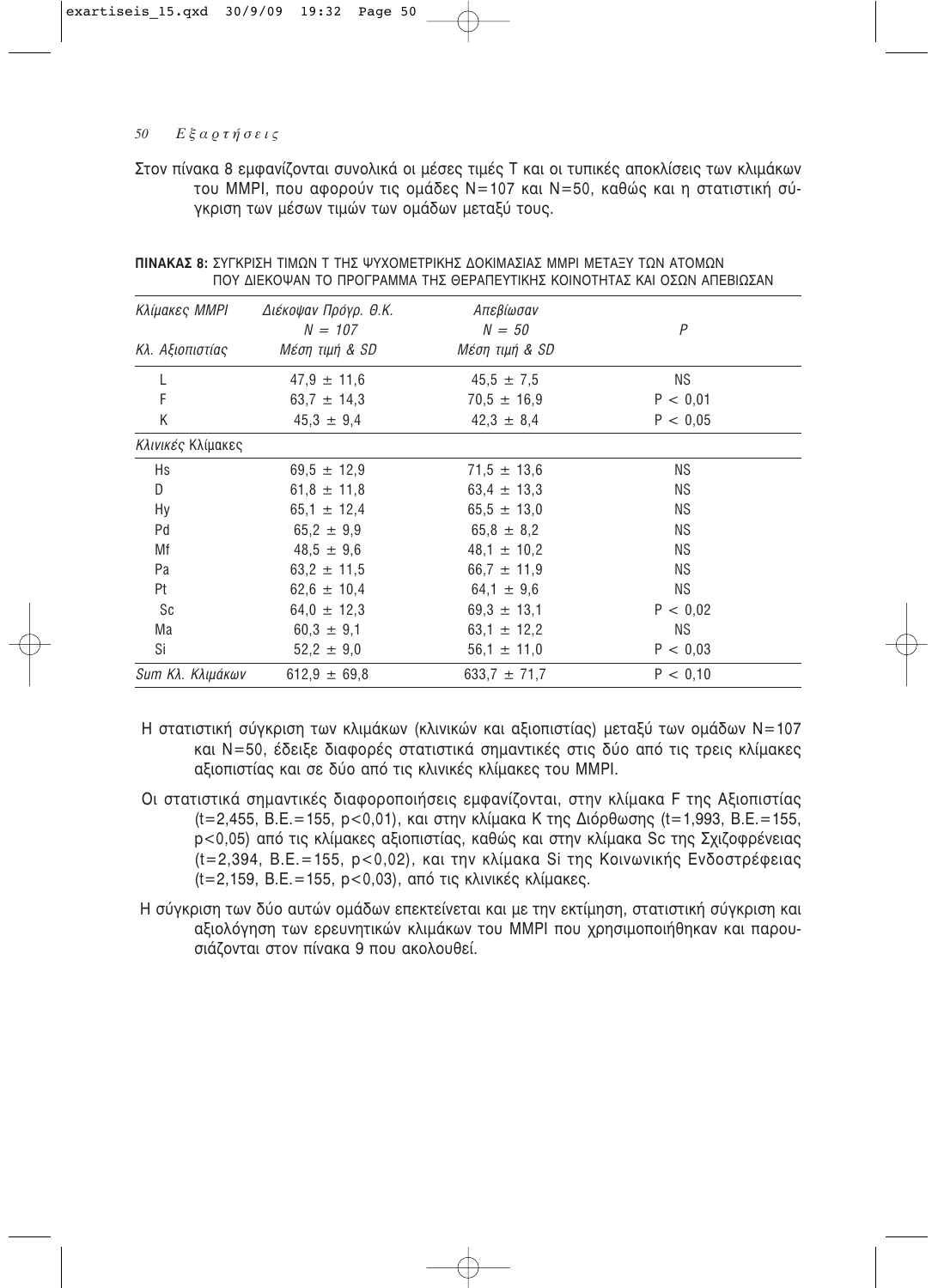| Ερευνητικές<br>Κλίμακες ΜΜΡΙ | Ολοκλήρωσαν Θ.Κ.<br>$N = 107$<br>Μέση τιμή & SD | Απεβίωσαν<br>$N = 50$<br>Μέση τιμή & SD | P         |
|------------------------------|-------------------------------------------------|-----------------------------------------|-----------|
| $\triangle$ Es               | $34.4 \pm 10.5$                                 | $31.4 \pm 10.9$                         | NS.       |
| D1                           | $63.5 \pm 11.3$                                 | $67.9 \pm 11.2$                         | P < 0.028 |
| MacA                         | $71.0 \pm 10.0$                                 | $73.1 \pm 8.9$                          | <b>NS</b> |
| Dy                           | $59.9 \pm 8.7$                                  | $62.1 \pm 8.1$                          | ΝS        |
| He                           | $75.1 \pm 10.9$                                 | $76.8 \pm 9.7$                          | ΝS        |
| DaS                          | $93.0 \pm 14.3$                                 | $91.9 \pm 12.4$                         | NS.       |
| <b>DEP</b>                   | $60.9 \pm 9.5$                                  | $64.1 \pm 9.5$                          | P < 0.05  |
| <b>MAS</b>                   | $61.3 \pm 9.1$                                  | $63.3 \pm 9.4$                          | <b>NS</b> |
| <b>MOR</b>                   | $58.2 \pm 8.8$                                  | $60.3 \pm 9.9$                          | <b>NS</b> |
| SO <sub>C</sub>              | $52.4 \pm 8.8$                                  | $54.5 \pm 10.3$                         | ΝS        |
| <b>HOS</b>                   | $54.9 \pm 9.9$                                  | $59.4 \pm 11.2$                         | P < 0.02  |

ΠΙΝΑΚΑΣ 9: ΣΥΓΚΡΙΣΗ ΤΙΜΩΝ Τ ΤΩΝ ΕΡΕΥΝΗΤΙΚΩΝ ΚΛΙΜΑΚΩΝ ΤΟΥ ΜΜΡΙ ΜΕΤΑΞΥ ΤΩΝ ΑΤΟΜΩΝ ΠΟΥ ΔΙΕΚΟΨΑΝ ΤΟ ΠΡΟΓΡΑΜΜΑ ΤΗΣ ΘΕΡΑΠΕΥΤΙΚΗΣ ΚΟΙΝΟΤΗΤΑΣ ΚΑΙ ΟΣΩΝ ΑΠΕΒΙΩΣΑΝ

- Σε όλες τις ερευνητικές κλίμακες που χρησιμοποιήθηκαν, η ομάδα N=50 εμφανίζει υψηλότερες μέσες τιμές από την ομάδα N=107, εκτός από την κλίμακα Das και την κλίμακα Es, που εκτιμάται αντίθετα από τις άλλες ερευνητικές κλίμακες.
- Στατιστικά σημαντική διαφοροποίηση εμφανίζεται στις ερευνητικές κλίμακες DEP της Κατάθλιψης (t=1,936, B.E.=155, p<0,05), καθώς επίσης και στις κλίμακες D1 της Υποκειμενικής Κατάθλιψης (t=2,233, B.E.=155, p<0,028), και στην κλίμακα HOS της Εχθρότητας προς τους Άλλους (t=2,396, B.E.=155, p<0,02).
- Στο Σχήμα 3 που ακολουθεί, εμφανίζεται η διαγραμματική απεικόνιση των τιμών των ομάδων N=107 & N=50 της συγκριτικής μελέτης στις κλίμακες αξιοπιστίας, τις κλινικές και ερευνητικές κλίμακες της ψυχομετρικής δοκιμασίας ΜΜΡΙ.



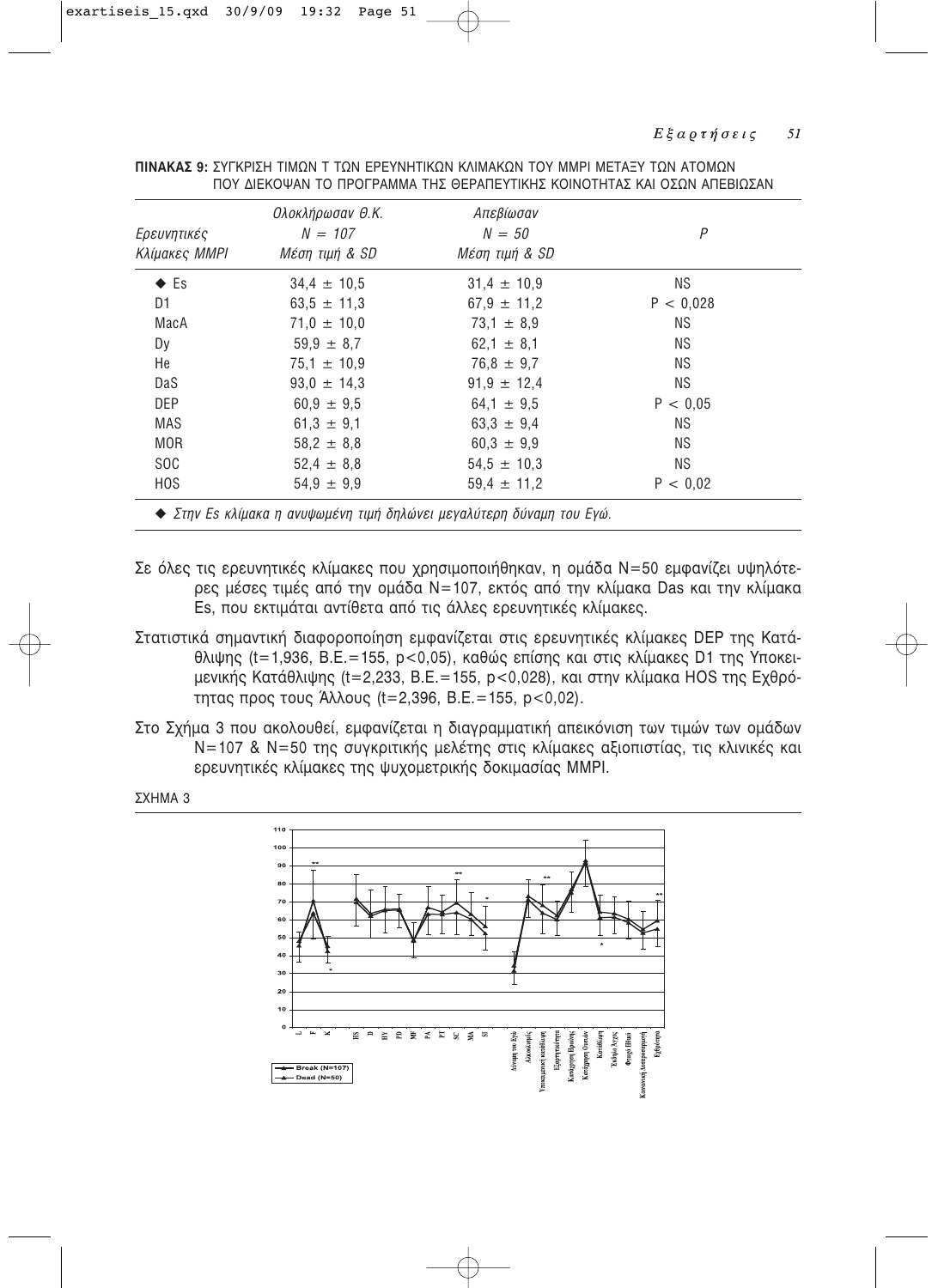TINAKAΣ 10: ΠΟΛΥΠΑΡΑΓΟΝΤΙΚΗ ΑΝΑΛΥΣΗ (LOGISTIC REGRESSION ANALYSIS) ΜΕΛΕΤΗ ΣΥΓΚΡΙΣΗΣ ΟΣΩΝ ΔΙΕΚΟΨΑΝ ΤΟ ΠΡΟΓΡΑΜΜΑ ΜΕ ΟΣΟΥΣ ΑΠΕΒΙΩΣΑΝ

**Εξαρτημένη Μεταβλητή**: Έκβαση (Διέκοψαν=0, Απεβίωσαν=1)

**Ανεξάρτητες Μεταβλητές**: Όλες οι κλίμακες του ΜΜΡΙ, συμπεριλαμβανομένων των ερευνητικών - Ανάλυση σταθμισμένη (adjusted) ως προς το Φύλο, το Εκπαιδευτικό Επίπεδο και την Οικογενειακή Κατάσταση.

|                         |        |       | 95.0% C.I. |      |
|-------------------------|--------|-------|------------|------|
|                         | Exp(B) | Lower | Upper      | Sig. |
| L                       | ,992   | ,931  | 1,057      |      |
| F                       | 1,019  | ,972  | 1,069      |      |
| Κ                       | .966   | ,868  | 1,075      |      |
| <b>HS</b>               | 1,003  | ,939  | 1,071      |      |
| D                       | ,983   | ,908  | 1,065      |      |
| <b>HY</b>               | ,994   | ,926  | 1,067      |      |
| <b>PD</b>               | .997   | ,938  | 1,059      |      |
| MF                      | 1,000  | .946  | 1,056      |      |
| PA                      | 1,014  | ,957  | 1,074      |      |
| PT                      | ,970   | ,874  | 1,076      |      |
| SC                      | 1,044  | ,965  | 1,129      |      |
| MA                      | .998   | ,936  | 1,063      |      |
| <b>SI</b>               | 1,160  | 1,041 | 1,293      | ,007 |
| Δύναμη του Εγώ          | ,996   | ,925  | 1,073      |      |
| Αλκοολισμός             | 1,043  | .986  | 1,104      |      |
| Υποκειμενική κατάθλιψη  | 1,095  | ,989  | 1,211      | ,080 |
| Εξαρτητικότητα          | ,956   | .847  | 1,079      |      |
| Κατάχρηση Ηρωίνης       | 1,033  | ,964  | 1,106      |      |
| Κατάχρηση Ουσιών        | 1,001  | ,951  | 1,053      |      |
| Κατάθλιψη               | ,945   | ,849  | 1,052      |      |
| Έκδηλο Άγχος            | ,917   | ,810  | 1,038      |      |
| Φτωχό Ηθικό             | ,941   | ,845  | 1,048      |      |
| Κοινωνική Δυσπροσαρμογή | ,914   | ,829  | 1,008      | ,070 |
| Εχθρότητα               | 1,031  | ,945  | 1,125      |      |

**ΤΕΛΙΚΗ ΕΞΙΣΩΣΗ** 

Η ανάλυση λογιστικής παλινδρόμησης που ακολούθησε (Πίνακας 10), έδειξε πως σημαντικότερη μεταβλητή από όλες, που διαφοροποιεί τις δύο ομάδες ανεξάρτητα από την αλληλεπίδραση των μεταβλητών και ανεξάρτητα από την επίδραση του Φύλου, του Εκπαιδευτικού Επιπέδου και της Οικογενειακής κατάστασης των χρηστών, είναι η Κοινωνική Ενδοστρέφεια. Οι χρήστες που απεβίωσαν είχαν σημαντικά περισσότερες πιθανότητες να έχουν υψηλότερες τιμές στην κλίμακα της Κοινωνικής Ενδοστρέφειας από ό,τι όσοι χρήστες διέκοψαν το πρόγραμμα. Η μεταβλητή αυτή, διαχωρίζει, ουσια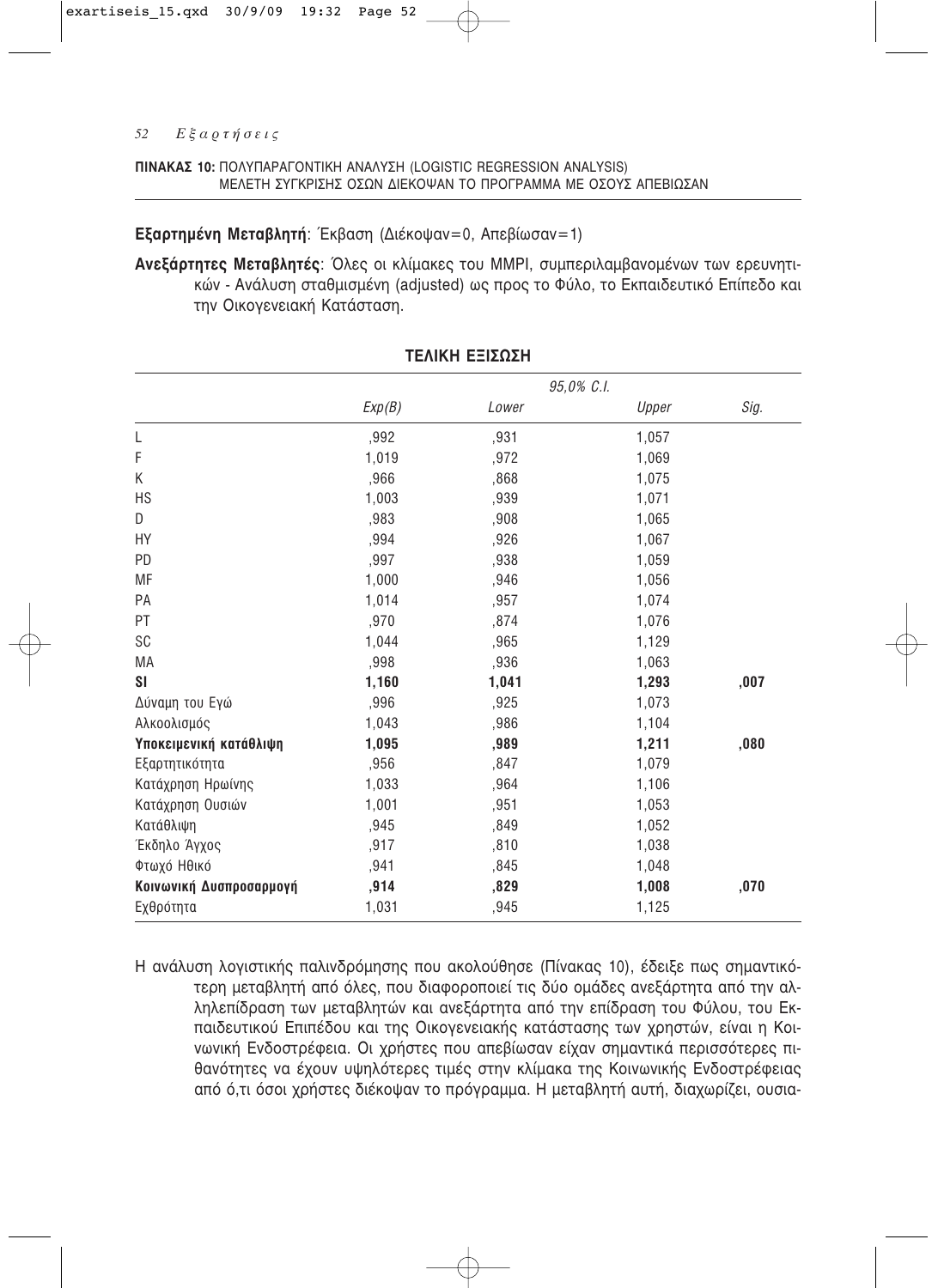στικά, τις δύο ομάδες. Υπάρχουν επίσης τάσεις στην ίδια ομάδα, εκείνων που απεβίωσαν, για υψηλότερες τιμές στις κλίμακες «Υποκειμενικής Κατάθλιψης» και «Κοινωvικής Δυσπροσαρμογής», όμως οι τάσεις αυτές δεν είναι στατιστικά σημαντικές, και ενδεικτικά μόνον αναφέρονται, καθότι οι πολλές μεταβλητές που χρησιμοποιούμε ενέχουν τον κίνδυνο να αναδεικνύουν και ψευδώς θετικά στατιστικά σημαντικά ευρήματα ακόμη και στις σημαντικότητες p<0,05, πόσο μάλλον στις «τάσεις».

Στον πίνακα 11 εμφανίζονται συνολικά οι μέσες τιμές Τ και οι τυπικές αποκλίσεις των κλιμά-Kων του ΜΜΡΙ, που αφορούν τις ομάδες N=185 (του συνόλου των ζώντων) και N=50, καθώς και η στατιστική σύγκριση των μέσων τιμών των δύο ομάδων μεταξύ τους.

exartiseis\_15.qxd 30/9/09 19:32 Page 53

| Κλίμακες MMPI<br>Κλ. Αξιοπιστίας | Σύνολο μελών Θ.Κ.<br>$N = 185$<br>Μέση τιμή & SD | Απεβίωσαν<br>$N = 50$<br>Μέση τιμή & SD | $\overline{P}$ |  |  |
|----------------------------------|--------------------------------------------------|-----------------------------------------|----------------|--|--|
|                                  | $48.3 \pm 10.8$                                  | $45.5 \pm 7.5$                          | P < 0.05       |  |  |
| F                                | $62.2 \pm 13.7$                                  | $70.5 \pm 16.9$                         | P < 0.002      |  |  |
| Κ                                | $45.8 \pm 8.9$                                   | $42.3 \pm 8.4$                          | P < 0.01       |  |  |
| Κλινικές Κλίμακες                |                                                  |                                         |                |  |  |
| Hs                               | $67.7 \pm 13.0$                                  | $71.5 \pm 13.6$                         | P < 0.10       |  |  |
| D                                | $63.0 \pm 11.6$                                  | $63.4 \pm 13.3$                         | ΝS             |  |  |
| Hy                               | $64.8 \pm 11.8$                                  | $65.5 \pm 13.0$                         | <b>NS</b>      |  |  |
| Pd                               | $65.8 \pm 9.2$                                   | $65.8 \pm 8.2$                          | ΝS             |  |  |
| Mf                               | $50.1 \pm 10.1$                                  | $48.1 \pm 10.2$                         | ΝS             |  |  |
| Pa                               | $63.4 \pm 11.4$                                  | $66.7 \pm 11.9$                         | P < 0.10       |  |  |
| Pt                               | $62.7 \pm 10.2$                                  | $64.1 \pm 9.6$                          | <b>NS</b>      |  |  |
| Sc                               | $63.6 \pm 12.4$                                  | $69.3 \pm 13.1$                         | P < 0.005      |  |  |
| Ma                               | $59.3 \pm 9.6$                                   | $63.1 \pm 12.2$                         | P < 0.05       |  |  |
| Si                               | $52,1 \pm 9,5$                                   | $56.1 \pm 11.0$                         | P < 0.02       |  |  |
| Sum Kλ. Κλιμάκων                 | $612.6 \pm 70.0$                                 | $633.7 \pm 71.7$                        | P < 0.10       |  |  |

ΠΙΝΑΚΑΣ 11: ΣΥΓΚΡΙΣΗ ΤΙΜΩΝ Τ ΤΗΣ ΨΥΧΟΜΕΤΡΙΚΗΣ ΔΟΚΙΜΑΣΙΑΣ ΜΜΡΙ ΜΕΤΑΞΥ ΤΟΥ ΣΥΝΟΛΟΥ ΤΩΝ ΜΕΛΩΝ ΠΟΥ ΕΝΤΑΧΘΗΚΑΝ ΣΤΟ ΠΡΟΓΡΑΜΜΑ ΤΗΣ ΘΕΡΑΠΕΥΤΙΚΗΣ ΚΟΙΝΟΤΗΤΑΣ ΚΑΙ ΤΟΝ ΑΠΟΘΑΝΟΝΤΟΝ

Η στατιστική σύγκριση των κλιμάκων (κλινικών και αξιοπιστίας) μεταξύ του συνόλου των ατόμων των δύο ομάδων N=78+107=185 και N=50, έδειξε διαφορές στατιστικά σημα-VΤΙΚές Και στις τρεις κλίμακες αξιοπιστίας. Στην κλίμακα L του Ψεύδους (t=2,087,  $B.E. = 233, p < 0.05$ ), στην κλίμακα F της Αξιοπιστίας (t=3,206, B.E. = 233, p < 0.002), και στην κλίμακα Κ της Διόρθωσης (t=2,569, B.E.=233, p<0,01).

Στατιστικά σημαντική διαφοροποίηση εμφανίζεται σε τρεις κλινικές κλίμακες, στην Sc της Σχιζοφρένειας (t=2,89, B.E.=233, p<0,005), στη Μα της Υπομανίας (t=2,51, B.E.=233, p<0,05), και στην κλίμακα Si της Κοινωνικής Ενδοστρέφειας (t=2,313, B.E.=233,  $p < 0.02$ ).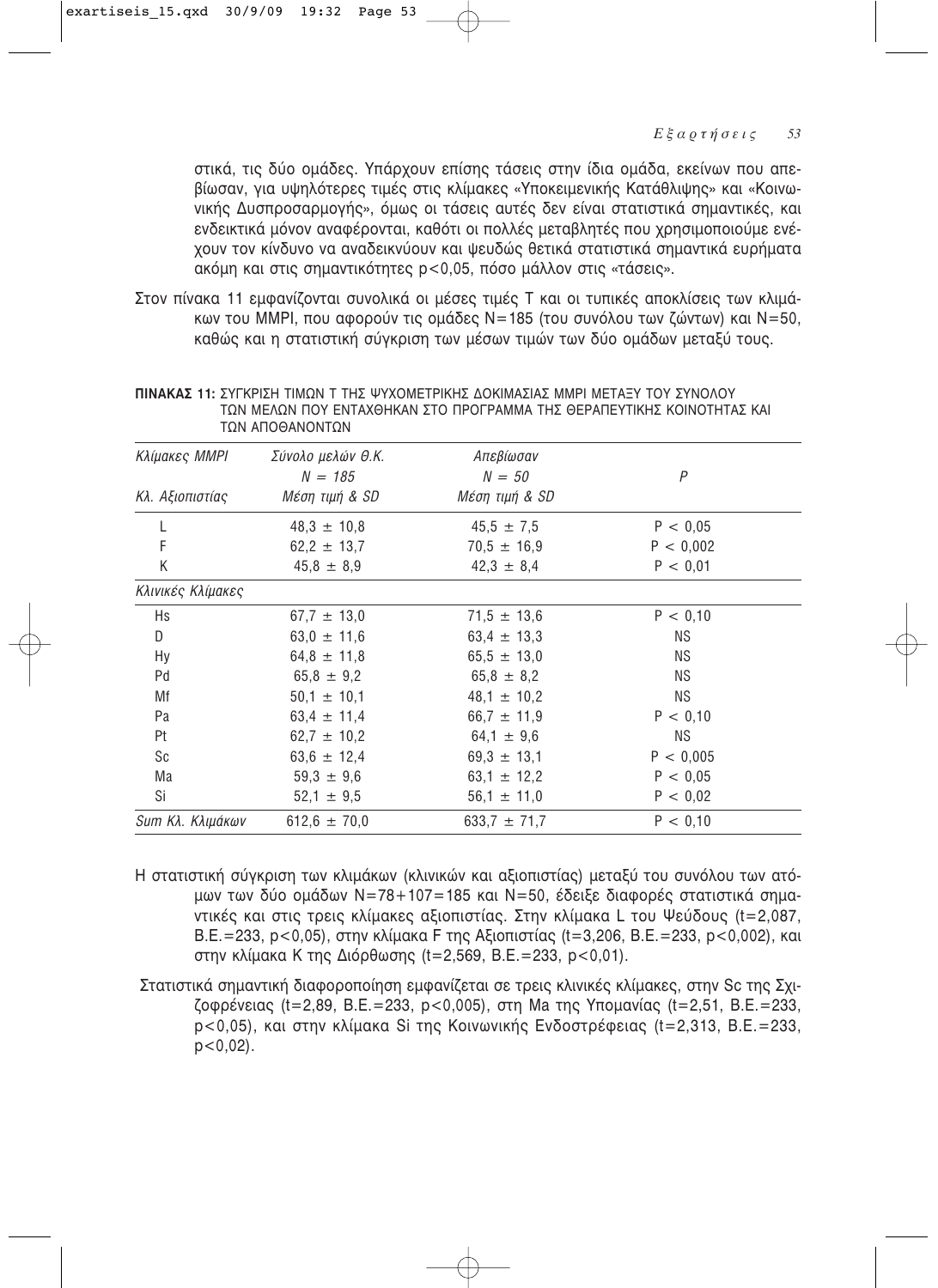Στον πίνακα 12 εμφανίζονται συνολικά οι μέσες τιμές Τ και οι τυπικές αποκλίσεις των ερευνητικών κλιμάκων του ΜΜΡΙ, που αφορούν τις ομάδες N=185 και N=50, καθώς και η στατιστική σύγκριση των μέσων τιμών των δύο ομάδων μεταξύ τους.

| ΠΙΝΑΚΑΣ 12: ΣΥΓΚΡΙΣΗ ΤΙΜΩΝ Τ ΤΩΝ ΕΡΕΥΝΗΤΙΚΩΝ ΚΛΙΜΑΚΩΝ ΤΟΥ ΜΜΡΙ ΜΕΤΑΞΥ ΤΟΥ ΣΥΝΟΛΟΥ |
|-----------------------------------------------------------------------------------|
| ΤΩΝ ΜΕΛΩΝ ΠΟΥ ΕΝΤΑΧΘΗΚΑΝ ΣΤΟ ΠΡΟΓΡΑΜΜΑ ΤΗΣ ΘΕΡΑΠΕΥΤΙΚΗΣ ΚΟΙΝΟΤΗΤΑΣ ΚΑΙ            |
| ΤΩΝ ΑΠΟΘΑΝΟΝΤΩΝ                                                                   |

| Ερευνητικές<br>Κλίμακες ΜΜΡΙ | Σύνολο μελών Θ.Κ.<br>$N = 185$<br>Μέση τιμή & SD | Απεβίωσαν<br>$N = 50$<br>Μέση τιμή & SD | P         |
|------------------------------|--------------------------------------------------|-----------------------------------------|-----------|
| $\triangle$ Es               | $34.8 \pm 11.2$                                  | $31.4 \pm 10.9$                         | NS.       |
| D <sub>1</sub>               | $63.9 \pm 11.2$                                  | $67.9 \pm 11.2$                         | p < 0.03  |
| MacA                         | $70.5 \pm 10.2$                                  | $73.1 \pm 8.9$                          | NS.       |
| Dy                           | $59.2 \pm 9.0$                                   | $62.1 \pm 8.1$                          | p < 0.03  |
| He                           | $75.1 \pm 10.8$                                  | $76.8 \pm 9.7$                          | <b>NS</b> |
| DaS                          | $93.2 \pm 14.2$                                  | $91.9 \pm 12.4$                         | NS.       |
| <b>DEP</b>                   | $61.0 \pm 9.5$                                   | $64.1 \pm 9.5$                          | P < 0.05  |
| <b>MAS</b>                   | $60.9 \pm 9.1$                                   | $63.3 \pm 9.4$                          | <b>NS</b> |
| <b>MOR</b>                   | $57.9 \pm 9.0$                                   | $60.3 \pm 9.9$                          | <b>NS</b> |
| SOC.                         | $51.8 \pm 9.3$                                   | $54.5 \pm 10.3$                         | NS.       |
| <b>HOS</b>                   | $54.2 \pm 9.6$                                   | $59.4 \pm 11.2$                         | P < 0.01  |

- Σε όλες τις ερευνητικές κλίμακες που χρησιμοποιήθηκαν, η ομάδα N=50 εμφανίζει υψηλότερες μέσες τιμές από την ομάδα του συνόλου N=78+107=185, εκτός από την κλίμακα Das και την κλίμακα Es που εκτιμάται αντίθετα από τις άλλες ερευνητικές κλίμακες.
- Στατιστικά σημαντική διαφοροποίηση εμφανίζεται στην κλίμακα D1 της Υποκειμενικής Κατάθλιψης (t=2,178, B.E.=233, p<0,03), στην κλίμακα Dy της Εξάρτησης (t=2,202, B.E.=233, p<0,03), στην κλίμακα DEP της Κατάθλιψης (t=2,026, B.E.=233, p<0,05), και της κλίμακας HOS της Εχθρότητας προς τους Άλλους (t=2,980, B.E.=233,  $p < 0,01$ ).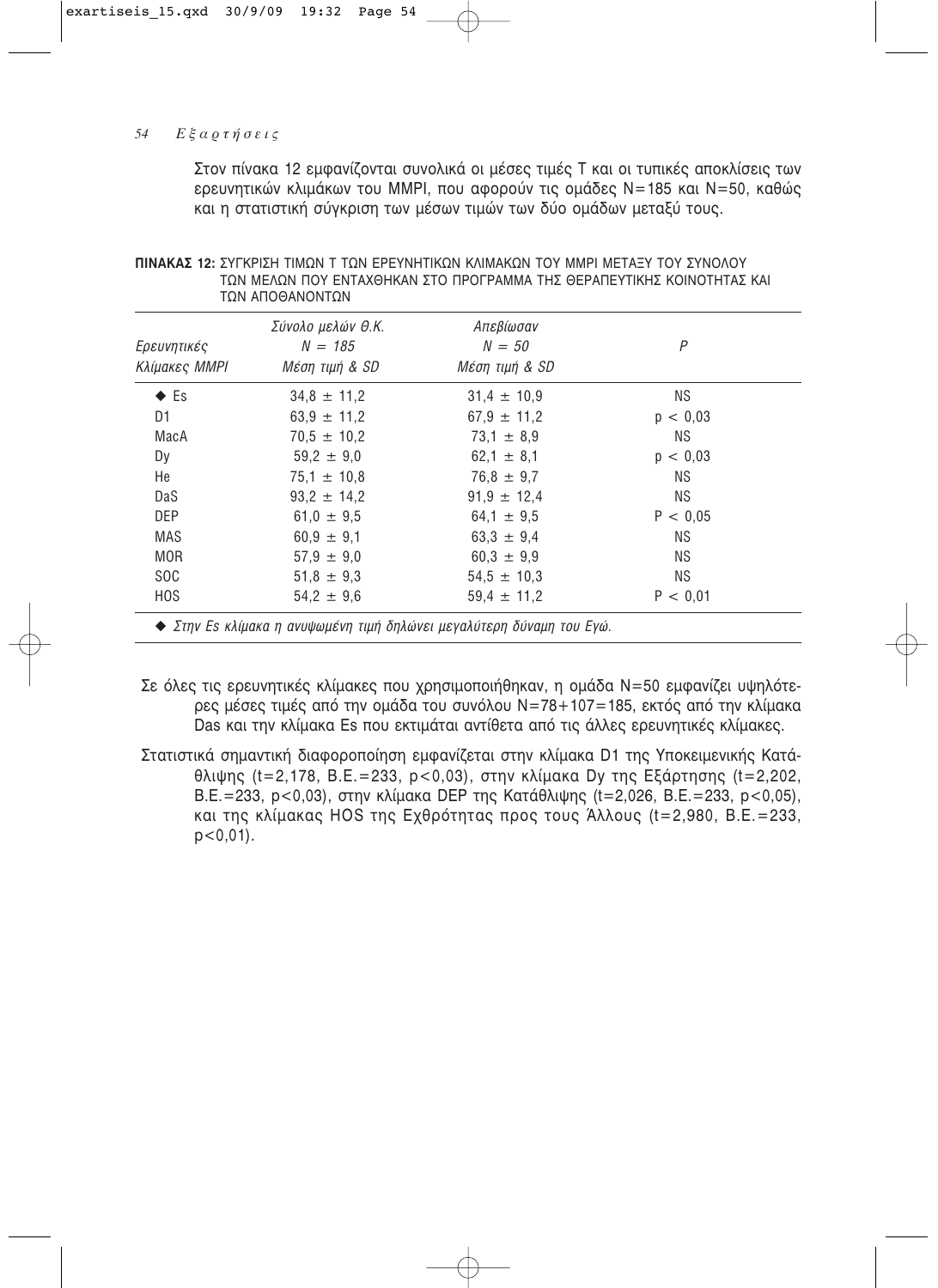exartiseis\_15.qxd 30/9/09 19:32 Page 55

TINAKAΣ 13: ΠΟΛΥΠΑΡΑΓΟΝΤΙΚΗ ΑΝΑΛΥΣΗ (LOGISTIC REGRESSION ANALYSIS) ΜΕΛΕΤΗ ΣΥΓΚΡΙΣΗΣ ΟΣΩΝ ΑΠΕΒΙΩΣΑΝ ΚΑΙ ΤΩΝ ΥΠΟΛΟΙΠΩΝ ΑΝΕΞΑΡΤΗΤΑ ΕΑΝ ΟΛΟΚΛΗΡΩΣΑΝ Ή ΔΙΕΚΟΨΑΝ

**Εξαρτημένη Μεταβλητή**: Έκβαση (Ζουν = 0, Απεβίωσαν=1)

Ανεξάρτητες Μεταβλητές: Όλες οι κλίμακες του ΜΜΡΙ, συμπεριλαμβανομένων των ερευνητι- $K$ ών - Ανάλυση σταθμισμένη (adjusted) ως προς το Φύλο, το Εκπαιδευτικό Επίπεδο και την Οικογενειακή Κατάσταση.

|                         | Odds Ratio | 95,0% C.I. |       | $\overline{P}$ |
|-------------------------|------------|------------|-------|----------------|
|                         |            | Lower      | Upper |                |
| L                       | ,981       | ,926       | 1,040 |                |
| F                       | 1,032      | ,989       | 1,077 |                |
| K                       | ,960       | ,874       | 1,054 |                |
| <b>HS</b>               | 1,035      | ,976       | 1,097 |                |
| D                       | ,981       | ,917       | 1,048 |                |
| <b>HY</b>               | .984       | ,922       | 1,050 |                |
| <b>PD</b>               | ,998       | ,945       | 1,054 |                |
| <b>MF</b>               | ,983       | ,939       | 1,028 |                |
| PA                      | ,995       | ,948       | 1,044 |                |
| PT                      | .961       | ,878       | 1,052 |                |
| SC                      | 1,030      | ,960       | 1,105 |                |
| MA                      | 1,016      | ,960       | 1,075 |                |
| <b>SI</b>               | 1,104      | 1,014      | 1,202 | ,022           |
| Δύναμη του Εγώ          | 1,029      | ,969       | 1,093 |                |
| Αλκοολισμός             | 1,027      | ,977       | 1,080 |                |
| Υποκειμενική κατάθλιψη  | 1,068      | ,988       | 1,156 | ,098           |
| Εξαρτητικότητα          | .992       | ,906       | 1,086 |                |
| Κατάχρηση Ηρωίνης       | 1,009      | ,955       | 1,067 |                |
| Κατάχρηση Ουσιών        | 1,007      | .963       | 1,053 |                |
| Κατάθλιψη               | ,957       | ,876       | 1,046 |                |
| Έκδηλο Άγχος            | ,941       | ,844       | 1,049 |                |
| Φτωχό Ηθικό             | ,954       | ,867       | 1,049 |                |
| Κοινωνική Δυσπροσαρμογή | ,964       | .890       | 1,044 |                |
| Εχθρότητα               | 1,020      | ,945       | 1,102 |                |

**ΤΕΛΙΚΗ ΕΞΙΣΩΣΗ** 

Η ανάλυση λογιστικής παλινδρόμησης που ακολούθησε (Πίνακας 13), έδειξε και εδώ πως σημαντικότερη μεταβλητή από όλες, που διαφοροποιεί τις δύο ομάδες ανεξάρτητα από την αλληλεπίδραση των μεταβλητών και ανεξάρτητα από την επίδραση του Φύλου, του Εκπαιδευτικού Επιπέδου και της Οικογενειακής κατάστασης των χρηστών, είναι η Κοινωνική Ενδοστρέφεια. Οι χρήστες που απεβίωσαν είχαν σημαντικά περισσότερες πιθανότητες να έχουν υψηλότερες τιμές στην κλίμακα της Κοινωνικής Ενδοστρέφειας από ό,τι όσοι χρήστες επιβίωσαν, ανεξάρτητα από το αν συνέχισαν ή αν διέκοψαν το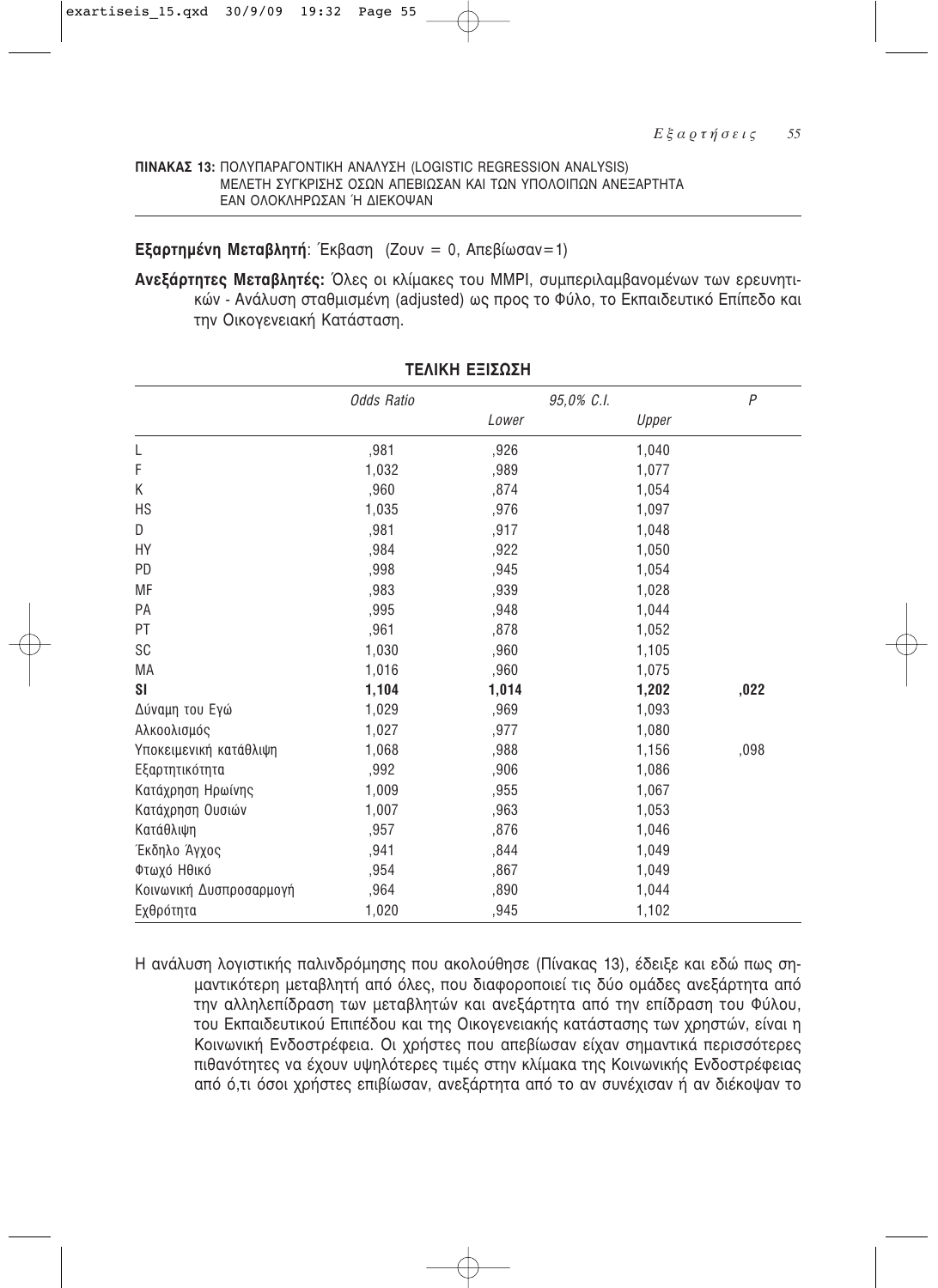ΣXHMA 4

πρόγραμμα. Η μεταβλητή αυτή, διαχωρίζει, ουσιαστικά, τις δύο ομάδες. Υπάρχουν επίσης και εδώ οι τάσεις που είδαμε και πριν στην ίδια ομάδα, εκείνων που απεβίωσαν, για υψηλότερες τιμές στην κλίμακα «Υποκειμενικής Κατάθλιψης», όμως οι τάσεις αυτές δεν είναι στατιστικά σημαντικές, και ενδεικτικά μόνον αναφέρονται, καθότι οι πολλές μεταβλητές που χρησιμοποιούμε ενέχουν τον κίνδυνο να αναδεικνύουν και ψευδώς θετικά στατιστικά σημαντικά ευρήματα ακόμη και στις σημαντικότητες p<0,05, πόσο μάλλον στις «τάσεις».

Στο Σχήμα 4 που ακολουθεί εμφανίζεται η διαγραμματική απεικόνιση των τιμών των ομάδων  $N=185$  &  $N=50$  της συγκριτικής μελέτης στις κλίμακες αξιοπιστίας, τις κλινικές και ερευνητικές κλίμακες της ψυχομετρικής δοκιμασίας ΜΜΡΙ.



# ΣΥΖΗΤΗΣΗ - ΣΥΜΠΕΡΑΣΜΑΤΑ.

- Σχετικά με τα στοιχεία που αφορούν την ηλικία έναρξης της χρήσης ουσιών, καθώς και την ουσία έναρξης της χρήσης, ενώ δεν εμφανίζεται κάποια στατιστικά σημαντική διαφοροποίηση μεταξύ των τριών ομάδων, εντούτοις εντοπίζεται ένα ενδιαφέρον εύρημα σχετικά με την ουσία έναρξης της χρήσης, που εμφανίζει και στατιστικά σημαντική διαφορά μεταξύ των ομάδων N=50 των αποθανόντων και του συνόλου των ζώντων των δύο άλλων ομάδων N=185.
- <u>Το εύρημα αφορά την ποσοστιαία μεγαλύτερη συχνότητα εμφάνισης της χρήσης φαρμακευτι-</u> κών ουσιών από την ομάδα των αποθανόντων N=50, σε σχέση με το σύνολο των ζώντων ατόμων N=185, καθώς και την υπερδιπλάσια αναλογία, της χρήσης ηρωίνης ως ουσία έναρξης, και τη μικρή ποσοστιαία αναλογία της χρήσης της κάνναβης.
- Τα άτομα που αποβιώνουν εξαιτίας της υπερβολικής δόσης στη χρήση ή παραγόντων που συνδέονται με τη χρήση όπως, μολυσματικές ασθένειες, αυτοκτονία, ατυχήματα AIDS, έχουν αναπτύξει και διαμορφώσει τη δομή προσωπικότητας που συμβάλλει στην εν λόγω αυτοκαταστροφική συμπεριφορά, που οδηγεί τελικά στο θάνατο.
- Η δομή της προσωπικότητας των ατόμων αυτών, που οι περισσότερες κλινικές κλίμακες έχουν τιμές μεταξύ του T=60 και T=70 και ιδιαίτερα οι κλίμακες Pa και Sc που σχη-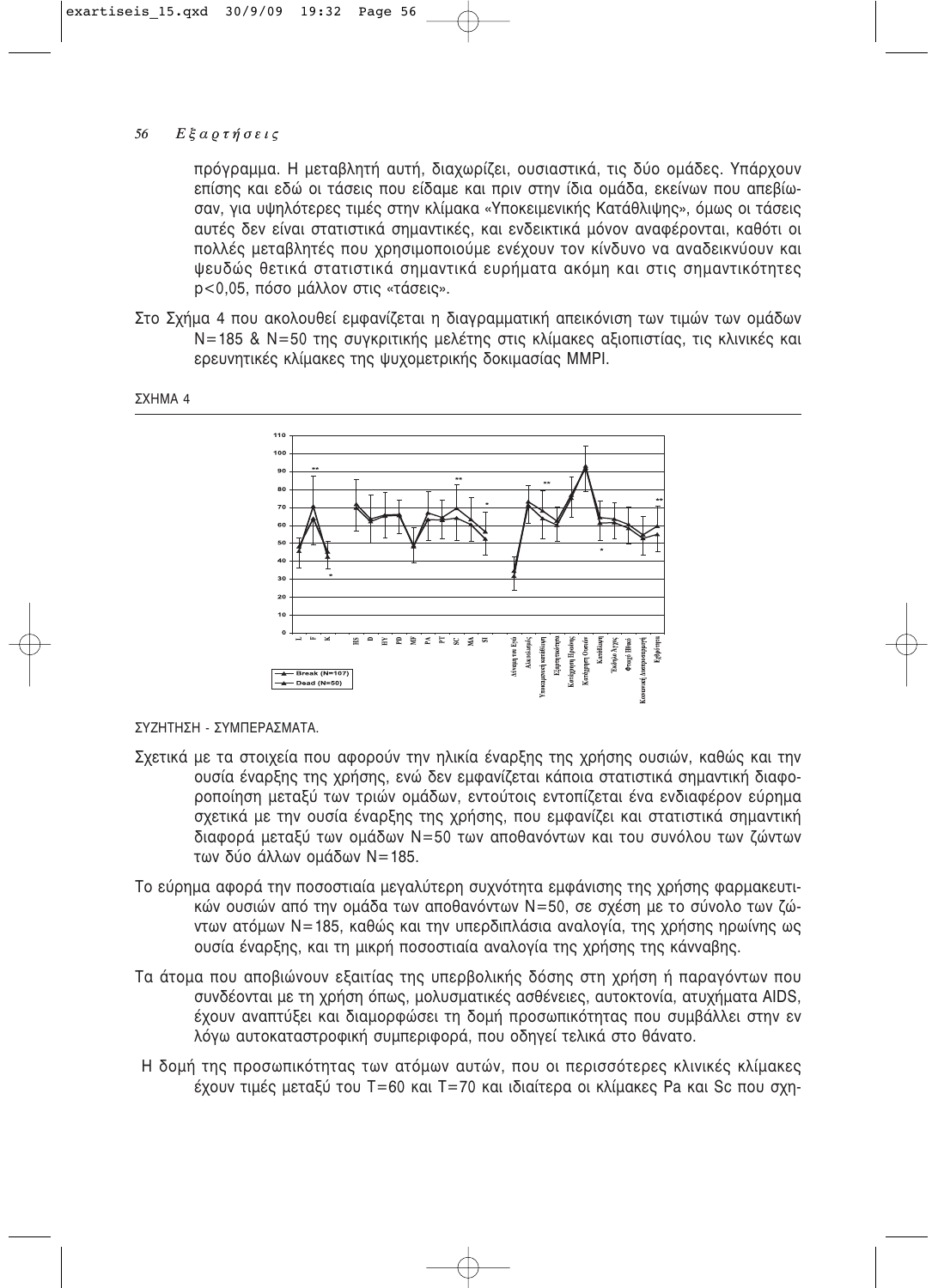exartiseis 15.qxd 30/9/09 19:32 Page 57

> ματίζουν το «ψυχωτικό V» και γενικότερα οι ανυψώσεις των ψυχωτικών κλιμάκων και της κλίμακας Hs που δείχνει την ύπαρξη και σωματικών ενοχλημάτων ψυχολογικής αιτιολογίας, είναι ενδεικτικά της εμφάνισης συννοσηρότητας, με την εξάρτηση από παράνομες εξαρτησιογόνες ουσίες, που ευθύνεται σε σημαντικό βαθμό για την τραγική κατάληξη της εξαρτητικής συμπεριφοράς.

- Η σύγκριση των διαγραμμάτων της προσωπικότητας μεταξύ της ομάδας των ζώντων και της ομάδας των αποθανόντων έδειξε στατιστικά σημαντικές διαφορές στα εξής:
- Στις κλίμακες αξιοπιστίας: F, K. Υποδεικνύει εντονότερη αμυντική στάση, «κραυγή για βοήθεια», έντονη ετοιμότητα για διασχιστικές συμπεριφορές και κακή λειτουργικότητα των μηχανισμών άμυνας στους αποθανόντες.
- Στις κλινικές κλίμακες Hs, Hy, Pd, Pa, Pt, Sc, Ma, Si και SUM κλινικών κλιμάκων, υποδεικνύει ετοιμότητα για εκδραμάτιση διασχιστικού τύπου και αυτοκτονικές συμπεριφορές, καθώς και επιβάρυνση στην κριτική ικανότητα και την αίσθηση της επικινδυνότητας της συμπεριφοράς.
- Στις ερευνητικές κλίμακες Es, D1, Dy, DEP, MAS και HOS, υποδεικνύει κακή λειτουργικότητα των μηχανισμών άμυνας, αυξημένη καταθλιπτική διάθεση, περισσότερο έκδηλο άγχος και εντονότερη κοινωνική ενδοστρέφεια και εκδήλωση εχθρότητας προς το κοινωνικό περιβάλλον.
- Η ψυχομετρική δοκιμασία προσωπικότητας MMPI που χρησιμοποιήθηκε στην παρούσα ερευνητική μελέτη, εμφανίζει μια άλλη διάσταση στη χρήση του ψυχομετρικού οργάνου, ως προγνωστικού εργαλείου μέτρησης της επικινδυνότητας, της εν δυνάμει αυτοκαταστροφικής συμπεριφοράς του χρήστη παράνομων εξαρτησιογόνων ουσιών.

# ΠΡΟΤΑΣΕΙΣ

- Τα συμπεράσματα που εξάγονται από τη συγκριτική μελέτη, με βάση την ψυχομετρική δοκιμασία προσωπικότητας MMPI, ανοίγουν ένα νέο πεδίο έρευνας, που έχει ως αντικείμενο μελέτης, τα στοιχεία που απαρτίζουν τη δομή της προσωπικότητας του εξαρτημένου χρήστη, ως αιτιολογικού παράγοντα, που συμβάλλει στη δυνητικά αυτοκαταστροφική συμπεριφορά από τη χρήση παράνομων ψυχοδραστικών ουσιών. Η περαιτέρω διεξοδική μελέτη και έρευνα της δομής της προσωπικότητας του εξαρτημένου, αποτελεί πλέον ένα σημαντικό παράγοντα για την πολιτική αντιμετώπισης της τοξικοεξάρτησης και της δυνητικά αυτοκαταστροφικής συμπεριφοράς.
- Η μελέτη, αξιολόγηση και σύσταση θεραπευτικών προγραμμάτων με στόχο την εξατομικευμένη θεραπευτική αντιμετώπιση των ατόμων που εμφανίζουν συννοσηρότητα, θεωρείται πλέον επιβεβλημένη ανάγκη σε επίπεδο δευτερογενούς πρόληψης της τοξικοεξάρτησης, με βάση τα αποτελέσματα της παρούσας συγκριτικής μελέτης.
- Η τακτική της υποβολής στη διερεύνηση της δομής της προσωπικότητας του εξαρτημένου χρήστη με την ψυχομετρική δοκιμασία ΜΜΡΙ ή άλλου αντίστοιχου ψυχομετρικού οργάνου διερεύνησης των στοιχείων που απαρτίζουν τη δομή της προσωπικότητας των εξαρτημένων, μπορεί να προσφέρει στη θεραπευτική τακτική μια άλλη διάσταση πλέον, που προσανατολίζεται στην πρόληψη του θανάτου, από τη δυνητικά αυτοκαταστροφική συμπεριφορά του εξαρτημένου και μπορεί να καθορίσει την εξατομικευμένη θεραπευτική τακτική, σε κατάλληλα οργανωμένες και στελεχωμένες δομές θεραπευτικής αντιμετώπισης των ατόμων αυτών.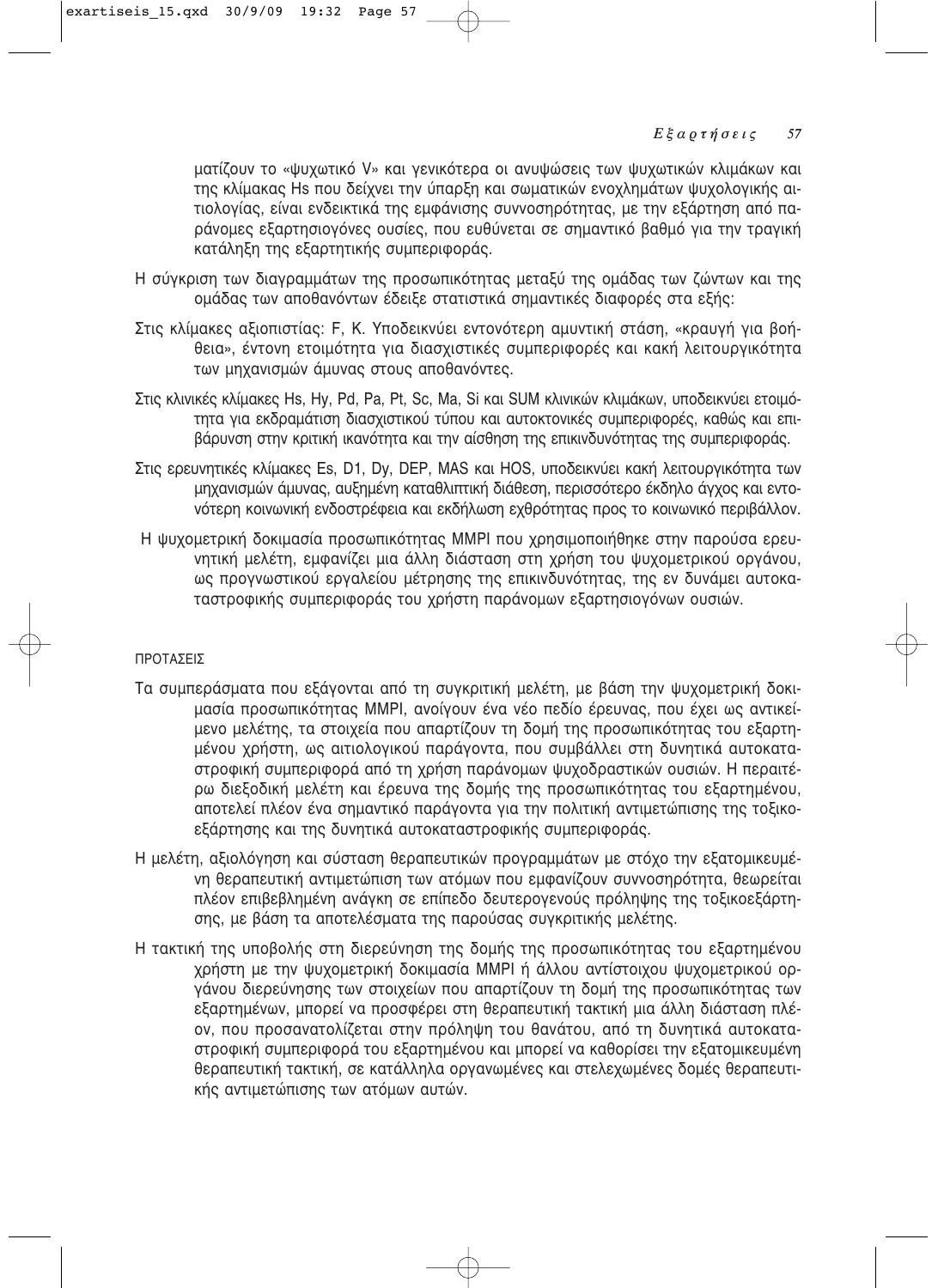## *Βιβλιο*γραφία

- Belding MA, Igychi MY, Morral AR, Husband SD. (1998)**.** MMPI profiles of opiate addicts: predicting response to treatment, *Pers Assess*, 1998 Apr; 70: 324-39.
- Bradizza MC. and Stastewitz (1997). Integrating Substance Abuse treatment for the Seriously Mentally ill into Inpatient Psychiatric treatment, *Journal of Substance Abuse Treatment*, Vol 14, Nr 2, 103- 111.
- Craig RJ. and Olson R. (1992). MMPI subtypes for cocaine abusers, *Am. J. Alcohol Abuse*, 18(2): 197-205.
- Craig RJ. (1984). Can personality tests predict treatment dropouts?, *Int. J. Addict*, 19(6): 665-74.
- Donovan JM, Soldz S, Kelley HF, Penk WE. (1998). Four addictions: The MMPI and discriminant function analysis, *Addict Dis*., 1998, 17 (2): 41-55.
- Gilmore JD, Lash SJ, Foster MA, Blosser SL. (2001). Adherence to substance abuse treatment: clinical utility of two MMPI-2 scales, J. *Pers. Assess*., 77(3): 524-40.
- Hser YI, Hoffman V, Grella CE, Anglin MD. (2001). A 33-year follow-up of narcotics addicts, *Arch. Gen. Psychiatry*, 58(5): 503-8.
- Iwashige T, Myojin T, Ohi K, Shibasaki M, Atsukawa R. (1997). Effects of a rehabilitation program for alcoholic inpatients based on the MMPI, *Nihon Arukoru Yakubutsu Igakkai Zasshi*, 32(6): 548-57. (Article in Japanese).
- Kokkevi A. and Stefanis C. (1995). Drug abuse and Psychiatric Comorbidity, *Comprehensive Psychiatry*, 36(5): 329-337.
- Kozlov AA and Buzina TS. (1999). The psychological characteristics of patients with drug addiction, *Zh Nevrol Psikhiatr Im S S Korsakova*, 1999; 99(10): 14-9.
- Laqueille X, Poirier MF, Jalfre V, Bourdel MC, Willard D, Olie JP. (2001). Predictive factors of response to buprenorphine in the substitutive treatment of heroin addicts. Results of a multicenter study of 73 patients, *Presse Med*., 30(32): 1581-5. (Article in French).
- Marshall LL. and Roiger RJ. (1996). Substance user MMPI-2 profiles: predicting failure in completing treatment, Subst. *Use Misuse*, 31(2): 197-206.
- Miles DR, Svikis DS, Kulstad JL. and Haug NA. (2001). Psychopathology in pregnant drug-depended women with and without comorbid alcohol dependence, *Alcohol Clin*. Exp. Res, 25 (7): 1012-7.
- Sanchez Huesca R, Guisa Cruz VM, Cedillo Conzalez A, Pascual Blanco Y. (2002). Personality profile among cocaine users, *Actas Esp. Psiquiatr*., 30(2): 91-8. (Article in Spanish).
- Smith SR and Hilsenroth MJ. (2001). Discriminative validity of the MacAndrew Alcoholism Scale with Cluster B personality disorders, *J Clin Psychol*, 2001 Jun; 57(6): 801-13.
- Schweizer E, Rickels K, De Martinis N, Case G, Garcia Espana F. (1998). The effect of personality on withdrawal severity and taper outcome in benzodiazepine dependent patients, *Psychol Med*, 1998 May; 28(3): 713-20.
- Szczepanska L. (2001). Analysis of psychopathological symptoms in patients dependent on "Polish heroin", treated in the detoxification unit, *Przegl. Lek*., 58(4): 281-6. (Article in Polish).
- Tran GQ, Bux DA, Haug NA, Stitzer ML, Svikis DS. (2001). MMPI-2 typology of pregnant drug-dependent women in treatment, *Psychol. Assess*. 13(3): 336-346.
- Williams JH, Wellman NA, Rawlins JN. (1996). Cannabis use correlates with schizotypy in healthy people, *Addiction*, 91(6): 869-77.
- Wong JL. and Besett TM. (1999). Sex differences on the MMPI-2 substance abuse scales in psychiatric inpatients, *Psychol. Rep*, 84(2): 582-4.
- Ζλατάνος Δ. (2001). Επανεκτίμηση (follow-up) πρώην χρηστών παράνομων εξαρτησιογόνων ουσιών. Συγκριτική μελέτη. *Τετράδια Ψυχιατρικής*, 76-77: 56-70 & 80-82.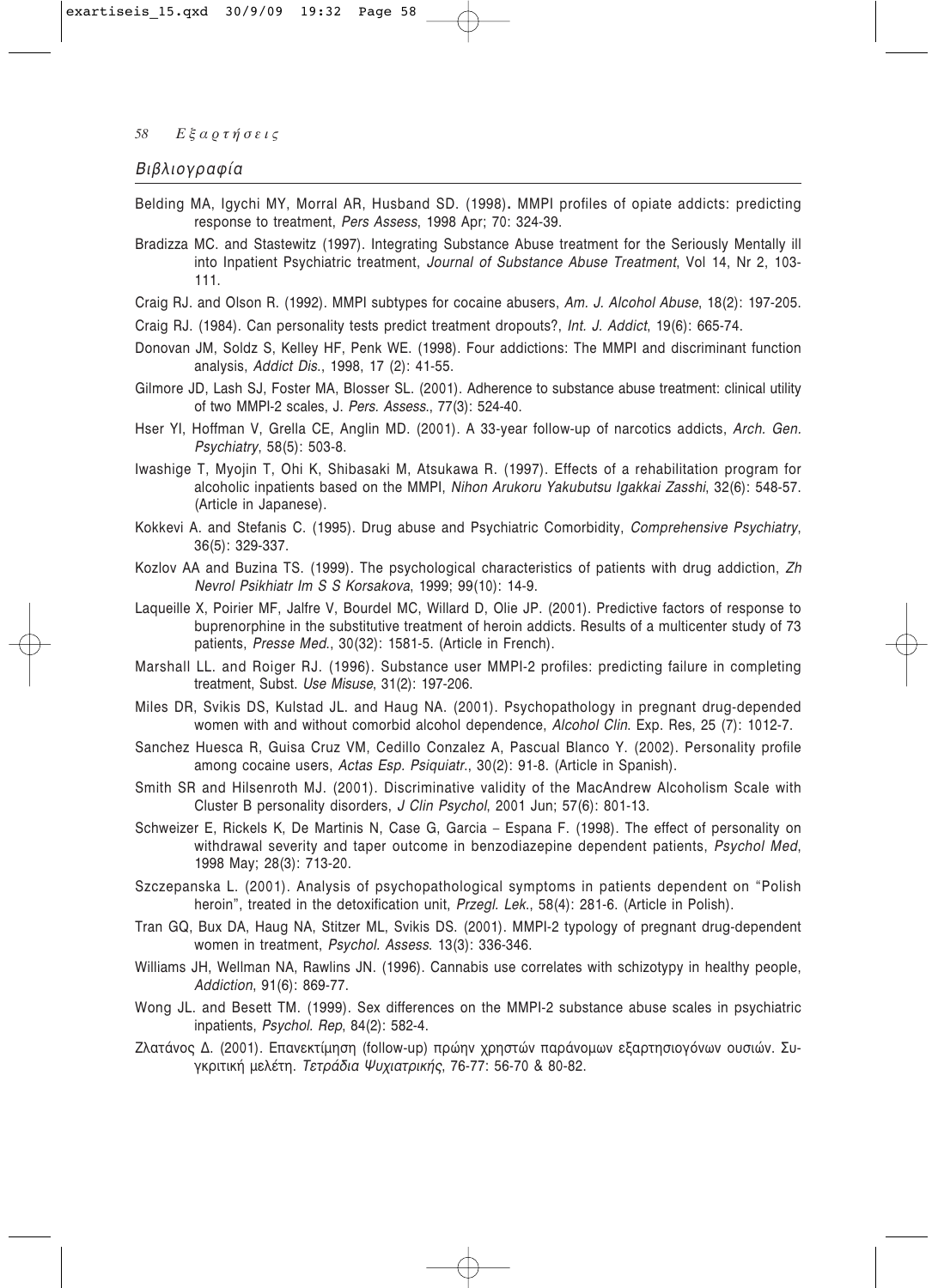Ζλατάνος Δ. (2004). Εκτίμηση ψυχολογικών παραγόντων στη χρήση παράνομων εξαρτησιογόνων ουσιών. .<br>Διδακτορική Διατριβή, Ιατρική Σχολή, Πανεπιστήμιο Ιωαννίνων, Ιωάννινα.

Ζλατάνος Δ, Δαμίγος Δ, Υφαντής Θ, Γκιουζέπας Ι, Ρογκότης Χ, Μαυρέας Β. (2008). Εκτίμηση ψυχολογικών παραγόντων προσωπικότητας σε σχέση με την ολοκλήρωση ή εγκατάλειψη του θεραπευτικού προγράμματος ψυχολογικής απεξάρτησης, Εξαρτήσεις, 13: 56-70.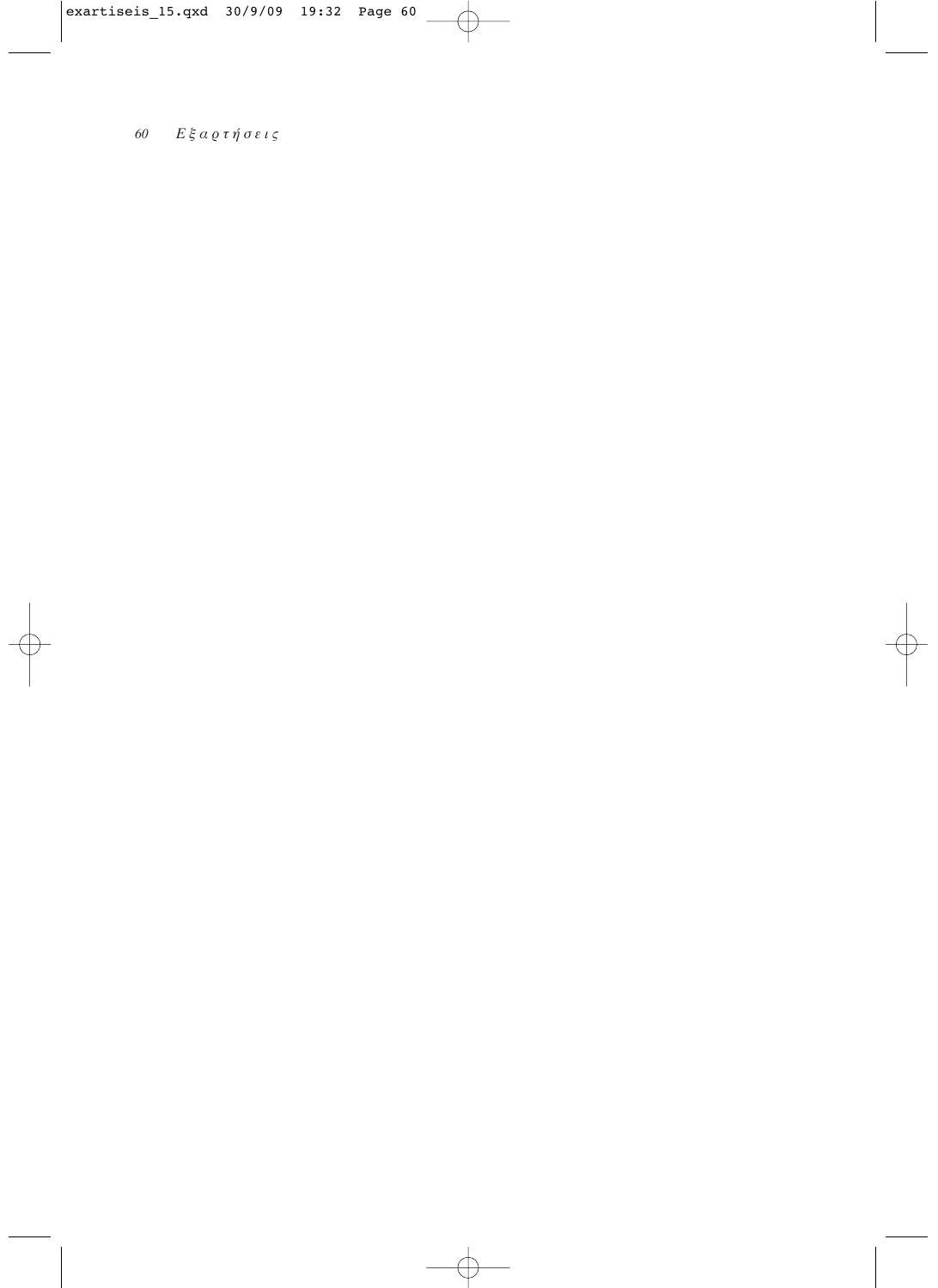# CITYES<br>ENTS<br>Control ΚΛΑΣΙΚΑ ΑΡΘΡΑ Η ΘΕΡΑΠΕΙΑ ΣΤΟ ΣΤΟΧΑΣΤΡΟ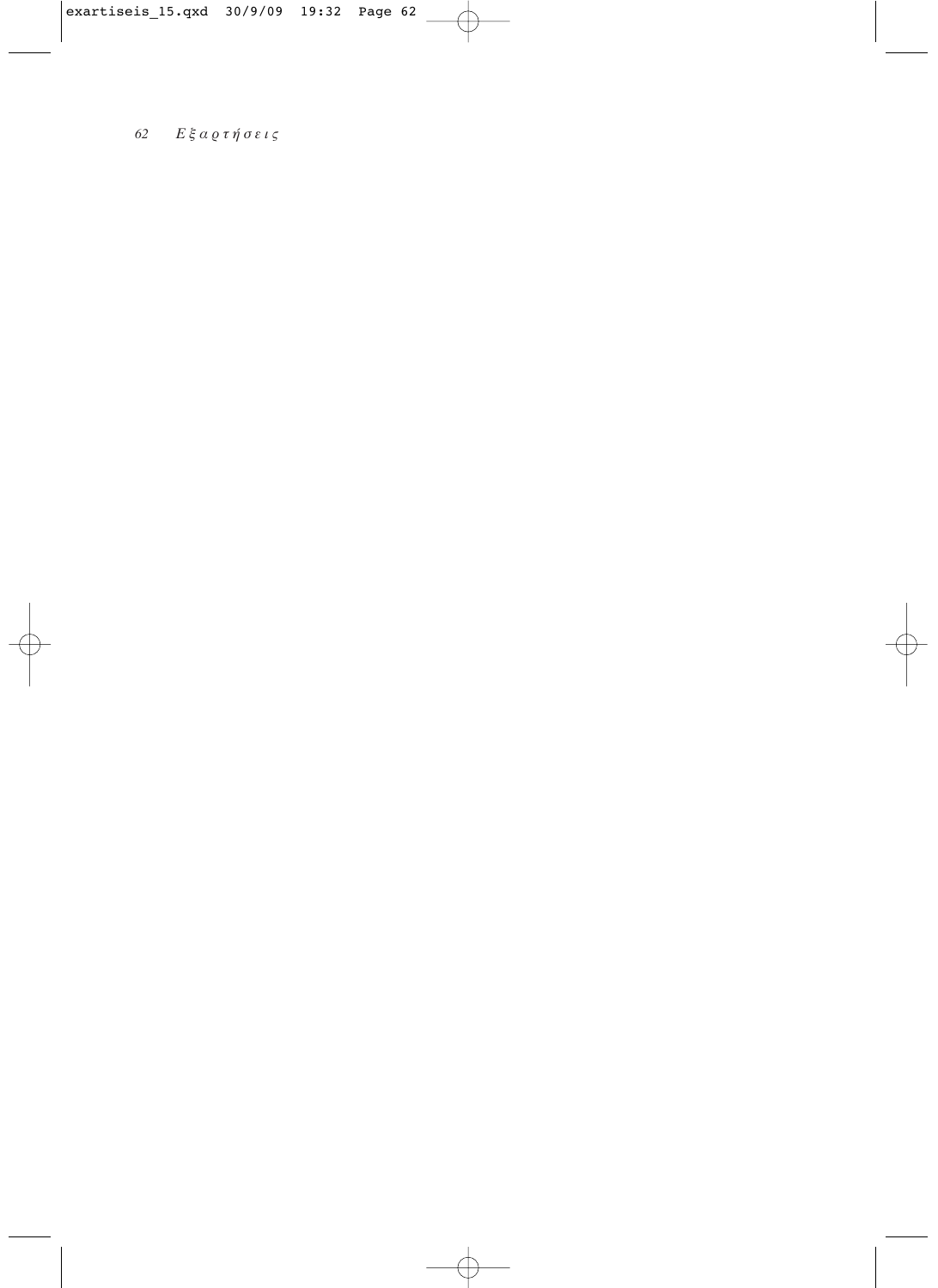*Ε ξ α ρ τ ή σ ε ι ς , τεύχος 15, 2009*

Το κείμενο που ακολουθεί δημοσιεύθηκε για πρώτη φορά το Μάιο του 1946 στο Αμερικάνικο επιστημονικό περιοδικό Bulletin of the Menninger Clinic. Μία ομάδα 5 ψυχιάτρων, συνεργατών του περιοδικού είχε επισκεφθεί τον Απρίλιο του 1945 επτά Ευρωπαϊκές χώρες για να μελετήσει τις ψυχιατρικές τεχνικές και τα προγράμματα που ανέπτυσσαν τα σώματα Στρατού. Ναυτικού και Αεροπορίας για την ψυχική αποκατάσταση στρατιωτών που είχαν ψυχικά καταρρεύσει στη διάρκεια του πολέμου. Η ομάδα επέλεξε το λεγόμενο πείραμα του Northfield, το οποίο αφορούσε στην αξιοποίηση ψυχιατρικών νοσοκομείων στην πόλη του Birmingham, Αγγλίας, για την ψυχική αποκατάσταση 800 στρατιωτών κυρίως δια μέσου της ομαδικής θεραπείας. Η ομάδα των Αμερικανών ψυχιάτρων εντυπωσιάστηκε από τις δεξιότητες των Άγγλων συναδέλφων τους στην τήρηση των βασικών αρχών της ψυχολογίας των ομάδων με την εφαρμογή αποτελεσματικών προγραμμάτων ομαδικής θεραπείας. Τα προγράμματα αυτά αποτέλεσαν τη βάση για την ανάπτυξη των θεραπευτικών κοινοτήτων σε ολόκληρο τον κόσμο.

# ΤΟ ΝΟΣΟΚΟΜΕΙΟ ΩΣ ΘΕΡΑΠΕΥΤΙΚΟΣ ΟΡΓΑΝΙΣΜΟΣ<sup>1</sup>

T. MAIN

*Aπόδοση στα ελληνικά* ANNA ΤΣΙΜΠΟΥΚΛΗ *Translation* ANNA TSIBOUKLI

- Παραδοσιακά το νοσοκομείο είναι ένας χώρος όπου άρρωστοι άνθρωποι μπορούν να βρουν καταφύγιο από τις καταιγίδες της ζωής, νοσηλευτική φροντίδα και προσοχή, ιατρική βοήθεια και εξατομικευμένη προσοχή από έναν έμπειρο γιατρό. Επίσης, η έννοια του νοσοκομείου ως ασύλου συχνά υπονοεί ότι οι ασθενείς, βιαίως, χάνουν την υπόσταση τους ως υπεύθυνες ανθρώπινες υπάρξεις. Πολύ συχνά στιγματίζονται ως «καλοί» ή «κακοί» μόνο σε σχέση με το βαθμό της παθητικότητάς τους απέναντι στις απαιτήσεις του νοσοκομείου για συμμόρφωση, εξάρτηση και ένδειξη ευγνωμοσύνης. Η εκλεπτυσμένη παραδοσιακή σύνθεση φιλανθρωπίας και πειθαρχίας, την οποία λαμβάνουν, αποτελεί μία συνηθισμένη πρακτική αφαίρεσης της πρωτοβουλίας τους ως ενήλικα άτομα και υποβίβασής τους σε «ασθενείς». Με τον τρόπο αυτό προκαλούν λιγότερα προβλήματα στο προσωπικό. Τα νοσοκομεία που ακολουθούν αυτή την τακτική, συνήθως, έχουν σχεδιαστεί έτσι ώστε να παρέχουν ατομική θεραπεία σε κάθε ασθενή από ένα συγκεκριμένο γιατρό στη λογική της απόσυρσης από την κοινωνία και όχι σε αυτήν ενός πραγματικού κοινωνικού πλαισίου. Έτσι, απομονωμένος και καταπιεσμένος ο ασθενής τείνει να παραμένει εξαρτημένος από το μηχανισμό του νοσοκομείου ακόμη και την ώρα των δραστηριοτήτων ή της εργασιοθεραπείας που καταλαμβάνει το χρόνο ανάμεσα στις θεραπευτικές δραστηριότητες.
- Σε ένα τέτοιο πλαίσιο, η υγεία και η σταθερότητα συχνά εξαγοράζονται στην ακριβή τιμή της από-κοινωνικοποίησης. Αργά ή γρήγορα ο ασθενής μόνος και χωρίς υποστήριξη πρέπει να αντιμετωπίσει τη δυσκολία της επιστροφής στην κοινωνία, η οποία τον απο-

<sup>1 &</sup>quot;The hospital as a therapeutic institution", Bulletic of the Menninger Clinic, Vol. 10, Number 3, May 1946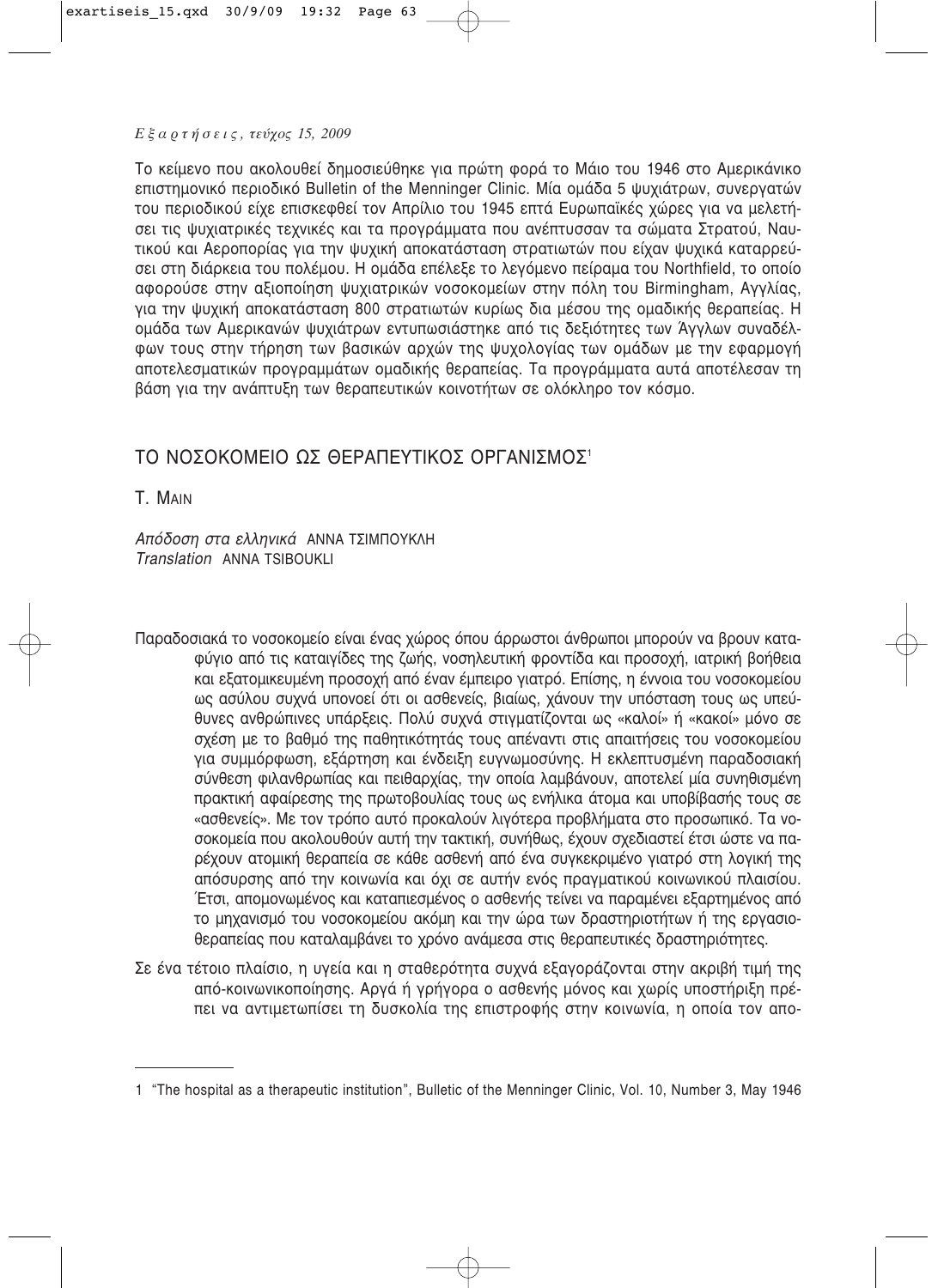σταθεροποίησε και εκεί να επανενταχθεί και να ξανακερδίσει την καθημερινή αίσθηση της ύπαρξης αξιών και στόχων. Αυτός ο στόχος είναι δύσκολος για έναν από-κοινωνικοποιημένο άνθρωπο όσο υγιής και εάν έχει γίνει.

Επίσης, ο σχεδιασμός του νοσοκομείου ως κοινωνικού πλαισίου αγνοεί τις θεραπευτικές θετι-Κές δυνάμεις, οι οποίες λειτουργούν σε αυθόρμητα δομημένες κοινωνίες, όπως για παράδειγμα η κοινωνική υποστήριξη και οι δυνατότητες για συναισθηματική έκφραση. Είναι γεγονός ότι η ριζοσπαστική ατομική θεραπεία μπορεί να απελευθερώσει τα εσωτερικά κίνητρα του ασθενούς και να τον καταστήσει ικανό για μία ολοκληρωμένη και σταθερή κοινωνική ζωή. Ωστόσο, αποτυγχάνει, να του προσφέρει μία σίγουρη τεχνική για ολοκληρωμένη κοινωνική συμμετοχή, την οποία μπορεί να μάθει μόνο από την αλληλεπίδραση με την ίδια την κοινωνία. Η θεραπεία του νευρωτικού ασθενούς που υποφέρει από διαταραχές κοινωνικών σχέσεων δεν μπορεί να θεωρηθεί αποτελεσματική, εκτός εάν συμβαίνει σε ένα πλαίσιο κοινωνικής πραγματικότητας που του προσφέρει τις ευκαιρίες για ολοκληρωμένη κοινωνική εμβάθυνση, έκφραση και αλλαγή των εσωτερικών παρορμήσεων, σύμφωνα με τις απαιτήσεις της πρανματικής ζωής, Σε κάθε περίπτωση πρέπει να αντιμετωπισθεί το γεγονός ότι η ριζοσπαστική ατομική ψυχοθεραπεία δεν αποτελεί πρακτική πρόταση για τον τεράστιο αριθμό των ασθενών που αντιμετωπίζει σήμερα ο πραγματικός κόσμος. Είναι αμφίβολο σε ποιο βαθμό το vοσοκομείο μπορεί να παραμείνει ένας χρήσιμος χώρος στον οποίο εφαρμόζεται η ατομική θεραπεία. Ίσως μπορεί να μεταλλαχθεί σε θεραπευτικό οργανισμό.

## Η ΘΕΡΑΠΕΥΤΙΚΗ ΚΟΙΝΟΤΗΤΑ

- <u>Το πείραμα του Northfield αποτελεί μία προσπάθεια αξιοποίησης του νοσοκομείου όχι ως ενός</u> οργανισμού που διοικείται από γιατρούς με στόχο τη δική τους μεγαλύτερη αποτελεσματικότητα, αλλά ως μιας κοινότητας με άμεσο στόχο την πλήρη συμμετοχή όλων των μελών της στην καθημερινή ζωή και απώτερο σκοπό την επανένταξη των νευρωτικών ατόμων στην κοινωνία. Ιδανικά, στόχος είναι να λειτουργήσει ως ένα θεραπευτι-Κό πλαίσιο με αυθόρμητη και συναισθηματικά δομημένη (παρά ιατρικά καθορισμένη) οργάνωση, στην οποία συμμετέχουν όλοι, τα μέλη και οι ασθενείς. Οποιαδήποτε προσπάθεια να επιτραπεί ή να δημιουργηθεί ένα τέτοιο πλαίσιο απαιτεί ανοχή, θέληση για μάθηση μέσα από τα λάθη, και αποφυγή της εξαγωγής γρήγορων συμπερασμάτων. Ωστόσο, ορισμένα ζητήματα φαίνεται να είναι ξεκάθαρα. Η καθημερινή ζωή της κοινότητας πρέπει να στηρίζεται σε πραγματικές εργασίες, σχετικές με τις ανάγκες και τις επιδιώξεις της μικρής κοινωνίας του νοσοκομείου και της ευρύτερης κοινωνίας στην οποία λειτουργεί. Δεν πρέπει επίσης να υπάρχουν φραγμοί μεταξύ του νοσοκομείου και της υπόλοιπης κοινωνίας, ενώ χρειάζεται να δίνεται πλήρως η δυνατότητα εντοπισμού και ανάλυσης των διαπροσωπικών φραγμών που εμποδίζουν την συμμετοχή σε μία ολοκληρωμένη κοινοτική ζωή.
- Οι παραπάνω προϋποθέσεις δεν είναι μικρές και απαίτησαν ανασκόπηση των αντιλήψεων μας ως ψυχίατρων σε σχέση με το στάτους και τις ευθύνες που έχουμε. Τα δικαιώματα του γιατρού στην παραδοσιακή κοινωνία του νοσοκομείου πρέπει να ανταλλαχθούν με έναν πιο ειλικρινή ρόλο του μέλους σε μία πραγματική κοινότητα, το οποίο είναι υπεύθυνο όχι μόνο για τον εαυτό του και τους προϊσταμένους του, αλλά και για την κοινότητα στο σύνολό της και απολαμβάνει προνόμια και περιορισμούς στο βαθμό που του επιτρέπει ή απαιτεί η κοινότητα. Πλέον δεν του ανήκουν οι ασθενείς «του». Πα-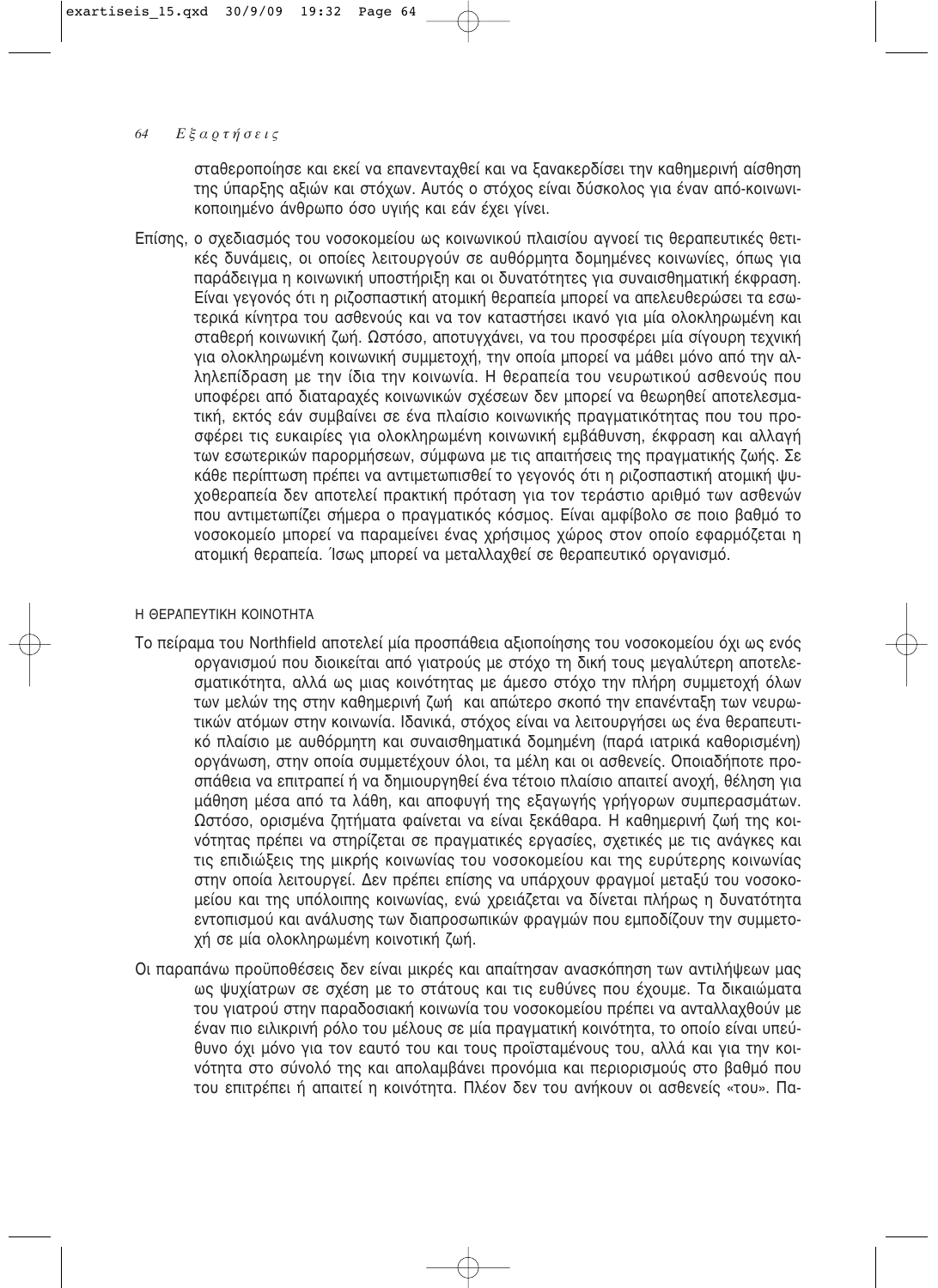ραχωρούνται στην κοινότητα, που καλείται να τους θεραπεύσει και στην οποία ανή-Κουν τόσο αυτοί όσο και ο ίδιος. Οι ασθενείς δεν είναι πλέον τα παιδιά του, υπάκουα σε δραστηριότητες που μοιάζουν με αυτές ενός παιδικού σταθμού, αλλά πρέπει να υποδυθούν συγκεκριμένους ρόλους της ενήλικης ζωής και είναι ελεύθεροι να αναλάβουν ευθύνες και να εκφράσουν απόψεις που αφορούν την κοινότητα στην οποία συμμετέχουν. Αυτοί όπως και ο ίδιος πρέπει να είναι ελεύθεροι να συζητήσουν την καθημερινή ζωή στο νοσοκομείο, να εντοπίσουν και να αναλύσουν τα προβλήματα, να διαμορφώσουν τις συνθήκες και να υιοθετήσουν τον ενθουσιασμό της ομαδικής ζωής. Οι ασθενείς πρέπει να είναι ελεύθεροι να σχεδιάσουν και να οργανώσουν τις δραστηριότητες της καθημερινότητας του νοσοκομείου και επομένως να αντιμετωπίσουν μαζί προβλήματα της άμεσης κοινωνικής πραγματικότητας. Αποτυχίες οργάνωσης, εσωτερικά προβλήματα απάθειας, ανασφάλειας και επιθετικότητας, όπως και συνηθισμένες πρακτικές δυσκολίες αποτελούν ζητήματα που ζητούν επίλυση από τους ασθενείς, στους οποίους ανήκει η κοινότητα και οι οποίοι δημιουργούν τα προβλήματα.

# Ο ΡΟΛΟΣ ΤΟΥ ΨΥΧΙΑΤΡΟΥ

- Μερικές φορές, επειδή αποτελεί κανονικό μέλος της κοινότητας, συχνά εξαιτίας των ειδικών γνώσεών του, η άποψη του ψυχιάτρου ζητείται όταν εμφανίζονται δυσκολίες. Μπορεί να προσπαθήσει να επιλύσει τις προσωπικές εντάσεις που προκαλούν τη δυσκολία δια μέσου της λειτουργικής ή αντανακλαστικής ομαδικής θεραπείας ή μπορεί να εντοπίσει μόνο τις συναισθηματικές δυσκολίες και να αφήσει τη λύση στους ασθενείς. Ωστόσο δεν επιζητά το καθ' έδρας στάτους. Στην ουσία μπορεί να αρνηθεί οποιαδήποτε θέση του προσφέρεται και να απαρνηθεί το συνηθισμένο του δικαίωμα της άσκησης κριτικής σε ενδό-ομαδικές απαιτήσεις και προβλήματα. Ο ψυχίατρος χρειάζεται να ανέχεται τις διαταραχές και τις εντάσεις στο βαθμό που είναι σαφές ότι η κοινότητα πρέπει να τις αντιμετωπίσει η ίδια ως πρόβλημα της ομαδικής ζωής. Σε σχέση με την ατομική συμπεριφορά (για παράδειγμα την κατάθλιψη) ίσως χρειάζεται να περιμένει μέχρι να γίνει επεξεργασία της κοινωνικής παλινδρόμησης και να εμφανισθούν αυθόρμητα οι ενορμήσεις, ή μέχρι ο ασθενής να ζητήσει ο ίδιος να κατανοήσει σε βάθος τη διαταραχή ή τη συμπεριφορά του.
- Ο ψυχίατρος μπορεί να ανά-προσδιορίσει ένα πρακτικό πρόβλημα σε σχέση με τις στάσεις ή τις σχέσεις, να επανα-προσανατολίσει κάποιο άλλο, να διαφωτίσει ένα τρίτο και σε ένα τέταρτο να λειτουργήσει ως καταλύτης κοινωνικής αντίδρασης και επίγνωσης. Ο ρόλος του ως ειδικός και όχι ως υπέρ-επόπτης ανάμεσα σε ασθενείς σε καμία περίπτωση δεν σημαίνει ότι πρέπει να παραμείνει ανενεργός. Μπορεί να λειτουργήσει ως σοβαρός σχολιαστής και συμμετέχων σε πολλούς από τους κοινωνικούς τομείς, που γεμίζουν και επιδρούν στις ποικίλες ανάνκες του ρευστού πληθυσμού του νοσοκομείου, και να είναι προετοιμασμένος να δημιουργήσει τις κατάλληλες συνθήκες για την άσκηση των αυξανόμενων ενορμήσεων και ενδιαφερόντων ή για να ανοίξει τα κανάλια επικοινωνίας ανάιιεσα σε συνκεκριμένες κοινωνικές ομάδες. Χρειάζεται επίσης να είναι ενεργός στην προσφορά ευκαιριών για θεραπευτική αλληλεπίδραση ανάμεσα στους ασθενείς και στην τροποποίηση των πρακτικών εμποδίων χώρου και χρόνου, που μπορεί να την παρεμποδίζουν. Η καθημερινή του εργασία περιλαμβάνει τη μελέτη και διευκόλυνση της ΚΟΙνωνικής λειτουργίας, που επιτρέπει στο απομονωμένο άτομο να προχωρήσει σε κοινωνική ένταξη με θεραπευτικό στόχο μία πλούσια κοινωνικά και εργασιακά ζωή, η οποία σχετίζεται με την πραγματική κοινότητα στην οποία βρίσκεται το νοσοκομείο.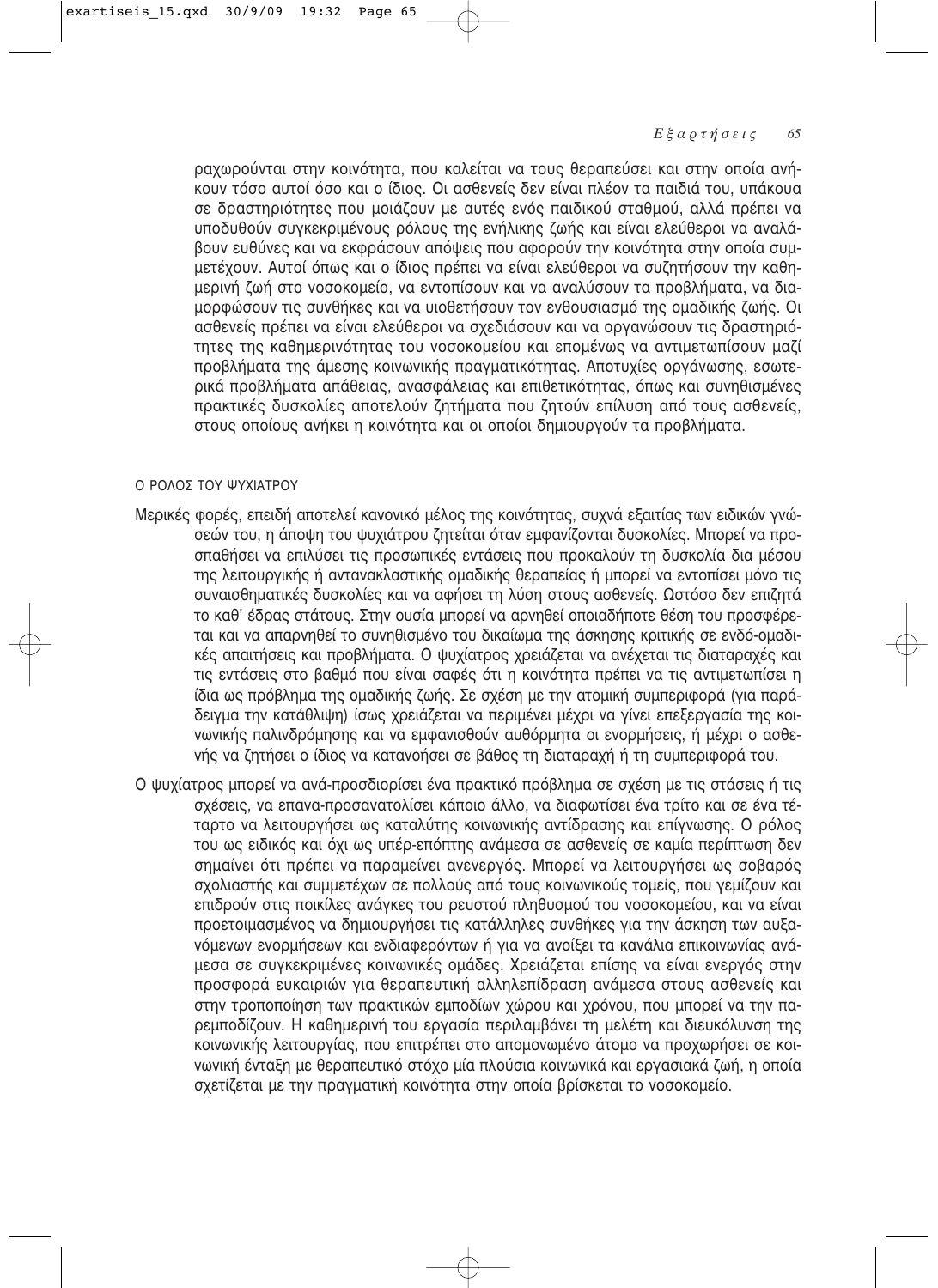Χρειάζεται στο σημείο αυτό να σημειωθεί ότι ο εκπαιδευμένος γιατρός παίζει ένα μεγαλεπήβολο ρόλο ανάμεσα στους ασθενείς, να αντιμετωπίζει σημαντικές δυσκολίες να απαρνηθεί την ισχύ του και να σηκώσει τις κοινωνικές ευθύνες στο νοσοκομείο, όπως και να εμφυσήσει ειλικρινά στους ασθενείς του την έννοια της αλληλεξάρτησης και της ενηλικιότητας. Ωστόσο, αυτό δεν είναι απλό ούτε για το υπόλοιπο προσωπικό. Είναι δύσκολο να ζεις σε ένα χώρο, ο οποίος διέπεται από υποβόσκον εσωτερικό άγχος, χωρίς να θελήσεις να διαπραγματευτείς την εξουσία σου και να πνίξεις τον αυθορμητισμό που αυξάνει το άγχος, απαιτώντας εξάρτηση και εφαρμογή του νόμου και της τάξης εκ των άνωθεν. Ωστόσο, τέτοια μέτρα δεν επιλύουν το πρόβλημα της νεύρωσης στην κοινωνική ζωή, αλλά αποτελούν μέσο αποφυγής αυτού του ζητήματος.

# ΟΙ ΣΧΕΣΕΙΣ ΤΟΥ ΠΡΟΣΩΠΙΚΟΥ

Τα μέλη του προσωπικού έχουν επίσης τα δικά τους προβλήματα, τους φόβους τους, ας πούμε, για το κοινωνικό ασυνείδητο, όπως και τις δικές τους συναισθηματικές ανάγκες. Διοργανώνονται ομαδικές συζητήσεις για συγκεκριμένα προβλήματα, στις οποίες συμμετέχουν όσοι εμπλέκονται σε αυτά. Παράλληλα, είναι απαραίτητες οι συζητήσεις σε ομάδες ανάμεσα στα μέλη και στο προσωπικό για θέματα που αφορούν την έκθεση του ατόμου στις πιέσεις της ομάδας, ώστε να αποφευχθεί η απόσταση που υπάρχει ανάμεσα σε προσωπικό και ασθενείς στα περισσότερα νοσοκομεία. Το νοσηλευτικό προσωπικό, το προσωπικό διοίκησης και κουζίνας, οι κοινωνιο-θεραπευτές, οι ψυχίατροι και οι ασθενείς έχουν όλοι αλληλό-συσχετιζόμενα προβλήματα στην άμεση καθηιμερινή πρακτική, καθώς και δια-προσωπικές και ομαδικές εντάσεις. Η απόδοση της ΚΟΙΥωνικής σημαντικότητας και αποτελεσματικότητας στην καθημερινή ζωή του προσωπικού και η ενσωμάτωσή τους με τη συνολική κοινότητα του νοσοκομείου και τους στόχους της, γενικούς και ειδικούς, διευκολύνεται από τις προγραμματισμένες συνα-Vτήσεις, από τις κοινωνικές εκδηλώσεις και από τη συμμετοχή σε θεραπευτικές συνεδρίες. Εκτός από την αύξηση της ειλικρίνειας και της κοινωνικής υγείας, η οποία επιτεύχθηκε με τη διεύρυνση των κοινωνικών ορίων του προσωπικού στο νοσοκομείο, η επίδραση στην «ατμόσφαιρα» είναι πολύ σημαντική. Μόνο έτσι μπορεί η κοινότητα στο σύνολό της να εμπλέκεται, συνεχώς, με το στόχο της προσαρμογής στις ανάγκες και στα προβλήματα των συμμετεχόντων σε αυτήν.

# ΑΤΟΜΙΚΕΣ ΑΝΑΓΚΕΣ

- Η έμφαση στο νοσοκομείο ως θεραπευτική κοινότητα δεν αποκλείει, όπως είναι φυσικό, την προσοχή στα ατομικά προβλήματα των μελών της. Αντίθετα με την αναγνώριση των νόμιμων φιλοδοξιών των άλλων, η κοινότητα ανταποκρίνεται καλύτερα στις ατομικές ανάγκες και τα όρια. Μία ομάδα ασθενών που αυτό-αποκαλούνται «ομάδα συντονισμού» έχει οργανώσει ένα γραφείο και είναι προετοιμασμένη να ανταποκριθεί στις ανάγκες της πραγματικής ζωής, στις οποίες δεν ανταποκρινόταν το νοσοκομείο. Τα μέλη της ομάδας ειδικεύονται στην επίλυση ασυνήθιστων αιτημάτων, ή στην αναζήτηση εργασιών που ταιριάζουν με τους ασθενείς καθώς και στην αναζήτηση ασθενών για συγκεκριμένες εργασίες.
- Στην περίπτωση αυτή, ο ψυχίατρος ασχολείται με τα ατομικά ζητήματα όλων όσων τα προβλήματα δεν επιλύονται, ικανοποιητικά, στο πλαίσιο των διαφόρων θεραπευτικών κοι-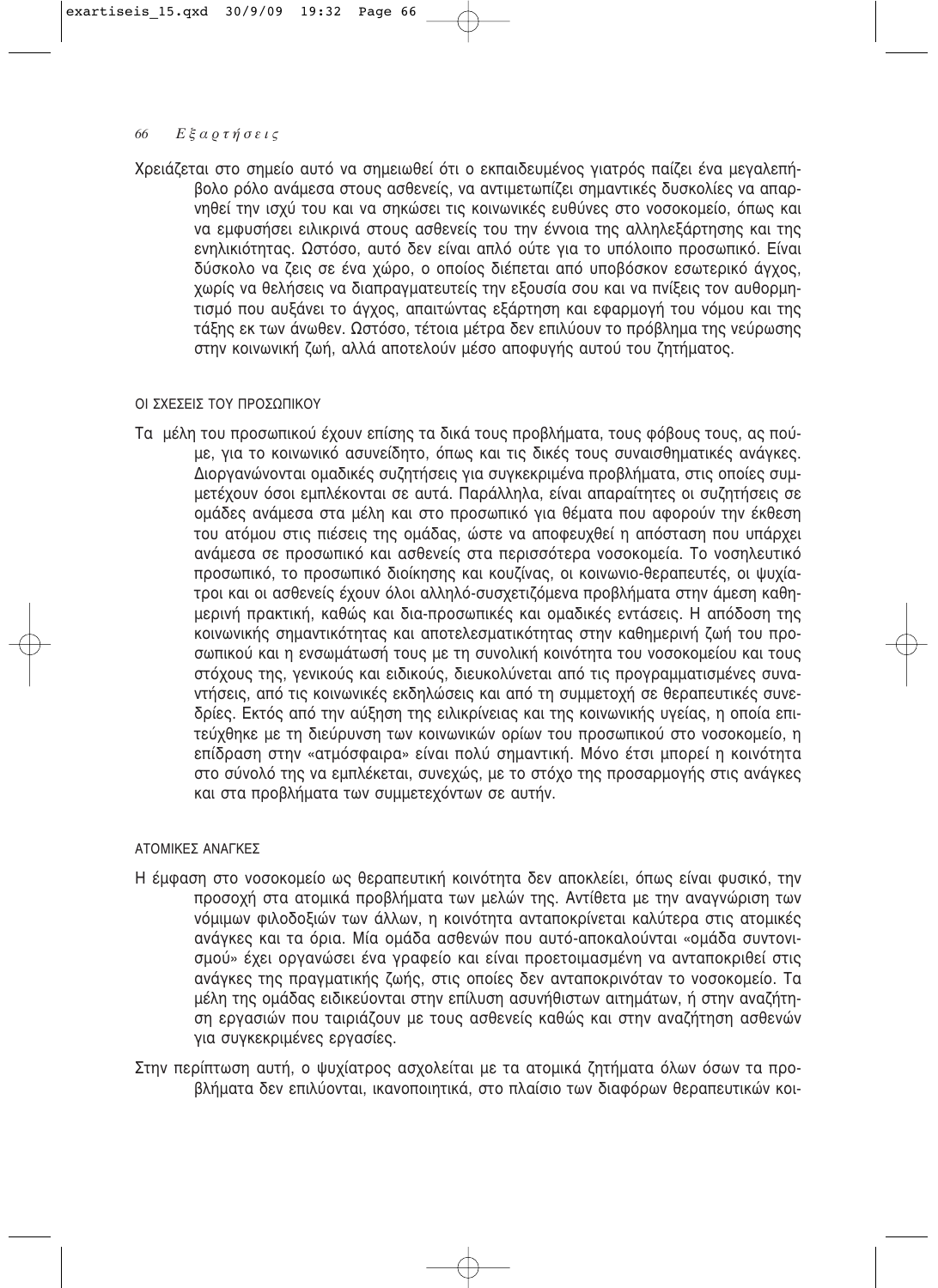νωνικών πεδίων, που δημιουργήθηκαν στο νοσοκομείο. Ο άνθρωπος, του οποίου οι ΚΟΙνωνικές δεξιότητες είναι τόσο εξασθενημένες ώστε να μην του επιτρέπουν συμμετοχή σε μια ομαδική δραστηριότητα ακόμη και «χαμηλής έντασης», είναι ελεύθερος να επιλέξει ατομικές δραστηριότητες. Ακόμη και στην περίπτωση που η επιθυμία του είναι να αποφύγει τις κοινωνικές σχέσεις και δραστηριότητες θα του δοθεί ατομικό δωμάτιο και η άδεια να μην κάνει τίποτα. Παρά τη βασική πεποίθηση ότι δεν αποτελεί μέρος της λειτουργίας του νοσοκομείου να επιβάλλει την υποχρεωτική αποκοπή από την κοινωνία με αντάλλαγμα τη θεραπεία όλων όσων περνούν την πόρτα του, υπάρχουν πολλοί ασθενείς για τους οποίους η καλύτερη άμεση σχέση με την κοινωνία είναι η απομόνωση, η εξάρτηση ή η προσωπική παλινδρόμηση.

Το Northfield προσφέρει τη δυνατότητα για αντιμετώπιση αυτών των περιπτώσεων. Άντρες που θρηνούν την απώλεια των συντρόφων τους στη μάχη έχουν όλες τις δυνατότητες να το εκφράσουν αυτό κοινωνικά. Μια ήσυχη πτέρυγα με χαμηλό φωτισμό και συνθήκες διαρκούς ηρεμίας είναι διαθέσιμη σε όσους θέλουν να εκφραστούν μέσα από τη συμβολική ασθένεια προσομοίωσης της νεογνικής περιόδου. Άντρες με προβλήματα επιθετικότητας μπορεί να αναλάβουν ερνασίες, μέσω των οποίων να ικανοποιούν την επιθετικότητά τους. Και όσοι είναι κυνικοί μπορούν να λάβουν υποστήριξη για τη διάρκεια της προσωπικής τους μεταβίβασης έως ότου είναι ικανοί να αποδεχτούν τη ζωή σε μια μικρή ομάδα επιλεγμένων φίλων. Όταν οι άμεσες ανάγκες έχουν ικανοποιηθεί, ο ασθενής αντιμετωπίζει ένα εύρος κοινωνικών και εργασιακών ευκαιριών και είναι ελεύθερος να μετακινηθεί σύμφωνα με τη δική του επιλογή και τη δική του ταχύτητα στους κοινωνικούς τομείς που τον ενδιαφέρουν. Όπως κάθε κοινωνικό πεδίο συνδέεται με διάφορες συναισθηματικές καταστάσεις, ο ασθενής επανεντάσσεται στην πραγματική κοινωνία μέσα από αυτές τις δραστηριότητες σε ένα βαθμό που του επιτρέπει να διευρύνει τις κοινωνικές του σχέσεις. Τα όρια δεν τίθενται από τους περιορισμούς του νοσοκομείου, καθώς μπορεί να διαμορφώσει σχέσεις σε ένα ευρύτερο γεωγραφικό πλαίσιο που θέτουν οι σύγχρονοι τρόποι μετακίνησης.

#### Ο ΣΚΟΠΟΣ

Η κοινωνικοποίηση των νευρωτικών παρορμήσεων, η τροποποίησή τους από τις κοινωνικές απαιτήσεις της πραγματικής ζωής, η ενίσχυση του εγώ, η αύξηση των ικανοτήτων, οι ειλικρινείς και εύκολες κοινωνικές σχέσεις δίνουν στο άτομο τη δυνατότητα και τις τεχνικές για μια σταθερή ζωή με έναν πραγματικό ρόλο στον πραγματικό κόσμο. Η συvηθισμένη απάντηση η οποία δίνεται από τους ασθενείς, όταν με την αποχώρηση τούς ρωτάμε γιατί αισθάνονται καλύτερα είναι ασαφής: «Δεν ξέρω γιατί. Βρήκα κάτι που μου ταιριάζει. Μετά συνάντησα μερικούς καλούς ανθρώπους. Νομίζω ότι αυτό με βοήθησε». Ο ψυχίατρος σπάνια αναφέρεται ως φορέας θεραπείας και όταν γίνεται αποδέκτης πολλών θετικών σχολίων αυτό θεωρείται αποτυχία της θεραπείας. Εξαιτίας της αύξησης των κοινωνικών και εργασιακών ερεθισμάτων από την ευρύτερη κοινωνία και εκτός του νοσοκομείου, η αποχώρηση από αυτό δεν θα έπρεπε να συνοδεύεται από λύπη αλλά μάλλον αύξηση της ζέσης για ζωή και εμπιστοσύνη ότι τα προβλήματα θα αντιμετωπιστούν και θα απαντηθούν χωρίς αίσθηση ανεπάρκειας ή δυστυχίας.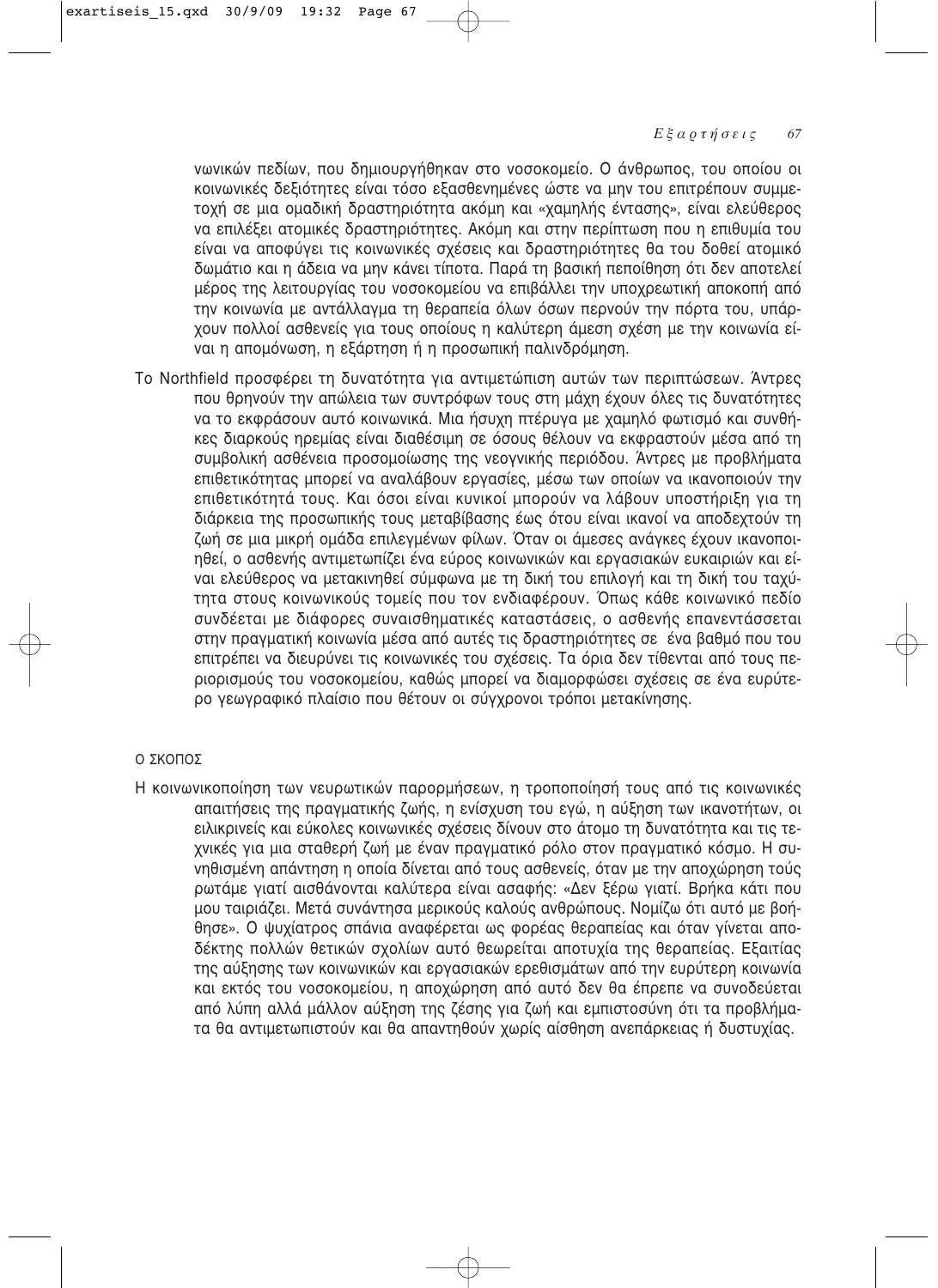Εξαρτήσεις, τεύγος 15, 2009

# ΤΙ ΕΙΝΑΙ Η ΑΠΕΞΑΡΤΗΣΗ: ΕΠΑΝΕΞΕΤΑΣΗ ΤΟΥ ΟΡΙΣΜΟΥ ΑΠΟ ΤΗΝ ΕΠΙΤΡΟΠΗ ΣΥΝΑΙΝΕΣΗΣ TOY BETTY FORD INSTITUTE<sup>1</sup>

THOMAS MCLELLAN<sup>2</sup>, PHD

Απόδοση στα ελληνικά ΓΕΩΡΓΙΑ ΧΡΙΣΤΟΦΙΛΗ Translation GEORGIA CHRISTOFILI

Προς τον Εκδότη,

Ο ακριβής αριθμός των ατόμων που έχουν βιώσει και επιτυχώς ξεπεράσει την εξάρτηση από το αλκοόλ και τις ουσίες είναι άγνωστος, ωστόσο παραμένει μεγάλος. Τα άτομα αυτά αναφερόμενα στο νέο νηφάλιο, παραγωγικό τρόπο ζωής τους, λένε πως βρίσκονται «σε απεξάρτηση». Αν και χρησιμοποιείται ευρέως ως όρος, η έλλειψη ενός στάνταρ ορισμού για τον όρο «απεξάρτηση» εμποδίζει την κατανόηση από το ευρύ κοινό και την έρευνα σχετικά με το θέμα. Η καλύτερη κατανόηση του κοινού μπορεί να προκαλέσει περισσότερο ενδιαφέρον και να αυξήσει τη διαθεσιμότητα παρεμβάσεων με στόχο την «απεξάρτηση». Οι περισσότερες έρευνες πιθανόν να οδηγήσουν σε πιο αποτελεσματικές μορφές αυτών των παρεμβάσεων. Έχοντας αυτούς τους στόχους κατά νου, μια ομάδα ερευνητών, θεραπευτών, προασπιστών της απεξάρτησης και ατόμων που εμπλέκονται στη χάραξη πολιτικής κλήθηκαν το Σεπτέμβριο του 2006 από το Betty Ford Institute (BFI) να καταλήξουν σε έναν αρχικό ορισμό της «απεξάρτησης», για να βρεθεί μια κοινή αφετηρία με στόχο τη βελτίωση της επικοινωνίας, της έρευνας, του δημόσιου διαλόγου και της κατανόησης του κόσμου για αυτό το ζήτημα. Ο ομόφωνος ορισμός της «απεξάρτησης»:

«τρόπος ζωής που χαρακτηρίζεται από νηφαλιότητα, προσωπική υγεία και συμμετοχή στα κοινά (ενεργός πολίτης), ο οποίος διατηρείται εθελοντικά»,

δημοσιεύτηκε το 2007 στο Journal of Substance Abuse Treatment. Στο άρθρο περιλαμβάνονταν όλα τα λειτουργικά στοιχεία, η λογική και οι προεκτάσεις όλων των πτυχών του ορισμού.

Σημαντικά ζητήματα που αφορούν την «απεξάρτηση» στον αρχικό ορισμό

Το ευρύ ενδιαφέρον για τον ορισμό της «απεξάρτησης» οδήγησε σε αντιπαραθέσεις και επιπλέον ερωτήσεις. Έτσι, πραγματοποιήθηκε μια δεύτερη συνάντηση της αρχικής ομάδας του Betty Ford Institute, που είχε ως στόχο να επανεξετάσει τον αρχικό ορισμό, να διευκρινίσει ή να τροποποιήσει τις αρχικές θέσεις σε έξι σημαντικά ζητήματα, τα οποία περιγράφονται εδώ.

<sup>1</sup> Τίτλος πρωτοτύπου: What is recovery? Revisiting the Betty Ford Institute Consensus Panel Definition Επιστολή του McLellan προς τους εκδότες μέλη της Διεθνούς Επιτροπής Εκδοτών Περιοδικών για τις Εξαρτήσεις (ISAJE).

<sup>2</sup> Διεύθυνση επικοινωνίας: Editor in Chief, Journal of Substance Abuse Treatment Director, Treatment Research Institute 600 Public Ledger Bld., 150 S. Independence Mall West, Philadelphia, PA 19106 -3414, 215 - 399 - 0980, www.tresearch.org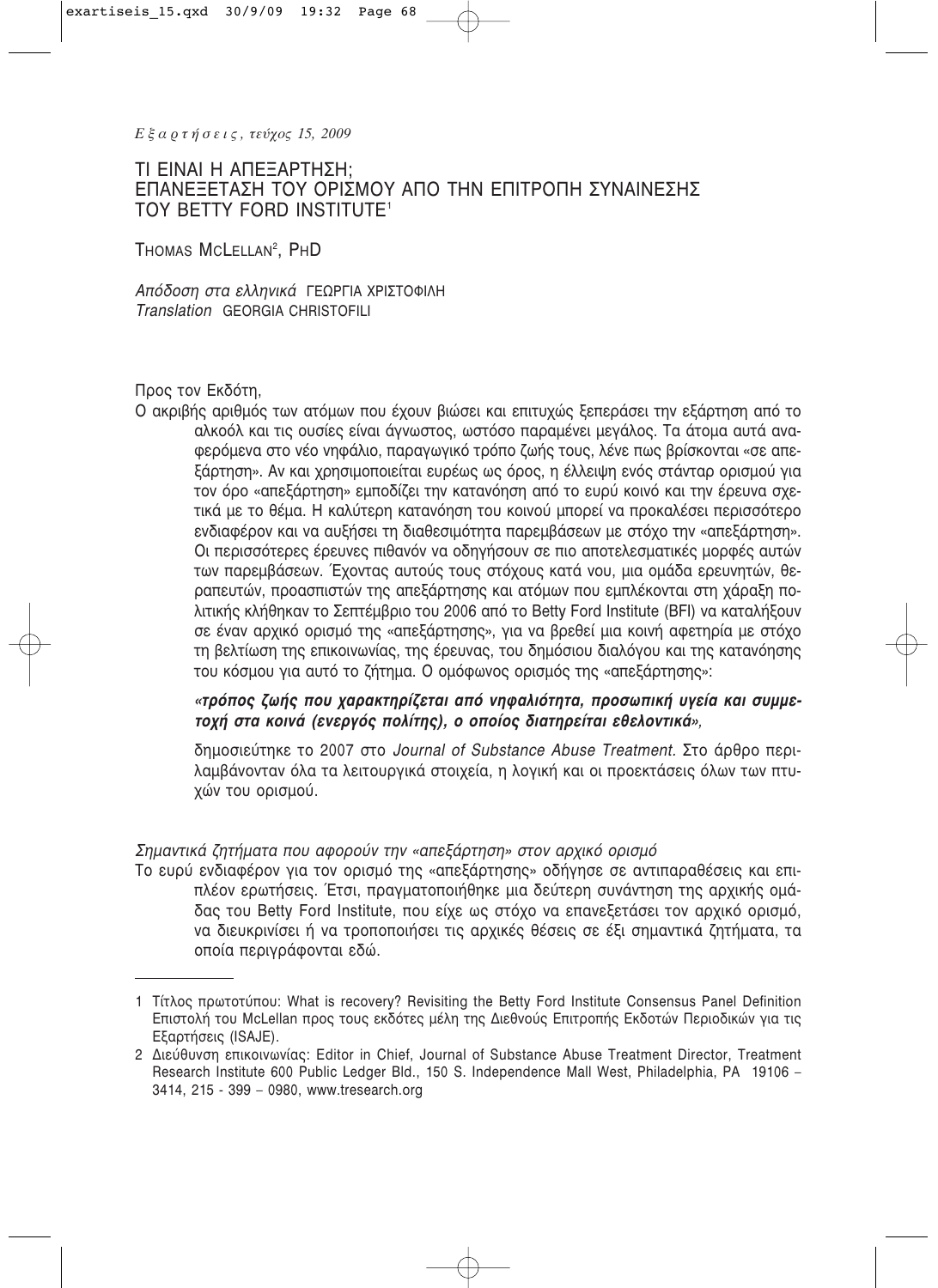- Η απεξάρτηση δεν είναι συνώνυμο με τη συγκεκριμένη διαδικασία επίτευ*ξής της – Αυτή ήταν μια ιδιαίτερα σημαντική θέση στον αρχικό ορισμό. Θα ήταν ευ*κολότερο να ορίσουμε την «απεξάρτηση» ως «αποχή, που επιτυγχάνεται με την τήρηση των αρχών των 12 βημάτων». Αυτή η προσέγγιση έχει το πλεονέκτημα ότι περιγράφει την «απεξάρτηση» σε σχέση με οικείες μεθόδους που χρησιμοποιούνται τώρα στις Ηνωμένες Πολιτείες. Ωστόσο, θα είχε παγιώσει την έννοια αυτή στη συγκεκριμένη χρονική περίοδο και θα έθετε ως σαφή όρο την ενεργό συμμετοχή στους ΑΑ και στις δραστηριότητες των 12 βημάτων ως μέθοδο για να πετύχει κανείς την «απεξάρτηση».
- Αντίδραση Δεν υπήρξε αλλαγή από την πλευρά της Επιτροπής αναφορικά με αυτό το σημείο. Παρότι αναγνωρίζονται οι ολοένα και περισσότερες αποδείξεις που στηρίζουν την αποτελεσματικότητα των ΑΑ και άλλων προσεγγίσεων των 12 βημάτων (REFS), η επιτροπή συμφώνησε ότι η «απεξάρτηση» είναι ο τρόπος ζωής που έχει επιτευχθεί και όχι κάποια συγκεκριμένη μέθοδος. Αυτό είναι αρκετά σημαντικό (βλέπε παρακάτω) και οδηγεί τις μελλοντικές έρευνες στην ανάπτυξη περισσότερων και καλύτερων τρόπων εμπλοκής των πρώην εξαρτημένων ατόμων στην «απεξάρτηση».
- Αποχή έναντι νηφαλιότητας Ο όρος «νηφαλιότητα» χρησιμοποιήθηκε ως πολύ σημαντικό χαρακτηριστικό της «απεξάρτησης», ως τρόπος ζωής. Η Επιτροπή θεώρησε τον όρο νηφαλιότητα συνώνυμο της αποχής από το αλκοόλ και όλα τα μη-συνταγογραφούμενα φάρμακα. Ωστόσο, ο κυριολεκτικός ορισμός της νηφαλιότητας υποδηλώνει έλεγχο, ισορροπία και μέτρο. Προέκυψαν ερωτήματα σχετικά με τη χρησιμότητα αυτού του όρου στον ορισμό.
- Αντίδραση Η Επιτροπή συναίνεσης της BFI είναι ξεκάθαρη ότι ο λειτουργικός ορισμός της νηφαλιότητας σε αυτόν τον ορισμό είναι η πλήρης αποχή. Βεβαίως υπάρχουν και αρκετές μελέτες που δείχνουν ότι μεγάλο ποσοστό πρώην εξαρτημένων ατόμων δείχνουν να είναι σε θέση να επιστρέψουν σε μια μέτρια χρήση αλκοόλ για μεγάλα διαστήματα ορισμένες φορές (McCready, Donovan κ.ά.). Ταυτόχρονα, η επικρατούσα θεραπευτική εμπειρία και τα ερευνητικά στοιχεία δείχνουν ότι η αποχή είναι ο πλέον αξιόπιστος τρόπος ώστε τα πρώην εξαρτημένα άτομα να αποφύγουν την υποτροπή και τα σχετικά προβλήματα (βλέπε Moos, Humphries, Vaillant, Emrick Kastkukas, και Miller και πολλοί ακόμη). Ο στόχος της επιστροφής στη μέτρια χρήση ουσιών μετά από μια περίοδο εξάρτησης εξακολουθεί να αποτελεί ένα ενδιαφέρον ερευνητικό ερώτημα.
- Νηφαλιότητα με τη βοήθεια Φαρμάκων. Ένα αμφιλεγόμενο σημείο στον ορισμό ήταν η πρόβλεψη ότι κάποιος μπορεί να θεωρηθεί πως βρίσκεται σε «απεξάρτηση», ακόμη και όταν λαμβάνει φαρμακευτική αγωγή με συνταγογράφηση. Φυσικά, οι πρώην εξαρτημένοι που τους χορηγεί ο γιατρός ασπιρίνη, ή φαρμακευτική αγωγή για την πίεση, ή ινσουλίνη ή αντικαταθλιπτικά, οι οποίοι πληρούν τα υπόλοιπα κριτήρια του ορισμού πάντοτε θεωρούνταν ότι βρίσκονταν σε «απεξάρτηση». Ωστόσο, ο ορισμός στο Betty Ford Institute προχώρησε δύο ακόμη λογικά βήματα μπροστά. Καταρχήν, σύμφωνα με τη λογική του ορισμού, είναι εύλογο ότι συμπεριλαμβάνουμε πρώην εξαρτημένα άτομα, ακόμη και εάν λαμβάνουν φαρμακευτική αγωγή, η οποία πιθανόν να ενέχει κίνδυνο κατάχρησης, όπως είναι για παράδειγμα τα καταπραϋντικά ή ακόμη και οπιοειδή, όταν αυτό συμβαίνει μετά από διαγνωσμένη ιατρική πάθηση, η φαρμακευτική αγωγή λαμβάνεται όπως προτείνει ο γιατρός και πληρούνται όλες οι άλλες προϋποθέσεις του ορισμού. Δεύτερον, καθώς η εξάρτηση αυτή καθεαυτή είναι ασθένεια η λογική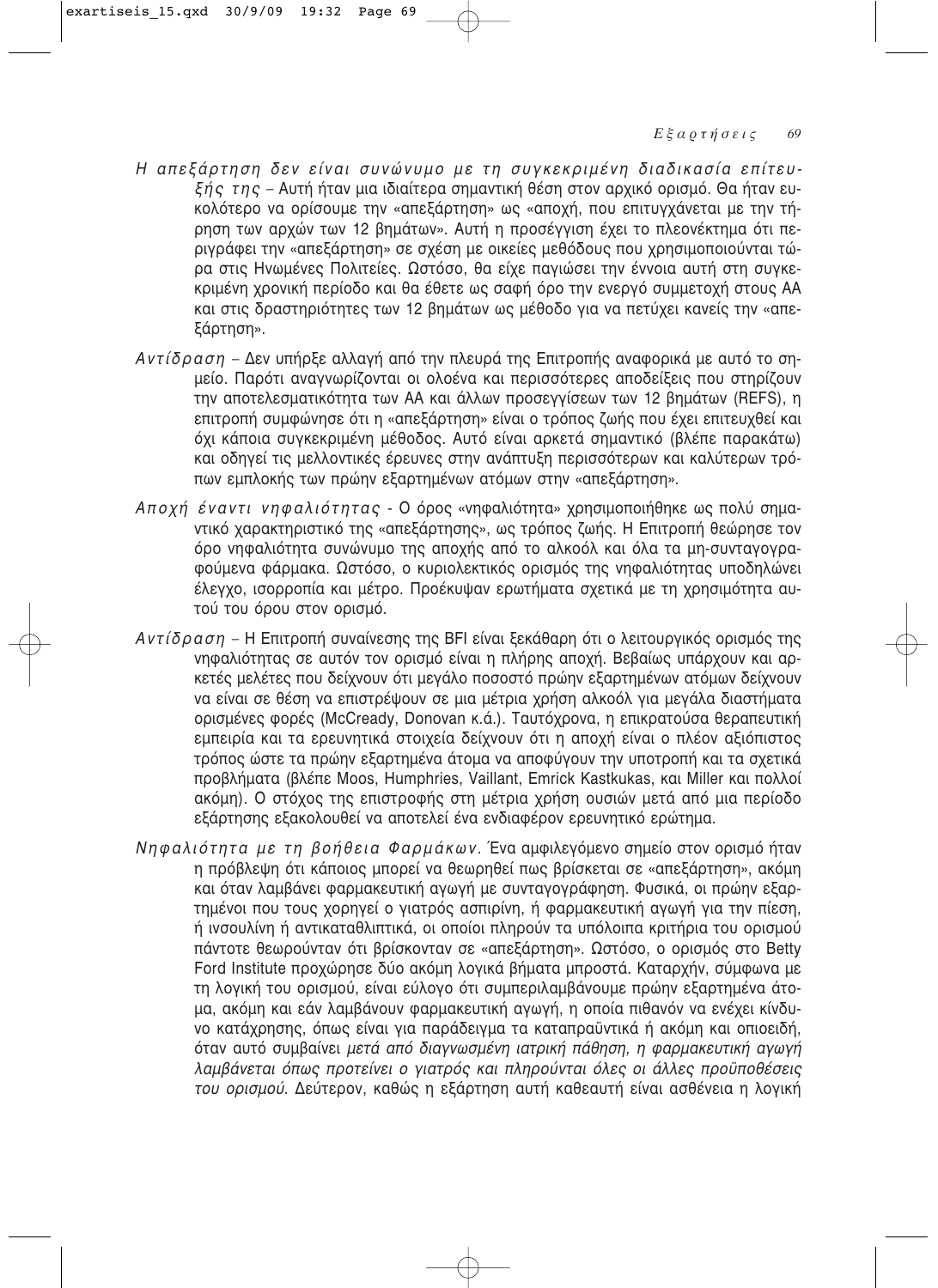αυτού του ορισμού επεκτείνεται στη σωστή χρήση των συνταγογραφούμενων φαρμάκων για την αντιμετώπιση της εξάρτησης, όπως είναι οι: δισουλφιράμη, ακαμπροζάτη, ναλτρεξόνη, βουπρενορφίνη και μεθαδόνη –και πάλι όταν λαμβάνεται όπως πρέπει και πληρούνται οι υπόλοιπες προϋποθέσεις του ορισμού. Με τη λογική και τους όρους του ορισμού στο Betty Ford Institute αυτές οι δύο ομάδες ατόμων θα μπορούσαν να θεωρηθούν επίσης σε απεξάρτηση.

- Αντίδραση -Η Επιτροπή συμφώνησε ότι αυτή η ερμηνεία του ορισμού, αν και δεν ήταν ευρέως αποδεκτή στις ΗΠΑ, ήταν τόσο λογική όσο και συνεπής με τις διαθέσιμες ιατρικές αποδείξεις. Προς το παρόν, ωστόσο, δεν είναι σαφές εάν ή σε ποιο βαθμό η «φαρμακευτικά υποβοηθούμενη αποχή» είναι εξίσου πιθανό να οδηγήσει σε διατήρηση της απεξάρτησης, όπως οι παραδοσιακές μέθοδοι «ολικής αποχής», όταν εφαρμόζονται σωστά και ολοκληρωτικά. Αυτά αποτελούν σημαντικά μελλοντικά ερευνητικά ζητήματα.
- Το ειδικό πρόβλημα της αποχής από τον καπνό. Η πρώτη Επιτροπή ΔΕΝ περιελάμβανε στις προϋποθέσεις της για απεξάρτηση την αποχή από τον καπνό. Ειλικρινά, αυτό ήταν μια απόφαση πολιτικής, καθώς δεν ήθελαν να προσβάλουν ή να εξοστρακίσουν όλα τα άτομα που καπνίζουν, αλλά θεωρούν ότι βρίσκονται σε απεξάρτηση.
- Αντίδραση -παρότι δεν υπάρχει κανενός είδους ιατρική τεκμηρίωση για αυτή τη θέση, η Επιτροπή αναγνώρισε ότι δεν είχε ούτε τη δικαιοδοσία ούτε επιθυμούσε να ανακαλέσει την κατάσταση «απεξάρτησης» μόνο για λόγους εξάρτησης από τον καπνό. Ταυτόχρονα, στην κοινότητα της «απεξάρτησης» η εξάρτηση από τον καπνό παραμένει ένα πολύ σοβαρό, θα λέγαμε, ζήτημα υγείας ζωτικής σημασίας. Έτσι η Επιτροπή συμφώνησε ομόφωνα ότι έπρεπε να τονιστεί πως η αποχή από τον καπνό θα πρέπει σύντομα να αποτελεί αναπόσπαστο στόχο της «απεξάρτησης».
- Πρώιμη, Σταθεροποιημένη και Διατηρημένη νηφαλιότητα. Δεν υπάρχει εμπειρικά καθιερωμένη ή ευρέως συμφωνημένη χρονική περίοδος, η οποία να περιγράφει τη σταθερότητα της κατάστασης νηφαλιότητας. Υιοθετώντας και επεκτείνοντας τη γλώσσα και τις έννοιες που χρησιμοποιούνται στο διαγνωστικό εργαλείο DSM IV για την έννοια της «ύφεσης» των διαταραχών από τη χρήση ουσιών, η επιτροπή υποστήριξε τη χρήση των ακόλουθων επιθέτων, για να περιγράψει την κατάσταση νηφαλιότητας διαφορετικής διάρκειας.
	- Πρώιμη νηφαλιότητα 1-12 μήνες
	- · Διατηρημένη νηφαλιότητα 1-5 χρόνια
	- Σταθεροποιημένη νηφαλιότητα περισσότερο από πέντε χρόνια
- Αντίδραση -τα προτεινόμενα αυτά χρονικά διαστήματα και τα αντίστοιχα επίθετα που τα περιγράφουν προτάθηκαν απλά με στόχο να ενισχύσουν την έρευνα σε θεραπευτικά ζητήματα όσον αφορά τους παράγοντες (προσωπικούς και θεραπευτικούς), οι οποίοι διαφοροποιούν αυτά τα χρονικά διαστήματα. Επίσης, για να καθορίσουν εάν υπάρχουν, όντως, διαφορές στις μετρήσεις της λειτουργικότητας στη ζωή του ατόμου και αντίστασης στην υποτροπή.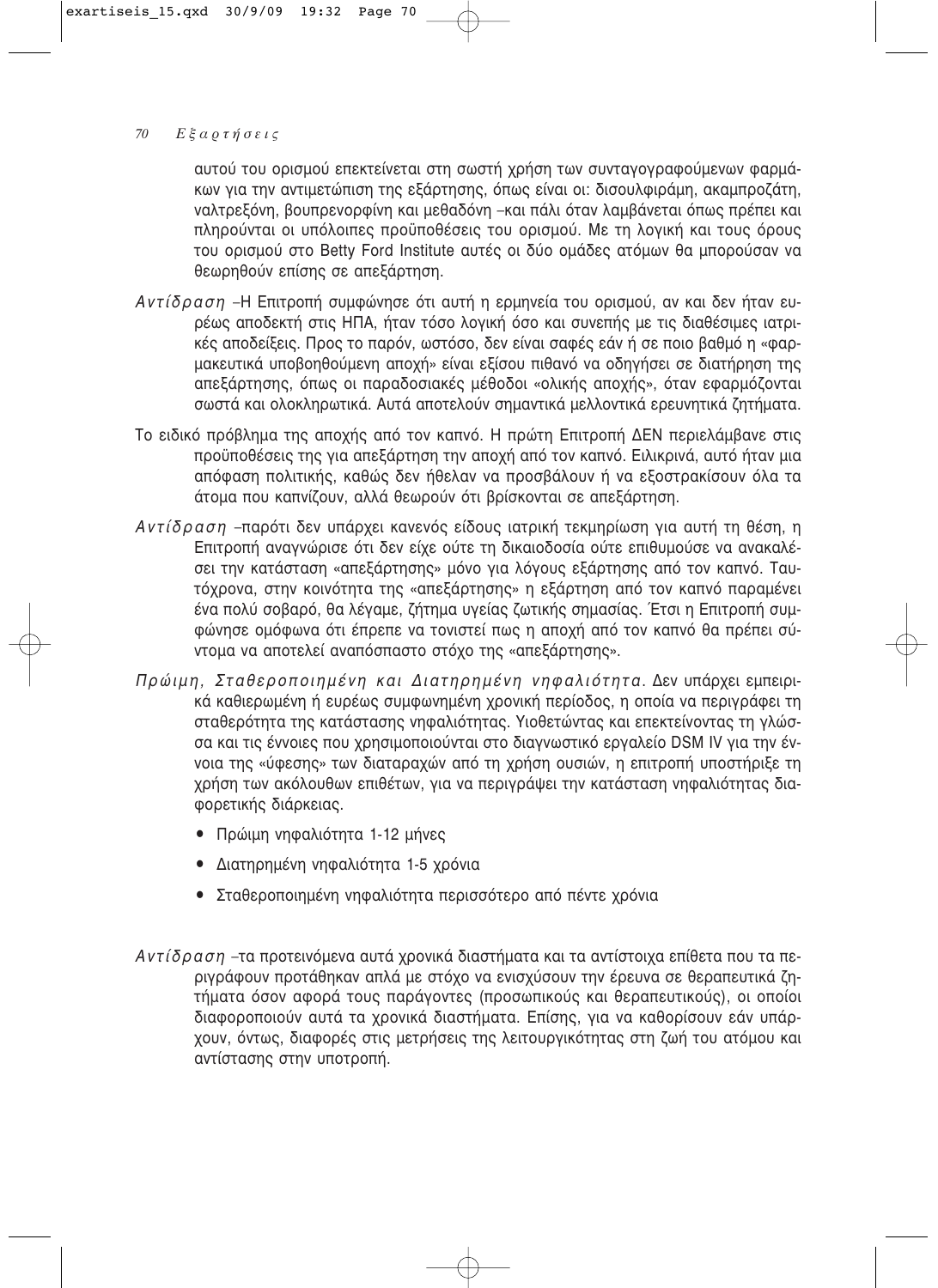exartiseis\_15.qxd 30/9/09 19:32 Page 71

- *Eνεργός πολίτης –*Όπως και στην περίπτωση του όρου «νηφαλιότητα» ο όρος «ενεργός πολίτης» ερμηνεύτηκε με δύο διαφορετικούς τρόπους. Η μία ερμηνεία ήταν ότι «ασκώ τα καθήκοντά μου, όπως απορρέουν από τις προσδοκίες του Κράτους», ενώ η δεύτεon ερμηνεία είναι η «συμμετοχή στα δικαιώματα και τις αρμοδιότητες του καθενός για το δημόσιο βίο».
- *Aντίδραση* –Η δεύτερη ερμηνεία προτάθηκε και χρησιμοποιήθηκε από την Επιτροπή Πολιτικής για τα Ναρκωτικά στο Ηνωμένο Βασίλειο (Ref) στον αρχικό τους ορισμό στο BFI. Κατόπιν σκέψης στη δεύτερη συνάντηση η Επιτροπή BFI υιοθέτησε αυτόν τον προσδιορισμό στην αρχική πρόταση. Μια ακόμη σημαντική προσθήκη ήταν η υποσημείωση ότι ο ενεργός πολίτης δεν σημαίνει απλά τη διακοπή των κοινωνικά επικίνδυνων συμπεριφορών, αλλά και την ανάπτυξη θετικών, κοινωνικά, συμπεριφορών (π.χ. παραγωγικός τρόπος ζωής, βοήθεια σε άλλους).

# *Περίληψη και Μελλοντικές Κατευθύνσεις*

Παρότι ο αρχικός ορισμός στο Betty Ford Institute προκάλεσε κάποιες διενέξεις, όπως ήταν αναμενόμενο, η προσπάθεια αυτή προκάλεσε ενδιαφέρον και προσέφερε τη βάση για ένα άκρως απαραίτητο πρόγραμμα έρευνας, σχετικά με τους γενετικούς, συμπεριφορικούς, κοινωνικούς και πνευματικούς παράγοντες που σχετίζονται με τον «τρόπο ζω*ής που χαρακτηρίζεται από γηφαλιότητα, προσωπική υνεία και συμμετοχή στα κοι***νά (ενεργός πολίτης), ο οποίος διατηρείται εθελοντικά»** που ονομάζεται απεξάρτηση. Στο Betty Ford Institute ο προσωρινός ορισμός σχεδιάστηκε για να προσφέρει στο χώρο της απεξάρτησης, στον τομέα των ερευνών και την ευρύτερη κοινότητα έναν τεκμηριωμένο, μετρήσιμο ορισμό ο οποίος θα αποτελεί ένα ικανοποιητικό σημείο αφετηρίας για την τόσο απαραίτητη έρευνα και δημόσια συζήτηση σχετικά με το σημαντικό φαινόμενο της απεξάρτησης.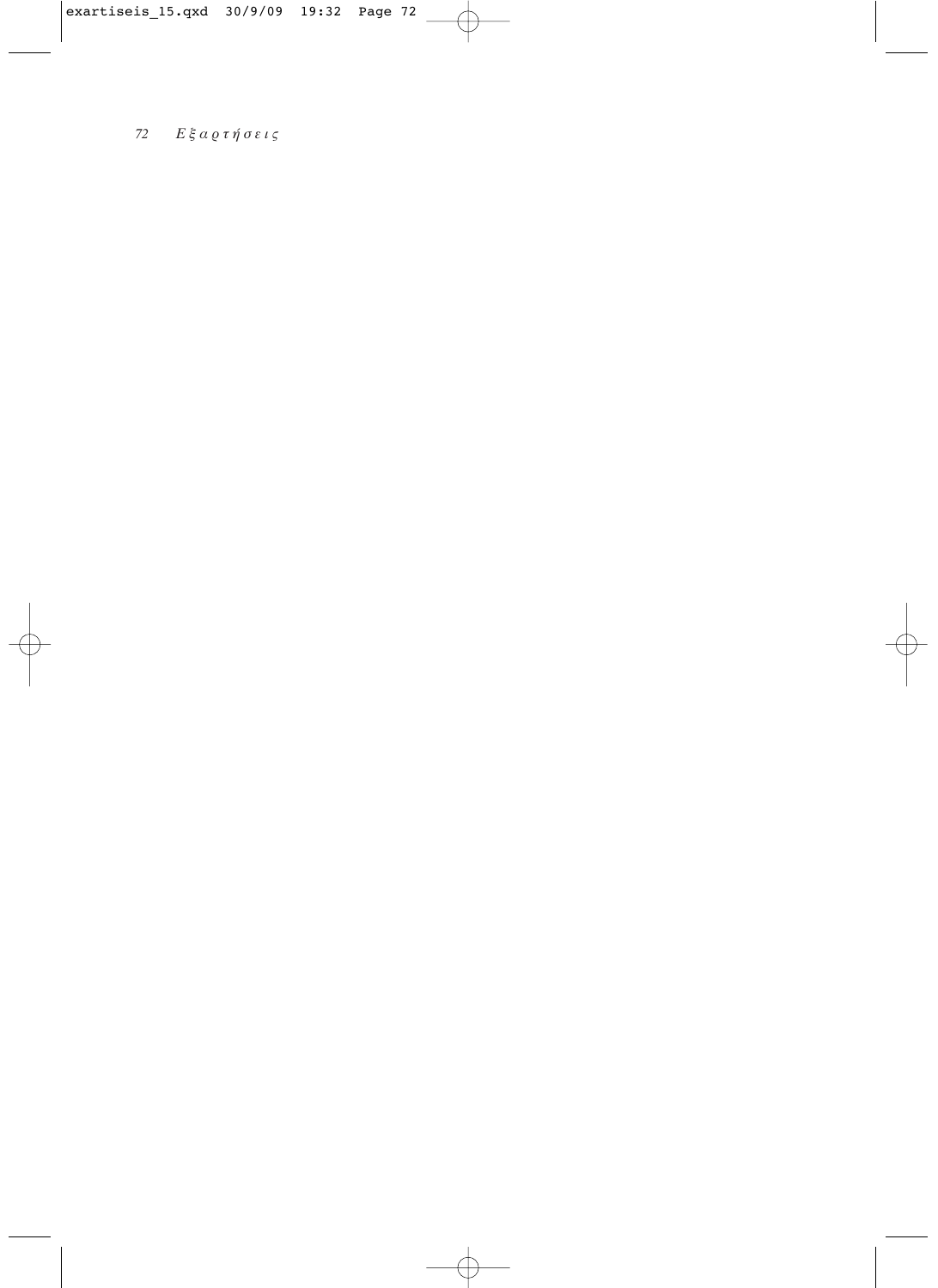# E | A | K O | A O | E P O M A<br>L E | S F O C U S O N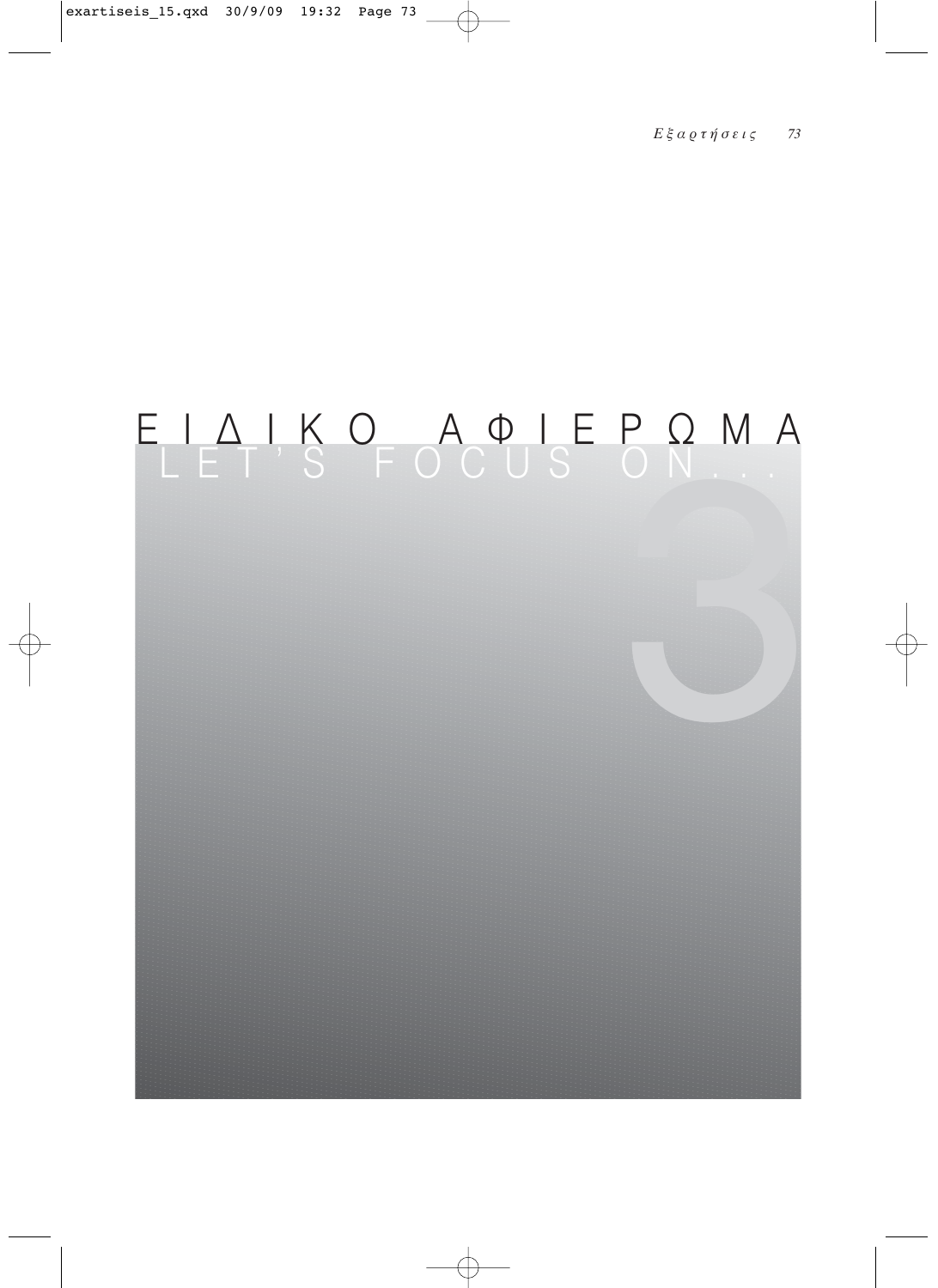$E$ ξαρτήσεις 74

> ΣΤΟ ΑΛΚΟΟΛ ALCOHOL

Η Γερμανία, το αλκοόλ και η πολιτική για το αλκοόλ: ταλάντευση ανάμεσα στην περίσκεψη, τη δράση και την υποτροπή Germany, Alcohol and Alcohol Policy: Oscillating Between Contemplation, Action and Relapse Gerhard Bühringer [o. 75]

Αλκοόλ στην Ισπανία: διαφέρει; Alcohol in Spain: is it different? Antoni Gual [o. 82]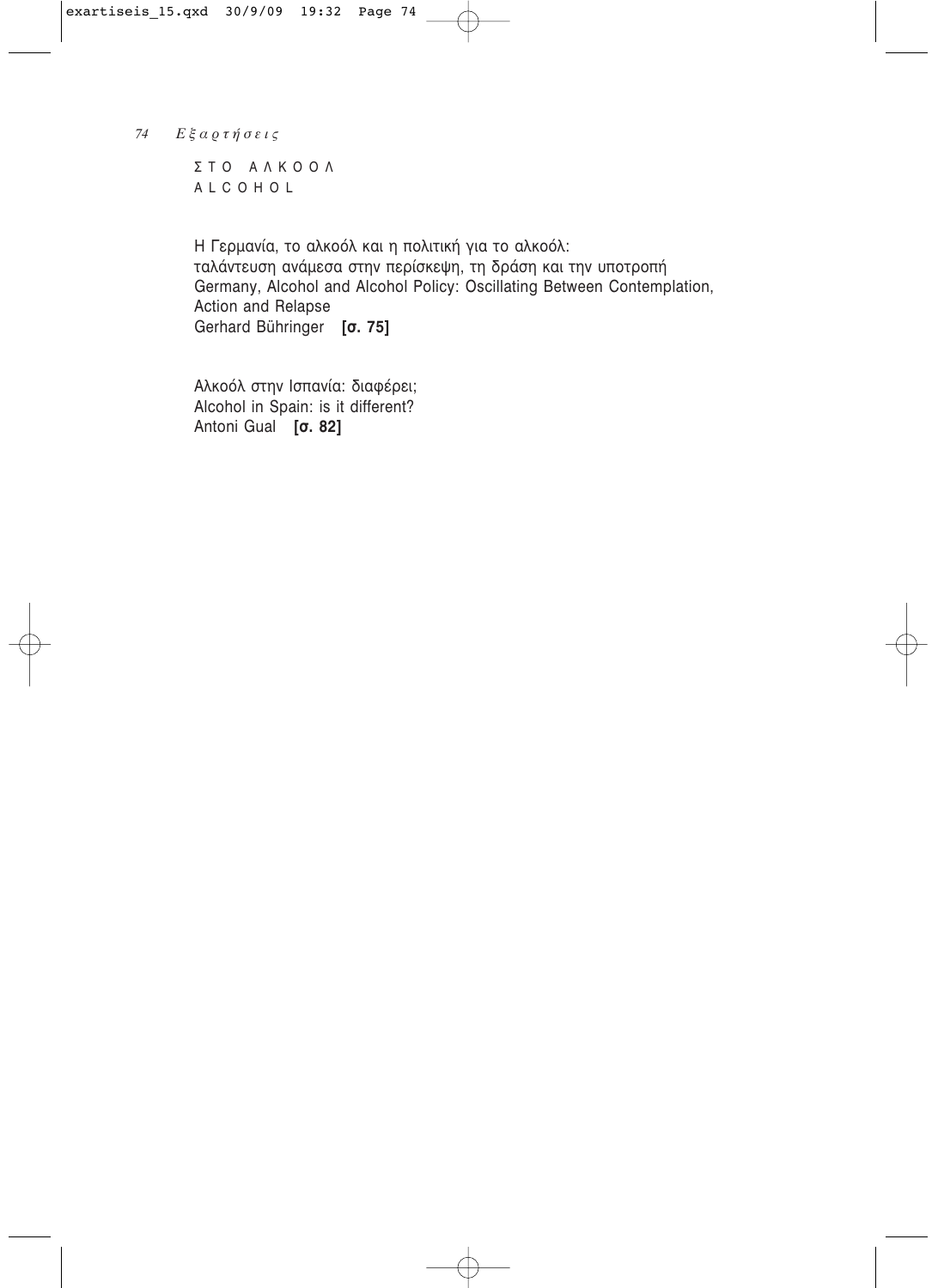exartiseis 15.qxd 30/9/09

*Η Γερμανία, το αλκοόλ και η πολιτική για το αλκοόλ: ταλάντευση ανάμεσα στην περίσκεψη. τη δράση και την υποτροπή<sup>1</sup>* 

GERHARD BÜHRINGER<sup>2</sup> TECHNISCHE UNIVERSITÄT DRESDEN, GERMANY AND IFT INSTITUT FÜR THERAPIEFORSCHUNG, MUNICH, GERMANY

*Απόδοση στα ελληνικά: Γεωργία Χριστοφίλη Translation: Georgia Christofili*

### *Διαμόρφωση μιας σύγχρονης πολιτικής για το αλκοόλ: μια πρόσφατη πρόκληση*

Ο όρος *πολιτική για τα ναρκωτικά* είναι ιδιαίτερα διαδεδομένος στη γερμανική γλώσσα, καθώς για περισσότερο από 30 χρόνια, αποτελούσε σε μεγάλο βαθμό το επίκεντρο των δημόσιων και πολιτικών συζητήσεων. Ο όρος *πολιτική για το αλκοόλ* ωστόσο, αποτελεί μια έννοια που ανακαλύφθηκε πρόσφατα. Πιθανότατα ο λόγος που οδήγησε στην ενασχόληση με το συγκεκριμένο θέμα είναι οι αυξημένες επιστημονικές αποδείξεις για την επικράτηση των διαταραχών από το αλκοόλ στον πληθυσμό στη Γερμανία (Βλ. Bühringer et al., 2002), με τη δημοσίευση στα γερμανικά του "Alcohol Policy and the Public Good" (Edwards et al., 1994) το 1997 και τις πολιτικές πιέσεις από το Σχέδιο Δράσης για το Αλκοόλ 2000-2005 από τον Π.Ο.Υ. (WHO, 2000). Κάποια πρώτα δείγματα δράσεων εντοπίζονται αρκετά νωρίς: το 2003, για πρώτη φορά, η μείωση της κατά κεφαλή κατανάλωσης αλκοόλ διατυπώθηκε ως πολιτικός στόχος του Υπουργείου Υγείας, με στόχο να μειωθεί η νοσηρότητα και η θνησιμότητα που σχετίζεται με τη χρήση αλκοόλ. Παρόμοιες δράσεις όμως σπάνια πραγματοποιήθηκαν και περιορίστηκαν στη μείωση της ζήτησης (π.χ. προγράμματα πρόληψης στα σχολεία, βλ. Die Drogenbeauftragte der Bundesregierung, 2003). Μοναδική εξαίρεση αποτελεί ένας νόμος για την προστασία των νέων, ο οποίος ψηφίστηκε το 2004, για να περιορίσει την κατανάλωση "alcopops" (συνδυασμός αλκοολούχου ποτού-οινοπνευματώδους και χυμών με γλυκαντικές ουσίες) αυξάνοντας τους φόρους πώλησης σε αυτή την κατηγορία ποτών. Παρά τις κάποιες μικρές βελτιώσεις, η Γερμανία εξακολουθεί να αποτελεί χώρα που «αποδέχεται» την κατανάλωση επικίνδυνων ποσοτήτων αλκοόλ. Για παράδειγμα, οι νόμοι για την προστασία των νέων στη Γερμανία απαγορεύουν την αγορά και κατανάλωση μπύρας και κρασιού σε άτομα κάτω των 16 ετών και αλκοόλ κάτω των 18 ετών. Όμως αυτοί οι κανονισμοί δεν επιβάλλονται, αγορές που έχουν πραγματοποιηθεί σε πειραματικό πλαίσιο από ανηλίκους δείχνουν ότι δεν υπάρχουν μηχανισμοί ελέγχου. Τα αλκοολούχα ποτά είναι διαθέσιμα σχεδόν παντού (σε όλα τα καταστήματα, όπου πωλείται φαγητό, καθώς και σε όλα τα εστιατόρια πωλείται και αλκοόλ). Αλκοόλ μπορεί να βρει κάποιος σε 24-ωρη βάση (π.χ. σε βενζινάδικα), και σε σχετικά χαμηλές τιμές. Υπάρχει όμως ένα τίμημα για αυτή τη φιλελεύθερη προσέγγιση.

<sup>1</sup> Τίτλος πρωτοτύπου: Germany, Alcohol and Alcohol Policy: Oscillating Between Contemplation, Action and Relapse, Addiction, Volume 101, No 4, April 2006

<sup>2</sup> Διεύθυνση αλληλογραφίας: Gerhard Bühringer, Technische Universität Dresden, Klinische Psychologie und Psychotherapie, Addiction Research Unit, Chemnitzer Str. 46, D - 01187 Dresden, E-Mail: buehringer@psychologie.tu-dresden.de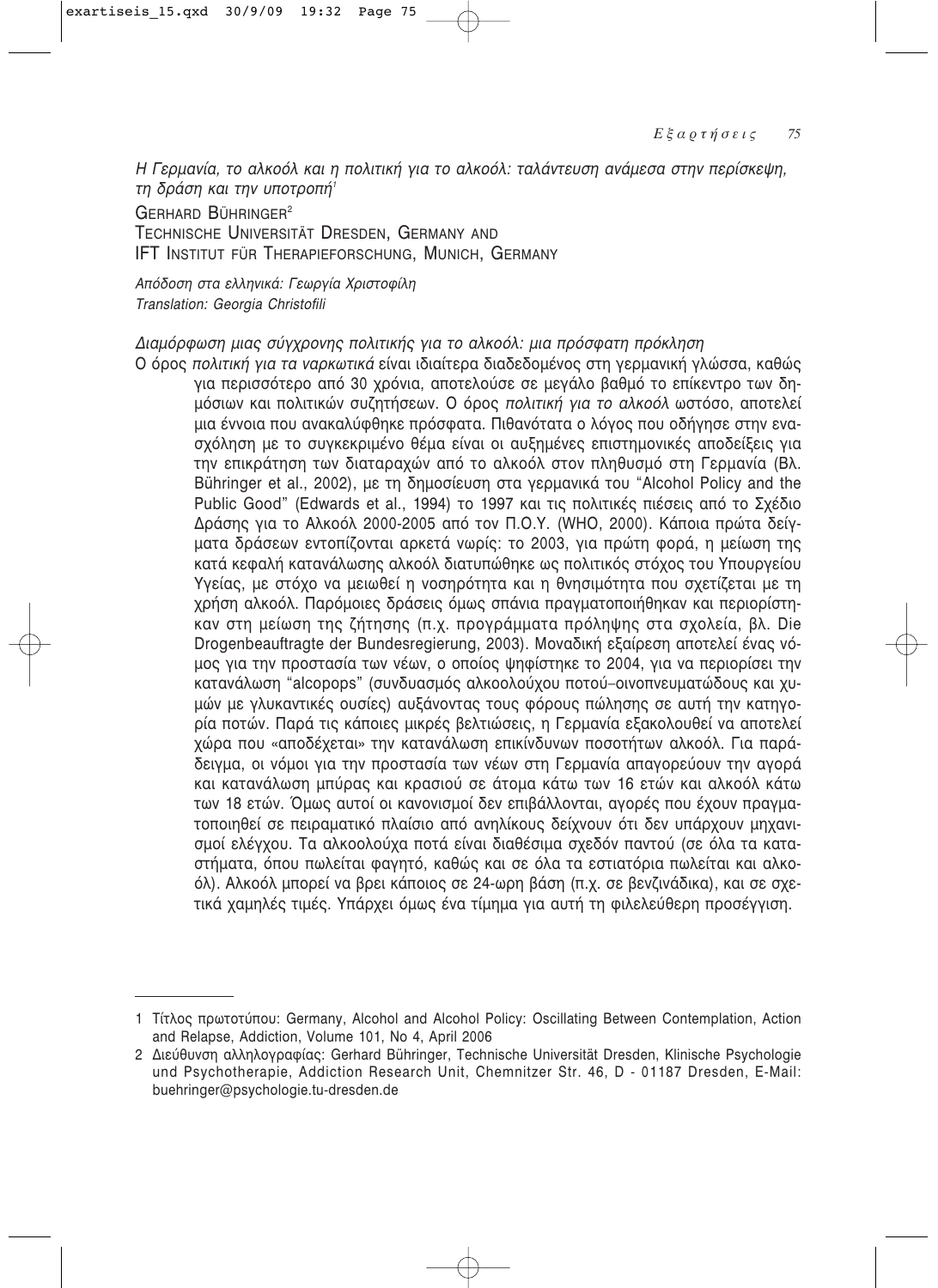*Η παρούσα κατάσταση και οι τάσεις στη χρήση αλκοόλ και τις σχετικές με αυτό διαταραχές* Αντιπροσωπευτικές έρευνες σε εθνικό επίπεδο σε πληθυσμούς νέων και ενηλίκων πραγματο-

ποιήθηκαν σε τακτικά χρονικά διαστήματα από το 1973 μέχρι το 1980 αντίστοιχα, ενώ στοιχεία από την εφαρμογή της θεραπείας υπάρχουν από το 1978 (για μια ανασκόπηση αυτών των στοιχείων και περισσότερες παραπομπές, βλ. Bühringer et al., 2002). Ορισμένα από τα σημαντικότερα ευρήματα από την έρευνα σε πληθυσμό ενηλίκων που πραγματοποιήθηκε το 2003, σε άτομα ηλικίας από 18 έως 59 ετών είναι τα ακόλουθα: από το αλκοόλ απείχε ποσοστό 16,9%, η πλειοψηφία των οποίων απείχε τις τελευταίες 30 ημέρες. Ποσοστό 71,1% περιέγραφε τον εαυτό του ως άτομο που κάνει κατανάλωση αλκοόλ χαμηλού κινδύνου (λιγότερο από 20 g και 30 g για τις γυναίκες και τους άνδρες αντίστοιχα). Ποσοστό 12,1% όμως κατανάλωνε επικίνδυνες ποσότητες αλκοόλ σε καθημερινή βάση, ενώ 12,9% δήλωνε τέσσερις ή περισσότερες περιπτώσεις υπερβολικής κατανάλωσης αλκοόλ σε μία μεμονωμένη περίσταση (πέντε ή περισσότερα αλκοολούχα ποτά διαδοχικά) τις τελευταίες 30 ημέρες και ένα ποσοστό 22,7% από το σύνολο του πληθυσμού ενηλίκων (34,7% του πληθυσμού των ανδρών!) είχαν βαθμολογηθεί από το AUDIT στο ανώτατο όριο για επικίνδυνη κατανάλωση αλ- $K$ οόλ (≥ 8; Augustin & Kraus, 2005). Η εθνική κατά κεφαλή κατανάλωση αλκοόλ έφτασε το υψηλότερο επίπεδο των 10,2 λίτρων το 2003. Έτσι η Γερμανία διατηρεί σταθερά τη θέση της μεταξύ των χωρών με την υψηλότερη κατανάλωση αλκοόλ (Meyer & John, 2005).

- Η χρήση αλκοόλ, νωρίς στην εφηβεία συνδέεται με περισσότερα προβλήματα που σχετίζονται με το αλκοόλ κατά την ενήλικη ζωή (Kraus, Bloomfield, Augustin & Reese, 2000). Κάποια σημαντικά στοιχεία από πρόσφατες *έρευνες σε πληθυσμούς νέων* είναι τα ακόλουθα: οι ανήλικοι ηλικίας 12 με 15 ετών είχαν επικράτηση στη διάρκεια της ζωής τους στη χρήση αλκοόλ 72%. Η μέση εβδομαδιαία κατανάλωση αλκοόλ για αυτή την ηλικιακή ομάδα αυξήθηκε από 14,1 g το 2001, σε 20,9 g το 2004 (αύξηση 48%!). Ενώ ποσοστό 5% είχε εβδομαδιαία κατανάλωση αλκοόλ περισσότερη από 120 g, ποσοστό 8% ανέφερε μία ή δύο ημέρες, στις οποίες πραγματοποιήθηκε υπερβολική κατανάλωση αλκοόλ σε μια μεμονωμένη περίσταση στη διάρκεια των τελευταίων 30 ημερών, ενώ ποσοστό 3% ανέφερε υπερβολική κατανάλωση αλκοόλ σε μια μεμονωμένη περίσταση σε εβδομαδιαία βάση και 1% ανέφερε υπερβολική κατανάλωση αλκοόλ σε μια μεμονωμένη περίσταση περίπου δύο φορές την εβδομάδα. Συνολικά, ποσοστό 12% από αυτή την ηλικιακή ομάδα κατανάλωνε υπερβολική ποσότητα αλκοόλ σε μια μεμονωμένη περίσταση. Τα αντίστοιχα ποσοστά υπερβολικής κατανάλωσης αλκοόλ για την ηλικιακή ομάδα από 16 έως 19 ετών ήταν 26%, 12% και 6%. Η εβδομαδιαία κατανάλωση καθαρού αλκοόλ αυξήθηκε από 65,5 g σε 97,5 g (αύξηση 33%) κατά τη διάρκεια της ίδιας περιόδου (Bundeszentrale für gesundheitliche Aufklärung, 2004).
- Τα υψηλά επίπεδα κατανάλωσης αλκοόλ και η προβληματική χρήση αλκοόλ επιφέρουν συνέπειες. Η εκτίμηση της επικράτησης βάσει του DSM-IV τόσο για την εξάρτηση από το αλκοόλ όσο και για την κατάχρηση αλκοόλ στον πληθυσμό των ενηλίκων κυμαίνονται σε ποσοστό 2,6% (Kraus & Augustin, 2001). Περίπου 42.000 άνθρωποι πεθαίνουν, ετησίως, από αίτια που σχετίζονται με την κατανάλωση αλκοόλ (συνολικά 4,8% όλων των θανάτων, 7,5% των θανάτων των ανδρών και 2,4% των θανάτων των γυναικών). Το 1995 το άμεσο και έμμεσο κόστος που σχετιζόταν με το αλκοόλ υπολογίστηκε στα 20,7 εκατομμύρια Ευρώ (Bühringer et al., 2002). Η συνολική κατά κεφαλή κατανάλωση αλκοόλ μειώθηκε σταδιακά περίπου 15% τα τελευταία 20 χρόνια, ωστόσο στους πληθυ-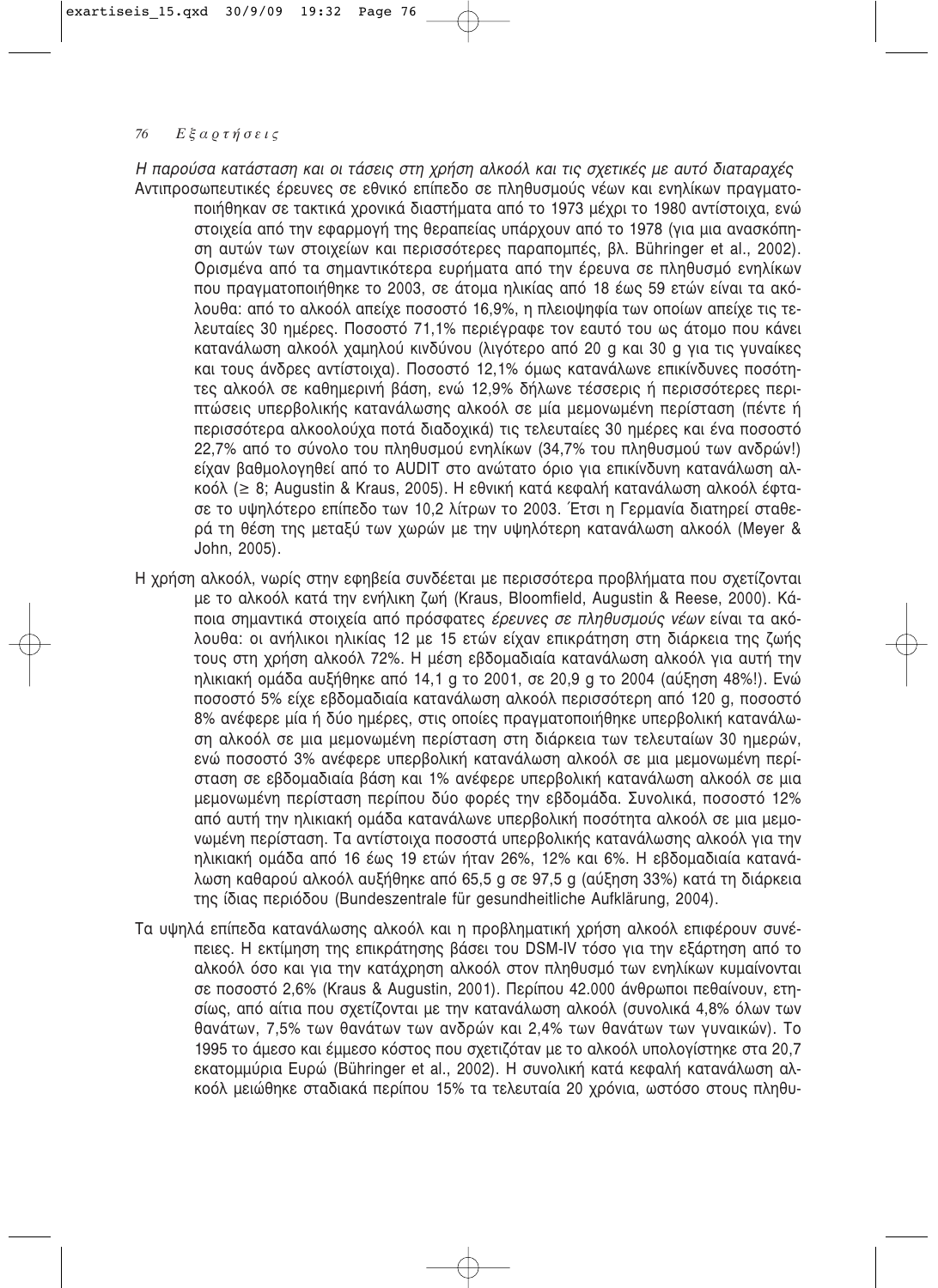σμούς των εφήβων και νεαρών ενηλίκων (η έναρξη χρήσης αλκοόλ σε νεαρή ηλικία, η τακτική και σοβαρή κατανάλωση αλκοόλ σε νεαρή ηλικία, η υπερβολική κατανάλωση αλκοόλ σε μια μεμονωμένη περίσταση σε νεαρή ηλικία) εμφάνισαν απότομη αύξηση.

### ΠΑΡΕΜΒΑΣΕΙΣ ΠΡΟΛΗΨΗΣ ΚΑΙ ΘΕΡΑΠΕΙΑΣ

 $19:32$ 

Page  $7'$ 

exartiseis 15.qxd 30/9/09

- Για μια περίοδο περίπου 100 χρόνων, η παραδοσιακή και μοναδική επαγγελματική αντιμετώπιση για τα προβλήματα που σχετίζονταν με το αλκοόλ στη Γερμανία ήταν τα ειδικά κέντρα για τη θεραπεία της τοξικοεξάρτησης, που παρείχαν μακρόχρονες υπηρεσίες θεραπείας σε πλαίσιο διαμονής και για την εξάρτηση από το αλκοόλ. Με αυτή την έννοια, οι σημαντικές αλλαγές οδήγησαν σε σημαντική μείωση της διάρκειας της θεραπείας, από 6-8 μήνες σε 1-4 μήνες και σε σημαντική αύξηση στη θεραπεία εξωτερικής παρακολούθησης. Η επανένταξη μετά την αποτοξίνωση χρηματοδοτείται από το κρατικό σύστημα συντάξεων και ασφάλισης. Η λογική είναι ότι η επανένταξη θα βοηθήσει τα εξαρτημένα άτομα να επιστρέψουν στη δουλειά, θα συνεχίσουν να συμβάλουν στο συνταξιοδοτικό σύστημα και θα αποφύγουν την πρόωρη συνταξιοδότηση. Έχουν νομικό δικαίωμα να λάβουν θεραπεία χωρίς οικονομική επιβάρυνση, και δεν υπάρχει πρόβλημα χώρου για να συμμετέχουν στη θεραπεία. Το 2004, 95.000 περιστατικά αντιμετωπίστηκαν σε πλαίσιο εξωτερικής παρακολούθησης και περίπου 41.000 περιστατικά αντιμετωπίστηκαν σε πλαίσιο διαμονής (προσωπικοί υπολογισμοί βάσει των Sonntag & Welsch, 2004a, 2004b).
- Δράσεις για τη μείωση της ζήτησης έχουν αναπτυχθεί ως μέρος προγράμματος πρωτογενούς πρόληψης μόνο τα τελευταία 20 χρόνια, όμως είναι ιδιαίτερα ανεπτυγμένα και εφαρμόζονται σε ολόκληρη τη χώρα. Τα νηπιαγωγεία και τα δημοτικά σχολεία έχουν τη δυνατότητα να επιλέξουν ανάμεσα σε αρκετά διαφορετικά προγράμματα (π.χ. βελτίωση των δεξιοτήτων ζωής, Botvin & Griffin, 2001, Kröger & Reese, 2000), τα περισσότερα από τα οποία στηρίζονται σε πολύ πρόσφατα επιστημονικά στοιχεία. Το Ομοσπονδιακό Κέντρο Ενημέρωσης για την Υγεία παρέχει ενημερωτικά φυλλάδια, οδηγίες πρόληψης και εγχειρίδια για το ευρύ κοινό, για ειδικές ομάδες στόχους και επαγγελματίες που εργάζονται με παιδιά και εφήβους. Βάσει πρόσφατων στοιχείων από έρευνες στον ιατρικό χώρο (π.χ. ιδιώτες, internal medicine<sup>ΣτΜ</sup> και χειρουργικές πτέρυγες νοσοκομείων), που έδειξαν υψηλά ποσοστά προβλημάτων που σχετίζονται με το αλκοόλ, αναπτύχθηκαν και αξιολογήθηκαν προγράμματα έγκαιρου εντοπισμού και παρέμβασης (π.χ. John, Hapke & Rumpf, 2002), τα οποία χρησιμοποιούν τεχνικές της Συνέντευξης Κινητοποίησης και τεχνικές περιορισμού της χρήση αλκοόλ, και εφαρμόζονται σταδιακά.

### Н ЕРЕҮМНТІКН ВАΣН

Το πρώτο εξειδικευμένο γερμανικό περιοδικό για το αλκοόλ και άλλες εξαρτήσεις ιδρύθηκε το 1891, και αποτελεί πρόνονο του τωρινού περιοδικού Sucht. Εκείνη την περίοδο οι έρευνες περιορίζονταν σε μελέτες αποτελεσματικότητας της θεραπείας και συγκριτι-

ΣτΜ Κλάδος της ιατρικής που ειδικεύεται στη διάγνωση, διαχείριση και μη-χειρουργική αντιμετώπιση ασυνήθιστων ή σοβαρών παθήσεων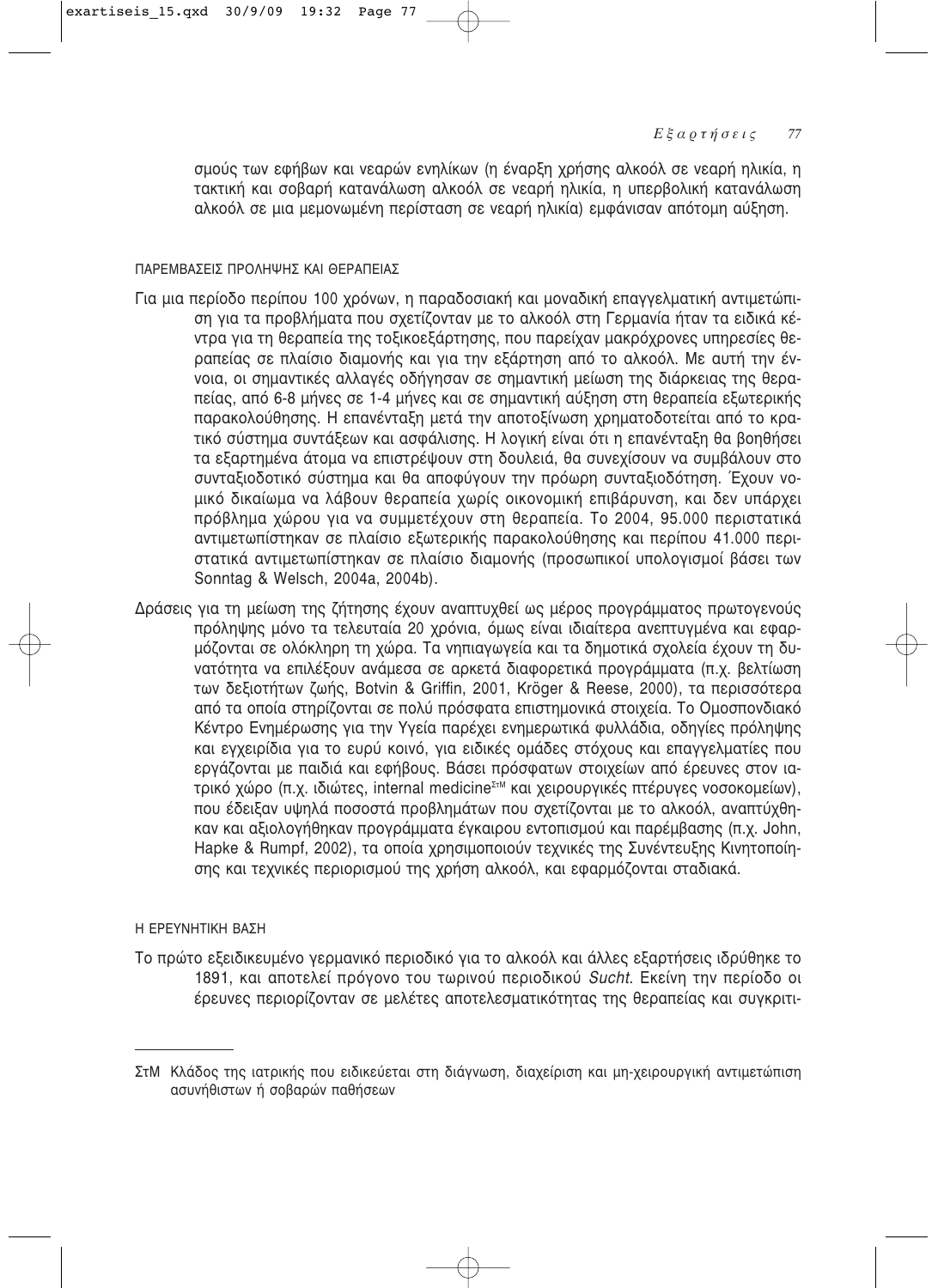κές μελέτες σε εθνικό επίπεδο σχετικά με τη χρήση αλκοόλ και τις αρνητικές της συνέπειες. Κατά τη διάρκεια των δεκαετιών 1930 και 1940, στις έρευνες για το αλκοόλ στη Γερμανία επικρατούσαν ολοένα και περισσότερο ζητήματα ευγονισμού, ενώ η επιστημονική κοινότητα συνέβαλε στην ιδεολογία και την εγκληματικότητα του εθνικού σοσιαλισμού (για περισσότερες πληροφορίες βλ. Bühringer & Watzl, 2003). Η πρώτη σημαντική μεταπολεμική ερευνητική ομάδα δημιουργήθηκε από τον Feuerlein γύρω στο 1970 και δημοσίευε μεταξύ άλλων: (1) στοιχεία για τη θεραπεία και το follow-up, καθώς και παράγοντες που περιορίζουν την αποτελεσματικότητα, από μια μεγάλη πολύπλευρη μελέτη που περιελάμβανε 21 κέντρα και 1410 ασθενείς (Feuerlein & Küfner, 1989), και (2) και το διαγνωστικό εργαλείο σχετικά με το αλκοόλ "Munich Alcoholism Test" (MALT; Feuerlein, Ringer, Küfner & Antons, 1980), το οποίο έχει μεταφραστεί πλέον σε επτά νλώσσες.

Η συστηματική μακροχρόνια χρηματοδότηση από το Ομοσπονδιακό Υπουργείο Εκπαίδευσης και Έρευνας για τις έρευνες σε όλα τα είδη των εξαρτήσεων ξεκίνησε το 1990, με περίπου 24 εκατομμύρια Euro διαθέσιμα μέχρι το 2001, και άλλα 20 εκατομμύρια μέχρι το 2007. Σήμερα, τέσσερα ερευνητικά δίκτυα και συνεργαζόμενες ερευνητικές ομάδες συμμετέχουν σε έρευνες για το αλκοόλ, για περισσότερες πληροφορίες δείτε τα ακόλουθα site:

www.bw-suchtweb.de www.medizin.uni-greifswald.de/epidem/forschung/intervention/earlint.html www.suchtforschungsverbund-nrw.de Kal www.asat-verbund.de

- **•** Μελέτες: νευροβιολογίας, γενετικής και υποδοχέων Οι ερευνητικές ομάδες διερευνούν τις γενετικές διαφορές όσον αφορά την ευαισθησία στο αλκοόλ του ενδογενούς συστήματος για τα οπιοειδή (Rommelspacher, Smolka, Schmidt, Samochowiec & Hoehe, 2001) και των νευρωνικών συσχετισμών των επιθυμιών για κατανάλωση αλκοόλ (Heinz et al., 2005).
- Μετρήσεις και ανάλυση της κατανάλωσης αλκοόλ και της σχετιζόμενης βλάβης, συννοσηρότητα, παράγοντες έναρξης, εξέλιξης και αυτόματης υποχώρησης των διαταραχών χρήσης αλκοόλ στο γενικό πληθυσμό και σε ομάδες υψηλού κινδύνου (Bischof, Rumpf, Hapke, Meyer & John, 2003; John, Hill, Rumpf, Hapke & Meyer, 2003; Kraus et al., 2000, Lieb et al., 2002, Wittchen, Nelson & Lachner, 1998).
- Εργαλεία για *screening* και έγκαιρο εντοπισμό, προγράμματα έγκαιρης παρέμβασης σε γενικά ιατρικά πλαίσια (Rumpf, Hapke, Meyer & John, 2002, Rumpf et al., 2003)
- Νέες προσεγγίσει στη θεραπεία της εξάρτησης: π.χ., παρατεταμένη αποτοξίνωση, σύντομες παρεμβάσεις μέσω υπολογιστή, σταδιακή φροντίδα, εντατική φροντίδα εξωτεοικής παρακολούθησης με στόχο την επανένταξη, ουσίες για την καταπολέμηση της έντονης επιθυμίας, συν-νοσηρότητα στην εξάρτηση από τη νικοτίνη (Ehrenreich et al., 1997, Kiefer et al., 2003, Kröger, Metz & Bühler, 2004, Mann, Lehert & Morgan, 2004, Soyka & Horak, 2004).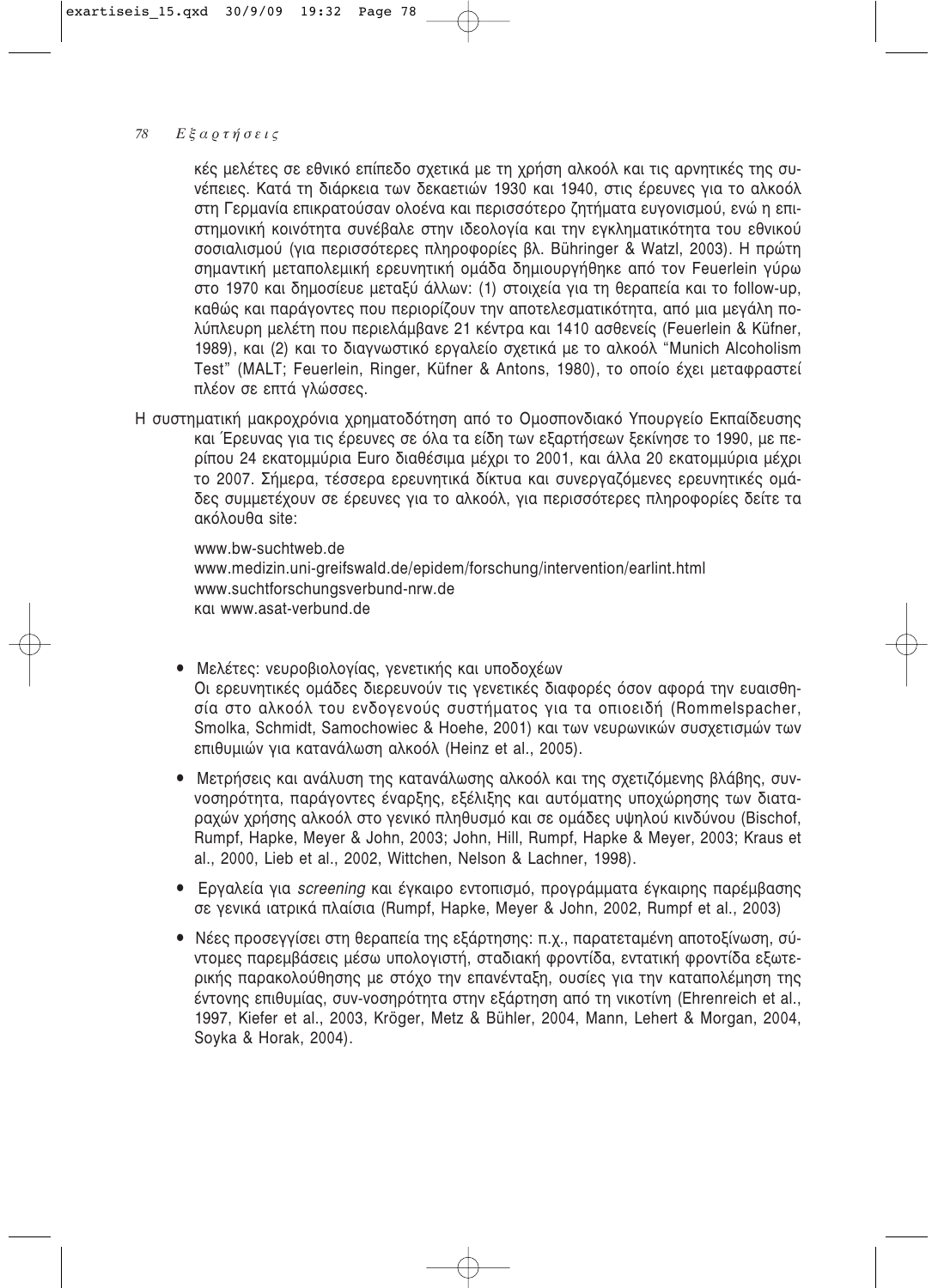### ΣΤΟ ΜΕΛΛΟΝ

Η σύνδεση ανάμεσα στην έρευνα και την πολιτική για την υγεία σπανίως πραγματοποιείται. Για μια μικρή ομάδα επιστημόνων, η διαμόρφωση εθνικής πολιτικής για το αλκοόλ βρίσκεται ακόμη σε εμβρυική φάση. Δεν γίνεται καμία δημόσια συζήτηση σχετικά με το ενδεχόμενο μιας γερμανικής πολιτικής για το αλκοόλ, και -ακόμη χειρότερα- δεν υφίστανται πιθανές σκέψεις για τέτοια πολιτική. Δεν είναι σαφές εάν θα συνεχίσουμε να κινούμαστε προς μια ενεργητική φάση στην ανάπτυξη και την εφαρμογή μιας εθνικής πολιτικής για το αλκοόλ ή θα επιστρέψουμε σε πιο αρχικά στάδια. Σε αυτό το πλαίσιο μάλιστα, πρόσφατα ένας γερμανός Υπουργός Οικονομικών πρότεινε να μειωθεί ο Φ.Π.Α. για την μπύρα από το κανονικό επίπεδο στο μειωμένο που έχει η κατηγορία τροφίμων, επειδή «η μπύρα είναι τρόφιμο σαν το ψωμί και το γάλα».

### ΕΥΧΑΡΙΣΤΙΕΣ

Το άρθρο αυτό γράφτηκε στο πλαίσιο του Ερευνητικού Δικτύου για την Εξάρτηση ASAT (Διάθεση των Θεραπειών για την Κατάχρηση Ουσιών σύμφωνα με την Ετερογένεια των Aσθενών/Allocating Substance Abuse Treatments to Patient Heterogeneity). Για περισσότερες πληροφορίες επικοινωνήστε με: asatkoordination@mpipsykl.mpg.de (www.asat-verbund.de). Το δίκτυο ASAT υποστηρίζεται από επιχορήγηση του Ομοσπονδιακού Υπουργείου Παιδείας και Έρευνας (01 EB 0140-0142). Ο συγγραφέας θέλει να ευχαριστήσει τους C. Metzner, L. Kraus, H. Küfner και H.-U. Wittchen για την υποστήριξη και τις σημαντικές παρατηρήσεις τους και για τη γλωσσική επιμέλεια Μ. Cox.

### ΔΗΛΩΣΗ ΓΙΑ ΣΥΓΚΡΟΥΣΗ ΣΥΜΦΕΡΟΝΤΩΝ

Κατή τη συγγραφή αυτού του άρθρου δεν υπήρχε κανενός είδους σύγκρουση συμφερόντων.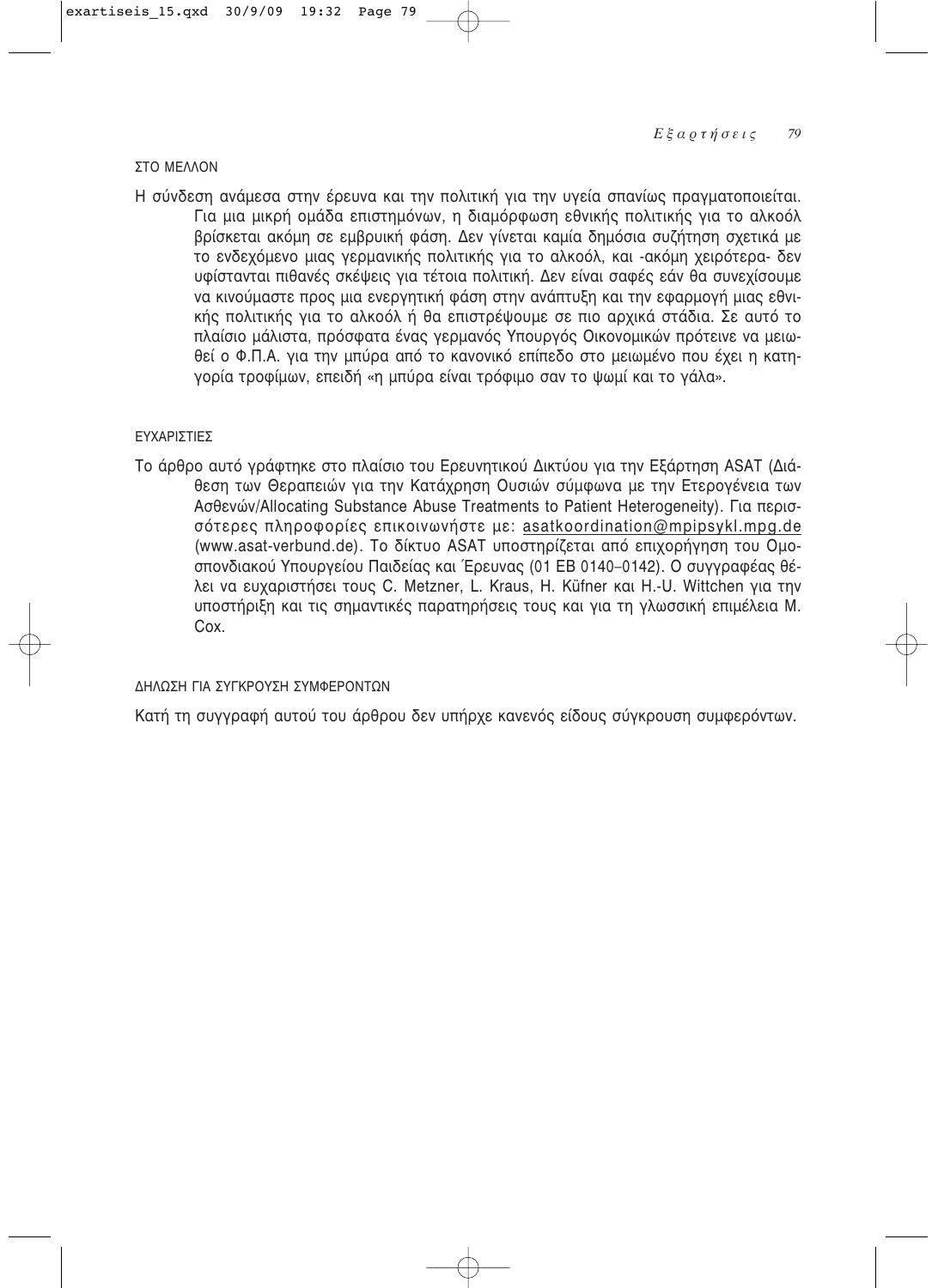### *Παραπομπές*

- Augustin, R. & Kraus, L. (2005). Alkoholkonsum, alkoholbezogene Probleme und Trends. Ergebnisse des Epidemiologischer Suchtsurvey 2003 [Alcohol Use, alcohol-related problems and trends. Results of the 2003 Epidemiological Survey of Substance Abuse]. *Sucht*, 51 (Supplement 1), S29-S39.
- Bischof, G., Rumpf, H. J., Hapke, U., Meyer, C. & John, U. (2003). Types of natural recovery from alcohol dependence: a cluster analytic approach. *Addiction,* 98, 1737-1746.
- Botvin, G. J. & Griffin, K. W. (2001). Life Skills Training: Theory, methods, and effectiveness of a drug abuse prevention approach. In E. F. Wagner & H. B. Waldron (Eds.), *Innovations in Adolescent Substance Abuse Interventions* (pp. 31-50). New York: Elsevier Science.
- Bühringer, G., Augustin, R., Bergmann, E., Bloomfield, K., Funk, W., Junge, B., Kraus, L., Merfert-Diete, C., Rumpf, H. - J., Simon, R. & Töppich, J. (2002). *Alcohol consumption and alcohol-related problems in Germany.* Göttingen: Hogrefe & Huber.
- Bühringer, G. & Watzl, H. (2003). On the history and new layout of the Journal SUCHT: Old wine in new bottles? (Editorial). *Sucht*, 49, 12-15.
- Bundeszentrale für gesundheitliche Aufklärung (2004). *Die Drogenaffinität Jugendlicher in der Bundesrepublik Deutschland 2004. Teilband Alkohol.* [Drug Affinity among Young People in the Federal Republic of Germany 2004. Alcohol Report] Köln: Bundeszentrale für gesundheitliche Aufklärung Available under: www.BZgA.de [22.08.05].
- Die Drogenbeauftragte der Bundesregierung (2003). *Aktionsplan Drogen und Sucht* [Action Plan on Drugs and Addiction]. Berlin/Bonn: Bundesministerium für Gesundheit und Soziale Sicherung. Available under: http://www.bmgs.bund.de/download/broschueren/A605.pdf [22.08.05].
- Edwards, G., Anderson, P., Babor, T. F., Casswell, S., Ferrence, R., Giesbrecht, N., Godfrey, C., Holder, H. D., Lemmens, P., Mäkelä, K., Midanik, L. T., Norström, T., Österberg, E., Romelsjö, A., Room, R., Simpura, J. & Skog, O.-J. (1994). *Alcohol Policy and the Public Good.* Oxford: University Press. (German edition published in 1997: Alkoholkonsum und Gemeinwohl. Strategien zur Reduzierung des schädlichen Gebrauchs in der Bevölkerung. Stuttgart: Enke).
- Ehrenreich, H., Mangholz, A., Schmitt, M., Lieder, P., Völkel, W., Rüther, E., Poser, W. (1997). OLITA: an alternative in the treatment of therapy-resistant chronic alcoholics. First evaluation of a new approach. *European Archives of Psychiatry and Clinical Neuroscience*. 247, 51-54.
- Feuerlein, W.; Küfner, H. (1989). A prospective multicentre study of in-patient treatment for alcoholics: 18 and 48-month follow-up (Munich Evaluation for Alcoholism Treatment, MEAT). *European Archives of Psychiatry & Neurological Sciences*, 239, 144-157.
- Feuerlein, W., Ringer, C., Küfner, H., & Antons, K. (1980). The Munich Alcoholism Test (MALT). In Galanter, M. (Ed.). *Currents of Alcoholism*. Vol. VII. New York: Grune & Stratton.
- Heinz, A., Reimold, M., Wrase, J., Hermann, D., Croissant, B., Mundle, G., Dohmen, B.M., Braus, D.H., Schumann, G., Machulla, H.J., Bares, R., Mann, K. (2005). Correlation of stable elevations in striatal {micro}-opioid receptor availability in detoxified alcoholic patients with alcohol craving: a positron emission tomography study using carbon 11-labeled carfentanil. *Archieves of General Psychiatry*. 62, 57-64.
- John, U., Hapke, U., Rumpf, H.J. (2002). Der Suchtforschungsverbund: Frühintervention bei substanzbezogenen Störungen (EARLINT). [Research collaboration in early substance use intervention (EARLINT)]. *Sucht*, 48, 209-216.
- John, U., Hill, A., Rumpf, H. J., Hapke, U. & Meyer, C. (2003). Alcohol high risk drinking, abuse and dependence among tobacco smoking medical care patients and the general population. *Drug and Alcohol Dependence,* 69, 189-195.
- Kiefer, F., Jahn, H., Tarnaske, T., Helwig, H., Briken, P., Holzbach, R., Kampf, P., Stracke, R., Baehr, M., Naber, D., Wiedemann, K. (2003). Comparing and combining naltrexone and acamprosate in relapse prevention of alcoholism: a double-blind placebo-controlled study. *Archieves of general psychiatry*, 60, 92-99.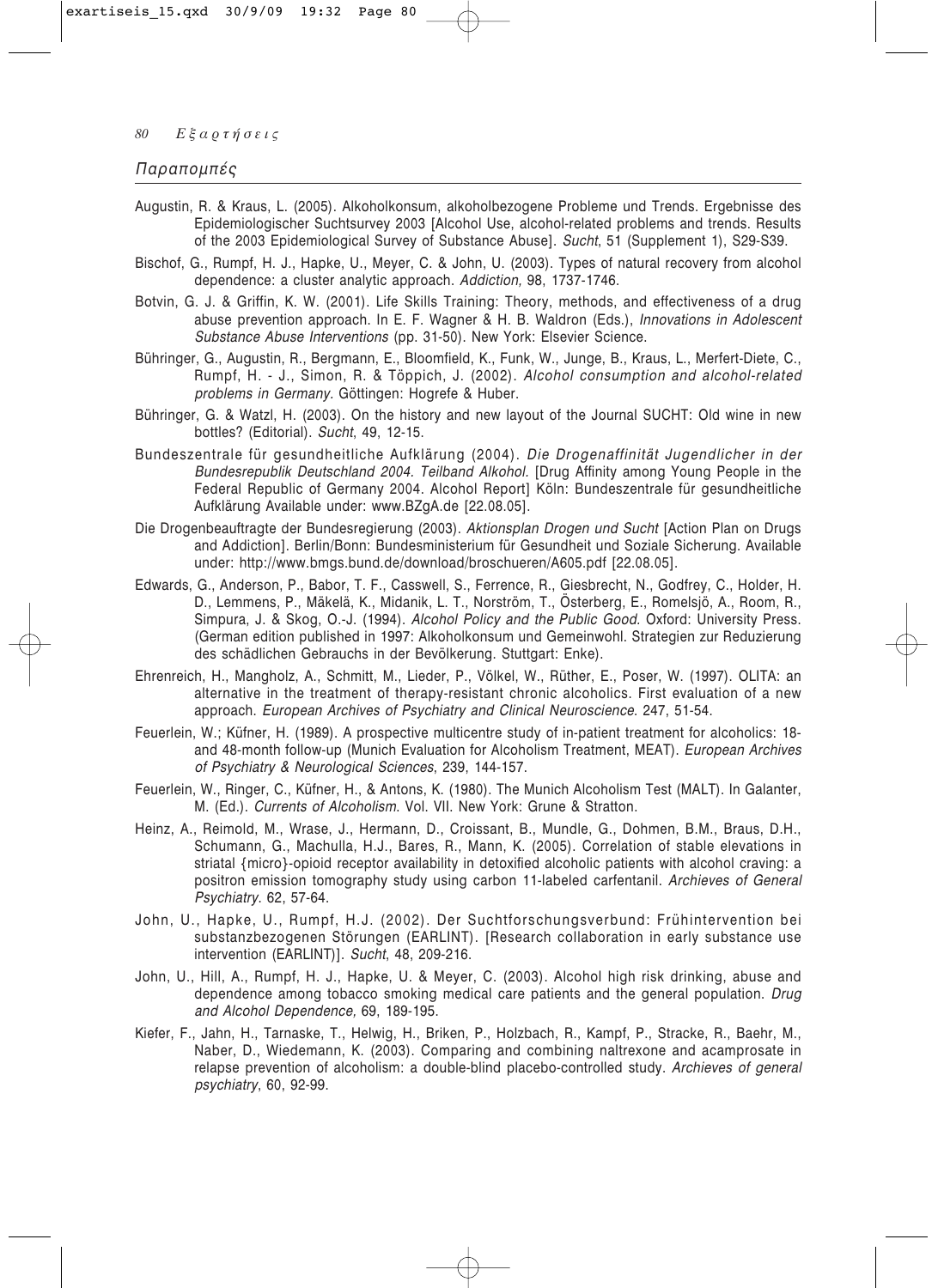exartiseis\_15.qxd 30/9/09 19:32 Page 81

- Kraus, L. & Augustin, R. (2001). Repräsentativerhebung zum Gebrauch psychoaktiver Substanzen bei Erwachsenen in Deutschland 2000 [2000 Epidemiological Survey of Substance Abuse]. *Sucht*, 47 (Supplement 1), S3-S86.
- Kraus, L., Bloomfield, K., Augustin, R. & Reese, A. (2000). Prevalence of alcohol use and the association between onset of use and alcohol-related problems in a general population sample in Germany. *Addiction*, 95, 1389-1401.
- Kröger, C., Metz, K. & Bühler, A. (2004). Tabakentwöhnung bei Patienten in Rehabilitationskliniken. [Smoking cessation in patients treated in rehabilitation hospitals.] *Suchtmedizin,* 6, 61-66.
- Kröger, C. & Reese, A. (2000). Schulische Suchtprävention nach dem Lebenskompetenzkonzept Ergebnisse einer vierjährigen Interventionsstudie. [Substance abuse prevention in schools through life skills training - Results of a four year intervention study.] *Sucht*, 46, 209-217.
- Lieb, R., Merikangas, K. R., Hofler, M., Pfister, H., Isensee, B. & Wittchen, H. U. (2002). Parental alcohol use disorders and alcohol use and disorders in offspring: a community study. *Psychological medicine, 32*, 63-78.
- Mann, K., Lehert, P. & Morgan, M.Y. (2004). The efficacy of acamprosate in the maintenance of abstinence in alcohol-dependent individuals: results of a meta-analysis. *Alcoholism: Clinical and Experimental Research*, 28, 51-63.
- Meyer, C. & John, U. (2005). Alkohol Zahlen und Fakten zum Konsum. In Deutsche Hauptstelle für Suchtfragen (Ed.), *Jahrbuch Sucht 2005* (pp. 7-28). Geesthacht: Neuland.
- Rommelspacher, H., Smolka, M., Schmidt, L.G., Samochowiec, J., Hoehe, M.R. (2001) Genetic analysis of the mu-opioid receptor in alcohol-dependent individuals. *Alcohol*, 24, 129-135.
- Rumpf, H. J., Hapke, U., Meyer, C. & John, U. (2002). Screening for alcohol use disorders and at-risk drinking in the general population: psychometric performance of three questionnaires. *Alcohol and Alcoholism,* 37, 261-268.
- Rumpf, H. J., Bischof, G., Grothues, J., Reinhardt, S., Hapke, U., Meyer, C., John, U., Broocks, A., Junghanns, K. & Hohagen, F.(2003). Frühintervention bei alkoholbezogenen Störungen in der Allgemeinarztpraxis: Ein Stepped-Care Ansatz [Early intervention for alcohol-related disorders in general practice: a stepped-care approach] *Suchtmedizin in Forschung und Praxis*, 5, 37-40.
- Sonntag, D. & Welsch, K. (2004a). Deutsche Suchthilfestatistik 2003 für ambulante Einrichtungen [German statistical report for 2003 on outpatient treatment facilities for substance use disorders]. *Sucht*, 50 (Supplement 1), S6-S31.
- Sonntag, D. & Welsch, K. (2004b). Deutsche Suchthilfestatistik 2003 für stationäre Einrichtungen [German statistical report for 2003 on inpatient treatment facilities for substance use disorders]. *Sucht*, 50 (Supplement 1), S32-S53.
- Soyka, M. & Horak, M. (2004). Outpatient alcohol detoxification: implementation efficacy and outcome effectiveness of a model project. *European Addiction Research*, 10, 180-187.
- Wittchen, H.-U., Nelson, G.B. & Lachner, G. (1998). Prevalence of mental disorders and psychosocial impairments in adolescents and young adults. *Psychological Medicine*, 28, 109-126.
- WHO World Health Organization (2000). *European Alcohol Action Plan 2000–2005*. Available under: http://www.euro.who.int/document/E67946.pdf [22.08.05].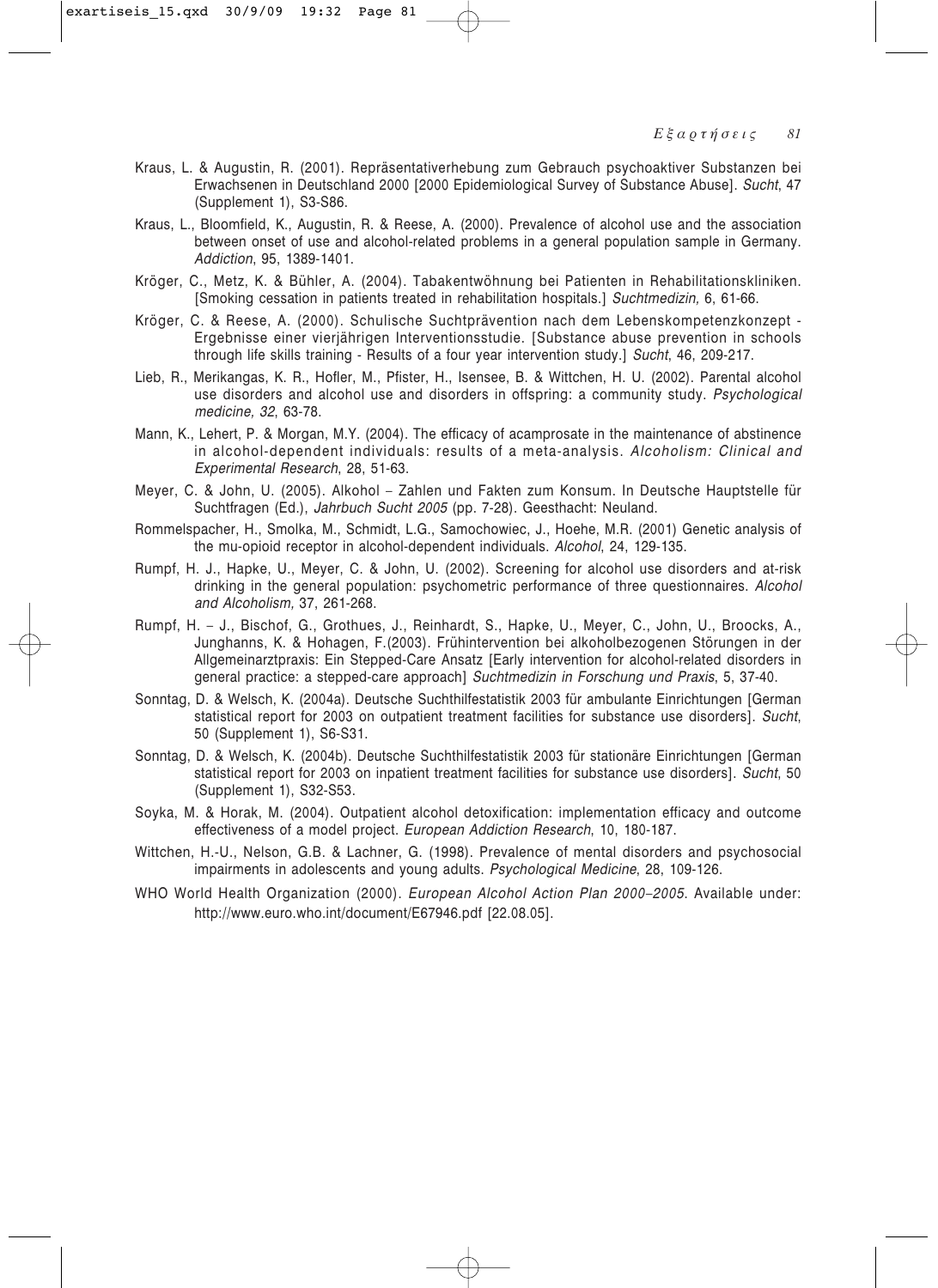*Aλκοόλ στην Ισπανία: διαφέρει';* **ANTONI GUAL<sup>2</sup>** 

*Απόδοση στα ελληνικά: Γεωργία Χριστοφίλη Translation: Georgia Christofili*

### ΕΙΣΑΓΩΓΗ

«Η Ισπανία διαφέρει» ήταν ένα ιδιαίτερα δημοφιλές σύνθημα τη δεκαετία του 1960 με το οποίο κατάφερε η χώρα να βρεθεί ανάμεσα στους πιο αγαπητούς τουριστικούς προορισμούς στην Ευρώπη. Καθώς αυτή η σειρά Εθνικών Εμπειριών<sup>ΣτΜ</sup> έχει στόχο να δείξει ότι «στον κόσμο του αλκοόλ οι εμπειρίες ποικίλλουν» [1], φαίνεται λογικό να διερευνήσουμε εάν οι τρόποι κατανάλωσης αλκοόλ στην Ισπανία παρουσιάζουν διαφορετικές τάσεις.

### ΤΑΣΕΙΣ ΣΤΗΝ ΚΑΤΑ ΚΕΦΑΛΗ ΚΑΤΑΝΑΛΩΣΗ ΚΑΙ ΤΡΟΠΟΙ ΚΑΤΑΝΑΛΩΣΗΣ ΑΛΚΟΟΛ

Η Ισπανία αναμφισβήτητα έχει μεγάλη παράδοση στην κατανάλωση αλκοόλ. Είναι σαφώς μια χώρα που έχει ενταγμένη μέσα στην καθημερινότητα και την κουλτούρα της την κατανάλωση αλκοόλ, αυτές που ονομάζονται κουλτούρες χρήσης αλκοόλ (wet drinking cultures)<sup>ΣτΜ2</sup> [2], το οποίο δεν σημαίνει μόνο υψηλά επίπεδα κατανάλωσης αλκοόλ, αλλά και ότι η ανοχή της κοινωνίας στις βλάβες που προκαλούνται από το αλκοόλ είναι μενάλη. Παρόλα αυτά η Ισπανία παρουσίασε μια σταθερή μείωση στην κατά κε-Φαλή κατανάλωση αλκοόλ κατά την περίοδο από το 1975 (14,2 λίτρα) έως το 1995 (9,3 λίτρα) σε καθαρό αλκοόλ ανά κάτοικο ηλικίας από 15–65 έτη, ετησίως. Οι αιτίες αυτής της «υγιεινής αλλαγής» δεν οφείλονται σε αποτελεσματικές στρατηγικές πρόληψης, αλλά μάλλον στο γεγονός ότι η βιομηχανία παραγωγής μπύρας κατάφεραν να στρέψουν τις συνήθειες κατανάλωσης αλκοόλ από το κρασί στην μπύρα [3]. Κατά τη διάρκεια αυτής της περιόδου η κατανάλωση αλκοόλ μειώθηκε κατά 60% (από 76 σε 30,3 λίτρα/κάτοικο/έτος), ενώ η κατανάλωση μπύρας αυξήθηκε κατά 40% (από 47 σε 66 λίτρα/κάτοικο/έτος), όταν η κατανάλωση άλλων οινοπνευματωδών παρέμεινε σχεδόν σταθερή [4]. Η αλλαγή στην κατανάλωση κρασιού απεικονίζει μείωση στην κατανάλωση καθαρού αλκοόλ της τάξης των 5,8 λίτρων ανά κάτοικο ετησίως, ενώ η αύξηση σε μπύρα κυμαίνεται στο 1 λίτρο. Καθώς η μείωση για το διάστημα 1975-95 ήταν 4,9 λίτρα είναι σαφές ότι η μετακίνηση στην προτίμηση από το κρασί στην μπύρα μπορεί να εξηγήσει αυτό το φαινόμενο.

ΣτΜ2 Κουλτούρα στην οποία παρότι υπάρχουν κυρώσεις για την καθημερινή χρήση αλκοόλ, ωστόσο είναι ενταγμένο στην καθημερινότητα, π.χ. στα γεύματα http://www.cnsproductions.com/Interactive\_Learning/Glossary\_of\_Drug\_Terms/W/2192.html

<sup>1 &</sup>quot;Alcohol in Spain: is it different?" Addiction, Volume 101, No 8, August 2006

 $2$  Διεύθυνση επικοινωνίας: Unitat d'alcohologia de la Generalitat, Institut de Neurociències, Hospital Clinic, Villarroel 170, 08036 Barcelona, Spain. E-mail: tgual@clinic.ub.es

ΣτΜ το κείμενο έχει μεταφραστεί από το περιοδικό Addiction και αποτελεί μέρος μιας ενότητας του περιοδικού στην οποία εντάσσονται κείμενα που αφορούν συγκεκριμένη θεματολογία κάθε φορά και εστιάζουν σε μία χώρα.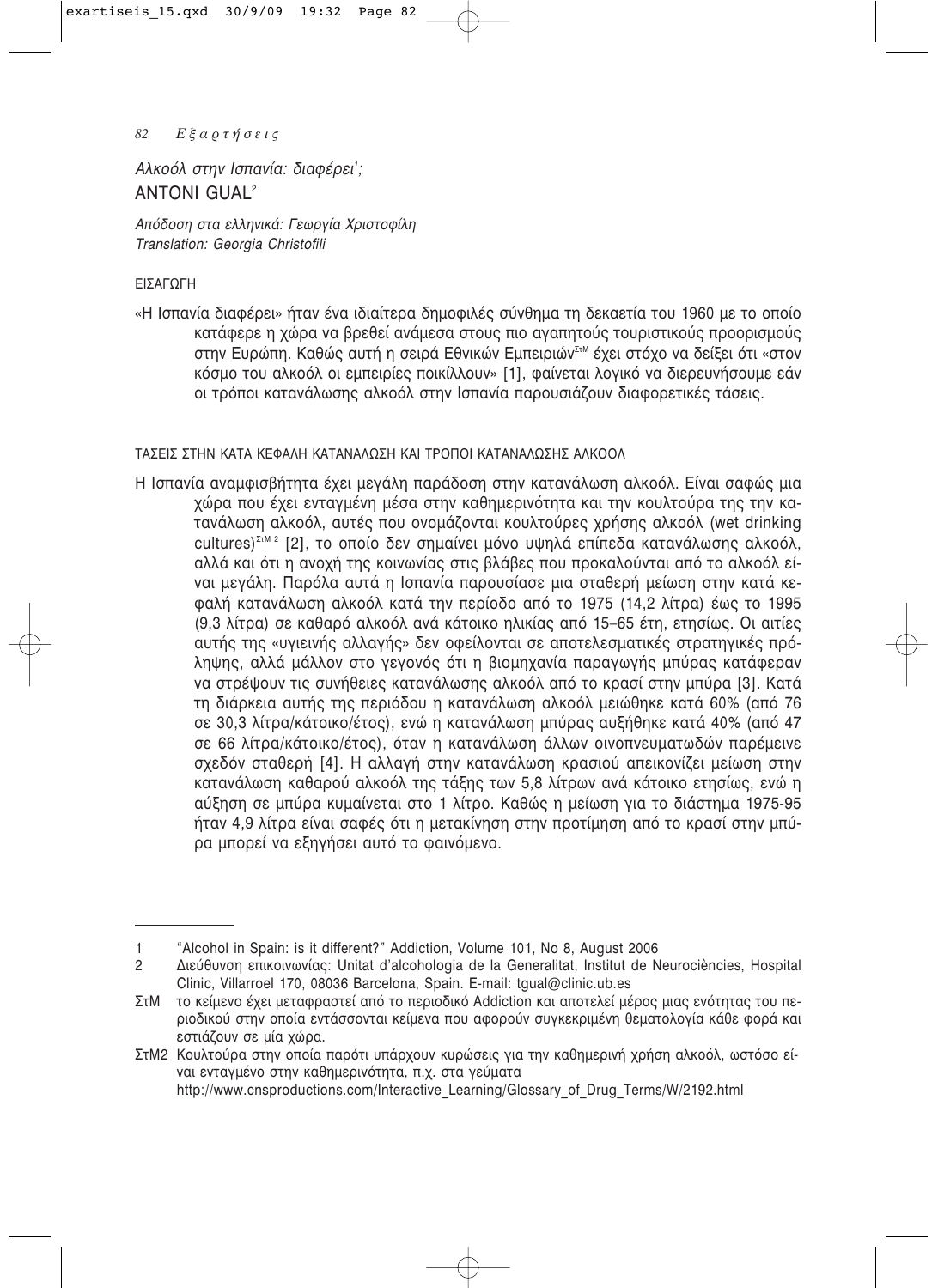### Εξαρτήσεις  $\overline{83}$

Η μείωση της κατανάλωσης αλκοόλ φαίνεται να έχει παραμείνει σταθερή, ή ακόμη και να είναι βαθύτερη, καθώς η κατά κεφαλή κατανάλωση αλκοόλ παρέμεινε στα 9-10 λίτρα καθαρού αλκοόλ ανά κάτοικο, ετησίως, τα τελευταία χρόνια. Το 2002, για πρώτη φορά, η μπύρα ήταν η βασικότερη ουσία που εμφανίστηκε στην κατά κεφαλή κατανάλωση αλκοόλ, με 38% της συνολικής κατανάλωσης αλκοόλ σε ποσοστά 100% αλκοόλ, ενώ το κρασί ακολουθούσε με 37% και τα υπόλοιπα οινοπνευματώδη με 25%. Αυτά τα στοιχεία δεν απέχουν πολύ από αυτά που είχε προβλέψει ο Simpura ως μελλοντικά ευρωπαϊκά επίπεδα κατανάλωσης [5]. Καθώς αρκετές από τις χώρες με «παράδοση στην κατανάλωση μπύρας» παρουσιάζουν μια σταθερή αύξηση στην κατανάλωση κρασιού, είναι δύσκολο να εκτιμήσουμε σε ποιο βαθμό οι αλλαγές στην Ισπανία οφείλονται στη βιομηχανία παραγωγής μπύρας ή σε κάποια διαδικασία ομογενοποίησης. Μια διαφοροποίηση στην τάση εντοπίζεται στη συχνότητα κατανάλωσης αλκοόλ, όπου η Ισπανία φαίνεται να είναι επικεφαλής της ευρωπαϊκής κατάταξης μαζί με την Πορτογαλία και την Ιταλία [6], με 19 ή περισσότερες ημέρες κατανάλωσης αλκοόλ ανά μήνα.

exartiseis 15.qxd

 $30/9/09$ 

Page 83

- Η ισπανική κοινωνία βρίσκεται σε μια μεταβατική φάση, όσον αφορά το αλκοόλ, όπου οι παραδοσιακοί τρόποι κατανάλωσης αλκοόλ επικρατούν στους μεγαλύτερους σε ηλικία και τους αγροτικούς πληθυσμούς ενώ οι νεότεροι, αστικοί πληθυσμοί σαφώς ακολουθούν τους νέους τρόπους κατανάλωσης αλκοόλ, οι οποίοι εμφανίζουν τάση ομογενοποίησης σε ολόκληρη την Ευρώπη.
- Οι παραδοσιακοί τρόποι κατανάλωσης αλκοόλ χαρακτηρίζονται από καθημερινή κατανάλωση, κατανάλωση κατά τη διάρκεια των νευμάτων και αποφυνή μέθης, οι νέοι τρόποι κατανάλωσης αλκοόλ χαρακτηρίζονται από διακεκομμένη κατανάλωση αλκοόλ, κυρίως κατά τη διάρκεια του σαββατοκύριακου, στον ελεύθερο χρόνο και συχνά οδηγεί στη μέθη. Αυτοί οι νέοι τρόποι κατανάλωσης αλκοόλ εμφανίζουν ιδιαίτερα χαρακτηριστικά στην Ισπανία για δύο κυρίως λόγους: καταρχήν η «επιτρεπτική προς το αλκοόλ» κουλτούρα καθιστά εύκολη την πρόσβαση σε αλκοόλ για όλους τους νέους ανθρώπους, κατά δεύτερον το κλίμα στην Ισπανία επιτρέπει στους ανθρώπους να καταναλώνουν αλκοόλ σε εξωτερικούς χώρους όλο το χρόνο. Αυτό έχει ως αποτέλεσμα το φαινόμενο που είναι γνωστό με την ονομασία *'Botellón'*<sup>ΣτΜ</sup> (μεταφρ. μπουκάλα, ή μεγάλο μπουκάλι). Κάθε σαββατοκύριακο εκατοντάδες νέοι άνθρωποι συγκεντρώνονται σε δημοφιλείς χώρους στις περισσότερες μεγάλες πόλεις στην Ισπανία και καταναλώνουν ανεξέλεγκτα αλκοόλ μέχρι μέθης. Αυτό το φαινόμενο έχει προκαλέσει ανησυχία στις αρχές, αλλά θεωρείται κοινωνικό πρόβλημα και όχι θέμα που αφορά την υγεία. Στην πραγματικότητα, η Ισπανία αρχίζει να γίνεται γνωστή για τις ατελείωτες νύχτες τα σαββατοκύριακα, όπου οι άνθρωποι μπορούν εύκολα να προμηθεύονται αλκοόλ ολόκληρη τη νύχτα, και μπορούν να καταναλώνουν αλκοόλ τόσο μέσα στα μπαρ όσο και σε ανοιχτούς χώρους. Καθώς το αλκοόλ είναι φτηνό, ο καιρός επιτρέπει την κατανάλωσή του στο δρόμο και η κουλτούρα είναι επιτρεπτική. Όλοι αυτοί οι παράγοντες έχουν συμβάλει στην ταχεία εξάπλωση αυτών των συνηθειών σε ολόκληρη τη χώρα. Δεν υπάρχουν στοιχεία που να επιτρέπουν την έκταση του φαινομένου Botellón, όμως

ΣτΜ μεγάλη συγκέντρωση νέων ηλικία από 16 έως 24 ετών, κυρίως σε ανοιχτούς χώρους ελεύθερης πρόσβασης, με στόχο την κατανάλωση ποτών που έχουν προμηθευτεί νωρίτερα από καταστήματα, να ακούσουν μουσική, και να μιλήσουν [...reunión masiva de jóvenes de entre 16 y 24 años, fundamentalmente, en espacios abiertos de libre acceso, para beber la bebida que han adquirido previamente en comercios, escuchar música, y hablar...] http://es.wikipedia.org/wiki/Botell%C3%B3n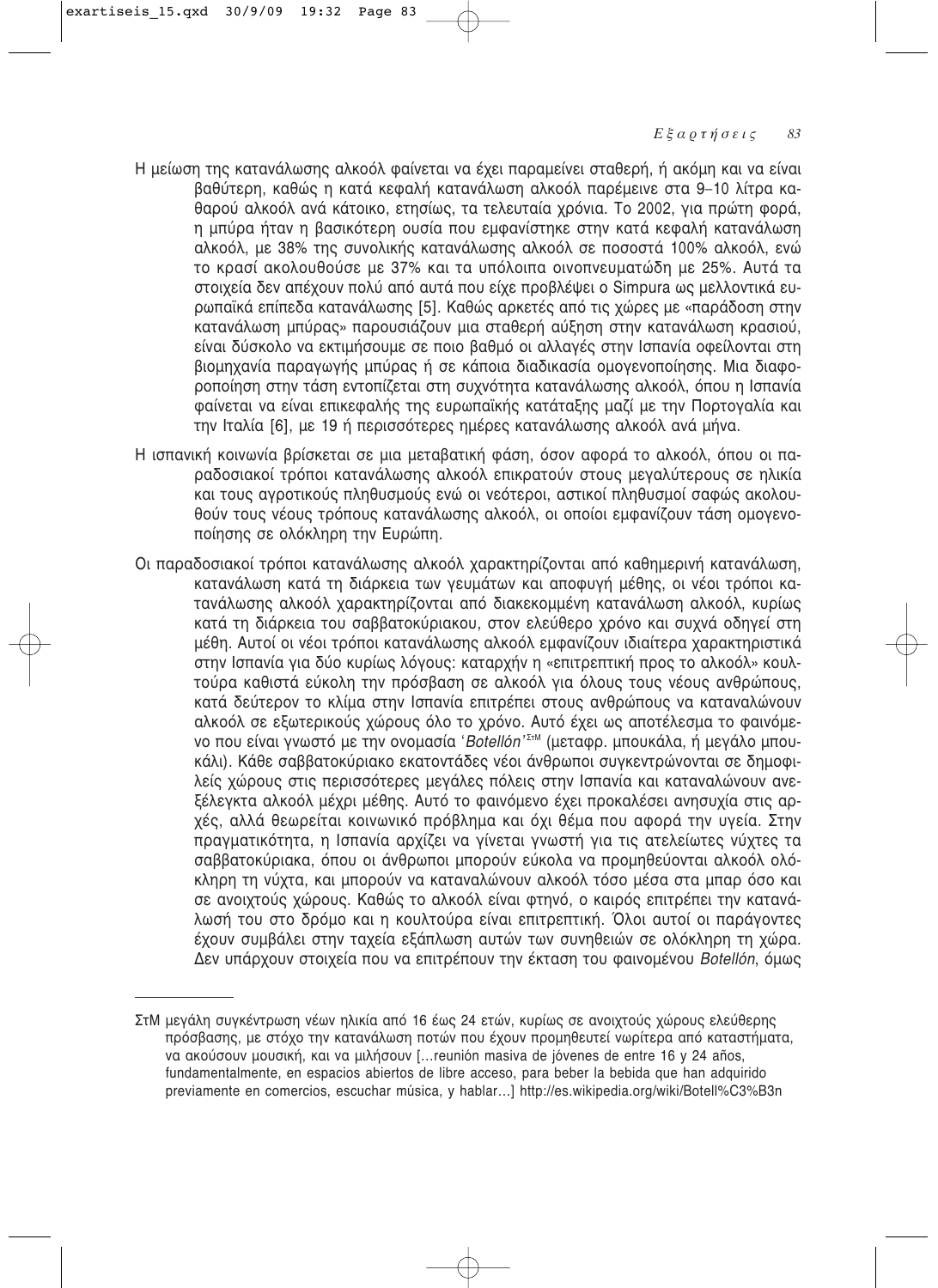το απόσπασμα από ένα άρθρο σε περιοδικό υποδηλώνει το ύφος των κυρίαρχων οι- $K$ ογενειακών και κοινωνικών αντιδράσεων σε αυτό [7]:

- Οι μητέρες κοιτούν τα παιδιά τους που ετοιμάζονται να πάνε στο Botellón σαν να ετοιμάζονταν να πάνε στον πόλεμο. Σε πραγματικό πόλεμο. Τον πόλεμο του Botellón, με θύματα κάθε Παρασκευή και Σάββατο βράδυ. Θύματα στους δρόμους, θύματα στα στενά...
- Οι άνθρωποι συνήθιζαν να πίνουν στις ταβέρνες, όπου τους αναζητούσαν τα παιδιά τους, με δάκρυα στα μάτια, για να βοηθήσουν τους μεθυσμένους γονείς τους να βρουν το δρόμο για το σπίτι. Τώρα οι γονείς καλούνται να σώσουν τα παιδιά τους από αυτή την υπαίθρια ταβέρνα.
- Aυτό το φαινόμενο αντανακλάται εν μέρει στις επίσημες στατιστικές: για τους νέους ηλικίας 14-18 ετών τα στοιχεία από σχολική έρευνα έδειξαν αύξηση στα επίπεδα μέθης τον προηγούμενο μήνα από 19% το 2002 σε 35% το 2004 [8]. Είναι σημαντικό να σημειωθεί ότι η Ισπανία έχει επίσης τη μεναλύτερη συχνότητα στην Ευρώπη νια κατανάλωση αλκοόλ σε «μπαρ, παμπ και ντίσκο» (85 φορές το χρόνο για τους άνδρες και 38 για τις γυναίκες) [9]. Η ισπανική «φιέστα» αντανακλάται πολύ καλά στις στατιστικές.
- Aπό το 1995 [10] η Ισπανία έχει αξιόπιστες πληροφορίες για την κατανάλωση αλκοόλ μέσω μιας μελέτης που πραγματοποιείται στα νοικοκυριά κάθε δύο χρόνια από το Εθνικό Σχέδιο για τα Ναρκωτικά και από το 1994 πραγματοποιείται μια διετής μελέτη για τη χρήση ναρκωτικών στον πληθυσμό εφήβων ηλικίας 14 έως 18 ετών [11]. Σύμφωνα με αυτά τα στοιχεία το φαινόμενο Botellón έχει επηρεάσει τους νέους, αλλά δεν έχει επηρεάσει ιδιαίτερα του τρόπους κατανάλωσης του γενικού πληθυσμού, οι οποίοι έχουν παραμείνει σχετικά σταθεροί κατά τη διάρκεια των τελευταίων 10 ετών.

ΠΙΝΑΚΑΣ 1: Η ΕΞΕΛΙΞΗ ΤΩΝ ΤΡΟΠΩΝ ΚΑΤΑΝΑΛΩΣΗΣ ΑΛΚΟΟΛ ΤΩΝ ΙΣΠΑΝΩΝ ΗΛΙΚΙΑΣ 15-65 (1997-2003).

| Έτη                                                                   | 1997   | 1999   | 2001   | 2003   |  |
|-----------------------------------------------------------------------|--------|--------|--------|--------|--|
| Μέγεθος δείγματος                                                     | 12.304 | 12.234 | 14.113 | 12.033 |  |
| Κατανάλωση αλκοόλ στη διάρκεια της ζωής                               | 91%    | 87%    | 89%    | 89%    |  |
| Κατανάλωση αλκοόλ τους τελευταίους 12 μήνες                           | 79%    | 75%    | 78%    | 77%    |  |
| Επεισόδιο μέθης τους τελευταίους 12 μήνες                             | 19%    | 19%    | 19%    | 21%    |  |
| Κατανάλωση αλκοόλ τις τελευταίες 30 ημέρες                            | 64%    | 62%    | 64%    | 64%    |  |
| Εβδομαδιαία κατανάλωση αλκοόλ τους τελευταίους 12 μήνες               | 48%    | 46%    | 48%    | 48%    |  |
| Ημερήσια κατανάλωση αλκοόλ τους τελευταίους 12 μήνες                  | 13%    | 14%    | 16%    | 14%    |  |
| Επικίνδυνη κατανάλωση αλκοόλ                                          | 16%    | 13%    | 17%    | 16%    |  |
| Μέση ηλικία έναρξης κατανάλωσης αλκοόλ                                | 16.8   | 16.9   | 16.9   | 16.7   |  |
| Πηγή: Εθνικό Σχέδιο για τα Ναρκωτικά, Μελέτη στα νοικοκυριά 1997–2003 |        |        |        |        |  |

Όπως φαίνεται στον Πίνακα 1, περίπου το 90% των Ισπανών έχουν πιει αλκοολούχα ροφήματα κατά τη διάρκεια της ζωής τους, τα τρία τέταρτα ήπιαν τον προηγούμενο χρόνο, τα δύο τρίτα τον προηγούμενο μήνα και οι μισοί παραδέχονται ότι πίνουν κάθε εβδομάδα. Το ποσοστό ατόμων που κάνουν καθημερινή κατανάλωση αλκοόλ (14,1%) και όσων κάvouv επικίνδυνη χρήση αλκοόλ (16,7%) κυμαίνεται σε παρόμοια επίπεδα. Σχετικό επί-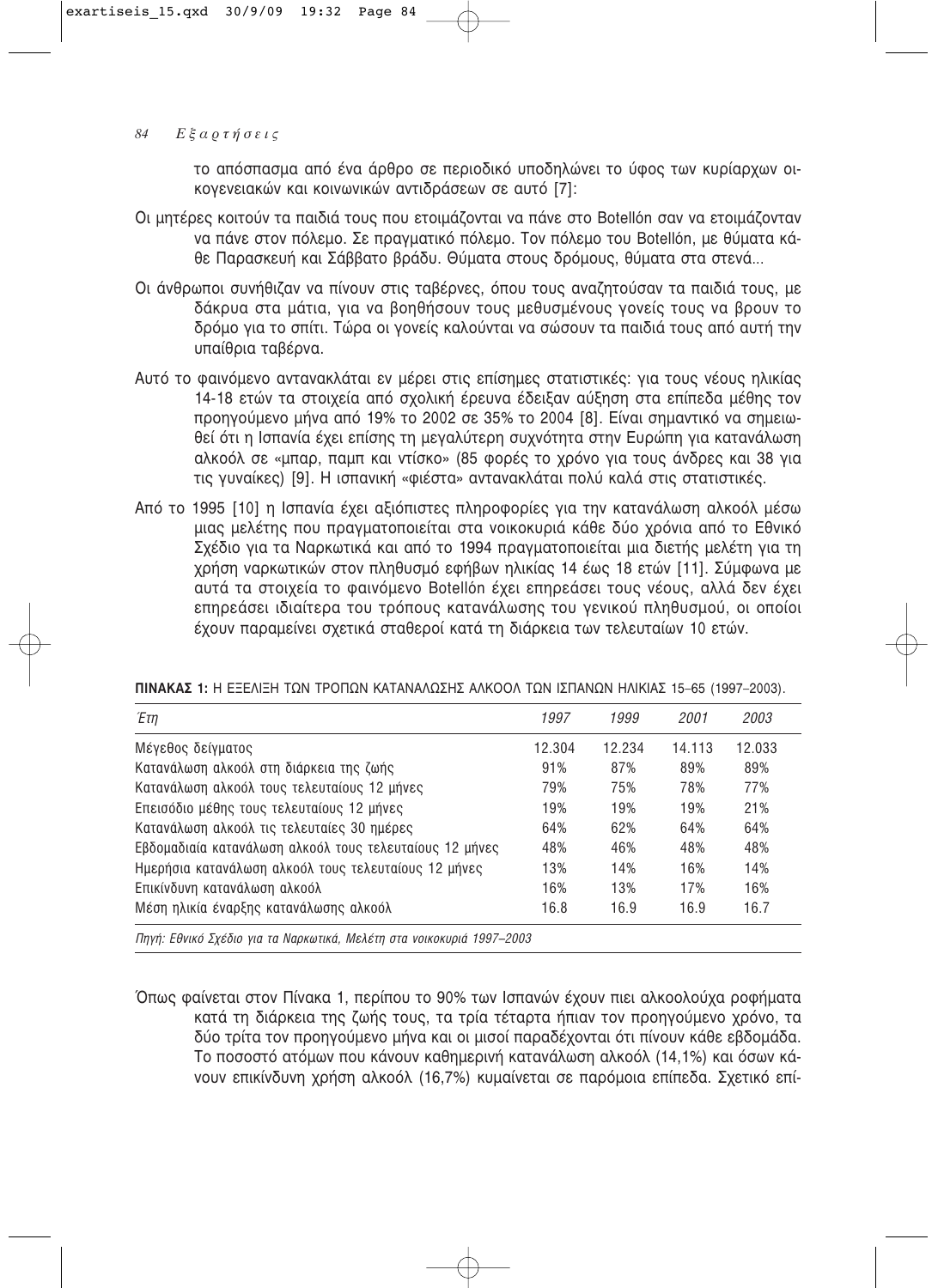σης είναι ότι ένας στους πέντε Ισπανούς παραδέχεται ότι μέθυσε τουλάχιστον μία φορά κατά τη διάρκεια των τελευταίων 12 μηνών. Οι διαφορές μεταξύ των φύλων εξακολουθούν να είναι σημαντικές στο γενικό πληθυσμό ενώ οι γυναίκες έχουν την τάση να πίνουν λιγότερο, και λιγότερο συχνά από ότι οι άνδρες. Επίσης ξεκινούν να πίνουν αλ-ΚΟόλ σε μεγαλύτερη ηλικία (17,6 έναντι 15,9 ετών) και μεθούν λιγότερο συχνά (12,7% έναντι 29,6% μέθυσαν τους τελευταίους 12 μήνες). Αυτές οι διαφορές των φύλων δεν υπάρχουν πλέον, όταν εξετάζουμε τον πληθυσμό των εφήβων 14 έως 18 ετών. Το 2004 τα αγόρια και τα κορίτσια ξεκίνησαν να πίνουν αλκοόλ σε παρόμοια ηλικία (13,6 έναντι 13,9 ετών), και αυτό είναι ενθαρρυντικό: τα ευρήματα το 1994 ήταν 13,0 και 13,8 ετών αντίστοιχα.

Τα στοιχεία του Πίνακα 1 παρουσιάζουν μια επισκόπηση των τάσεων κατανάλωσης αλκοόλ του ισπανικού πληθυσμού, οι οποίες φαίνεται να παραμένουν σταθερές για την εξεταζόμενη περίοδο. Ωστόσο με μια πιο λεπτομερή εξέταση, (βλ. Πίνακα 2) τα στοιχεία δείχνουν σχετικές διαφορές σε σχέση με τους τρόπους κατανάλωσης αλκοόλ και την ηλικία. Για παράδειγμα, στον πληθυσμό 25 έως 29 ετών η εβδομαδιαία κατανάλωση αλκοόλ έχει σημειώσει σταθερή αύξηση τόσο για τους άνδρες όσο και για τις γυναίκες, ενώ η καθημερινή κατανάλωση αλκοόλ εμφανίζει σαφή τάση μείωσης και για τα δύο φύλα. Ενδιαφέρον είναι ότι αυτό το φαινόμενο εντοπίζεται σε άτομα ηλικίας 25 έως 40 ετών, όμως όχι σε μεγαλύτερης ηλικίας άτομα, τα οποία εξακολουθούν να υιοθετούν τον παραδοσιακό τρόπο κατανάλωσης αλκοόλ, αλλά ούτε και σε νεότερης ηλικίας άτομα, όπου οι αλλαγές φαίνεται να πραγματοποιήθηκαν πριν από το 1997, όπως φαίνεται και στον Πίνακα 2.

|                            | Εύρος<br>Ηλικία | 1995           |                                                             | 1997 |                | 1999           |          | 2001 |    |
|----------------------------|-----------------|----------------|-------------------------------------------------------------|------|----------------|----------------|----------|------|----|
| Τρόποι κατανάλωσης αλκοόλ  |                 |                | Άνδρας Γυναίκα Άνδρας Γυναίκα Άνδρας Γυναίκα Άνδρας Γυναίκα |      |                |                |          |      |    |
| Εβδομαδιαία κατανάλωση     | $15 - 19$       | 36             | 23                                                          | 40   | 31             | 38             | 26       | 39   | 26 |
| αλκοόλ τους                | $20 - 24$       | 56             | 30                                                          | 66   | 44             | 62             | 41       | 59   | 36 |
| τελευταίους 12 μήνες       | $25 - 29$       | 58             | 27                                                          | 66   | 35             | 63             | 38       | 68   | 39 |
|                            | $30 - 34$       | 57             | 24                                                          | 68   | 34             | 67             | 33       | 61   | 35 |
|                            | $40 - 64$       | 57             | 20                                                          | 67   | 31             | 64             | 27       | 67   | 30 |
| Ημερήσια κατανάλωση αλκοόλ | $15 - 19$       | $\overline{2}$ |                                                             |      | 0              | $\overline{2}$ | $\theta$ | 3    | 0  |
| τους τελευταίους 12 μήνες  | $20 - 24$       | 6              |                                                             | 3    |                | 4              |          | 7    | 2  |
|                            | $25 - 29$       | 13             | 3                                                           | 11   | $\overline{2}$ | 11             | 4        | 4    | 3  |
|                            | $30 - 34$       | 23             |                                                             | 18   | 4              | 18             | 5        | 17   | 5  |
|                            | $35 - 39$       | 32             | 8                                                           | 23   | 6              | 29             |          | 28   | 9  |
|                            | $40 - 65$       | 38             | 9                                                           | 34   | 9              | 33             | 10       | 37   | 11 |
|                            | $15 - 65$       | 24             | 6                                                           | 21   | 5              | 21             | 6        | 24   | 7  |

### ΠΙΝΑΚΑΣ 2: Η ΕΞΕΛΙΞΗ ΤΩΝ ΤΡΟΠΩΝ ΚΑΤΑΝΑΛΩΣΗΣ ΑΛΚΟΟΛ ΣΤΙΣ ΔΙΑΦΟΡΕΤΙΚΕΣ ΗΛΙΚΙΑΚΕΣ ΟΜΑΔΕΣ\* ΣΥΜΦΩΝΑ ΜΕ ΤΗΝ ΕΘΝΙΚΗ ΜΕΛΕΤΗ ΣΕ ΝΟΙΚΟΚΥΡΙΑ ΣΤΗΝ ΙΣΠΑΝΙΑ

*\*Δ· ·ÔÙÂϤÛÌ·Ù· ÂÌÊ·Ó›˙ÔÓÙ·È Û ÔÛÔÛÙ¿ ·ÙfiÌˆÓ Ô˘ οÓÔ˘Ó Î·Ù·Ó¿ÏˆÛË ·ÏÎÔfiÏ [20].*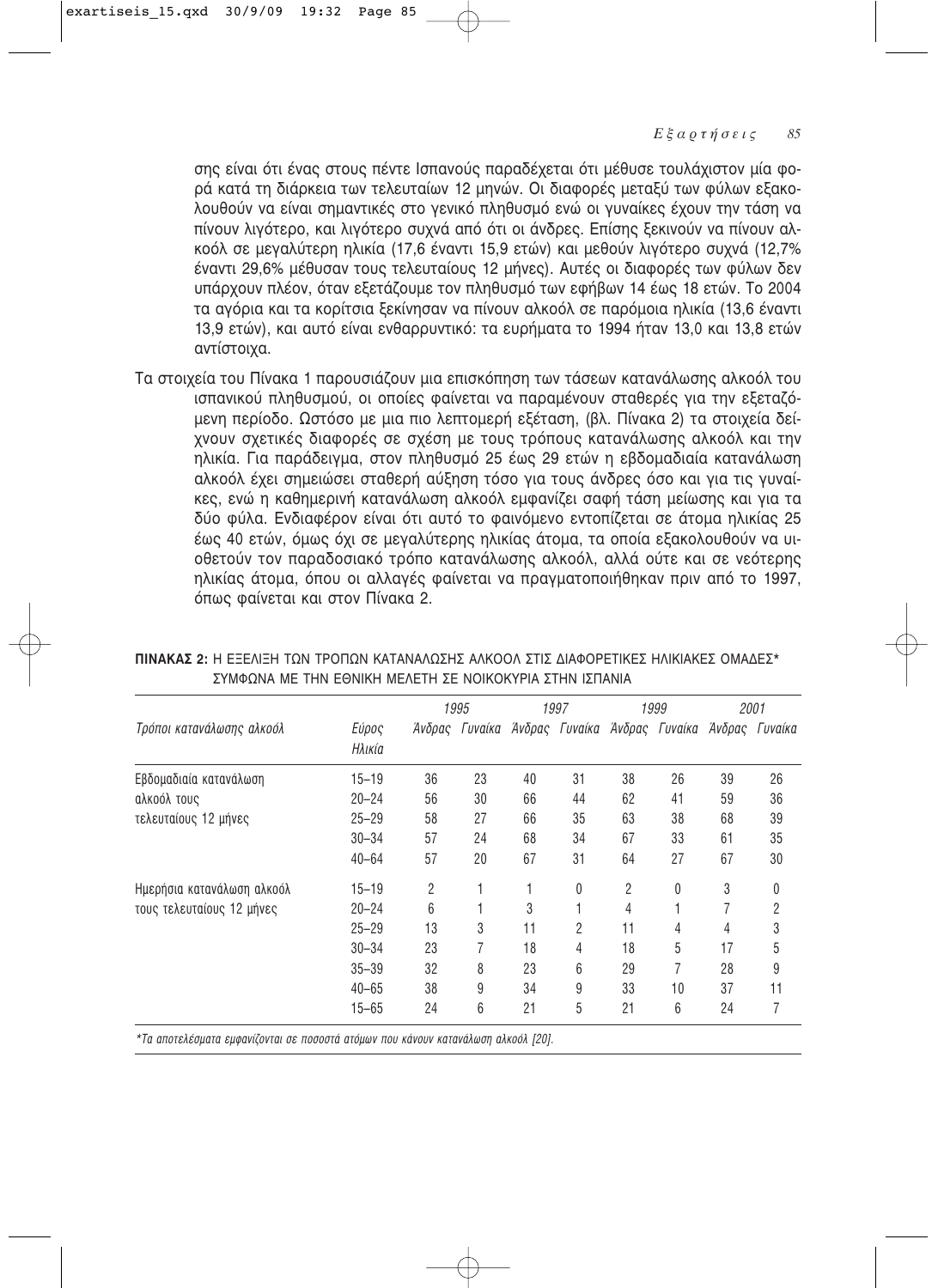



### **ΠΙΝΑΚΑΣ 3: ΠΟΣΟΣΤΟ ΤΟΥ ΠΛΗΘΥΣΜΟΥ ΗΛΙΚΙΑΣ 15-64 ΕΤΟΝ ΠΟΥ ΘΕΟΡΟΥΝ ΟΤΙ ΑΥΤΗ Η ΣΥΜΠΕΡΙΦΟΡΑ** ΜΠΟΡΕΙ ΝΑ ΟΔΗΓΗΣΕΙ ΣΕ ΠΟΛΛΑ ΠΡΟΒΛΗΜΑΤΑ

| Συμπεριφορά                             | 1997 | 1999 | 2001 |  |
|-----------------------------------------|------|------|------|--|
| Κατανάλωση 5-6 μπυρών ημερησίως         | 54   | 56   | 5.   |  |
| Κατανάλωση 5-6 μπυρών τα σαββατοκύριακα | 20   | 21   | 21   |  |
| Κάπνισμα 1 πακέτου τσιγάρων ημερησίως   | 37   | 39   | 45   |  |

- Aυτές οι αλλαγές αντανακλούν ένα σενάριο, όπου οι σχετικές τιμές των αλκοολούχων ροφημάτων μειώνονται. Οι χώρες με μεγάλη κατανάλωση κρασιού δείχνουν να επηρεάζο-Vται λιγότερο από τις διακυμάνσεις των τιμών από ό,τι οι βορειο-κεντρικές ευρωπαϊκές χώρες [12]. Στην περίπτωση της Ισπανίας το σχετικό κόστος αλκοολούχων ποτών παρέμεινε σταθερό από το 1992, όπως φαίνεται από το Σχήμα 1. Την ίδια χρονική περίοδο ωστόσο η αγοραστική δύναμη του πληθυσμού αυξήθηκε ουσιαστικά κατά 35,9% [13] (στοιχεία από http://www.ine.es/daco/ipc.htm. Το εθνικό διαθέσιμο εισόδημα εμφανίζει σταθερή αύξηση σε εκατομμύρια Ευρώ από 376.364 το 1992 σε 576.241 το 2005. Ο πληθυσμός αυξήθηκε από 39 137 979 το 1992 σε 44 108 530 το 2005). Ουσιαστικά, οι τιμές στα αλκοολούχα ροφήματα στην Ισπανία μειώθηκαν χωρίς ωστόσο αυτό να οδηγήσει σε αύξηση της κατανάλωσης αλκοόλ.
- Ένα ακόμη σχετικό θέμα είναι ότι μειώνεται σιγά σιγά η αντίληψη ότι το αλκοόλ αποτελεί κίνδυνο για την υγεία. Στον Πίνακα 3 φαίνεται πως οι αντιλήψεις σχετικά με τον κίνδυνο από το αλκοόλ και τον καπνό εμφανίζουν διαφορετικές τάσεις. Είναι πολύ εντυπωσια-Κό και σαφώς αποτελεί δείγμα κουλτούρας χρήσης αλκοόλ ότι η κοινωνική αντίληψη σχετικά με τους κινδύνους που συνδέονται με την κατανάλωση αλκοόλ χαλαρώνει/περιορίζεται/μειώνεται ενώ οι στατιστικές για τα προβλήματα που σχετίζονται με το αλ-Κοόλ, όπως είναι τα τροχαία ή η οικογενειακή βία, είναι από τις υψηλότερες στη δυτική Ευρώπη.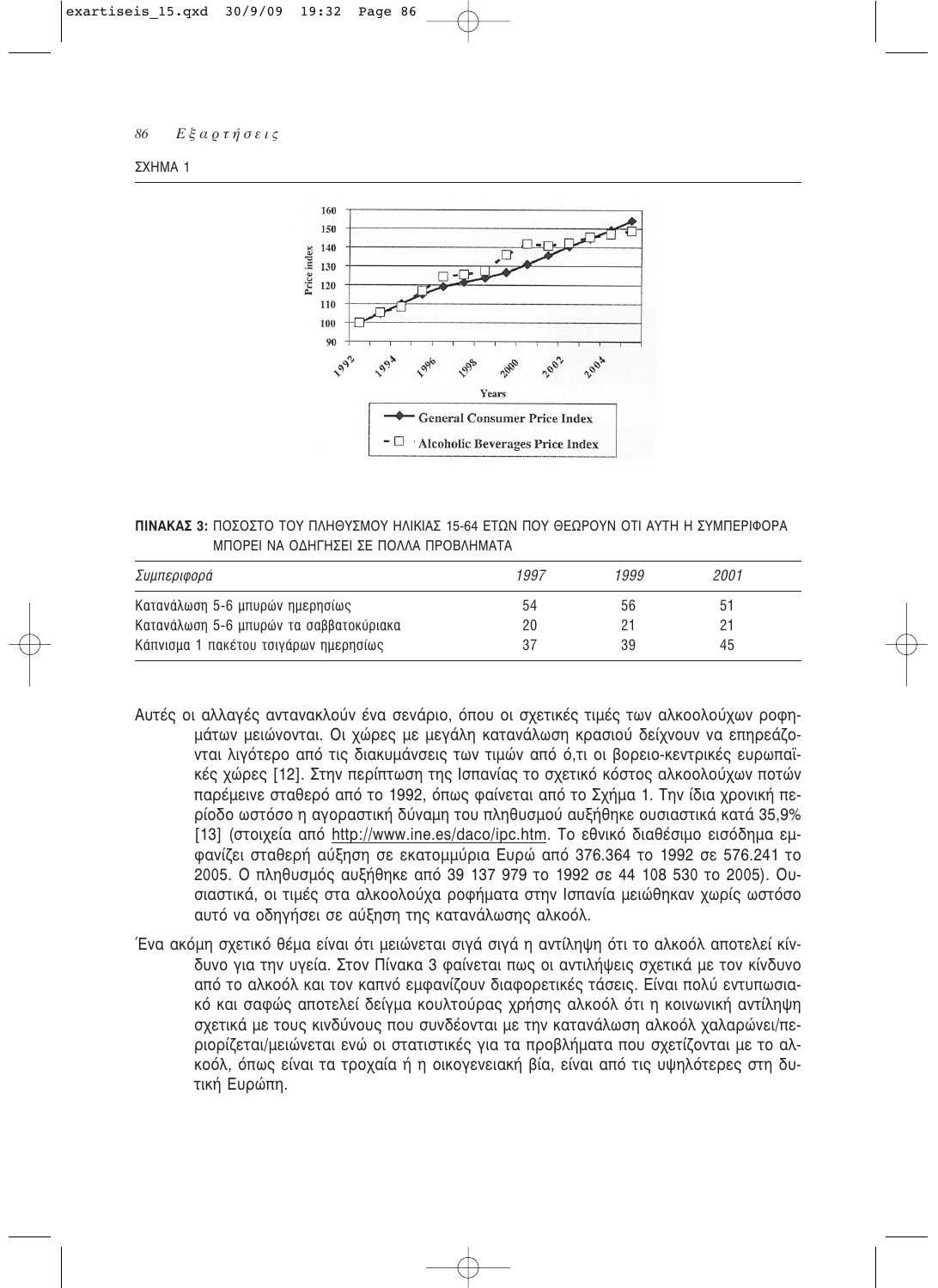Το αλκοόλ είναι απόλυτα ενταγμένο στην ισπανική κουλτούρα με τέτοιο τρόπο που χρησιμοποιείται και σε συνδυασμό με άλλες διαθέσιμες ουσίες. Όπως αναφέρθηκε και παραπάνω, τα τρία τέταρτα των Ισπανών (76,6%) παραδέχονται πως έχουν κάνει χρήση αλκοόλ τους τελευταίους 12 μήνες, ποσοστό που αυξάνει στο 95,9% για τους χρήστες κάνναβης, 98,3% για τους χρήστες κοκαΐνης, 99,1% για τους χρήστες αμφεταμινών και 86,4% για τους χρήστες ηρωίνης [14]. Συνοπτικά, μπορούμε να πούμε ότι περίπου το 100% των χρηστών ουσιών στην Ισπανία συνδυάζουν την ουσία επιλογής τους με αλκοόλ. Και πάλι υπάρχει ένα παράδοξο εδώ, υπάρχει μενάλη κοινωνική ανησυχία σχετικά με το πρόβλημα της εξάρτησης, αλλά δεν δίνεται η αντίστοιχη σημασία στο γεγονός ότι σχεδόν όλες οι εξαρτήσεις γίνονται πιο πολύπλοκες με την κατανάλωση αλκοόλ.

## ΘΕΡΑΠΕΥΤΙΚΟ ΠΛΑΙΣΙΟ

- Το Ισπανικό Δίκτυο Θεραπείας για τις Εξαρτήσεις δημιουργήθηκε στη δεκαετία του '80 για να αντιμετωπίσει την επιδημία ηρωίνης όμως έχει αλλάξει σημαντικά, καθώς οι περισσότεροι από τους πελάτες τους τώρα είναι εξαρτημένοι από το αλκοόλ – ή την κοκαΐνη. Όπου υπάρχουν διαθέσιμες στατιστικές φαίνεται ότι το αλκοόλ είναι τώρα η πρώτη ουσιά κατάχρησης και, κάτι απροσδόκητο, είναι ότι η προηνούμενη επιδημία ηρωίνης οδήγησε στην ανάπτυξη ενός ευρύτερου δικτύου θεραπείας που προσφέρει θεραπεία για τον αλκοολισμό σε ολόκληρη τη χώρα ενταγμένο στο κρατικό σύστημα υγείας.
- Aυτό το δίκτυο θεραπείας δεν είναι καθόλου ομοιογενές, καθώς κάθε περιοχή έχει αναπτύξει τη δική της προσέγγιση. Σε κάποιες περιοχές η θεραπεία της εξάρτησης αντιμετωπίζεται από τις κοινωνικές υπηρεσίες, ενώ σε άλλες από το Υπουργείο Υγείας. Σε μερικές μόνο περιπτώσεις κάποια από αυτά τα κέντρα θεραπείας είναι πλήρως ενσωματωμένα στο κύριο δίκτυο υγειονομικής περίθαλψης.
- Επίσης, οι επαγγελματίες των κέντρων αυτών έχουν βιώσει μια βαθιά αλλαγή στην επαγγελματική πρακτική τους, καθώς η θεραπεία της εξάρτησης από την ηρωίνη είναι πολύ διαφορετική από τη θεραπεία της εξάρτησης από την κοκαΐνη και το αλκοόλ, που αποτελούν τις επικρατέστερες περιπτώσεις που καλούνται να αντιμετωπίσουν. Πάντοτε οι ομάδες θεραπείας περιλαμβάνουν πολλές διαφορετικές ειδικότητες και οι εξαρτήσεις αντιμετωπίζονται από μια βιο-ψυχοκοινωνική προσέγγιση. Η βασική ομάδα αποτελείται συνήθως από ένα νιατρό (ψυχίατρο ή νενικό νιατρό), ένα νοσηλευτή, έναν ψυχολόγο και έναν κοινωνικό λειτουργό. Οι ομάδες αυτοβοήθειας δεν αποτελούν μέρος του θεραπευτικού δικτύου, ωστόσο ορισμένες φορές μπορεί να υπάρξει συνεργασία με τις ομάδες των επαγγελματιών. Στα περισσότερα θεραπευτικά πλαίσια η ομαδική θεραπεία πραγματοποιείται από επαγγελματίες ως μέρος του προγράμματος θεραπείας.

### ΣΤΡΑΤΗΓΙΚΕΣ ΠΡΟΛΗΨΗΣ

Στις αρχές της δεκαετίας του '80 η τρομοκρατία και η επιδημία ηρωίνης ήταν οι κυριότερες ανησυχίες του ισπανικού πληθυσμού. Τα ναρκωτικά αποτέλεσαν υψηλή προτεραιότητα για τους πολιτικούς και διατέθηκαν κεφάλαια για την αντιμετώπιση και την πρόληψη των εξαρτήσεων. Ευτυχώς, τα περισσότερα προγράμματα πρόληψης που σχεδιάζονται εκείνη την περίοδο δεν αγνόησαν το θέμα του αλκοόλ, και η δημόσια συζήτη-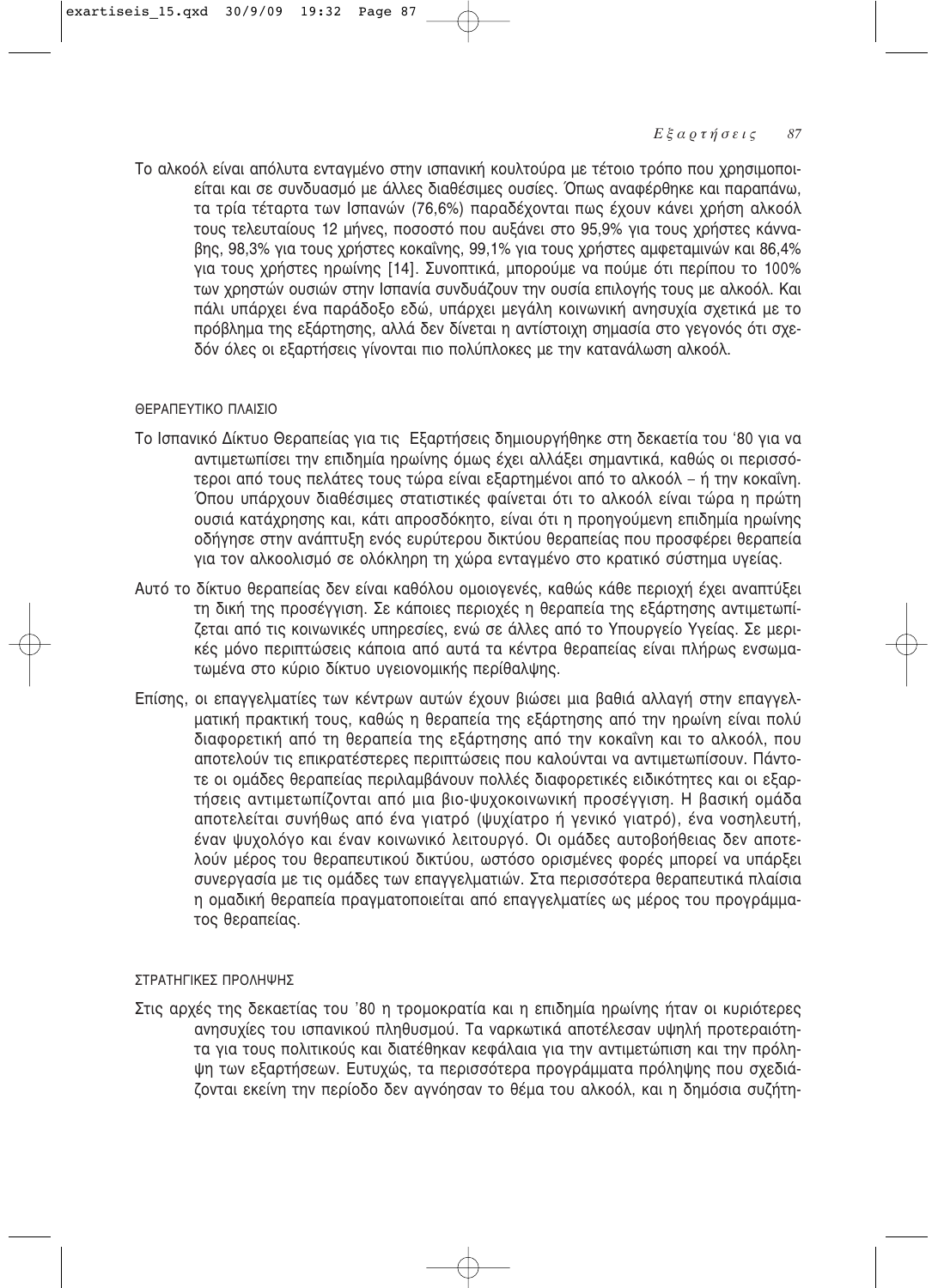ση για τα ναρκωτικά έθεσε το ζήτημα του αλκοόλ στην ημερήσια διάταξη. Σε μια ΚΟυλτούρα χρήσης αλκοόλ, το να ενταχθεί το αλκοόλ στα ναρκωτικά προκαλεί σοκ. Ωστόσο, η εμφάνιση νέων τρόπων κατανάλωσης που οδηγούν σε σοβαρά επίπεδα μέθης και ο μεγάλος αριθμός οδικών ατυχημάτων που σχετίζονται με το αλκοόλ βοηθήσαν σημαντικά στην αλλαγή της στάσης του πληθυσμού. Επίσης, τα σχολικά προγράμματα πρόληψης (που δεν θα είχαν αναπτυχθεί ποτέ χωρίς την επιδημία ηρωίνης) περιλαμβάνουν το αλκοόλ και τον καπνό.

- Ως αποτέλεσμα όλων των παραπάνω η κοινωνική στάση απέναντι στο αλκοόλ έχει αλλάξει εντυπωσιακά και η κατανάλωση αλκοόλ, για παράδειγμα, δεν είναι πλέον αποδεκτή, ακόμα και αν έχει βαθιές ρίζες στην παράδοση. Τα τελευταία χρόνια, η Ισπανία, μαζί με τη Γαλλία, βιώνουν τη μεγαλύτερη αύξηση στην αυστηρότητα της πολιτικής για το αλκοόλ [6] στην Ευρώπη. Μερικά παραδείγματα είναι: η ηλικία νόμιμης κατανάλωσης αλκοόλ (που αυξήθηκε από τα 16 στα 18 έτη στις περισσότερες περιοχές), η επιτρεπόμενη συγκέντρωση αλκοόλ στο αίμα (BAC) για την οδήγηση (που μειώθηκε από 0,8 γρ/λίτρο σε 0,5 γρ/λίτρο), η επιβολή μέτρου συχνών αλκοτέστ, ιδιαίτερα τα Σαββατοκύριακα και ο προοδευτικός περιορισμός διαφημίσεων για το αλκοόλ.
- Ένας άλλος τομέας όπου οι δράσεις πρόληψης ήταν πολύ σημαντικές ήταν αυτός της κύριας υγειονομικής περίθαλψης. Διάφορες δοκιμές σύντομων παρεμβάσεων για πότες υψηλού κινδύνου έχουν δημοσιευθεί, συμπεριλαμβανομένης μιας μετανάλυσης ενώ πακέτα πρόληψης έχουν αναπτυχθεί από τις επιστημονικές κοινότητες [15] και κυβερνητικούς φορείς [16]. Η διάδοση των παρεμβάσεων έχει φθάσει σε επίπεδο περιφέρειας σε κάποιους τομείς [17], δίνοντας ηγετική θέση στη χώρα όσον αφορά την ανάπτυξη ευρωπαϊκών οδηγιών [18] και εκπαιδευτικού υλικού [19] σχετικά με τη διαγνωστική εξέταση (screening) και τις σύντομες παρεμβάσεις στην κύρια υγειονομική περίθαλψη.

### ΣΥΜΠΕΡΑΣΜΑΤΑ

- Η Ισπανία παύει όλο και περισσότερο να διαφέρει από τις υπόλοιπες χώρες της δυτικής Eυρώπης. Αυτή η τάση ομογενοποίησης, υπερβαίνει το θέμα του αλκοόλ και περιλαμβάνει όλες τις πτυχές της ζωής υπήρξε κυρίως ευεργετική, καθώς οδήγησε σε μείωση της κατανάλωσης αλκοόλ, η οποία δεν είναι πλέον κοινωνικά αποδεκτή συμπεριφορά για τους ανήλικους.
- Η Ισπανία είναι μια κοινωνία που βρίσκεται σε μεταβατικό στάδιο όπου το αλκοόλ εξακολουθεί να παίζει σημαντικό ρόλο, όπως και σε όλες τις κουλτούρες χρήσης αλκοόλ. Από την άλλη πλευρά, ο πληθυσμός αντιδρά έντονα στους νέους τρόπους κατανάλωσης, και το φαινόμενο Botellón είναι πιθανώς το δημοφιλέστερο.
- Δεν είναι ακόμα σαφές ποια θα είναι η μακροπρόθεσμη επίδραση από τους νέους τρόπους κατανάλωσης αλκοόλ σε μια κουλτούρα χρήσης αλκοόλ που ακόμα βάζει λίγα όρια στην προσβασιμότητα στο αλκοόλ. Δεν υπάρχουν αξιόπιστα στοιχεία σχετικά με το φαινόμενο Botellón, αλλά αυτός ο νέος τρόπος κατανάλωσης δεν φαίνεται να μειώνεται. Φυσικά, ο τομέας του αλκοόλ ωφελήθηκε από τη δημόσια ανησυχία που προκλήθηκε από την ηρωίνη στη δεκαετία του '80. Κατά συνέπεια όχι μόνο αυξήθηκε η κοινωνική ενημερότητα σχετικά με το αλκοόλ, αλλά τόσο το δίκτυο θεραπείας όσο και οι έρευνες για την κατανάλωση αλκοόλ έχουν βελτιωθεί σημαντικά.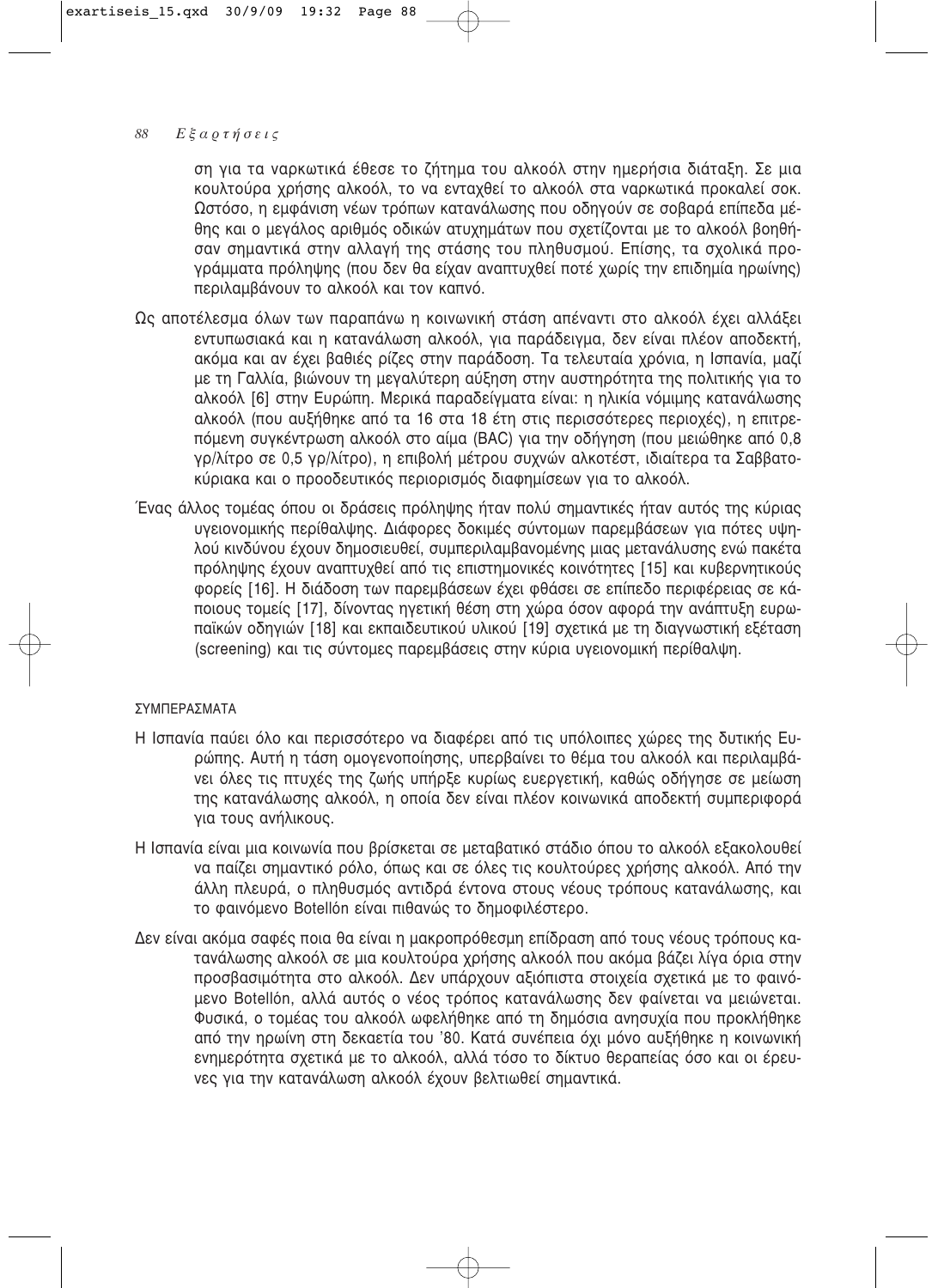Ωστόσο, η κατάσταση πιθανά δεν είναι τόσο σταθερή, όπως παρουσιάζονται από τις στατιστικές. Θα χρειαστούν μερικά ακόμη χρόνια, για να μπορέσουμε να καταλάβουμε εάν αυτοί οι νέοι τρόποι κατανάλωσης αλκοόλ έχουν ενισχύσει τον κοινωνικό προβληματισμό για το αλκοόλ, ή εάν η κουλτούρα χρήσης αλκοόλ της χώρας έχει γίνει ο τέλειος «πολιτιστικός ζωμός» που θα οδηγήσει πάλι στην αύξηση της κατανάλωσης αλκοόλ μέσω αυτών των νέων τρόπων κατανάλωσης. Η πρόκληση τώρα είναι να δεσμευτούν οι πολιτικοί, τα μέσα μαζικής επικοινωνίας και ο γενικός πληθυσμός με την πρώτη από τις δύο επιλογές.

### Παραπομπές

- 1. Edwards G. Alcohol in the wide world: a series of commissioned editorials. Addiction 2005; 100 :145.
- 2. Séller M., McCormick E. V. A dictionary of words about alcohol. New Brunswick, NJ: Publications Division, Rutgers Center of Alcohol Studies. 1982.
- 3. Gual A., Colom J. Why has alcohol consumption declined in countries of southern europe? Addiction 1997; 92 :S21-31.
- 4. Commission for Distilled Spirits. World Drink Trends, 2004 edn. UK: Biddles Ltd; 2004.
- 5. Simpura J. Trends in alcohol consumption and drinking patterns: lessons from world-wide development. In: Holder H. D., Edwards G., editors. Alcohol and public policy: evidence and issues, Oxford: Oxford University Press; 1995, p. 8-37.
- 6. Anderson P., Baumberg B. Alcohol in Europe. London: Institute of Alcohol Studies; 2006.
- 7. Burgos A. El Mundo de Andalucía. 1998. Available at: http://www.antonioburgos.com/mundo/1998/11/ re111298.html [accessed 3 February 2006].
- 8. Ministerio de Sanidad y Consumo. Encuesta estatal sobre uso de drogas en enseñanzas secundarias. 2005. Available at: http://www.msc.es/pnd/observa/pdf/escolar2004.pdf [accessed 2 February 2006].
- 9. Ahlström S., Gmel G., Mäkelä P., Näsänen J. Drinking contexts in European countries. In: Bloomfield K., Ahlström S., Allamani A., Beck F., Helmersson K., Bergmark, L. et al., editors. Gender, culture and alcohol problems: a multi-national study. Project Final Report. Berlin: Charite Campus Benjamin Franklin; 2005, p. 73-86.
- 10. Ministerio de Justicia e Interior. Encuesta domiciliaria sobre abuso de drogas en España 1995. Delegación del Gobierno para el Plan Nacional sobre Drogas. 1995. Available at: http://www.msc.es/pnd/observa/html/domici.htm [accessed 2 February 2006].
- 11. Ministerio de Justicia e Interior. Encuesta sobre drogas a la población escolar 1994. Delegación del Gobierno para el Plan Nacional sobre Drogas. Madrid: Ministerio de Justicia e Interior. 1995 [ISBN 84 150 108 5].
- 12. Leppänen K., Sullström R., Suoniemi I. Effect of economic factors on alcohol consumption in 14 European countries. Nord Stud Alcohol Drugs 2001; 18 :100-11 [English supplement].
- 13. Ministerio de Sanidad y Consumo. Encuesta domiciliaria sobre abuso de drogas en España 2003. Delegación del Gobierno para el Plan Nacional sobre Drogas. 2004.
- 14. Sociedad Española de Medicina de Familia y Comunitaria. Guia de referencia rápida para abordar el abuso de alcohol. 2005. Available at: http://www.papps.org/publicaciones/ abuso\_alcohol.pdf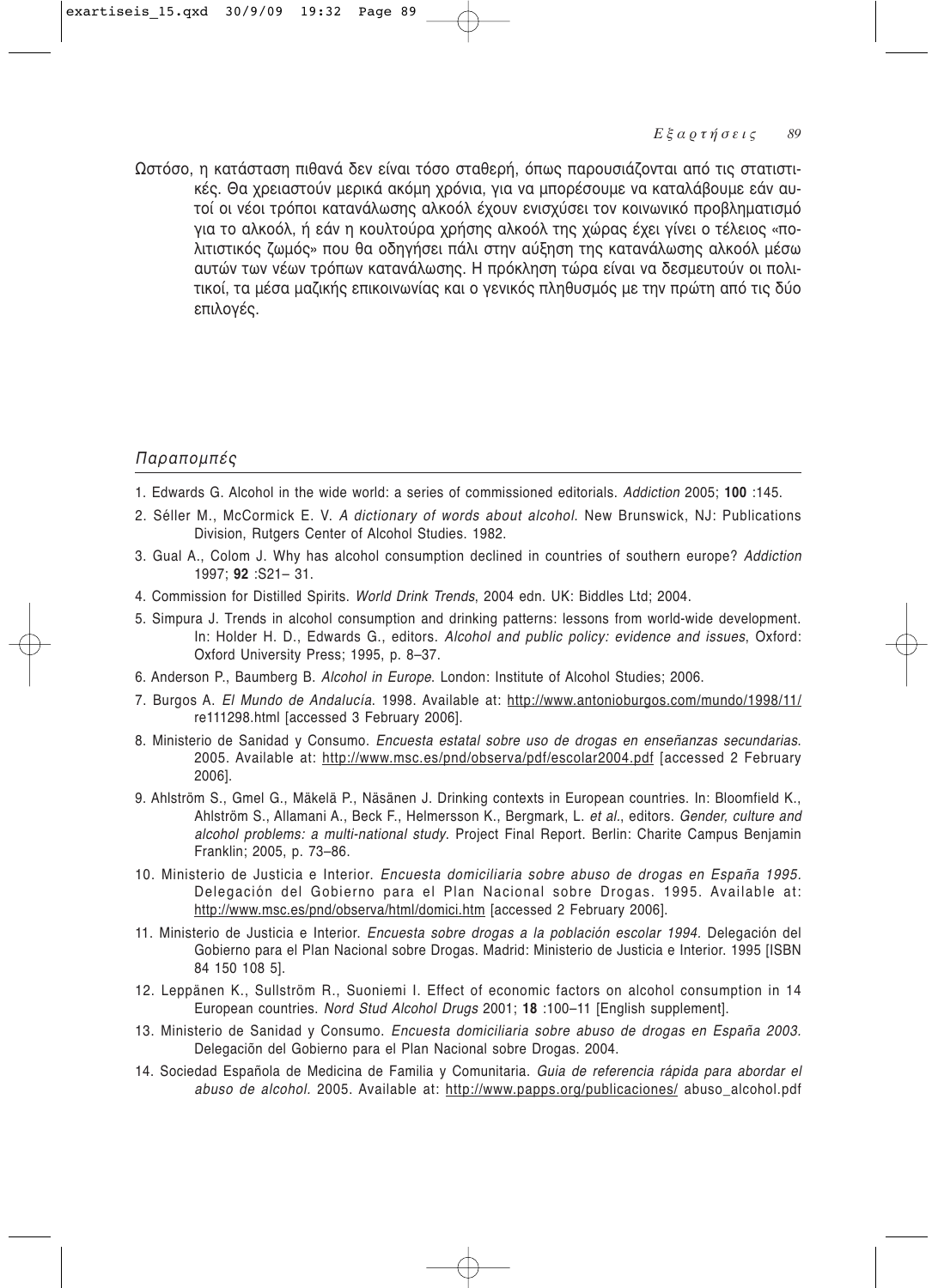[accessed 3 March 2006].

- 15. Departament de Salut. Programa Beveu Menys. Programa Beveu Menys 2001. Available at: http://www.gencat.net/ salut/depsan/units/sanitat/html/ca/alcohol/bvms01.htm [accessed 3 March 2006].
- 16. Segura L., Gual A., Montserrat O., Bueno A., Colom J. Detección y abordaje los problemas de alcohol en la atención primaria. De Cataluña. Atención Primaria 2006; **37** : 484–90.
- 17. Anderson P., Gual A., Colom J. 2005 Alcohol and primary health care: clinical guidelines on identification and brief interventions. Barcelona: Department of Health of the Government of Catalonia; 2005.
- 18. Gual A., Anderson P., Segura L., Colom J. Alcohol and primary health care: training programme on identification and brief interventions. Barcelona: Department of Health of the Government of Catalonia; 2005.
- 19. Instituto Nacional de Estadistica. Indice de precios al consumo. 2005. Available at: http://www.ine.es/daco/ipc.htm [accessed 3 March 2006].
- 20. Ministerio de Interior. National plan on drugs, Spanish Observatory on Drugs, Report no. 6, 2003.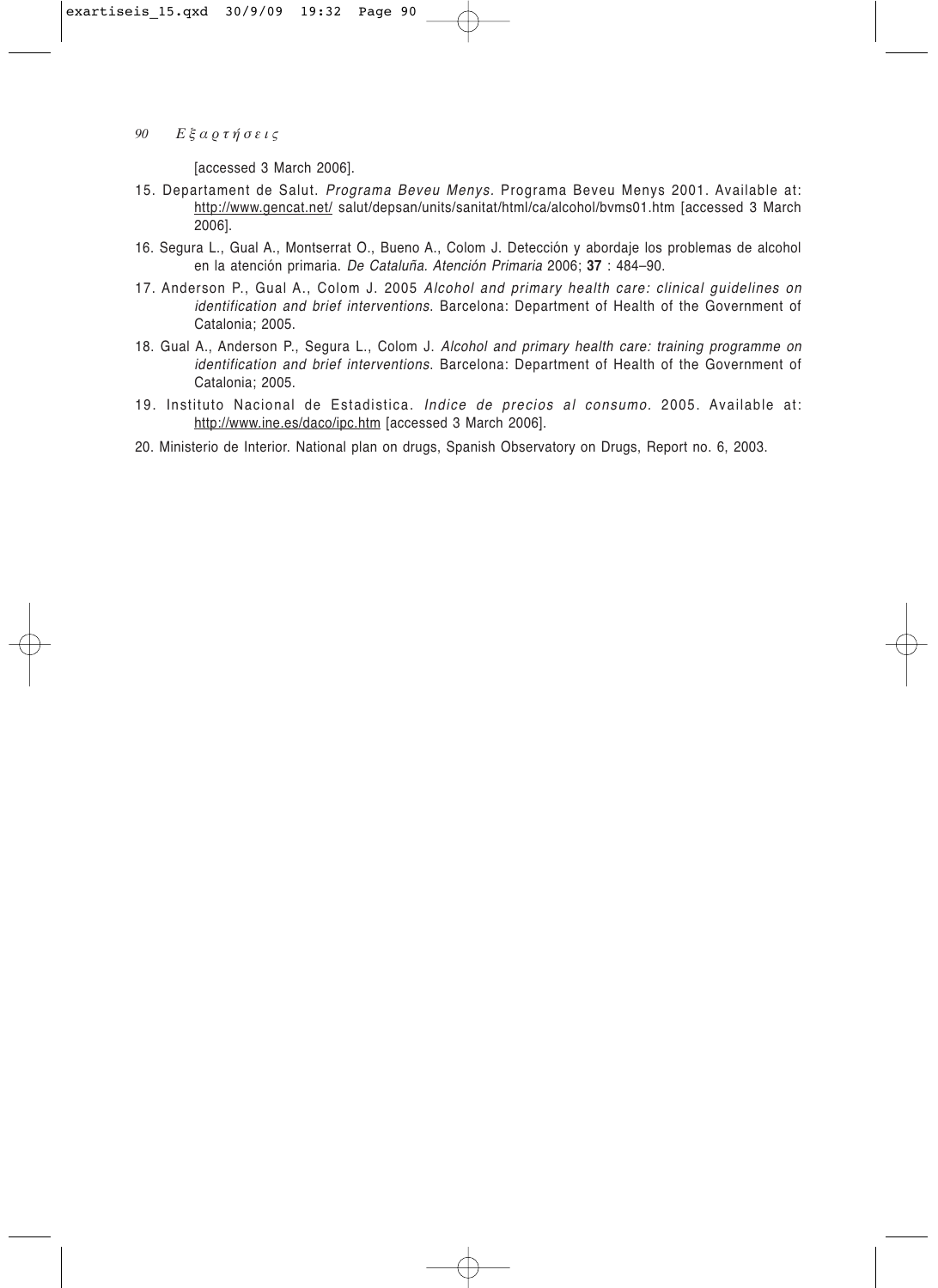$E$ ξαρτήσεις 91

# ΓΙΑ ΤΗΝ ΕΝΗΜΕΡΩΣΗ ΤΟΥ ΑΝΑΓΝΩΣΤΗ<br>FOR THE READER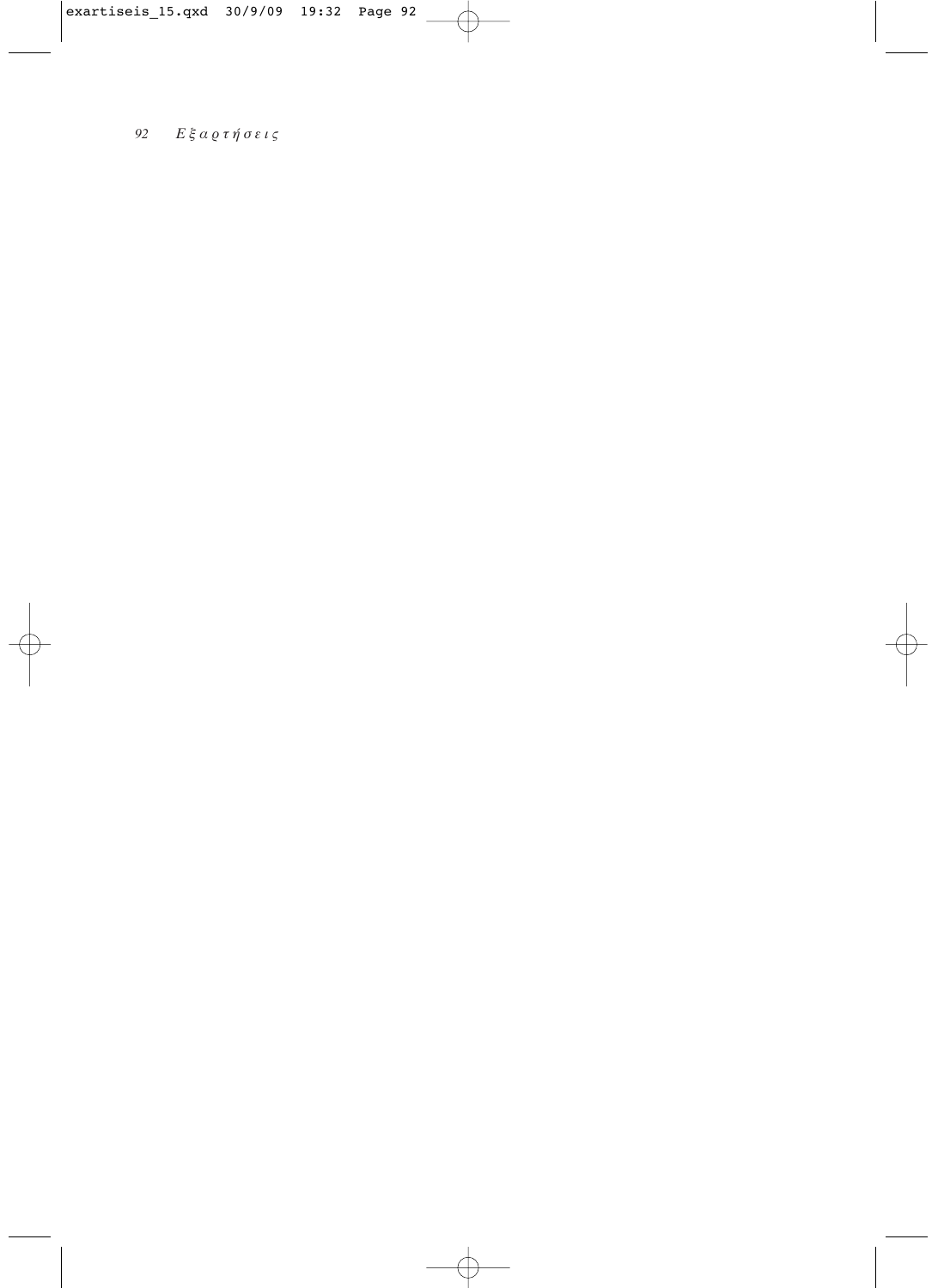### exartiseis\_15.qxd 30/9/09 19:32 Page 93

# NEA KAI FEFONOTA - NEWS AND NOTES

Η στήλη αυτή παρουσιάζεται από την Κωνσταντίνα Υφαντή.

Στα Νέα και Γεγονότα αυτού του τεύχους μπορείτε να διαβάσετε για:

- ✔ Τα μέτρα απαγόρευσης του καπνίσματος και τι έχει συμβεί στις χώρες που έχουν ήδη εφαρμοστεί, με δεδομένη την απαγόρευση του καπνίσματος στη χώρα μας, από τον Ιούλιο 2009.
- v Τη νέα μέθοδο για την ανίχνευση 23 ναρκωτικών και φαρμάκων.
- V Το νέο Newsletter του ISAJE, της Διεθνούς Κοινότητας των Εκδοτών Επιστημονικών περιοδικών στο χώρο των Εξαρτήσεων.
- $\checkmark$  Νέες υπηρεσίες για την αντιμετώπιση της εξάρτησης από το διαδίκτυο στη χώρα μας.
- V Δύο βιβλιοπαρουσιάσεις τίτλων από την εκδοτική συνεργασία του ΚΕΘΕΑ με τον εκδοτικό οίκο ΕΡΕΥΝΗΤΕΣ.
- $V$  Συνέδρια σχετικά με τις εξαρτήσεις που θα πραγματοποιηθούν τους προσεχείς μήνες τόσο στην Ελλάδα όσο και το εξωτερικό.

### Η ΑΠΑΓΟΡΕΥΣΗ ΤΟΥ ΚΑΠΝΙΣΜΑΤΟΣ ΣΕ ΔΗΜΟΣΙΟΥΣ ΧΩΡΟΥΣ ΣΕ ΔΙΑΦΟΡΕΣ ΧΩΡΕΣ

- Με αφορμή την απαγόρευση του καπνίσματος σε δημόσιους χώρους στην Ελλάδα από τον Ιούλιο του 2009 θα θέλαμε να αναφερθούμε σε κάποια ενδεικτικά στοιχεία, τα οποία αντλήσαμε από το διαδίκτυο, για το τι έχει συμβεί σε άλλες χώρες που έχουν δοκιμάσει το μέτρο. Η απαγόρευση του καπνίσματος αφορά σε χώρους εργασίας και άλλους δημόσιους χώρους και έχει στηριχθεί σε ευρήματα ερευνών που υποδεικνύουν ότι ακόμη και το παθητικό κάπνισμα είναι δυνατό να προκαλέσει προβλήματα υγείας: καρδιαγγειακές παθήσεις, καρκίνο, καθώς και άλλα προβλήματα στους πνεύμονες, όπως ακριβώς και στους καπνιστές. Πιο συγκεκριμένα, μελέτη από το Διεθνή Οργανισμό για την Έρευνα για τον Καρκίνο του Παγκόσμιου Οργανισμού Υγείας, που δημοσιεύτηκε το 2002, καταλήγει ότι οι μη καπνιστές εκτίθενται στις ίδιες καρκινογόνες ουσίες, όπως ακριβώς οι καπνιστές [1].
- Στα τέλη του 20<sup>°</sup> αιώνα, όταν τα ευρήματα των ερευνών για το παθητικό κάπνισμα δημοσιεύτηκαν, η βιομηχανία καπνού στόχευε στη διακριτικότητα των καπνιστών μέσα από τη διαφημιστική της καμπάνια. Φοβούμενη τη μείωση των πωλήσεων ενίσχυε μέσα από τη διαφήμιση την ανοχή και την ευγένεια για να ρίξει τους υψηλούς τόνους ανάμεσα στους καπνιστές και τους μη καπνιστές, αποφεύγοντας τις καμπάνιες της απαγόρευσης του καπνίσματος.
- Στην Ευρώπη, και συγκεκριμένα στην Ιρλανδία, το Μάρτιο του 2004 απαγορεύτηκε το κάπνισμα στους εργασιακούς χώρους, η οποία ήταν και η πρώτη χώρα που εφάρμοσε το μέτρο αυτό. Στη Νορβηγία η σχετική νομοθεσία εφαρμόστηκε τον Ιούλιο του 2004. Στο Ηνωμένο Βασίλειο ο Νόμος για την απαγόρευση του καπνίσματος και στους δημόσιους χώρους εφαρμόστηκε το 2007. Επίσης, το όριο ηλικίας αγοράς καπνού ανέ-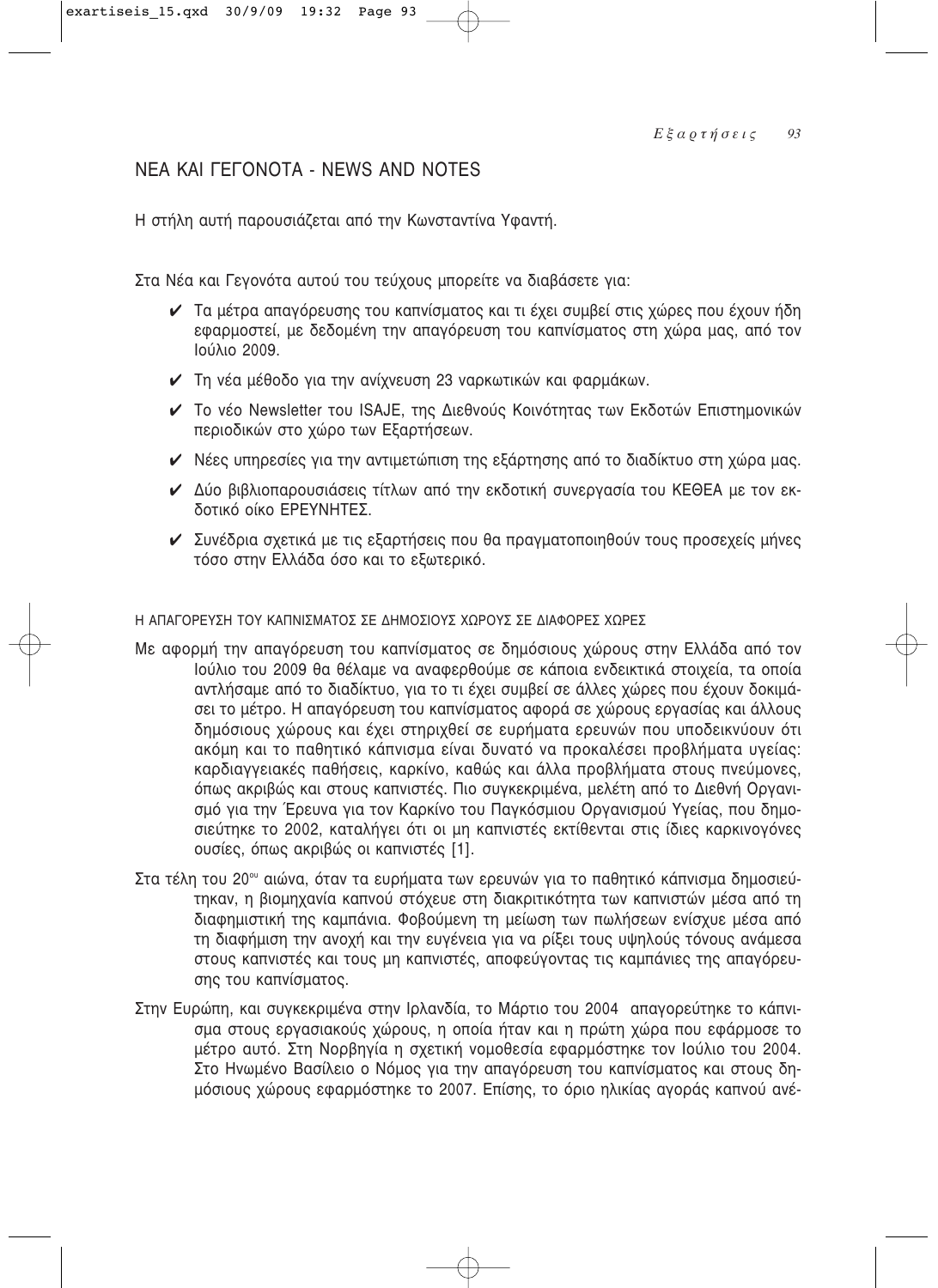βηκε από τα 16 στα 18, τον Οκτώβριο του ίδιου χρόνου. Στην Ιταλία οι απαγορεύσεις ισχύουν από τον Ιανουάριο του 2005. Στην Εσθονία τον Ιούνιο του 2007. Στη Γαλλία τον Ιανουάριο του 2008 επεκτάθηκε η απαγόρευση στα μπαρ και στα καφέ. Στη Δανία οι απαγορεύσεις στα μπαρ και στους εσωτερικούς χώρους ίσχυσαν από τον Αύγουστο του 2007, ωστόσο με κάποιες εξαιρέσεις για τους μικρούς χώρους, όπου καθιερώθηκαν διαφορετικοί χώροι για καπνιστές και μη. Στη Σουηδία παρόμοια εφαρμογή της απαγόρευσης εφαρμόστηκε από το 2005, ενώ στην Ολλανδία και τη Ρουμανία από τον Ιούλιο του 2008.

- Θα αναφερθούμε στη συνέχεια σε μελέτες και έρευνες που αφορούν στα αποτελέσματα από την καμπάνια αυτή που έχει γίνει παγκοσμίως. Αρκετές μελέτες έχουν δείξει ότι οι απαγορεύσεις για το κάπνισμα έχουν πολλά οικονομικά και άλλα οφέλη σε θέματα υγείας. Τους πρώτους 18 μήνες αφότου στο Pueblo, του Κολοράντο ίσχυσαν οι απαγορεύσεις το 2003, οι εισαγωγές στο Νοσοκομείο για εμφράγματα μειώθηκαν κατά 27%, ενώ σε άλλες γειτονικές πόλεις που δεν εφαρμόστηκαν τα μέτρα, δεν παρατηρήθηκε κάτι ανάλογο [2]. Μια παρόμοια μελέτη στην Μοντάνα, έδειξε μείωση 40% στις εισαγωγές για καρδιαγγειακές παθήσεις [3].
- Έρευνες στο University of Dundee στη Σκωτία έδειξαν σημαντική βελτίωση σε εργαζόμενους σε μπαρ, σχετικά με τη λειτουργία των πνευμόνων τους, καθώς και σε όσους έπασχαν από άσθμα [4]. Παρόμοια στοιχεία είχε και μια μελέτη στο Τορίνο της Ιταλίας, όπου δείχνουν ότι μειώθηκαν σημαντικά οι καρδιακές προσβολές, στην πόλη, το οποίο αιτιολογείται από τη μείωση του παθητικού καπνίσματος [5]. Μία καθολική απαγόρευση του καπνίσματος στη Νέα Υόρκη βρέθηκε να έχει προλάβει 3.813 παραπομπές σε νοσοκομείο για καρδιακές παθήσεις το 2004, ενώ σε οικονομικό επίπεδο το όφελος έφτανε στα 56 εκατομμύρια δολάρια για το σύστημα υγείας ανά έτος [6].
- Μία άλλη μελέτη έδειξε αύξηση στην πώληση των τσιγάρων στην Ιρλανδία και τη Σκωτία, μετά από την απαγόρευση του καπνίσματος [7], ενώ άλλη δηλώνει το αντίθετο, δηλαδή μείωση των πωλήσεων των τσιγάρων κατά 16% τους πρώτους 6 μήνες μετά την υιοθέτηση των μέτρων [8]. Σε ολόκληρη τη χώρα οι πωλήσεις τσιγάρων μειώθηκαν κατά 11% τον πρώτο μήνα που ίσχυσαν τα μέτρα, τον Ιούλιο του 2007, σε σύγκριση με τον Ιούλιο 2006 [9].
- Άλλη μελέτη έδειξε ότι το 22% των καπνιστών στην Αγγλία μπορεί να διακόψουν το τσιγάρο ως απάντηση στα μέτρα απαγόρευσης του καπνίσματος σε κλειστούς χώρους. Σε έρευνα που αφορά την απαγόρευση του καπνίσματος στα εστιατόρια φάνηκε ότι τα μέτρα μπορεί να συμβάλουν στο να μη γίνουν οι νέοι καπνιστές στο μέλλον [10]. Στη Μασσαχουσέττη το ίδιο ποσοστό στους νέους κυμαινόταν στο 35% όσον αφορά τη λιγότερη διάθεση να γίνουν καπνιστές, ποσοστό που παρατηρήθηκε στις πόλεις που ισχύουν οι απαγορεύσεις [11-12].
- Μία άλλη έρευνα που έγινε στη Σουηδία από το Ινστιτούτο Karolinska στη Στοκχόλμη έδειξε ότι περισσότερο από το ένα τρίτο των ασθενών που συμμετείχαν σε ένα πρόνραμμα διακοπής του καπνίσματος οκτώ εβδομάδων πριν και μετά από προγραμματισμένη χειρουργική επέμβαση κατάφεραν να κόψουν το τσιγάρο, ενώ οι περισσότεροι που συμμετείχαν παρέμειναν μη καπνιστές ένα χρόνο μετά τη λήξη του. Επιπλέον, υπέστησαν τις μισές μετεγχειρητικές επιπλοκές σε σύγκριση με εκείνους που δεν είχαν κάποια βοήθεια για να σταματήσουν το κάπνισμα [13].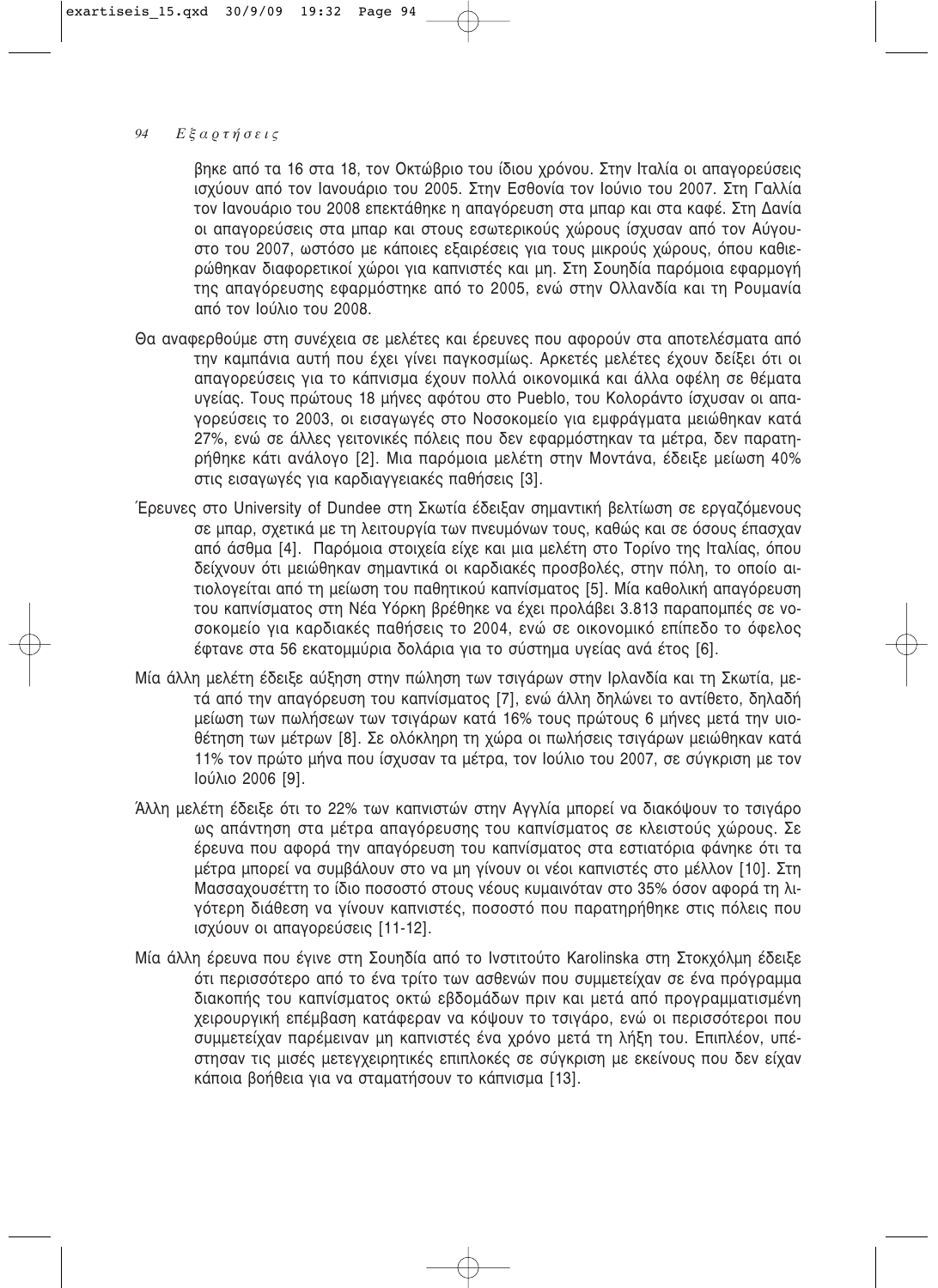- Ο Παγκόσμιος Οργανισμός Υγείας (ΠΟΥ) συνέταξε μια έκθεση που περιγράφει τις διάφορες πρακτικές, με τις οποίες η βιομηχανία καπνού παρεμβαίνει στην πολιτική ελέγχου του καπνού. Το Νοέμβριο του 2008, 160 έθνη συμφώνησαν στον έλεγχο του καπνίσματος στο πλαίσιο του δικτύου του ΠΟΥ, με στόχο την προστασία της δημόσιας υγείας από την πολιτική παρεμβάσεων της βιομηχανίας καπνού. Η έκθεση παρέχει επαρκή πληροφόρηση σχετικά με τη βοήθεια στην εφαρμογή των οδηγιών, ενώ περιγράφει τους τρόπους που η βιομηχανία καπνού έχει χρησιμοποιήσει, όπως για παράδειγμα οικονομικούς, διαχείρισης των μέσων ενημέρωσης, με στόχο να μειώσει το κύρος των επιστημονικών ερευνών, καθώς και να επηρεάσει τις κυβερνήσεις με σκοπό την αύξηση των πωλήσεων καπνού. Η έκθεση επίσης περιγράφει πώς η βιομηχανία χρησιμοποιεί τη φιλανθρωπία για να δημιουργήσει μια θετική δημόσια εικόνα με την επίφαση της κοινωνικής ευθύνης. Η νέα Συνθήκη για τον Έλεγχο του Καπνού (Framework Convention on Tobacco Control) καλεί τις κυβερνήσεις να μη δέχονται συνεργασίες με τις καπνο-βιομηχανίες, να μην κάνουν επενδύσεις στη βιομηχανία καπνού, καθώς και να μην επιτρέπουν την παρουσία τους σε επιτροπές για τον έλεγχο του καπνού. «Η συμμαχία όσων πουλούν τσιγάρα» προσπαθεί να τρομοκρατήσει τα μικρά μαγαζιά με στόχο τη διαφήμιση καπνού σε αυτά. Η ομάδα έγινε γνωστή ως δίκτυο που «μπαίνει μπροστά» για τη βιομηχανία καπνού, το περασμένο φθινόπωρο, όταν «πιάστηκαν» να ασκούν συγκαλυμμένη πίεση στη Βρετανική Ένωση για την Ιατρική Προστασία (Medical Protection Society) εναντίον της κυβερνητικής πολιτικής για την υγεία [14].
- Aυτή είναι μια ενδεικτική εικόνα για ό,τι έχει συμβεί και ό,τι έχουν δείξει οι σχετικές έρευνες μέχρι σήμερα σχετικά με την απαγόρευση του καπνίσματος στις διάφορες χώρες.

### $\Pi$ αραπομπές

exartiseis\_15.qxd 30/9/09 19:32 Page 95

- *1. Disparity in Protecting Food Service Staff from Secondhand Smoke Shows Need for Comprehensive Smoke-Free Policies, Say Groups*. Press release. 13 April 2004. http://www.accessmylibrary.com/coms2/summary\_0286-20996825\_ITM
- 2. Bartecchi C, Alsever RN, Nevin-Woods C, *et al.* (October 2006). "Reduction in the incidence of acute myocardial infarction associated with a citywide smoking ordinance". *Circulation* **114** (14): 1490–6. doi:10.1161/CIRCULATIONAHA.106.615245. PMID 17000911. http://circ.ahajournals.org/cgi/content/full/114/14/1490.
- 3. Sargent RP, Shepard RM, Glantz SA (April 2004). "Reduced incidence of admissions for myocardial infarction associated with public smoking ban: before and after study". *BMJ* **328** (7446): 977–80. doi:10.1136/bmj.38055.715683.55. PMID 15066887
- 4. Menzies D, Nair A, Williamson PA, *et al.* (October 2006). "Respiratory symptoms, pulmonary function, and markers of inflammation among bar workers before and after a legislative ban on smoking in public places". *JAMA* **296** (14): 1742–8. doi:10.1001/jama.296.14.1742. PMID 17032987
- 5. Barone-Adesi F, Vizzini L, Merletti F, Richiardi L (October 2006). "Short-term effects of Italian smoking regulation on rates of hospital admission for acute myocardial infarction". *Eur. Heart J.* **27** (20): 2468–72. doi:10.1093/eurheartj/ehl201. PMID 16940340. http://eurheartj.oxfordjournals.org/cgi/content/full/27/20/2468.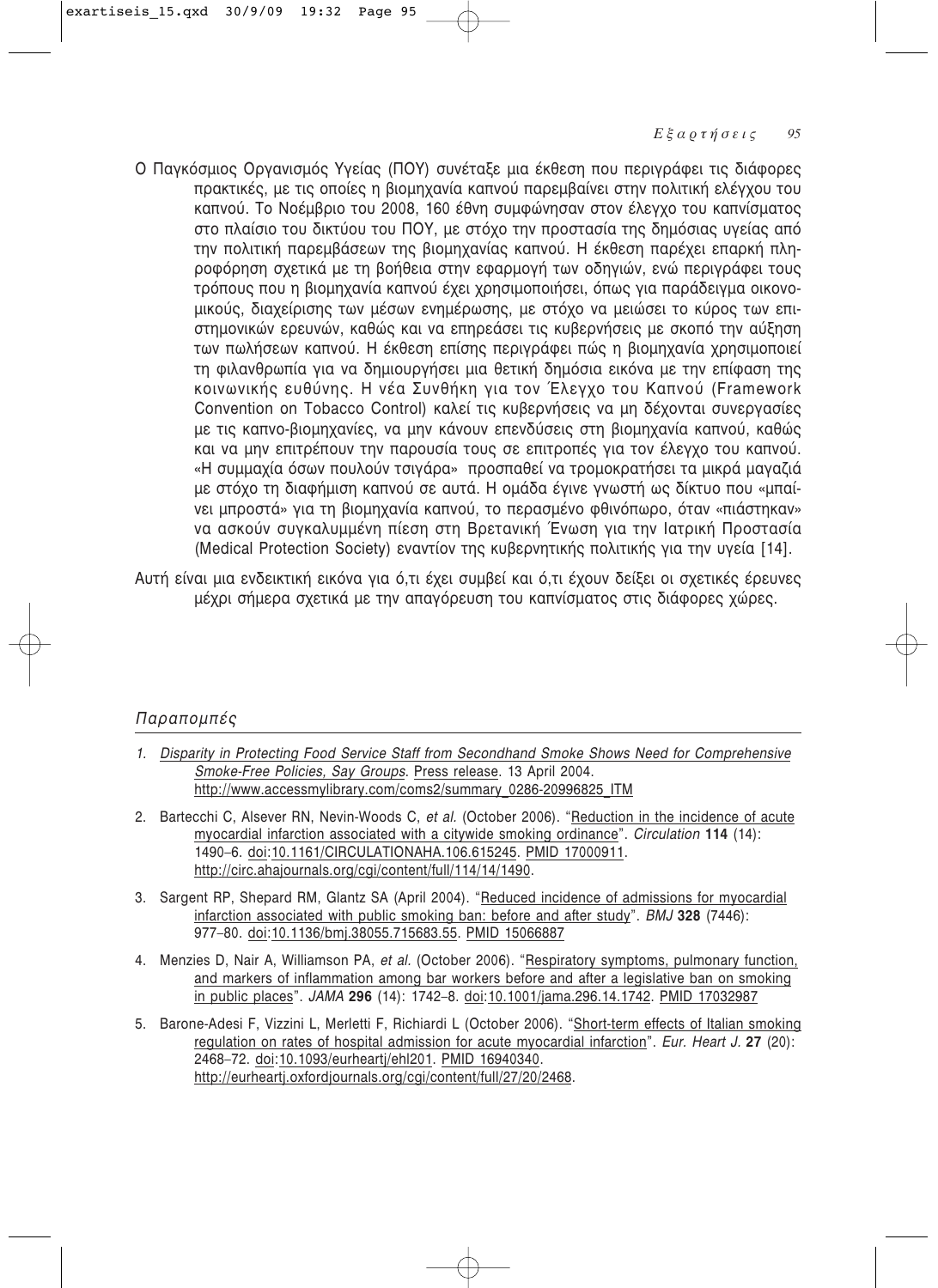- 96 Εξαρτήσεις
- 6. Juster HR, Loomis BR, Hinman TM, et al. (November 2007). "Declines in hospital admissions for acute myocardial infarction in New York state after implementation of a comprehensive smoking ban". Am J Public Health 97 (11): 2035-9. doi:10.2105/AJPH.2006.099994. PMID 17901438. http://www.ajph.org/cgi/content/full/97/11/2035.
- 7. "Cigarette sales up 5% despite smoking ban". http://www.timesonline.co.uk/tol/news/uk/scotland/article601421.ece.
- 8. "Cigarette sales drop 7% in a month". http://www.timesonline.co.uk/tol/life and style/health/article2295859.ece.
- 9. BBC Cigarette sales 'slump after ban' 2 October 2007
- 10. BBC News A fifth of smokers 'plan to quit' 8 March 2006
- 11. Restaurant smoking bans stop teens getting the habit New Scientist Issue 2655, 10 May 2008, page 4
- 12. Siegel M, Albers AB, Cheng DM, Hamilton WL, Biener L (May 2008). "Local restaurant smoking regulations and the adolescent smoking initiation process: results of a multilevel contextual analysis among Massachusetts youth". Arch Pediatr Adolesc Med 162 (5): 477-83. doi:10.1001/archpedi.162.5.477. PMID 18458195. http://archpedi.amaassn.org/cqi/content/full/162/5/477.
- 13. Addiction, Volume 104, Number 6, June 2009, p.1059
- 14. Addiction, "News and notes", Vol. 104, June 2009

### ΤΗ ΝΕΑ ΜΕΘΟΔΟ ΓΙΑ ΤΗΝ ΑΝΙΧΝΕΥΣΗ 23 ΝΑΡΚΩΤΙΚΩΝ ΚΑΙ ΦΑΡΜΑΚΩΝ

Μια ομάδα από το πανεπιστήμιο του Santiago de Compostela στην Ισπανία ανέπτυξε μία τεχνική ανίχνευσης της παρουσίας 23 παράνομων ουσιών και φαρμάκων από δείγμα σιέλου. Η μέθοδος, η οποία δημοσιεύτηκε στο περιοδικό Αναλυτική Βιοαναλυτική Χημεία, έχει ήδη χρησιμοποιηθεί από τη Γενική Διεύθυνση Συγκοινωνιών στην Ισπανία ως μέρος της ευρωπαϊκής μελέτης για τη συχνότητα χρήσης αλκοόλ και ναρκωτικών στους οδηγούς. Το δείγμα συλλέγεται με μια μπατονέτα, η οποία τοποθετείται κάτω από τη γλώσσα για τη συλλογή ποσότητας σιέλου. Μια ενδεικτική ουσία που γίνεται μπλε, όταν ανιχνεύσει ικανοποιητική ποσότητα των ουσιών και στέλνεται στη συνέχεια για ανάλυση. Η μέθοδος αυτή έχει το πλεονέκτημα ότι δεν είναι τόσο παρεμβατική όσο η ανάλυση ούρων και η αιματολογική εξέταση. Επίσης, μπορεί κανείς να παρατηρεί τη συμπεριφορά του ατόμου επί τόπου.

Πηγή: Addiction, "News and notes", Vol. 104, Μάιος 2009, σελ.866-868.

### TO NEO NEWLETTER TOY ISAJE

Η Διεθνής Κοινότητα των Εκδοτών Επιστημονικών Περιοδικών στο χώρο των Εξαρτήσεων (ISAJE) παρουσίασε το νέο ηλεκτρονικό της ενημερωτικό έντυπο με στόχο να αποτελέσει έναν χώρο για συζήτηση και ανταλλαγή ιδεών των μελών της μέσω του διαδικτύου. Το ενημερωτικό αυτό δελτίο θα κυκλοφορεί δύο φορές το χρόνο προωθώντας τις απόψεις και τις προτάσεις των μελών της επιστημονικής κοινότητας.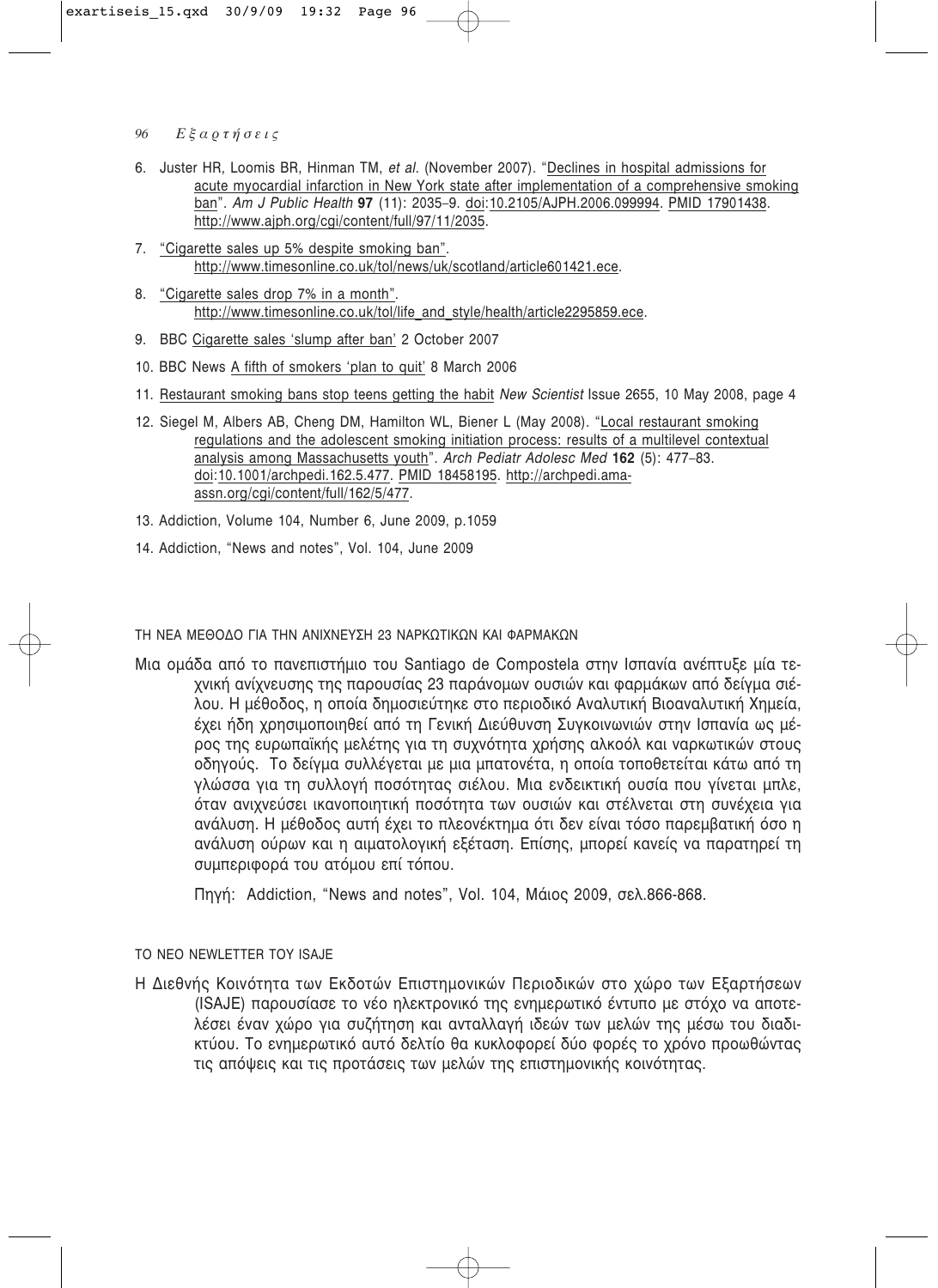exartiseis\_15.qxd 30/9/09 19:32 Page 97

Μέσα από τα σύντομα άρθρα του σχετικά με τις πηγές και τα οφέλη του ISAJE θα δίνονται και άλλες πληροφορίες σχετικά με άλλους κοινοφελείς οργανισμούς. Επιπλέον, θα περιλαμβάνει επιλογή άρθρων, τα χαρακτηριστικά του προφίλ των περιοδικών, που είναι μέλη της κοινότητας, βιβλιοπαρουσιάσεις, πληροφορίες για διεθνείς συναντήσεις και γεγονότα, καθώς και άλλα νέα σχετικά με το χώρο των εξαρτήσεων.

Για περισσότερες πληροφορίες: www.parint.org

ΝΈΕΣ ΥΠΗΡΈΣΙΕΣ ΓΙΑ ΤΗΝ ΑΝΤΙΜΕΤΩΠΙΣΗ ΤΗΣ ΕΞΑΡΤΗΣΗΣ ΑΠΟ ΤΟ ΔΙΑΔΙΚΤΥΌ ΣΤΗ ΧΩΡΑ ΜΑΣ

- Aπό το Σεπτέμβριο του 2008 η Μονάδα Βραχύχρονης Παρέμβασης του ΚΕΘΕΑ ΠΛΕΥΣΗ ξεκίνησε πιλοτικά να προσφέρει υπηρεσίες σε νέους εθισμένους στο διαδίκτυο και στα ηλεκτρονικά παιχνίδια (video games).
- Στόχος του προγράμματος του ΚΕΘΕΑ ΠΛΕΥΣΗ είναι να περιοριστεί ο χρόνος που καταναλώvεται μπροστά στον υπολογιστή και στα video games και να μπορέσει ο νέος να αντιμετωπίσει αποτελεσματικά τις δυσκολίες της ηλικίας του. Παράλληλα, υποστήριξη προσφέρεται και στο οικονενειακό περιβάλλον, ώστε να μπορεί να λειτουρνήσει αποτρεπτικά προς τέτοιες συμπεριφορές.
- Μέσα από το πρόγραμμα επιδιώκεται η ενίσχυση των παραγόντων εκείνων που μπορούν να βοηθήσουν στην αντιμετώπιση του προβλήματος, πάντα με την υποστήριξη του νέου από την οικογένειά του. Σε αυτό το πλαίσιο ενθαρρύνονται δραστηριότητες, όπως η εκπαίδευση, η συναναστροφή με φίλους, η ενασχόληση με άλλα χόμπι τα οποία μπορεί να τον ενδιαφέρουν. Παράλληλα, ενισχύονται οι δεξιότητες επικοινωνίας του νέου με σημαντικούς άλλους και η αυτό-αποτελεσματικότητά του, ενώ διερευνώνται τυχόν ψυχικές διαταραχές που μπορεί να συνυπάρχουν με τον εθισμό ή την συμπεριφορά κατάχρησης.
- Όσον αφορά στους γονείς, το πρόγραμμα βοηθά στην ενίσχυση του ρόλου τους και των δεξιοτήτων τους (συνεπείς τακτικές πειθαρχίας, γονικός έλεγχος, ενεργητική ακρόαση, δεξιότητες διαπραγμάτευσης), ενώ επιδιώκεται η αποκατάσταση των ορίων και της εσωτερικής ιεραρχίας μέσα στην οικογένεια, η διαμόρφωση σχέσης εμπιστοσύνης με τα παιδιά κ.ά. Τέλος, στόχος του προγράμματος είναι η ενημέρωση και ευαισθητοποίηση γονέων που έχουν παιδιά στην εφηβεία για την εξάρτηση από το Διαδίκτυο.
- Οι υπηρεσίες δίνονται στα πλαίσια της Μονάδας Βραχύχρονης Παρέμβασης μέσω ατομικών, ομαδικών και οικογενειακών συναντήσεων σε εβδομαδιαία βάση με εξατομικευμένα συμβόλαια, βασισμένα στα ιδιαίτερα χαρακτηριστικά και στις ανάγκες κάθε οικογένειας.
- Το ΚΕΘΕΑ ΠΛΕΥΣΗ λειτουργεί από το 1996 στην Αθήνα, προσφέροντας υπηρεσίες σε νέους που κάνουν πειραματική, περιστασιακή ή συστηματικότερη χρήση ψυχοτρόπων ουσιών, καθώς και στις οικογένειές τους.

Οι ενδιαφερόμενοι μπορούν να επικοινωνήσουν με το ΚΕΘΕΑ ΠΛΕΥΣΗ *ÛÙÔ ÙËϤʈÓÔ 210 8218883 e-mail: info@kethea-plefsi.gr site: www.kethea-plefsi.gr*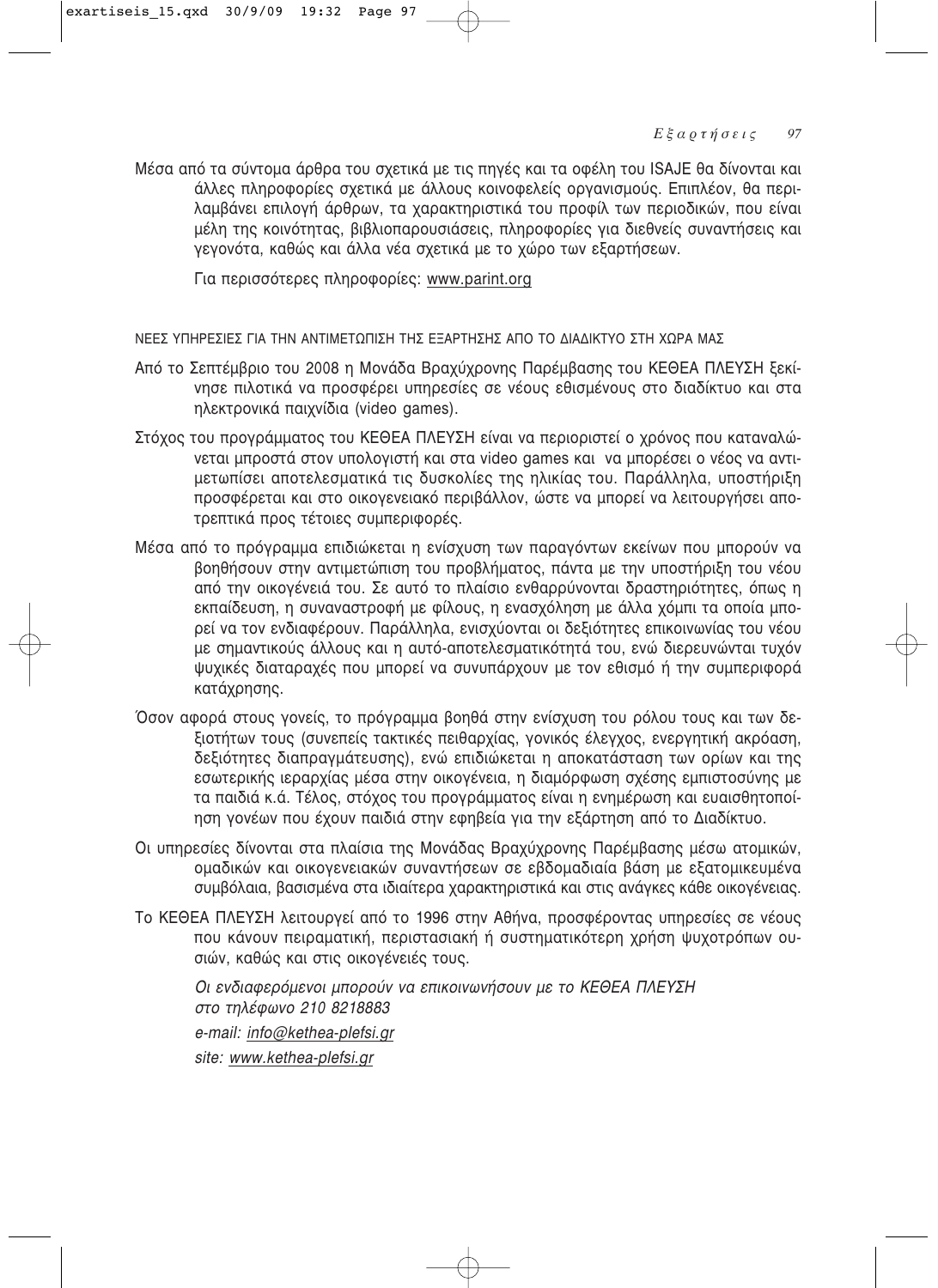- Aπό τη Μονάδα Απεξάρτησης 18 Άνω, του Ψυχιατρικού Νοσοκομείου Αττικής, οργανώθηκε και λειτουργεί ένα εξειδικευμένο κέντρο υποδοχής και αντιμετώπισης της εξάρτησης από το διαδίκτυο, το Τμήμα Παθολογικής Χρήσης Διαδικτύου. Στο τμήμα αυτό μπορούν να απευθυνθούν ενήλικοι, που μπορεί να είναι εξαρτημένοι ή όχι από ουσίες, οι οποίοι έχουν προβληματική σχέση με το διαδίκτυο. Στο πλαίσιο παρέχονται ατομική και ομαδική ψυχοθεραπεία, ομάδες τέχνης και σωματικής έκφρασης, καθώς και ομάδες ψυχοεκπαιδευτικού χαρακτήρα.
- Παράλληλα έχει δημιουργηθεί μια ομάδα συζήτησης στον ιστότοπο κοινωνικής δικτύωσης facebook με τίτλο «Εξαρτημένοι Ενήλικες από το Διαδίκτυο στην Ελλάδα», με στόχο την ταχύτερη πρόσβαση των ενδιαφερομένων στις παρεχόμενες υπηρεσίες. Στο πλαίσιο της ηλεκτρονικής διασύνδεσης έχει ήδη δημιουργηθεί κόμβος διασύνδεσης στην ιστοσελίδα της «Ομάδας Δράσης για την Ψηφιακή Ασφάλεια» D.A.R.T. (Digital Awareness & Response to Threats, www.dart.go.gr).

Για περισσότερες πληροφορίες απευθυνθείτε στα τηλέφωνα: 210- 6448980, 210-6448003, Fax: 210-6448242, στη Διεύθυνση Βουρνάζου 37, Αμπελόκηποι, Τ.Κ. 115 21, στην ηλεκτρονική διεύθυνση: www.internetaddiction18ano.wordpress.com

# BIBAIOΠΑΡΟΥΣΙΑΣΕΙΣ

- Στο βιβλίο με τίτλο: «Οικογενειακή θεραπεία της κατάχρησης ουσιών και της εξάρτησης» των έγκριτων επιστημόνων D.Stanton και T.Todd είναι ένα πολύτιμο βιβλίο για τον ειδικό που ασχολείται με το χώρο της τοξικοεξάρτησης και της οικογενειακής θεραπείας. Δίνεται έμφαση στο ρόλο που παίζει η οικογένεια, καθώς και στην αμοιβαία ευθύνη των μελών της για την καλή λειτουργία ολόκληρου του οικογενειακού συστήματος και στη συμβολή και υποστήριξη του εξαρτημένου, όταν η οικογένεια τροφοδοτεί και υποστηρίζει τη θεραπευτική του πορεία προς την απεξάρτηση.
- Στο εξειδικευμένο αυτό βιβλίο παρουσιάζονται στρατηγικές άρσης των αντιστάσεων της οικογένειας στη συμμετοχή στη θεραπεία του εξαρτημένου μέλους της. Κυρίως παρουσιάζονται δύο μοντέλα: της δομικής οικογενειακής θεραπείας και της στρατηγικής θεραπείας, αλλά και η αλληλεπίδρασή τους.
- Στην παρουσίαση συγκεκριμένων περιστατικών από τις οικογενειακές συνεδρίες αναδεικνύο-Vται καλύτερα οι τεχνικές προσέγγισης των οικογενειών στη δύσκολη αυτή φάση. Το βιβλίο αποτελεί σημαντικό βοήθημα στην επίπονη δουλειά του θεραπευτή να δεσμεύσει την οικογένεια στη συμμετοχή στη θεραπεία του εξαρτημένου μέλους της, λαμβάνοντας υπεύθυνο ρόλο στην απεξάρτησή του.
- Σημαντικό στοιχείο του βιβλίου είναι και η διάθεση των συγγραφέων να εστιάσουν, πέρα από τη θεραπεία, και στην αποτίμηση των αποτελεσμάτων των παρεμβάσεών τους, γεγονός που το καθιστά πρωτότυπο.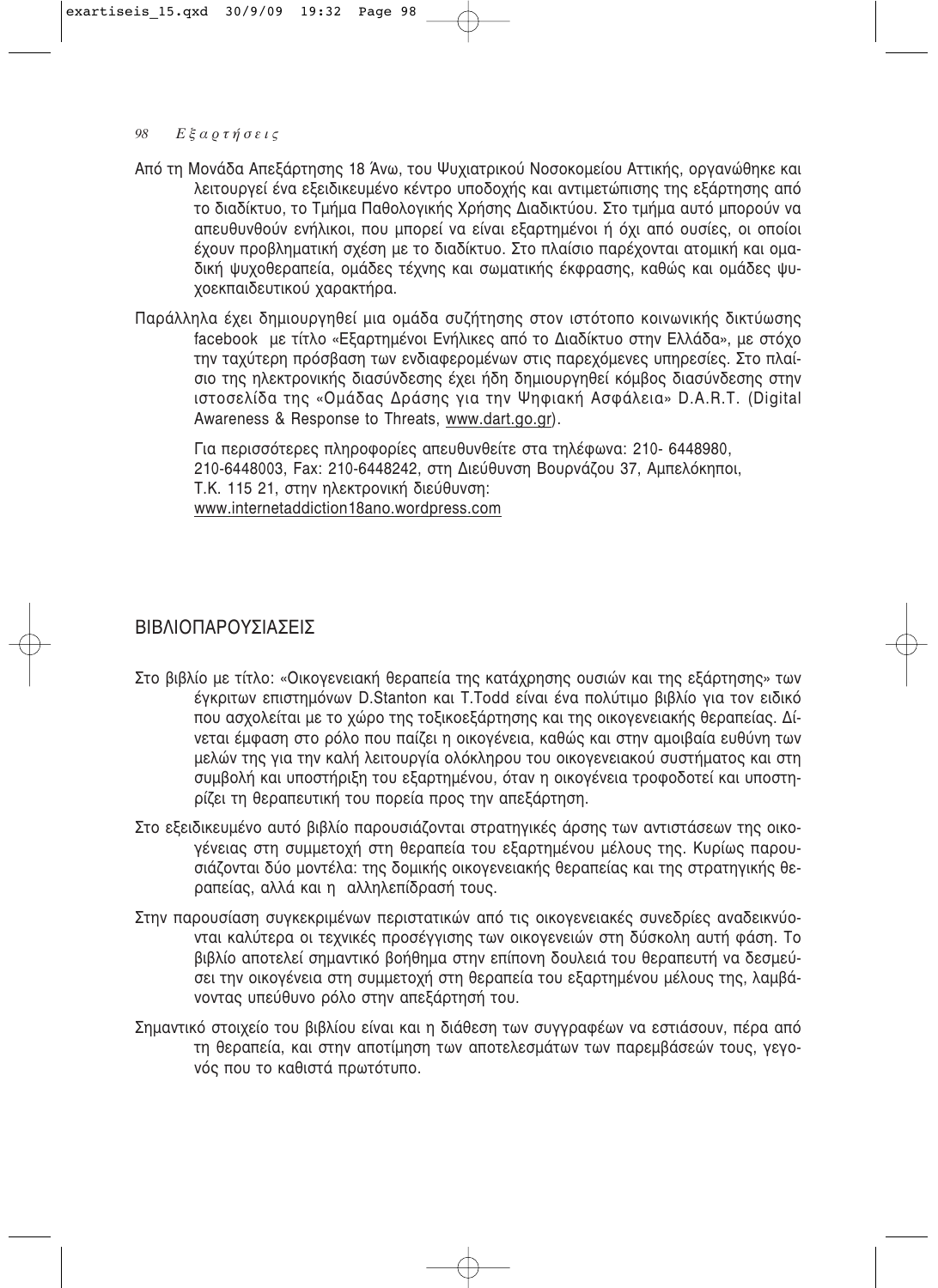Το βιβλίο με τίτλο: «Η δύναμη του μυρμηγκιού» αποτελεί ένα σημαντικό τίτλο στο χώρο των εξαρτήσεων. Ο συγγραφέας, Η. Λυκούδης κατάφερε να συνδυάσει το επιστημονικό και το βιωματικό κομμάτι παρουσιάζοντας και δουλεύοντας με τα βιογραφικά μελών θεραπευτικών κοινοτήτων, με στόχο την κατανόηση του φαινομένου της χρήσης και της τοξικοεξάρτησης και συνεισφέροντας με αυτόν τον τρόπο στην καλύτερη αντιμετώπισή του.

19:32 Page 99

Μέσα από τις αφηνήσεις των ατόμων αναδεικνύονται οι αλλανές που κάνει το μέλος της θεραπευτικής κοινότητας και πώς αυτές βιώνονται και εκφράζονται από το ίδιο στον αγώνα του να απεξαρτηθεί από τις ουσίες και να ανασυγκροτήσει μια νέα συνεκτική ταυτότητα. Άλλος στόχος είναι μέσα από τη θεραπεία απεξάρτησης να αποκτήσει ένα νέο νόημα ζωής, κοινωνικά αποδεκτό πλέον που θα επιτρέψει την κοινωνική του επανένταξη. Η οπτική του βιβλίου θεωρεί τη θεραπεία απεξάρτησης ως διαδικασία μέσω της οποίας οι χρήστες ουσιών καταφέρνουν να δώσουν νόημα στη ζωής τους.

### ΣΥΝΕΔΡΙΑ

exartiseis 15.qxd 30/9/09

- Στις 2-5 Ιουνίου 2009, πραγματοποιήθηκε στη Χάγη της Ολλανδίας, το 12° Συνέδριο της (EFTC) με θέμα: «Ματιές στο Μέλλον». Το ΚΕΘΕΑ εκπροσωπήθηκε από 6 παρουσιάσεις που αφορούσαν θέματα όπως: η διακοπή στη θεραπευτική κοινότητα τις πρώτες 30 ημέρες, η συμμετοχή των μελών στην εξέλιξη της πολιτικής και της καλής πρακτικής στο θεραπευτικό πρόνραμμα, η ανάπτυξη συστήματος αξιολόνησης με στόχο τη βελτίωση των υπηρεσιών στο θεραπευτικό πρόγραμμα, η οικονομική αξιολόγηση στη θεραπεία, προοπτικές και προκλήσεις, η εκπαίδευση των επαγγελματιών στην εργασία σε ένα μη σταθερό περιβάλλον, καθώς και δύο παρουσιάσεις που αφορούσαν στις παρεμβάσεις εντός του σωφρονιστικού συστήματος τόσο σε ενήλικες χρήστες φυλακισμένους όσο και σε ανήλικους.
- Το 35° ετήσιο συνέδριο για την επιδημιολογία από την Κοινότητα Kettil Bruun, πραγματοποιήθηκε στις 1-5 Ιουνίου 2009, στην Κοπεγχάγη, Δανία.

Για περισσότερες πληροφορίες επισκεφτείτε την ιστοσελίδα: http://www.kbs2009.dk

To 19° εθνικό συνέδριο της Αγγλίας για τη διακοπή του καπνίσματος πραγματοποιήθηκε στις 22-23 Ιουνίου, στο Λονδίνο.

Για περισσότερες πληροφορίες επισκεφτείτε την ιστοσελίδα: http://www.uknscc.org

- Το 19° ετήσιο συμπόσιο της διεθνούς ερευνητικής κοινότητας για τα κανναβινοειδή, θα πραγματοποιηθεί στις 8-11 Ιουλίου 2009, στο Ιλλινόϊς, της Αμερικής.
- Το τρίτο καλοκαιρινό εκπαιδευτικό πρόγραμμα για το Αλκοόλ, τα ναρκωτικά και την Εξάρτηση, θα διεξαχθεί στο Άμστερνταμ, της Ολλανδίας, στις 12-24 Ιουλίου 2009. Είναι ένα εκπαιδευτικό πρόγραμμα δύο εβδομάδων που υλοποιείται από το Τμήμα κοινωνικών επι-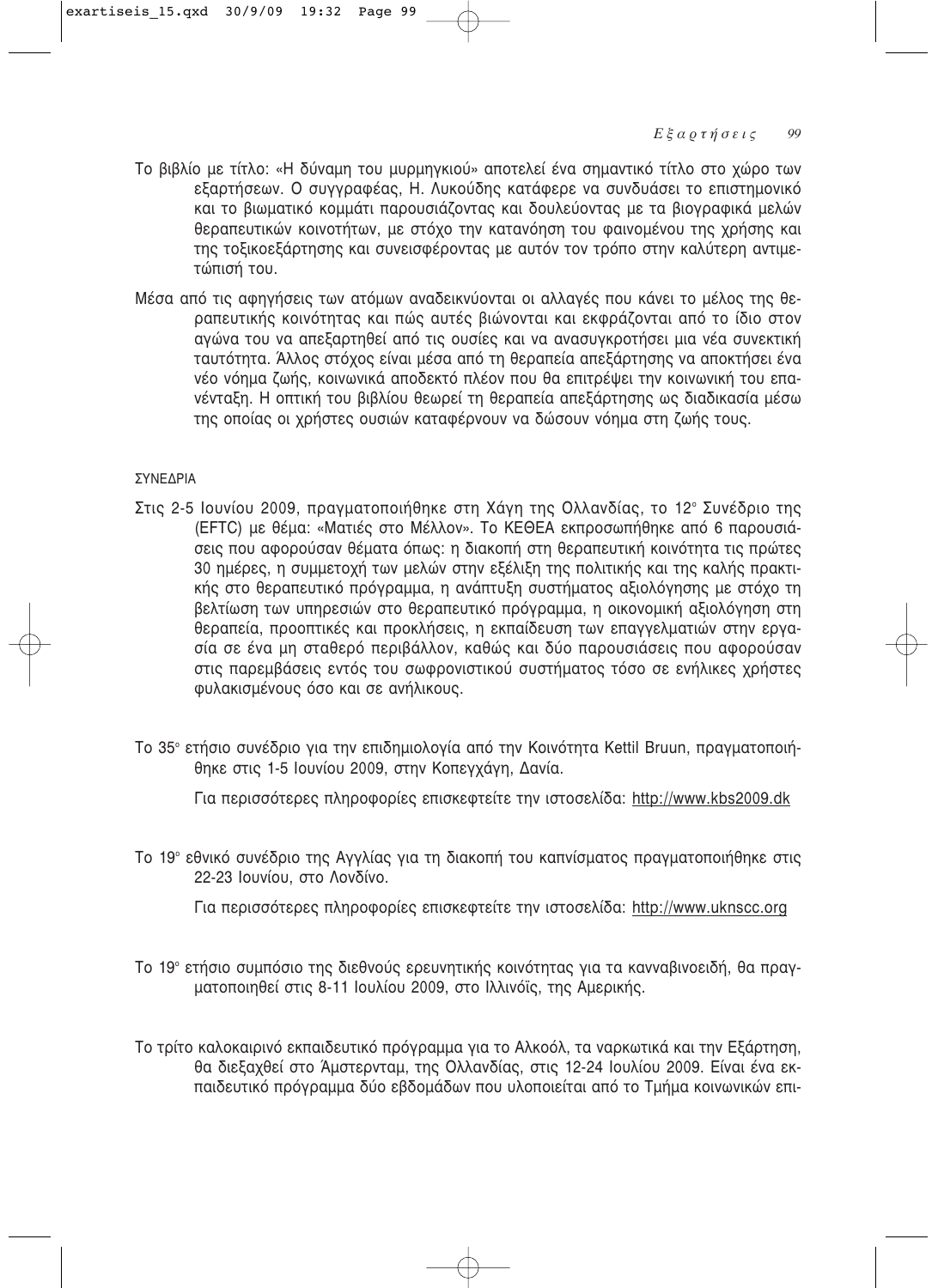στημών του Πανεπιστημίου του Άμστερνταμ, με στόχο την προώθηση της επιστημονικής γνώσης για τις εξαρτήσεις και την παροχή ευκαιριών για διεθνείς δικτύωση των συμμετεχόντων.

Για περισσότερες πληροφορίες επισκεφτείτε την ιστοσελίδα: http://www.ishss.uva.nl/addiction

Το περιοδικό *Εξαρτήσεις* θα λάβει μέρος στη συνάντηση της διεθνούς κοινότητας των εκδοτών επιστημονικών περιοδικών για τις εξαρτήσεις (ISAJE), στην οποία είναι μέλος, που διοργανώνει τη συνάντηση στην Τεργέστη, της Ιταλίας, στις 24-27 Σεπτεμβρίου 2009.

Για περισσότερες πληροφορίες επισκεφτείτε την ιστοσελίδα: http://www.theoffice.it/isaje09

Το 6° ετήσιο συνέδριο του διεθνούς δικτύου βραχύχρονων παρεμβάσεων για τα προβλήματα με το αλκοόλ, (INEBRIA) θα διεξαχθεί στο Gateshead, της Αγγλίας, από 7-9 Οκτωβρίou 2009.

Για περισσότερες πληροφορίες επισκεφτείτε την ιστοσελίδα: http://www.inebria2009.co.uk

H κοινότητα Kettil Bruun θα διεξάγει τη θεματική της συνάντηση με θέμα: Επεισοδιακή υπερβολική χρήση ανάμεσα σε ανήλικους, στις 10-12 Δεκεμβρίου 2009, στη Nijmegen της Ολλανδίας. Για περισσότερες πληροφορίες απευθυνθείτε στην ηλεκτρονική διεύθυν-ÛË: j.berns@fb.ru.nl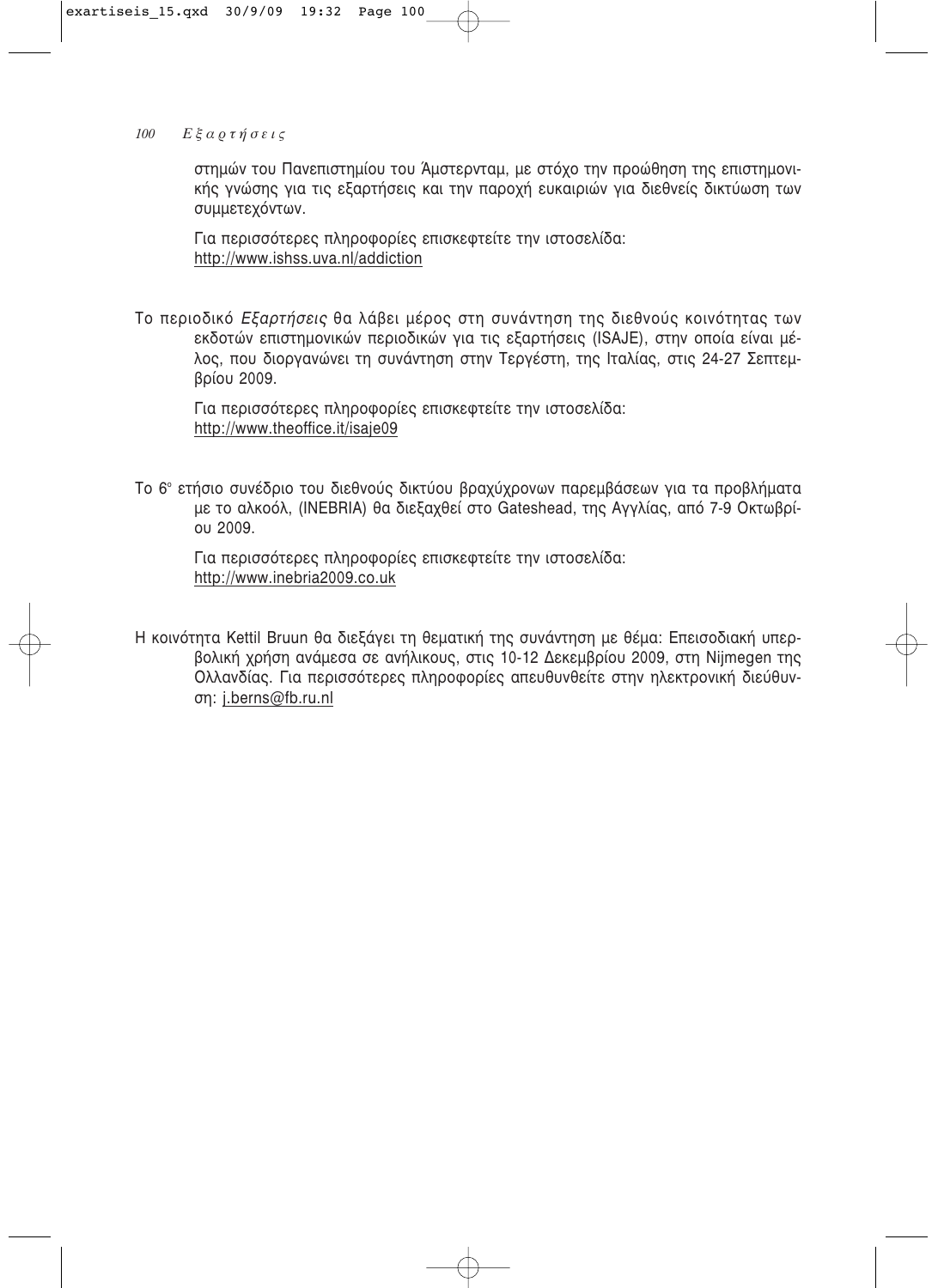### exartiseis 15.qxd  $30/9/09$ Page  $101$

ΟΛΗΓΙΕΣ ΠΡΟΣ ΤΟΥΣ ΣΥΓΓΡΑΦΕΙΣ

Πριν την υποβολή του άρθρου σας, παρακαλείστε να διαβάσετε προσεκτικά τις παρακάτω οδηγίες. Οι οδηγίες αυτές ακολουθούνται από όλα τα περιοδικά τα οποία συμμετέχουν στη Διεθνή Επιτροπή των Εκδοτών Περιοδικών για τις Εξαρτήσεις (ISAJE).

Το περιοδικό Εξαρτήσεις υιοθετεί πλήρως τη "Συμφωνία του Farmington" (Addiction, 1997, 92, 1617-1618) ή βλέπε http://www.exartiseis.gr/ η Συμφωνία του Farmington http://www.exartiseis.gr/CategoryView.asp?langid=el&CategoryID=4

### *ΓΕΝΙΚΑ ΘΕΜΑΤΑ*

Στόχος του περιοδικού Εξαρτήσεις είναι να υπηρετήσει τη διεθνή διεπιστημονική επικοινωνία ανάμεσα σε ακαδημαϊκούς και κλινικούς, να ενδυναμώσει τους δεσμούς μεταξύ επιστήμης και πολιτικής, να ενισχύσει και να εμπλουτίσει την ποιότητα των απόψεων. Βιβλία και σημαντικές αναφορές μπορούν να υποβληθούν για ανασκόπηση ή /και παρουσίαση. Θα πρέπει, ωστόσο, να σας ενημερώσουμε εκ των προτέρων πως τα κείμενα δεν επιστρέφονται.

### ΖΗΤΗΜΑΤΑ ΗΘΙΚΗΣ ΚΑΙ ΔΕΟΝΤΟΛΟΓΙΑΣ

Τα άρθρα γίνονται αποδεκτά με την προϋπόθεση πως υπόκεινται σε έλεγχο από τη συντακτική επιτροπή. Όλα τα υποβληθέντα άρθρα πρέπει απαραιτήτως να συνοδεύονται από δήλωση υπογεγραμμένη από όλους τους συγγραφείς στην οποία θα αναφέρεται ότι:

(α) το υλικό που συμπεριλαμβάνεται στο άρθρο δεν έχει δημοσιευθεί εξ ολοκλήρου ή τμηματικά σε άλλο έντυπο,

(β) το κείμενο που υποβάλλεται για δημοσίευση δεν βρίσκεται ήδη υπό έκδοση,

(γ) όλοι οι συγγραφείς που υπογράφουν το άρθρο έχουν συμμετάσχει προσωπικά στη διαδικασία συγγραφής του και αναλαμβάνουν εξίσου την ευθύνη για το περιεχόμενό του,

(δ) έχουν τηρηθεί όλες οι αρχές ηθικής και δεοντολογίας που αφορούν στην προστασία των πελατών ή των συμμετεχόντων στις έρευνες και στα πειράματα με ζώα.

Στη δήλωση πρέπει, επίσης, να αναφέρονται ρητώς οι πηγές χρηματοδότησης, άμεσης και έμμεσης, καθώς και οποιαδήποτε σχέση με φαρμακευτικές βιομηχανίες, καπνοβιομηχανίες και βιομηχανίες παραγωγής αλκοόλ.

Σχετικά με τα σημεία (α) και (β): εάν στοιχεία από τη συγκεκριμένη έρευνα παρουσιάζονται σε περισσότερες από μία δημοσιεύσεις, αυτό θα πρέπει να αναφερθεί στο άρθρο και/ή σε επιστολή προς τον εκδότη με σαφή επεξήγηση των διαφορών που υπάρχουν στο άρθρο και με συνημμένα αντίτυπα όλων των κειμένων στα οποία αναφέρεται η συγκεκριμένη έρευνα.

Εάν, σε οποιοδήποτε στάδιο, οι συγγραφείς αποφασίσουν να αποσύρουν το άρθρο τους, καλούνται να ενημερώσουν εγκαίρως και εγγράφως τον εκδότη.

### ΕΚΤΑΣΗ

Οι συγγραφείς πρέπει να είναι όσο το δυνατόν πιο συνοπτικοί και στην περίπτωση που ο περιορισμός του άρθρου κριθεί σκόπιμος για τη διευκόλυνση της επικοινωνίας, το θέμα θα συζητηθεί με τον εκδότη. Η συνολική έκταση του άρθρου θα πρέπει να κυμαίνεται μεταξύ 6000-8000 λέξεων. Η παρουσίαση περιστατικών είναι αποδεκτή αλλά δεν θα πρέπει σε καμία περίπτωση να υπερβαίνει τις 2000 λέξεις. Οι επιστολές δεν θα πρέπει να υπερβαίνουν τις 600 λέξεις.

### ҮПОВОЛН КАІ МОРФН

Η υποβολή των εγγράφων πρέπει να γίνεται σε ηλεκτρονική μορφή, δισκέτα, ή CD. Θα πρέπει να είναι με γραμματοσειρά 12 στιγμών, διπλό διάστημα και περιθώρια τουλάχιστον 25 mm. Στην πρώτη σελίδα θα πρέπει να αναγράφεται ο τίτλος του άρθρου, ο οποίος δεν πρέπει να υπερβαίνει τους 45 χαρακτήρες, τα ονόματα των συγγραφέων, ο χώρος και η διεύθυνση διεξαγωγής της εργασίας και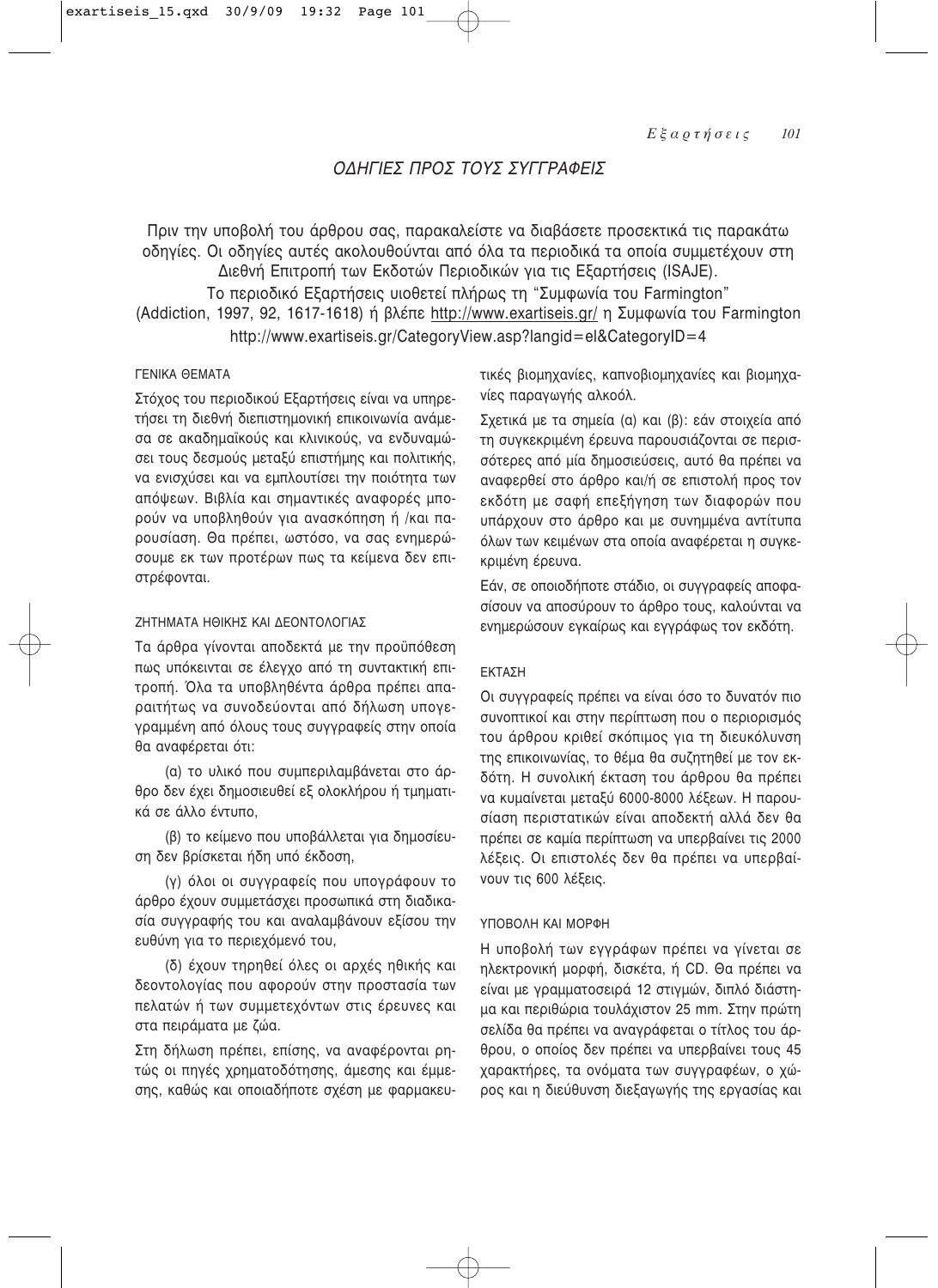η πλήρης ταχυδρομική διεύθυνση του συγγραφέα στον οποίο θα αποσταλούν τα σχόλια, η σχετική αλληλογραφία και τα αντίτυπα της έκδοσης. Στο κάτω μέρος της σελίδας του τίτλου παρακαλείστε να αναφέρετε το συνολικό αριθμό λέξεων του άρθρου. Στη δεύτερη σελίδα θα αναγράφονται μόνο ο τίτλος και τα ονόματα των συγγραφέων και η περίληψη. Ολόκληρο το άρθρο, συμπεριλαμβανομένων των παραπομπών, πινάκων, στοιχείων, και λοιπού υλικού, θα πρέπει να έχει συνεχή αρίθμηση από την πρώτη σελίδα του τίτλου ως το τέλος. Επίσης, είναι σκόπιμο να αποφεύγονται οι υποσημειώσεις, όπου είναι δυνατόν.

Μπορείτε να στείλετε το άρθρο σας ταχυδρομικά στην ακόλουθη διεύθυνση:

Για το Περιοδικό Εξαρτήσεις **KEOEA** Σορβόλου 24, 116 36 Αθήνα ή με email: exartisis@kethea.gr

### ПЕРІЛНШН

Όταν πρόκειται για ερευνητικά άρθρα οι περιλήψεις θα πρέπει να περιλαμβάνουν τις ακόλουθες ενότητες: Στόχοι, Σχεδιασμός, Πλαίσιο/Χώρος, Συμμετέχοντες, Παρέμβαση (για τις πειραματικές δοκιμές μόνο), Μετρήσεις, Ευρήματα και Συμπεράσματα. Τα συμπεράσματα πρέπει να αναφέρονται με σαφήνεια, επειδή αυτά θα καθορίσουν σε μεγάλο μέρος την απόφαση του εκδότη. Κάθε εύρημα θα αποτιμηθεί σύμφωνα με την εγκυρότητα και την αξιοπιστία του. Όσον αφορά άλλου είδους κείμενα, δεν υπάρχουν συγκεκριμένοι κανόνες για τη δομή των περιλήψεων, αλλά πρέπει να είναι εμφανή τα συμπεράσματα της αποτίμησης, καθώς αυτά θα αποτελέσουν κεντρικό θέμα στη διαδικασία του σχολιασμού. Οι περιλήψεις δεν θα πρέπει να υπερβαίνουν συνήθως τις 250 λέξεις. Λέξεις κλειδιά θα πρέπει να αναφέρονται στο τέλος κάθε περίληψης. Οι περιλήψεις θα πρέπει να αποστέλλονται στα ελληνικά και στα αγγλικά.

### ΒΙΒΛΙΟΓΡΑΦΙΑ ΚΑΙ ΠΑΡΑΠΟΜΠΕΣ

Η βιβλιογραφία και οι παραπομπές μπορθούν να γίνονται είτε με το σύστημα Harvard είτε με το σύ-

στημα Vancouver. Όταν ακολουθείται το σύστημα Harvard, στις παραπομπές πρέπει να τηρούνται τα ακόλουθα: πρώτο το όνομα του συγγραφέα, ακολουθεί η χρονολογία δημοσίευσης σε παρένθεση π.χ. Smith (1984). Εάν οι συγγραφείς είναι έως τρεις π.χ. Smith, Green & Jones (1984), τότε στην πρώτη παραπομπή αναφέρονται και οι τρεις, ενώ στις υπόλοιπες αναφέρεται Smith et.al. (1984). Στην περίπτωση που οι συγγραφείς είναι περισσότεροι από τρεις, τότε σε όλες τις παραπομπές αναγράφεται: Smith et.al. (1984). Εάν υπάρχουν πολλές δημοσιεύσεις από τους ίδιους συγγραφείς μέσα στο ίδιο έτος, οι παραπομπές πρέπει να περιέχουν (α) (β) (γ) κ.λπ. μετά τη χρονολογία δημοσίευσης. Οι παραπομπές παρατίθενται στο τέλος του άρθρου με αλφαβητική σειρά, π.χ:

Abrams, D.B. & Wilson, G.T. (1979) Effects of alcohol on social anxiety... 88, 161-173. Blane, H.T. & Leonard, K.E. (1987) Psychological Theories.... (New York Guildford Press).

Όταν ακολουθείται το σύστημα Vancouver, οι παραπομπές αριθμούνται σύμφωνα με τη σειρά που απαντώνται στο κείμενο. Σημειώστε τις παραπομπές στο κείμενο, στους πίνακες, στις λεζάντες βάζοντας διαδοχική αρίθμηση εντός παρενθέσεως (1, 2, 3, κ.λ.π.). Οι παραπομπές που βρίσκονται μόνο μέσα σε πίνακες ή λεζάντες σχημάτων θα πρέπει να αριθμούνται σύμφωνα με τη σειρά που απαντώνται στο κείμενο.

Η αριθμητική απαρίθμηση των παραπομπών πρέπει να παρατίθεται στο τέλος του άρθρου, παράδειγμα:

- 1. Cotton, N. (1987) The familial incidence of Alcoholism, Journal of Studies on Alcohol, 40, 89-116.
- 2. Merikangas, K.R. (1989) Genetics of alcoholism: a review of Human studies...

Ανεξαρτήτως του συστήματος που θα επιλέξετε, για τους τίτλους των εφημερίδων, των περιοδικών και λοιπών εντύπων δεν πρέπει να χρησιμοποιούνται συντομογραφίες. Θα πρέπει να αναφέρονται οπωσδήποτε όλοι οι συγγραφείς. Ο κατάλογος της βιβλιογραφίας δεν πρέπει να είναι ασκόπως μακροσκελής, και πρέπει να περιλαμβάνει μόνο βι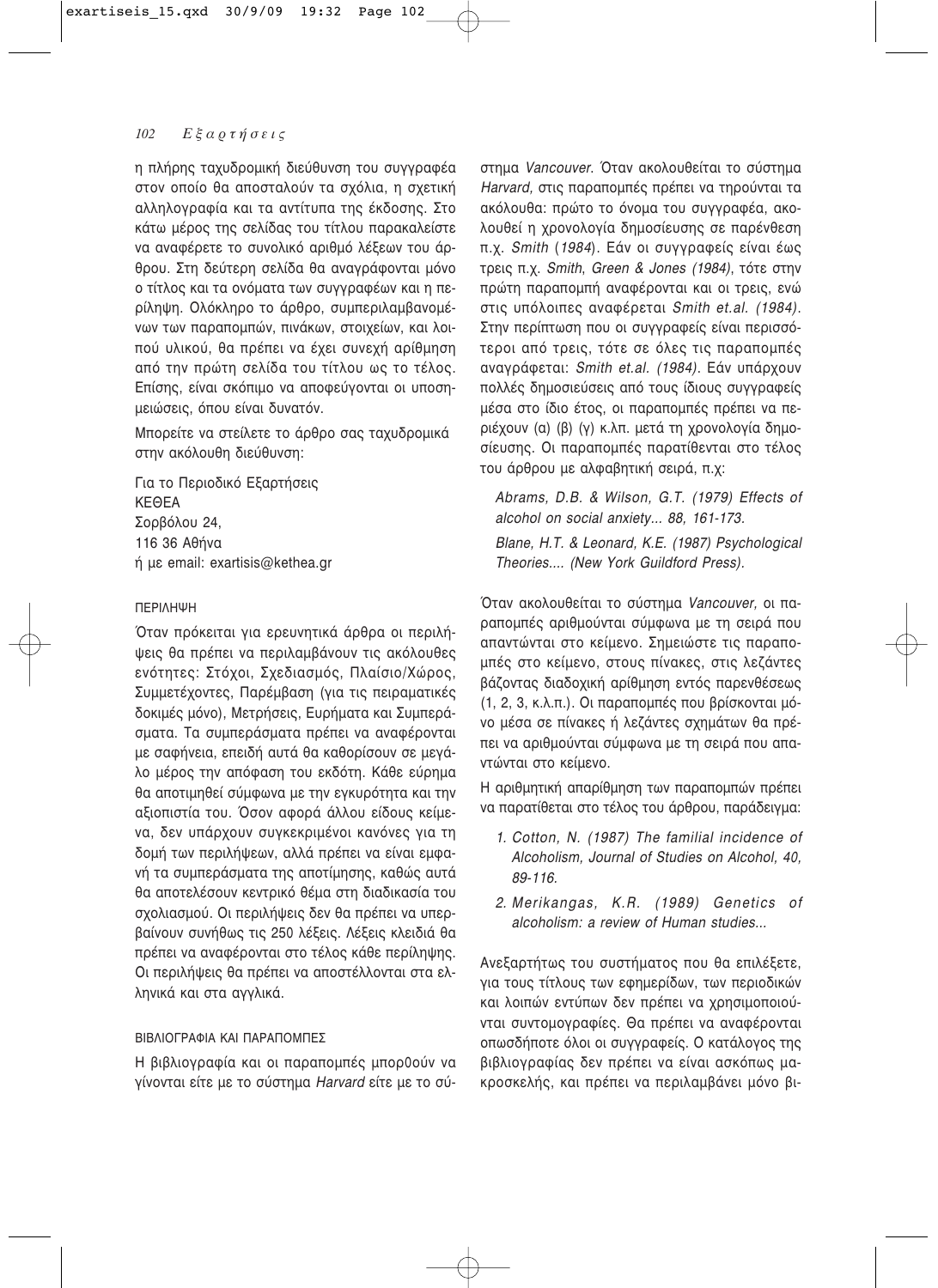βλία και έντυπα στα οποία είναι δυνατή η πρόσβαση δια μέσου των συνηθισμένων βιβλιογραφικών πηγών. Όταν πρόκειται για ξενόγλωσσα άρθρα ή βιβλία, θα πρέπει να δίνεται ο τίτλος και στα ελληνικά σε παρένθεση μετά τον πρωτότυπο τίτλο.

### ΑΠΕΙΚΟΝΙΣΕΙΣ

Οι απεικονίσεις δεν πρέπει να είναι ενταγμένες στο κείμενο, αλλά θα πρέπει να κατατεθούν χωριστά στο τέλος με το όνομα του συγγραφέα και με σχετική αρίθμηση. Όλες οι φωτογραφίες, τα γραφήματα και τα διαγράμματα θα αναφέρονται ως «σχήματα» και θα πρέπει να έχουν διαδοχική καταχώρηση στο κείμενο με αριθμούς (π.χ. Σχήμα 1, Σχήμα 2). Η θέση των σχημάτων μέσα στο κείμενο θα πρέπει να υποδεικνύεται σαφώς. Οι τίτλοι για όλα τα σχήματα θα πρέπει να αναγράφονται σε χωριστή σελίδα. Στους τίτλους θα πρέπει, επίσης, να συμπεριλαμβάνονται και επεξηγήσεις για όλα τα σύμβολα που χρησιμοποιούνται.

### ΠΙΝΑΚΕΣ

Οι πίνακες θα πρέπει να εκτυπώνονται σε χωριστή σελίδα και η θέση τους στο κείμενο πρέπει να υποδεικνύεται σαφώς. Οι μονάδες πρέπει να αναγράφονται εντός παρενθέσεως στην πρώτη γραμμή της εκάστοτε στήλης και όχι στο κυρίως σώμα του πίνακα. Οι λέξεις ή οι αριθμοί πρέπει να επαναλαμβάνονται σε όλες τις γραμμές, ενώ τα ομοιωματικά και λέξεις όπως: ομοίως, βλέπε, ως άνω κ.λ.π. δεν πρέπει να χρησιμοποιούνται. Ακόμη, οι πίνακες δεν θα πρέπει να έχουν διαγράμμιση.

### ΕΠΙΜΕΛΕΙΑ

Η επιμέλεια γίνεται για έλεγχο και διευκόλυνση κάποιων βασικών διορθώσεων, όχι για γενική αναθεώρηση ή μετατροπή. Τα σχόλια επιμέλειας πρέπει να λαμβάνονται υπόψη και να επιστρέφεται το διορθωμένο κείμενο στον εκδότη μέσα σε δέκα

### Εξαρτήσεις  $103$

ημέρες από την παραλαβή τους.

Τα άρθρα αποστέλλονται από τον εκδότη στον αναπληρωτή της έκδοσης για αναθεώρηση. Ο τελευταίος, αφού συμβουλευτεί τη συντακτική ομάδα, στέλνει τις προτάσεις του στον εκδότη. Ο εκδότης λαμβάνει την τελική απόφαση και επικοινωνεί με τους συγγραφείς. Εφόσον κριθεί θετικά από τη συντακτική ομάδα, το άρθρο προωθείται για επιστημονική επιμέλεια σε δύο έως τρεις σχολιαστές, μέλη της επιστημονικής επιτροπής του περιοδικού.

Ο εκδότης και ο αναπληρωτής διατηρούν το δικαίωμα να επιστρέψουν κάποιο άρθρο πριν ακόμη φτάσει στους σχολιαστές, εάν κρίνουν πως το περιεχόμενό του δεν είναι κατάλληλο για το περιοδικό εξ' αιτίας μεθοδολογικών περιορισμών, θεματολογίας ή προβλημάτων στην παρουσίαση των στοιχείων.

### **ANTITYNA**

Ένα αντίτυπο του περιοδικού, που περιέχει το άρθρο, θα αποσταλεί στον κύριο συγγραφέα περίπου τρεις εβδομάδες μετά την έκδοση του τεύχους.

### ΠΝΕΥΜΑΤΙΚΗ ΙΔΙΟΚΤΗΣΙΑ/ΠΝΕΥΜΑΤΙΚΑ ΔΙΚΑΙΩΜΑΤΑ

Είναι όρος της παρούσας έκδοσης οι συγγραφείς να διατηρούν τα πνευματικά δικαιώματα από τα άρθρα που προσκομίζουν. Ωστόσο ο οργανισμός διατηρεί κάθε δικαίωμα για πλήρη δημοσίευση και διάδοση του άρθρου και του περιοδικού σε όσο το δυνατόν ευρύτερο αναγνωστικό κοινό, τόσο σε έντυπη όσο και σε ηλεκτρονική μορφή. Οι συγγραφείς μπορούν να χρησιμοποιήσουν αλλού το άρθρο μετά από τη δημοσίευσή του στο περιοδικό και χωρίς να ζητηθεί έγκριση υπό τον όρο πως θα αναφερθεί ως πρωτότυπη πηγή της δημοσίευσης το παρόν περιοδικό. Οι συγγραφείς ευθύνονται αποκλειστικά για την παραχώρηση των δικαιωμάτων αναπαραγωγής στοιχείων που βρήκαν από άλλες πηγές.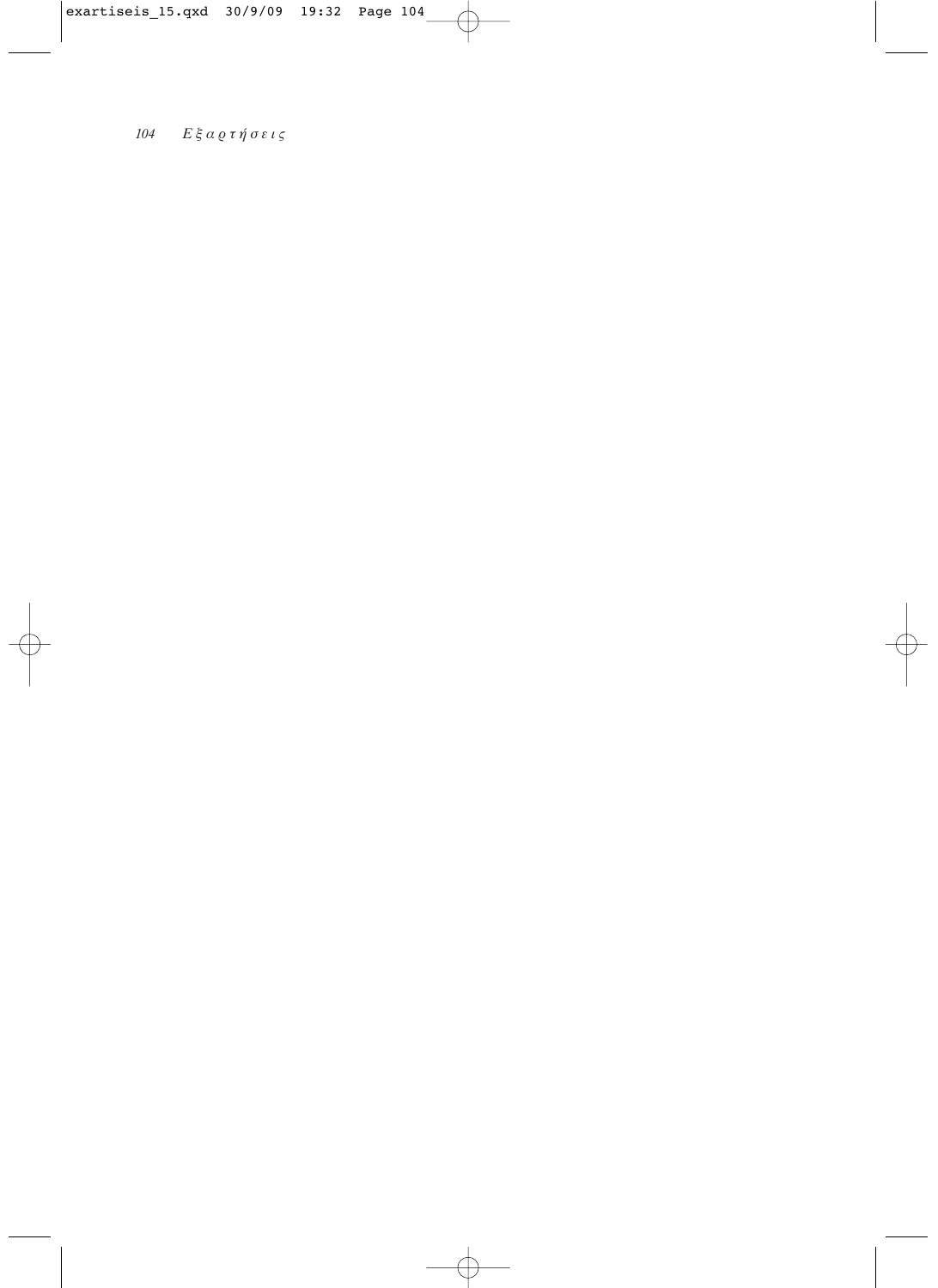exartiseis\_15.qxd 30/9/09 19:32 Page 105

ΤΟ ΔΕΚΑΤΟΠΕΜΠΤΟ ΤΕΥΧΟΣ ΤΟΥ ΕΠΙΣΤΗΜΟΝΙΚΟΥ ΠΕΡΙΟΔΙΚΟΥ *ΕΞΑΡΤΗΣΕΙΣ* ΤΥΠΩΘΗΚΕ ΤΟΝ ΙΟΥΝΙΟ ΤΟΥ 2009 ΣE 550 ANTITYΠA ΑΠΟ ΤΗΝ ΠΑΡΑΓΩΓΙΚΗ ΜΟΝΑΔΑ ΤΟΥ ΚΕΝΤΡΟΥ ΘΕΡΑΠΕΙΑΣ ΕΞΑΡΤΗΜΕΝΩΝ ΑΤΟΜΩΝ  $(KEOEA)$ ΣΧΗΜΑ ΚΑΙ ΧΡΩΜΑ

| Εποπτεία Έκδοσης Γεράσιμος ΝΟΤΑΡΑΣ       | <b>Editing supervision Gerassimos NOTARAS</b> |
|------------------------------------------|-----------------------------------------------|
| Αρχικός Καλλιτεχνικός Σχεδιασμός Έκδοσης | <b>Initial Layout</b>                         |
| Βουβούλα ΣΚΟΥΡΑ                          | Vouvoula SKOURA                               |
| Πληκτρολόγηση Κειμένων                   | Typing                                        |
| Τομέας Εκπαίδευσης ΚΕΘΕΑ                 | <b>KETHEA Department of Education</b>         |
| Γλωσσική επιμέλεια - Διορθώσεις          | Proofreading                                  |
| Κωνσταντίνα ΥΦΑΝΤΗ                       | Konstantina YFANTI                            |
| Τυπογραφική επιμέλεια                    | Print editing                                 |
| Γεωργία ΧΡΙΣΤΟΦΙΛΗ                       | Georgia CHRISTOFILI                           |
| Σχεδιασμός Λογότυπου Τέτη ΚΑΜΟΥΤΣΗ       | Logo Teti KAMOUTSI                            |
| Ηλεκτρονική Επεξεργασία - Σελιδοποίηση   | Typeset - Layout                              |
| Σταύρος ΜΠΕΛΕΣΑΚΟΣ                       | Stavros BELESSAKOS                            |
| Εκτύπωση - Βιβλιοδεσία ΣΧΗΜΑ ΚΑΙ ΧΡΩΜΑ   | Publication - Binding SCHEMA AND CHROMA       |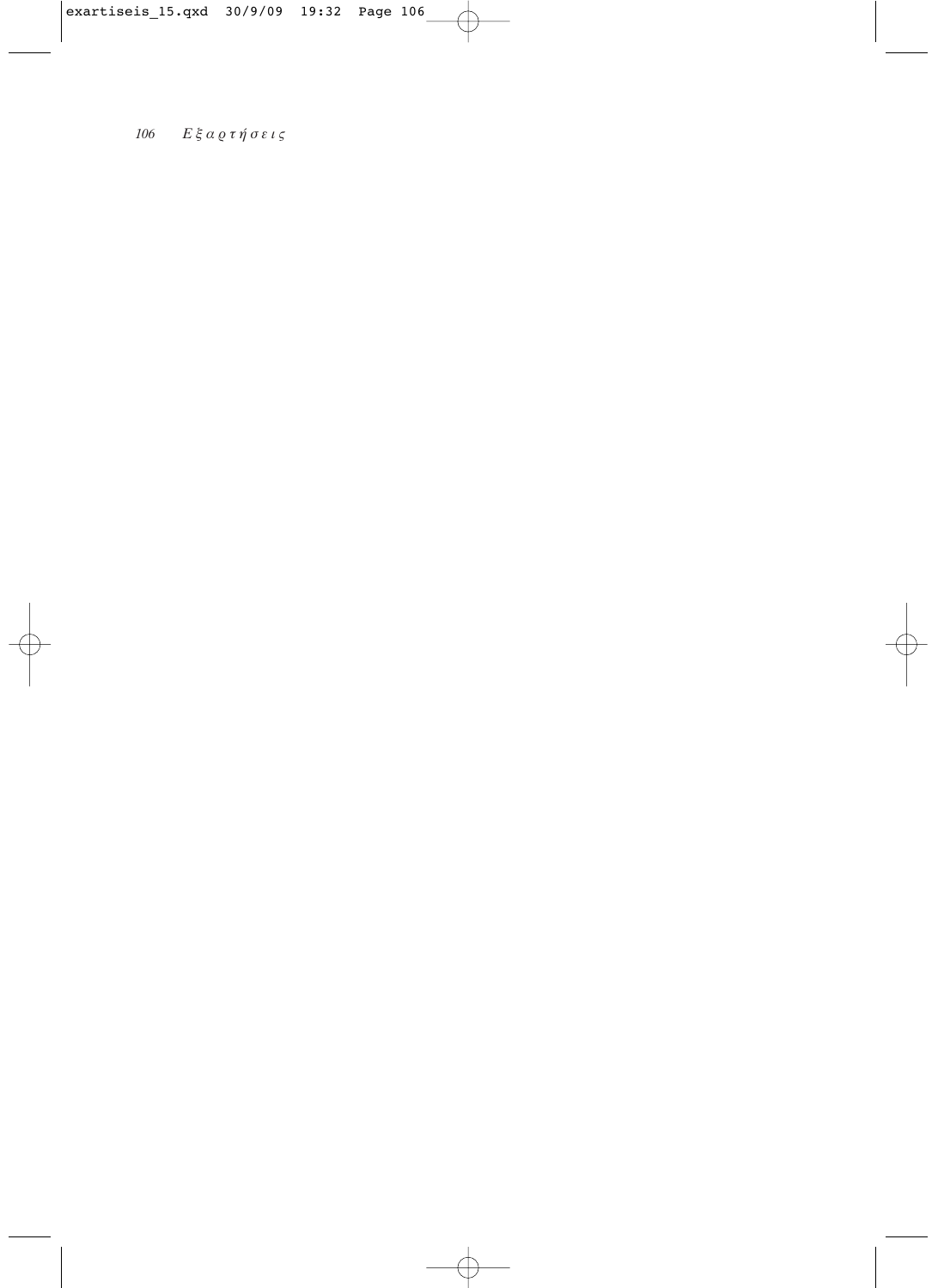# Δελτίο Παραγγελίας

ΕΠΙΣΤΗΜΟΝΙΚΗ ΠΕΡΙΟΔΙΚΗ ΕΚΔΟΣΗ ΓΙΑ ΘΕΜΑΤΑ ΕΞΑΡΤΗΣΕΩΝ EEAPTHZEIZ

|                                                           | Θα ήθελα συνδρομή στο περιοδικό Εξαρτήσεις (ISSN 1109-5350) για το έτος 200 (2 τεύχη)<br>ΣΤΟΙΧΕΙΑ ΣΥΝΔΡΟΜΗΤΗ (ΠΑΡΑΚΑΛΩ ΣΥΜΠΛΗΡΩΣΤΕ ΜΕ ΚΕΦΑΛΑΙΑ)                                                                                                                            |
|-----------------------------------------------------------|----------------------------------------------------------------------------------------------------------------------------------------------------------------------------------------------------------------------------------------------------------------------------|
|                                                           |                                                                                                                                                                                                                                                                            |
|                                                           |                                                                                                                                                                                                                                                                            |
|                                                           |                                                                                                                                                                                                                                                                            |
|                                                           |                                                                                                                                                                                                                                                                            |
|                                                           |                                                                                                                                                                                                                                                                            |
| ΕΙΔΟΣ ΣΥΝΔΡΟΜΗΣ                                           |                                                                                                                                                                                                                                                                            |
| <b>ΤΡΟΠΟΣ ΠΛΗΡΩΜΗΣ</b><br><b>Β</b> Με ταχυδρομική επιταγή |                                                                                                                                                                                                                                                                            |
| ■ Με τραπεζική επιταγή στο όνομα ΚΕΘΕΑ                    |                                                                                                                                                                                                                                                                            |
| ραγγελίας στη διεύθυνση του περιοδικού.                   | Δ Με τραπεζική κατάθεση στο λογαριασμό 117/296000-12 της Εθνικής Τράπεζας της Ελλάδος,<br>όπου θα σημειώνεται η ένδειξη «για Εξαρτήσεις». Αντίγραφο της κατάθεσης όπου θα φαί-<br>νεται ευκρινώς το όνομα του καταθέτη, θα πρέπει να αποσταλεί μαζί με το παρόν δελτίο πα- |
| <b>4</b> Με κάρτα πληρωμής                                |                                                                                                                                                                                                                                                                            |
|                                                           |                                                                                                                                                                                                                                                                            |
| Επιλέξτε τύπο κάρτας:                                     |                                                                                                                                                                                                                                                                            |
| Mastercard $\Box$ VISA $\Box$                             |                                                                                                                                                                                                                                                                            |
|                                                           |                                                                                                                                                                                                                                                                            |
|                                                           |                                                                                                                                                                                                                                                                            |
|                                                           | Όσοι επιθυμείτε την έκδοση τιμολογίου παρακαλώ συμπληρώστε τα παρακάτω στοιχεία:                                                                                                                                                                                           |
|                                                           |                                                                                                                                                                                                                                                                            |
|                                                           |                                                                                                                                                                                                                                                                            |
|                                                           |                                                                                                                                                                                                                                                                            |
|                                                           |                                                                                                                                                                                                                                                                            |
|                                                           |                                                                                                                                                                                                                                                                            |
|                                                           |                                                                                                                                                                                                                                                                            |

Το παρόν έντυπο καθώς και το αποδεικτικό πληρωμής θα πρέπει να σταλούν στην παρακάτω διεύθυνση: ΚΕΘΕΑ, Σορβόλου 24, Αθήνα, 116 36

Για περισσότερες πληροφορίες μπορείτε να απευθυνθείτε στο τηλέφωνο 210 9241993-6, να στέλνετε φαξ στο 210 9241986, ή email στο exartisis@kethea.gr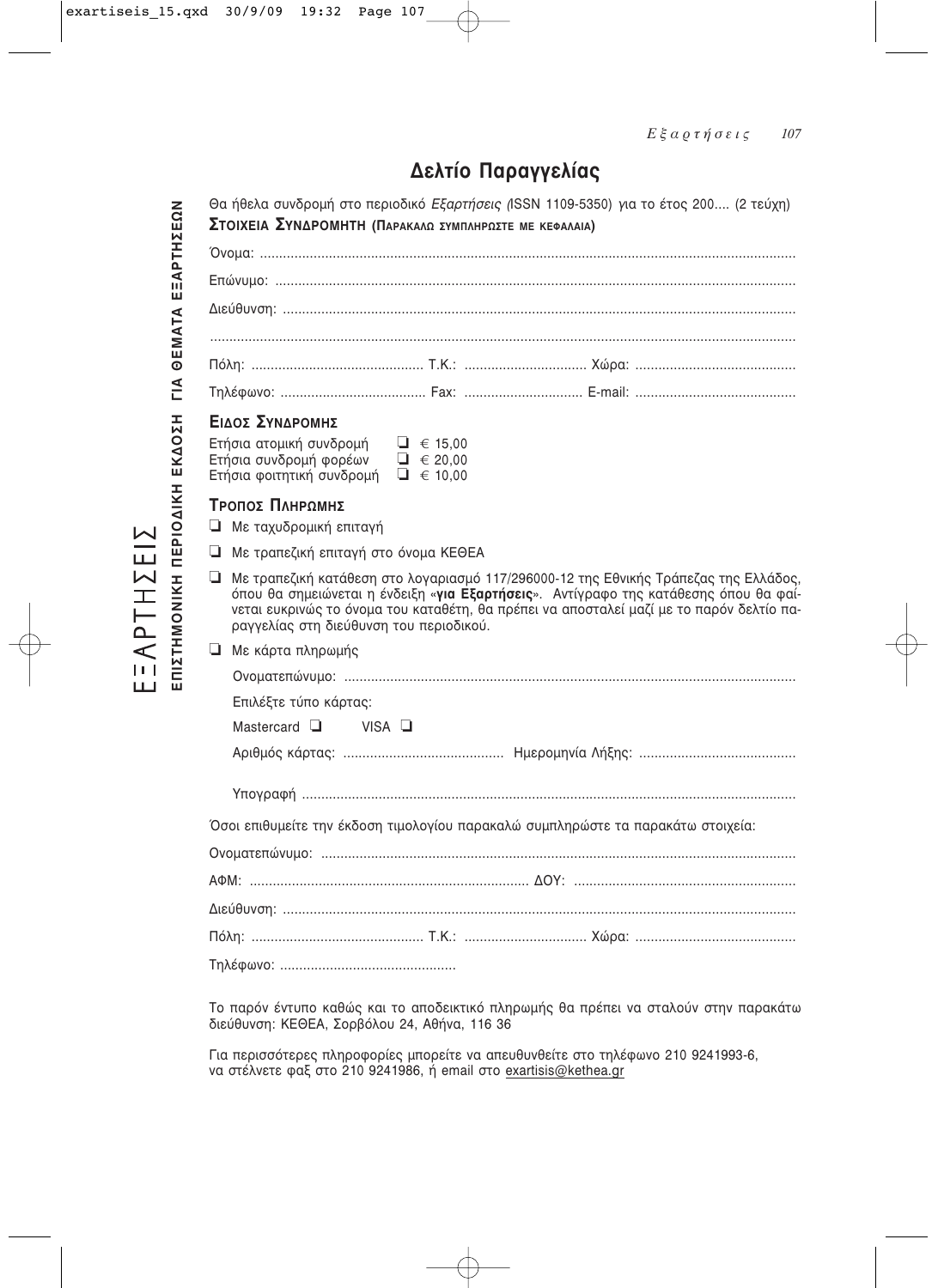# **Order Form**

| <b>SUBSCRIBER DETAILS (PLEASE WRITE IN CAPITALS)</b>                                                                                              |                    |  |
|---------------------------------------------------------------------------------------------------------------------------------------------------|--------------------|--|
|                                                                                                                                                   |                    |  |
|                                                                                                                                                   |                    |  |
|                                                                                                                                                   |                    |  |
| <b>ORDER DETAILS</b>                                                                                                                              |                    |  |
| Annual Personal Subscription                                                                                                                      | $\Box$ $\in$ 15.00 |  |
| Annual Agency/ Organisation Subscription $\Box \in 20.00$                                                                                         |                    |  |
| Annual Student Subscription                                                                                                                       | $\Box$ $\in$ 10.00 |  |
| <b>PAYMENT DETAILS</b>                                                                                                                            |                    |  |
| <b>E</b> Payment enclosed by cheque, made payable to KETHEA.                                                                                      |                    |  |
| $\Box$ Remit the amount to our account 117/296000-12 with the National Bank of Greece, SWIFT<br>CODE: ETHNGRAA IBAN: GR4801101170000011729600012. |                    |  |
| $\Box$ Pay by credit card                                                                                                                         |                    |  |
| Please fill in the following details in capitals:                                                                                                 |                    |  |
|                                                                                                                                                   |                    |  |
| Select card type:                                                                                                                                 |                    |  |
| Mastercard $\Box$ VISA $\Box$                                                                                                                     |                    |  |
|                                                                                                                                                   |                    |  |
|                                                                                                                                                   |                    |  |
|                                                                                                                                                   |                    |  |
| If you wish for an invoice to be sent to you please fill in the following information:                                                            |                    |  |
|                                                                                                                                                   |                    |  |
|                                                                                                                                                   |                    |  |
|                                                                                                                                                   |                    |  |
|                                                                                                                                                   |                    |  |

This order form as well as the receipt from the bank have to be sent to the following address: KETHEA - Exartisis, 24, Sorvolou str., Athens 116 36, Greece

For any additional information you can call at +30 210 9241993-6, send a fax at +30 210 9241986, or email: exartisis@kethea.gr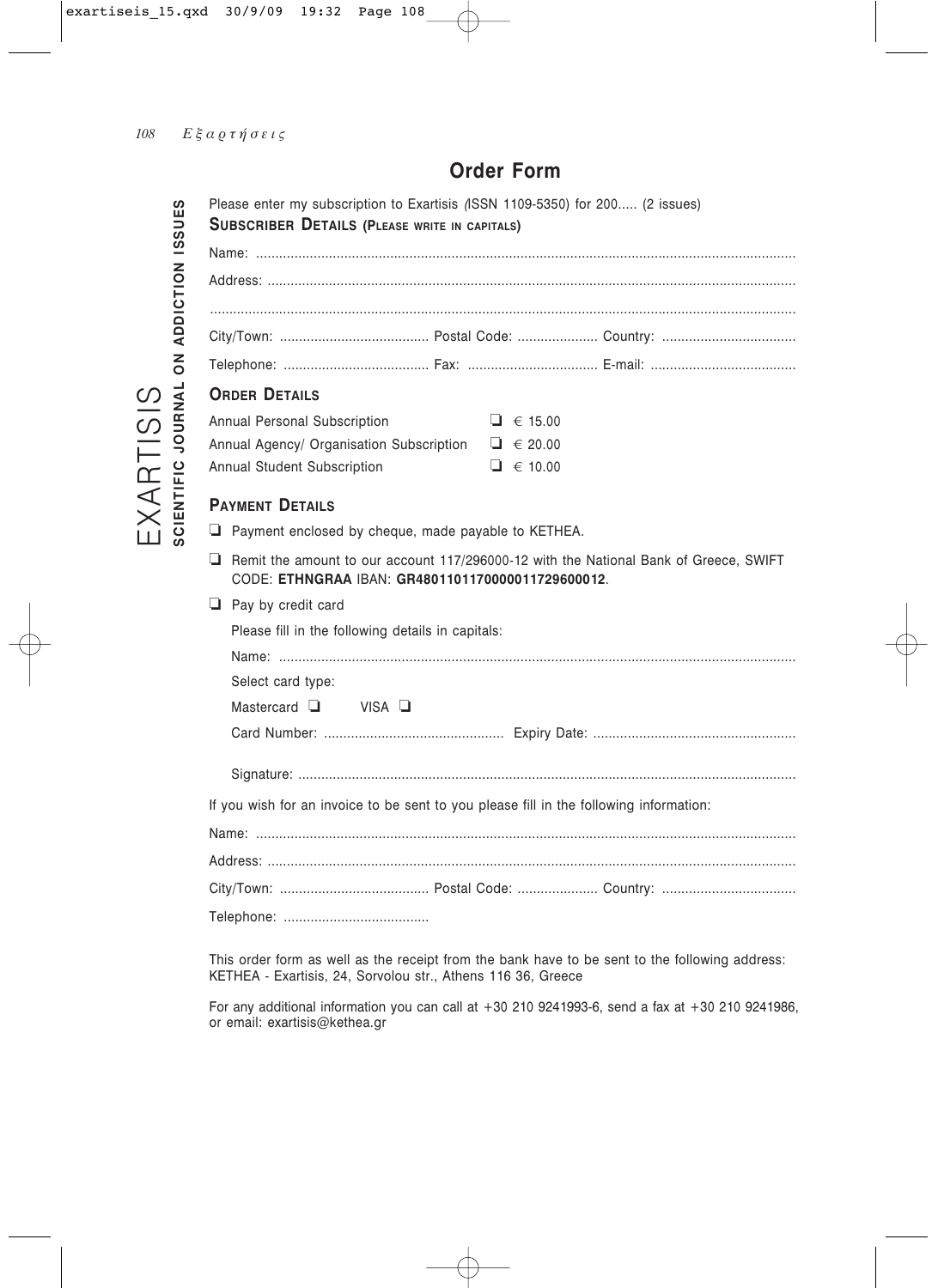Æ

*Εξαρτήσεις 109*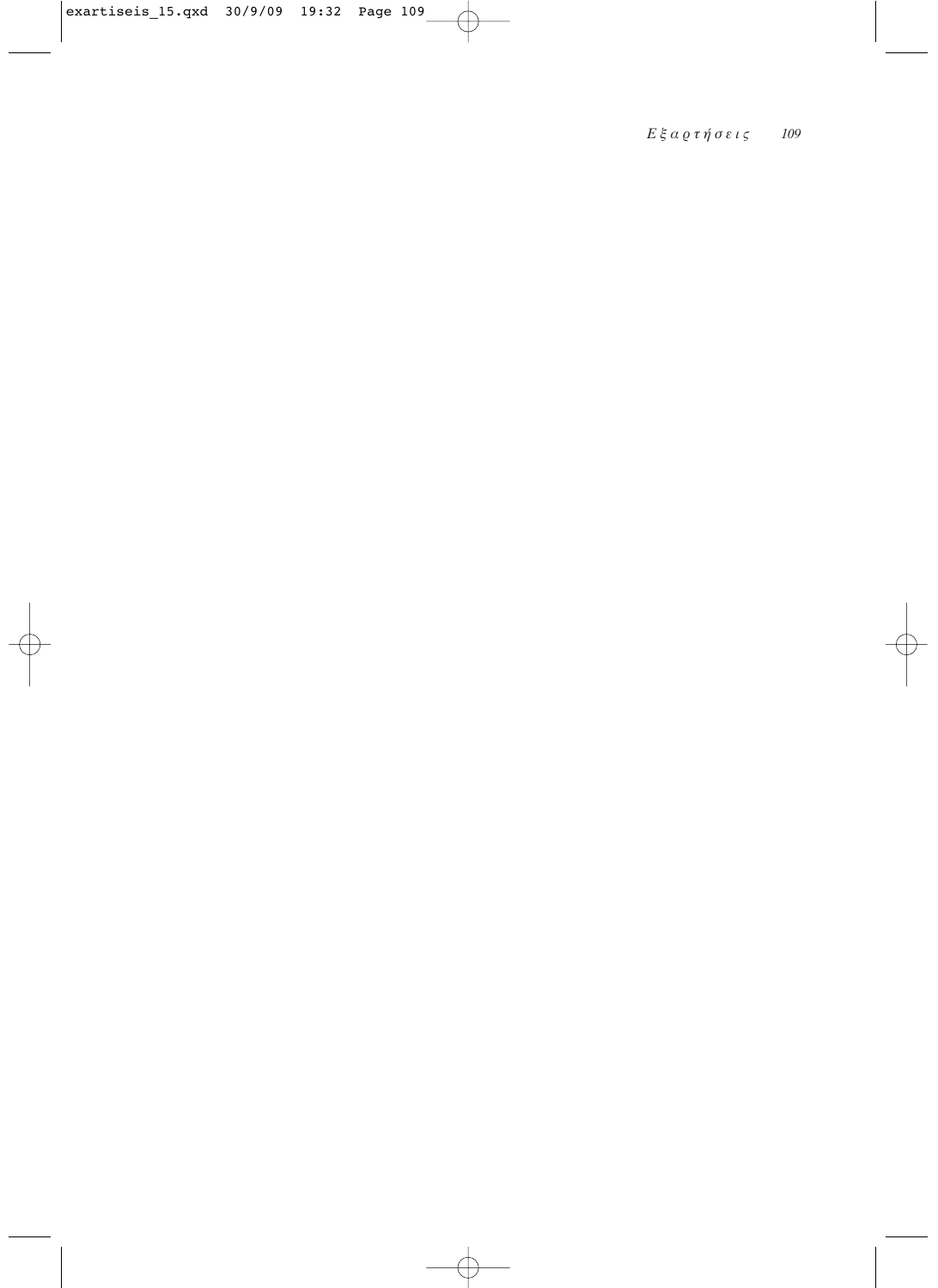*110 Εξαρτήσεις*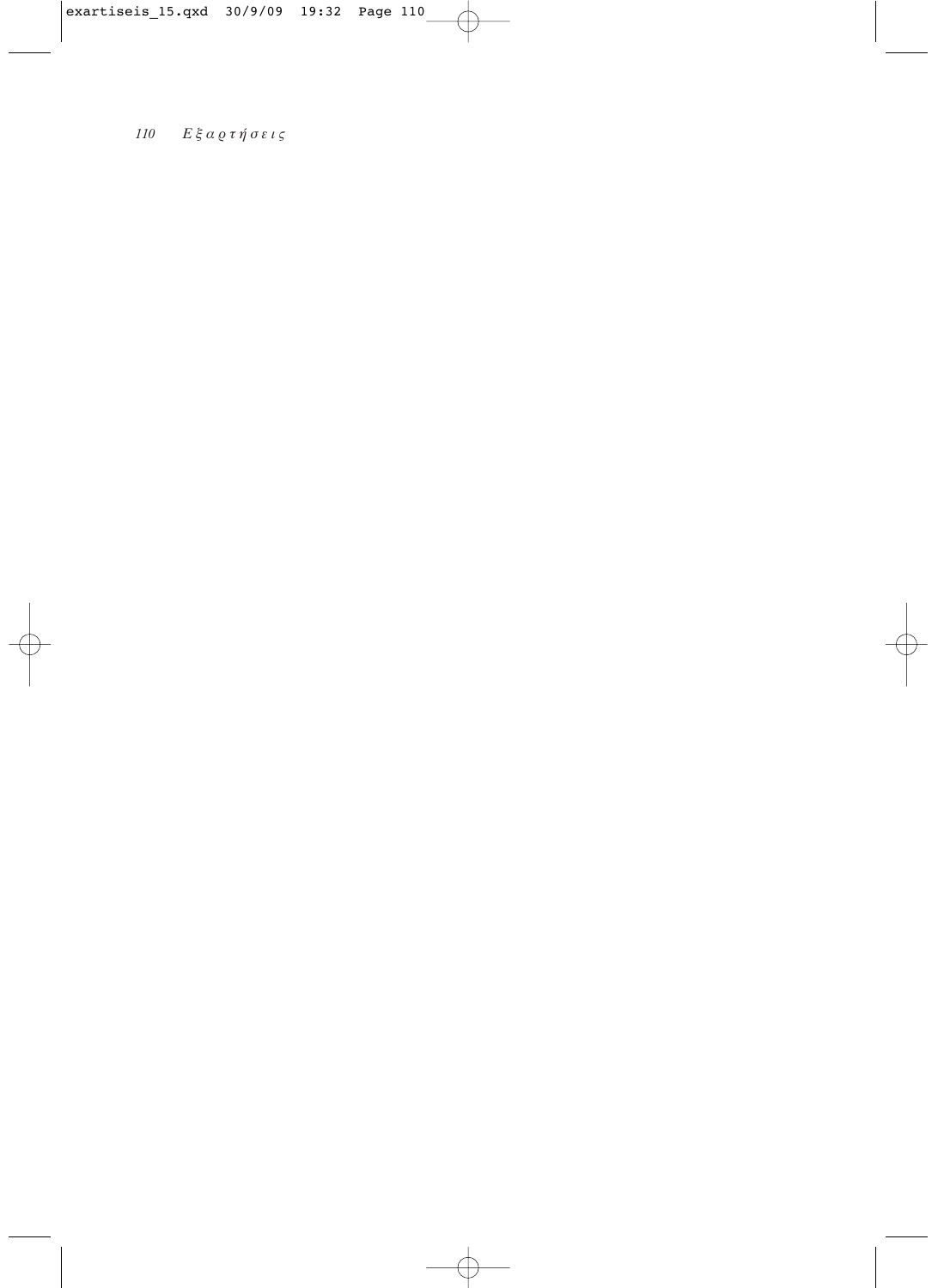$\Big\vert$ exartiseis\_15.qxd 30/9/09 19:32 Page 111\_ €

Æ

*Εξαρτήσεις 111*